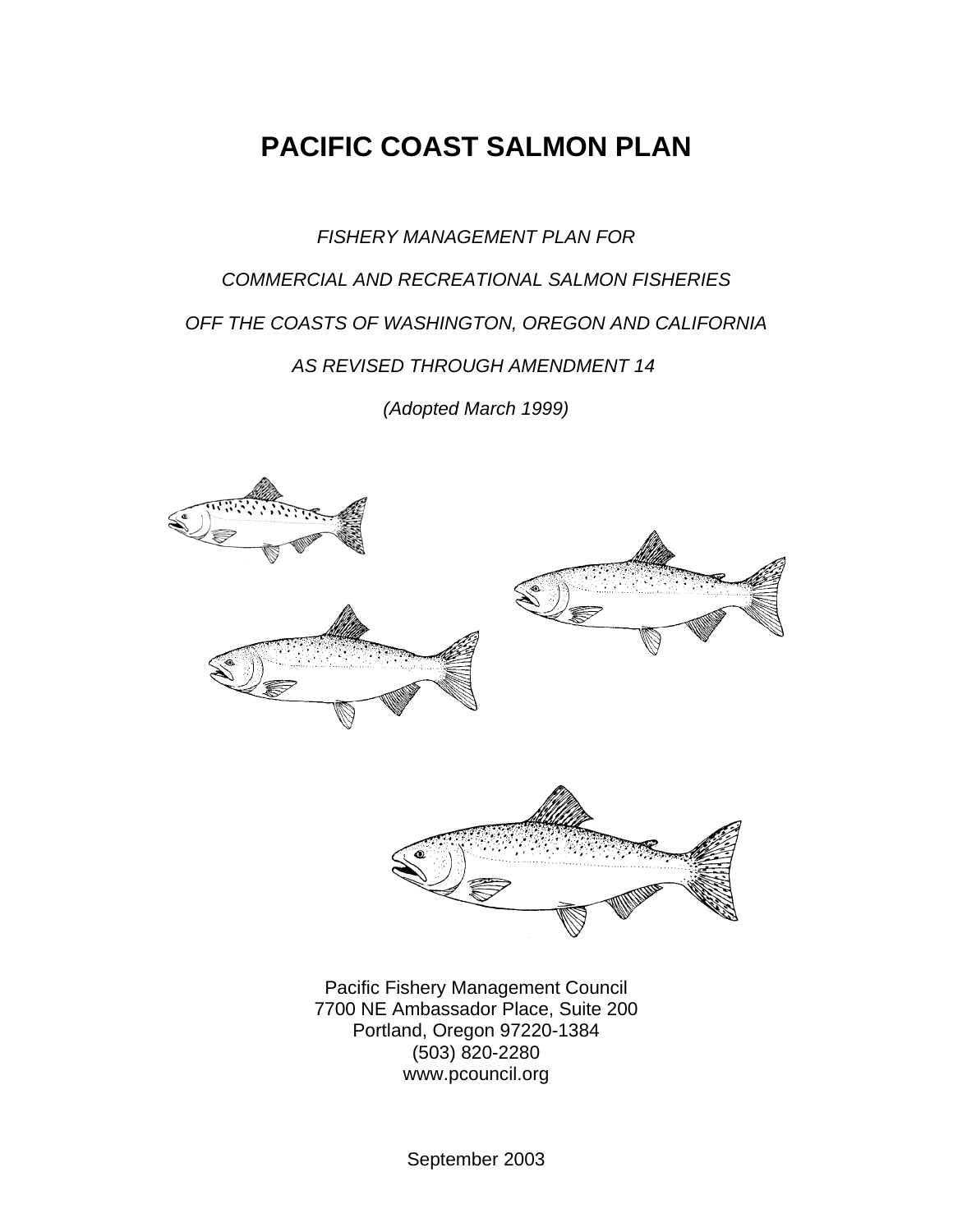## **ACKNOWLEDGMENTS AND LIST OF PREPARERS**

This document contains the complete text of the *Pacific Coast Salmon Plan* as amended through Amendment 14, which was adopted by the Council in March 1999, and approved for implementation by the Secretary of Commerce in April 2001.

Dr. John Coon, Pacific Fishery Management Council (Council) salmon management coordinator, acted as the primary editor for the main part of the document. He was assisted in this task by Mr. Craig Bowhay, on temporary assignment with the National Marine Fisheries Service (NMFS), Dr. Gary Morishima, Salmon Technical Team chair, and Mr. Dan Viele, NMFS, Southwest Region. Ms. Nora Berwick, NMFS, Northwest Region, served as the primary editor for Appendix A to the plan. She was was assisted by Mr. Lawrence Six and Dr. John Coon of the Council staff; Mr. Mark Helvey, Mr. Phil Roni, and Mr. Joe Scordino of NMFS, Northwest Region; and Mr. Stephen Phillips and Ms. Fran Recht of the Pacific States Marine Fisheries Commission. Appendix B was written by Mr. Jim Seger, Council staff economist, with technical assistance from Mr. Diego Pino-Mesa, Diversity Program Intern, Oregon State University.

In addition to the primary plan drafters, the following persons provided significant assistance in the form of supplementary information, technical analyses, critical review and editorial comments:

- Mr. Phil Anderson, Washington Department of Fish and Wildlife, Olympia, WA
- Mr. Scott Barrow, Salmon Technical Team, California Department of Fish and Game, Bodega Bay, CA
- Mr. LB Boydstun, California Department of Fish and Game, Sacramento, CA
- Dr. Peter Dygert, NMFS, Seattle, WA
- Mr. Stuart Ellis, Northwest Indian Fisheries Commission, Forks, WA
- Dr. Robert Kope, Salmon Technical Team, NMFS, Northwest Fisheries Science Center, Seattle, WA
- Mr. Larrie LaVoy, Washington Department of Fish and Wildlife, Olympia, WA
- Dr. Pete Lawson, SSC, NMFS, Northwest Fisheries Science Center, Newport, OR
- Mr. Curt Melcher, Salmon Technical Team, Oregon Department of Fish and Wildlife, Portland, OR
- Mr. Doug Milward, Salmon Technical Team, Washington Department of Fish and Wildlife, Olympia, WA
- Mr. Michael Mohr, Salmon Technical Team, NMFS, Tiburon Labs, Tiburon, CA
- Ms. Teresa Scott, Washington Department of Fish and Wildlife, Olympia, WA
- Mr. Dell Simmons, Salmon Technical Team, U.S. Fish and Wildlife Service, Vancouver, WA
- Mr. Chuck Tracy, Pacific Fishery Management Council, Portland, OR
- Mr. Chris Wright, NMFS, Seattle, WA

Additional editing and secretarial assistance was provided by Ms. Renee Dorval, Ms. Sandra Krause, and Ms. Kerry Aden of the Council staff.



This document is published by the Pacific Fishery Management Council pursuant to National Oceanic and Atmospheric Administration Award Number NA03NMF4410067.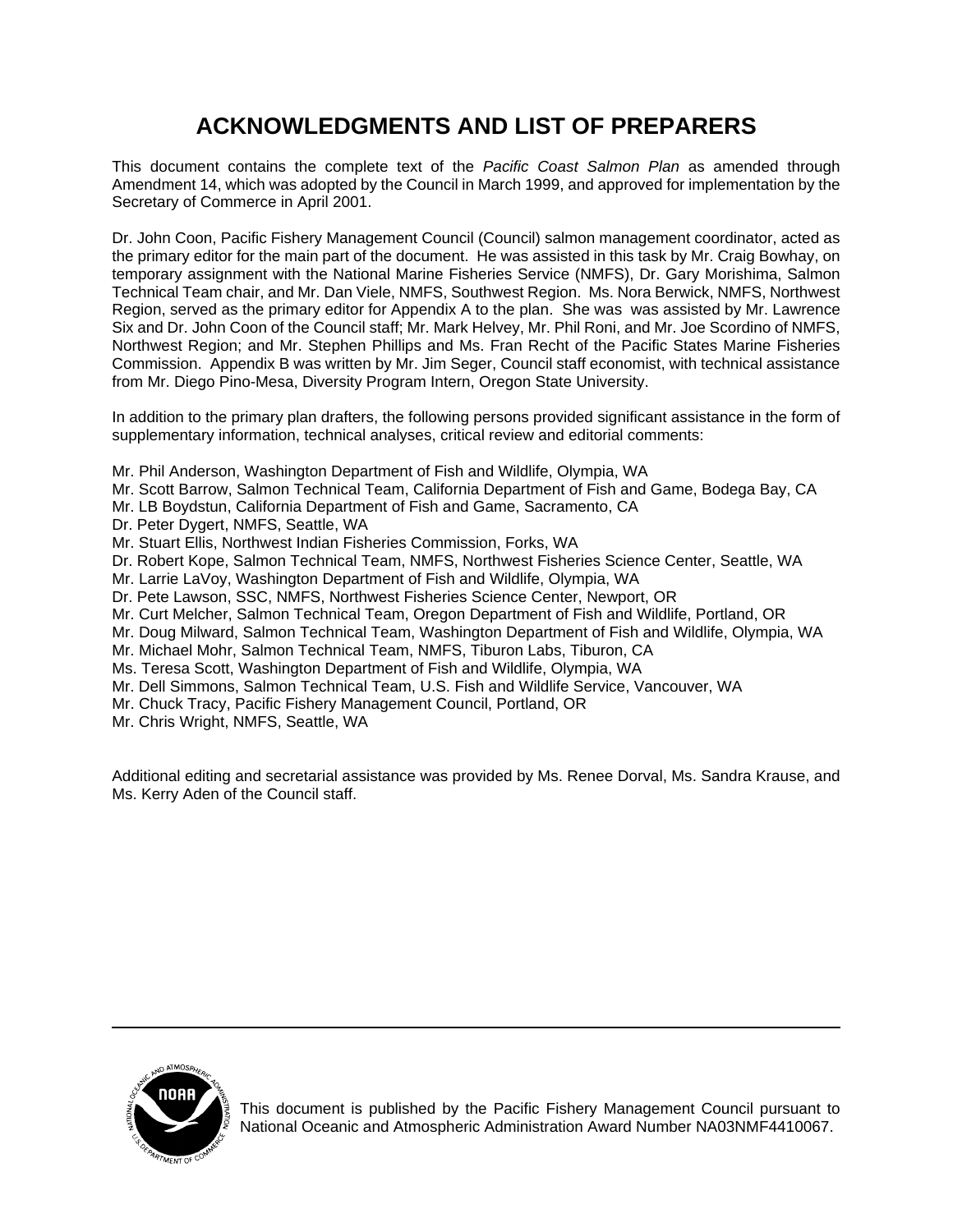# **TABLE OF CONTENTS**

|                |                                                                                      | Page |
|----------------|--------------------------------------------------------------------------------------|------|
|                |                                                                                      |      |
|                |                                                                                      |      |
|                |                                                                                      |      |
|                |                                                                                      |      |
|                |                                                                                      |      |
| 1              |                                                                                      |      |
|                |                                                                                      |      |
| $\overline{2}$ |                                                                                      |      |
|                |                                                                                      |      |
| 3              |                                                                                      |      |
|                |                                                                                      |      |
|                | 3.1.1                                                                                |      |
|                | 3.1.2                                                                                |      |
|                | 3.2.1                                                                                |      |
|                | 3.2.2                                                                                |      |
|                |                                                                                      |      |
|                |                                                                                      |      |
|                | 3.2.3                                                                                |      |
|                |                                                                                      |      |
|                |                                                                                      |      |
|                |                                                                                      |      |
|                | 3.2.4                                                                                |      |
|                |                                                                                      |      |
|                | 3.2.4.2 Natural Stocks With Minimal Harvest Impacts in Council-Managed Fisheries 3-6 |      |
|                |                                                                                      |      |
|                |                                                                                      |      |
|                | 3.3.1                                                                                |      |
|                | 3.3.2                                                                                |      |
|                | 3.4.1                                                                                |      |
|                | 3.4.2                                                                                |      |
|                | 3.4.3                                                                                |      |
| 4              |                                                                                      |      |
|                |                                                                                      |      |
|                | 4.1.1                                                                                |      |
|                | 4.1.2                                                                                |      |
|                | Adverse Effects of Non-Fishing Activities on Essential Fish Habitat  4-2<br>4.1.3    |      |
|                | 4.2 COMPENSATION FOR NATURAL PRODUCTION LOSSES  4-3                                  |      |
|                |                                                                                      |      |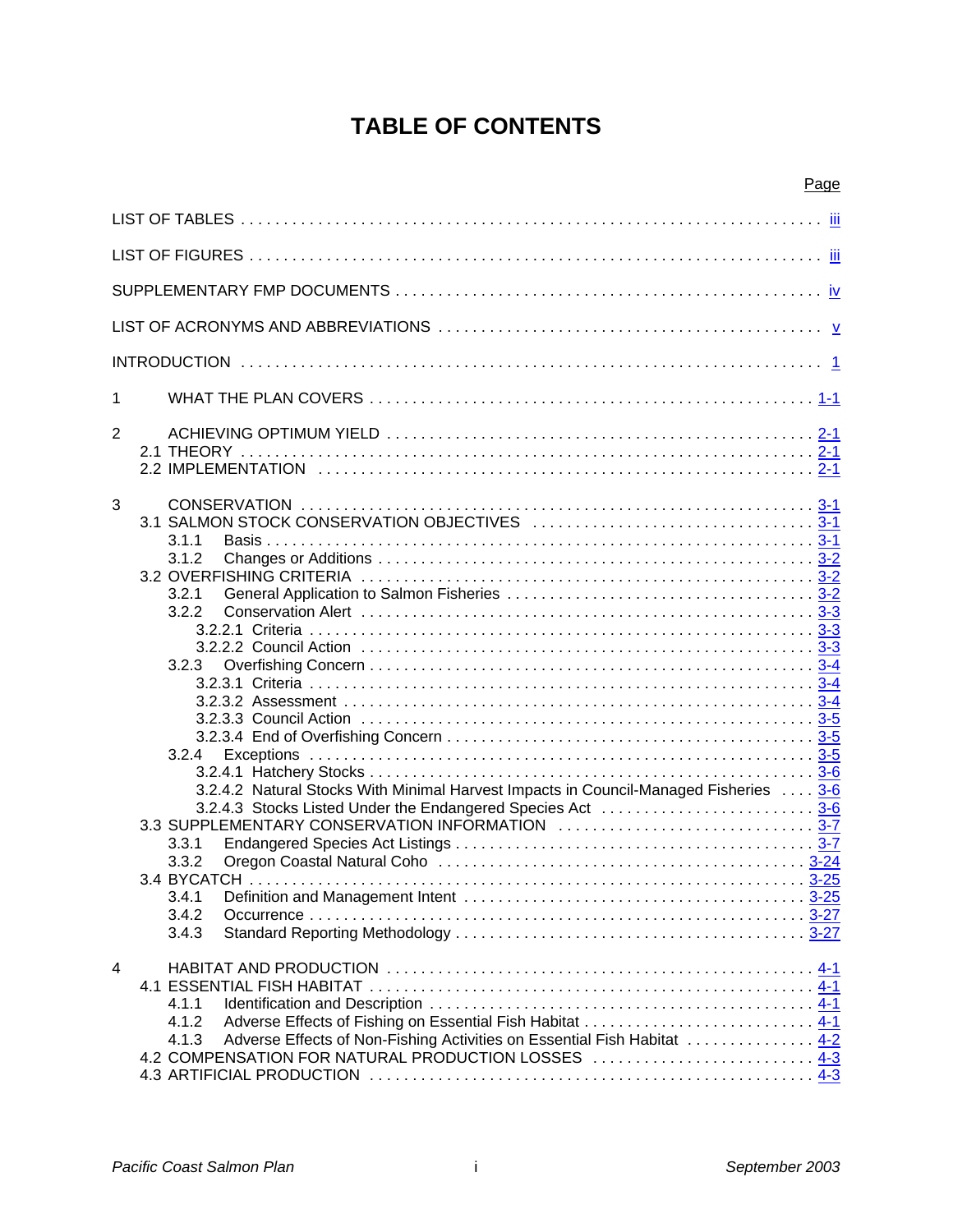| 5 |                                                                                         |  |
|---|-----------------------------------------------------------------------------------------|--|
|   |                                                                                         |  |
|   |                                                                                         |  |
|   | 5.2.1                                                                                   |  |
|   |                                                                                         |  |
|   | 5.2.1.2 Horse Mountain to Humbug Mountain (Klamath Management Zone)  5-2                |  |
|   |                                                                                         |  |
|   |                                                                                         |  |
|   | 5.2.2                                                                                   |  |
|   |                                                                                         |  |
|   |                                                                                         |  |
|   | 5.2.3                                                                                   |  |
|   |                                                                                         |  |
|   |                                                                                         |  |
|   | Commercial (Non-Tribal) and Recreational Fisheries North of Cape Falcon 5-4<br>5.3.1    |  |
|   |                                                                                         |  |
|   |                                                                                         |  |
|   |                                                                                         |  |
|   |                                                                                         |  |
|   |                                                                                         |  |
|   | Commercial and Recreational Fisheries South of Cape Falcon 5-7<br>5.3.2                 |  |
|   | 5.3.3                                                                                   |  |
|   |                                                                                         |  |
|   |                                                                                         |  |
|   |                                                                                         |  |
|   | 5.4 U.S. HARVEST AND PROCESSING CAPACITY AND ALLOWABLE LEVEL OF                         |  |
|   |                                                                                         |  |
|   |                                                                                         |  |
| 6 |                                                                                         |  |
|   | 6.1 MANAGEMENT BOUNDARIES AND MANAGEMENT ZONES  6-1                                     |  |
|   | 6.2 MINIMUM HARVEST LENGTHS FOR OCEAN COMMERCIAL AND RECREATIONAL                       |  |
|   |                                                                                         |  |
|   |                                                                                         |  |
|   |                                                                                         |  |
|   |                                                                                         |  |
|   |                                                                                         |  |
|   |                                                                                         |  |
|   | 6.5.3                                                                                   |  |
|   |                                                                                         |  |
|   |                                                                                         |  |
|   | 6.5.3.2 Selective Fisheries Which May Change Allocation Percentages North of            |  |
|   |                                                                                         |  |
|   |                                                                                         |  |
|   |                                                                                         |  |
|   |                                                                                         |  |
|   |                                                                                         |  |
|   |                                                                                         |  |
|   |                                                                                         |  |
|   |                                                                                         |  |
|   |                                                                                         |  |
|   |                                                                                         |  |
|   |                                                                                         |  |
|   |                                                                                         |  |
|   | 6.6.5 Prohibition on Use of Commercial Troll Fishing Gear for Recreational Fishing  6-8 |  |
|   |                                                                                         |  |
|   |                                                                                         |  |
|   |                                                                                         |  |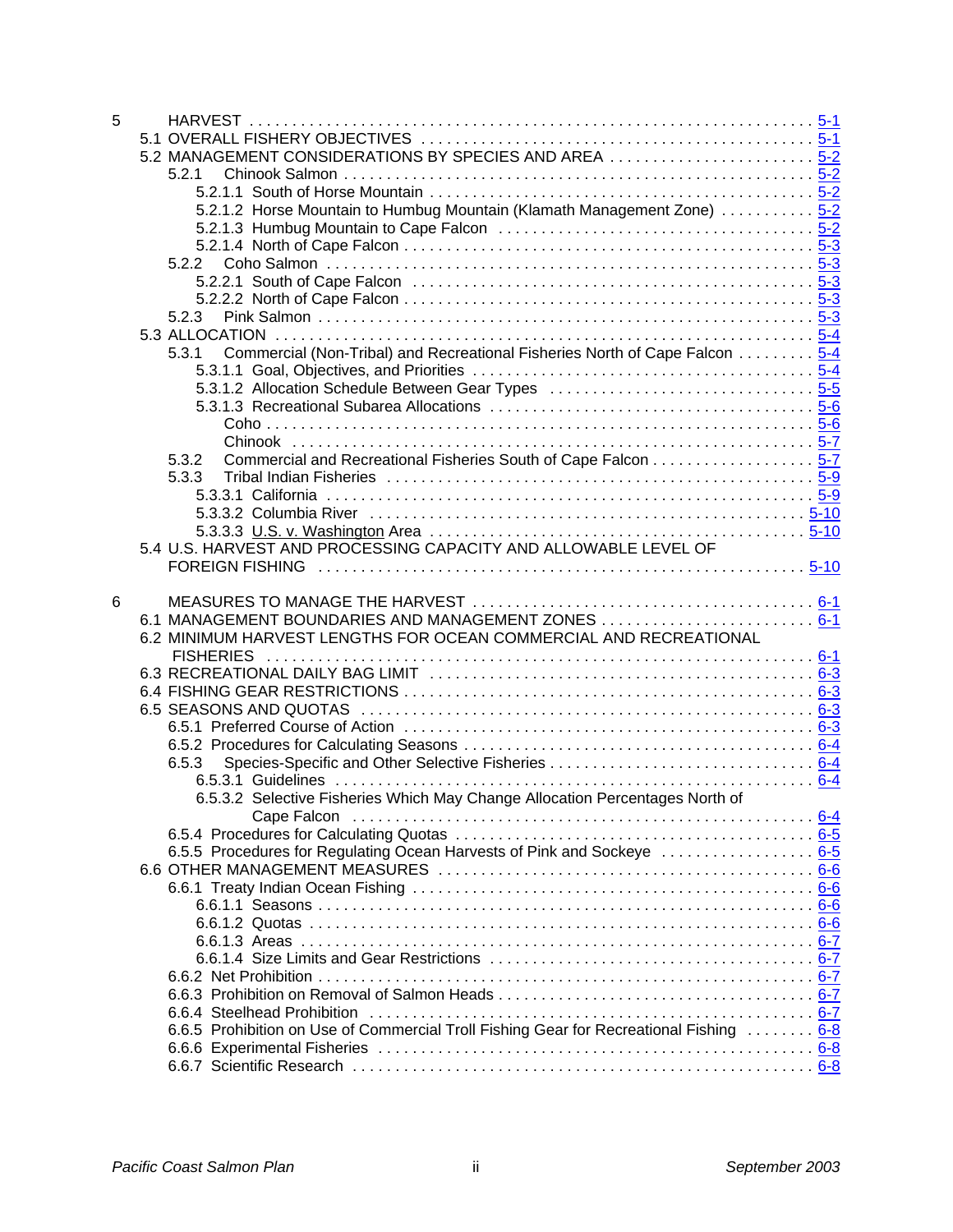| $\overline{7}$  | DATA NEEDS, DATA COLLECTION METHODS, AND REPORTING REQUIREMENTS  7-1                                                   |
|-----------------|------------------------------------------------------------------------------------------------------------------------|
| 8               | SCHEDULE AND PROCEDURES FOR ANALYZING THE EFFECTIVENESS OF THE                                                         |
| 9               | SCHEDULE AND PROCEDURES FOR PRESEASON MODIFICATION OF                                                                  |
| 10 <sup>1</sup> | INSEASON MANAGEMENT ACTIONS AND PROCEDURES  10-1<br>10.1.1 Automatic Season Closures When the Quotas Are Reached  10-1 |
| 11              | SCHEDULE AND PROCEDURES FOR FMP AMENDMENT AND EMERGENCY                                                                |
| 12              |                                                                                                                        |

### **LIST OF TABLES**

| TABLE 3-1. Conservation objectives and management information for natural and hatchery salmon<br>stocks and stock complexes of significance to ocean salmon fisheries. Abundance |
|----------------------------------------------------------------------------------------------------------------------------------------------------------------------------------|
| TABLE 3-2. Listing of evolutionarily significant units, their ESA status and associated stocks                                                                                   |
| TABLE 3-3. Allowable fishery impact rate criteria for OCN coho stock components. 3-26                                                                                            |
| TABLE 5-1. Initial commercial/recreational harvest allocation schedule north of Cape Falcon. 5-5                                                                                 |
| TABLE 5-2. Percentage allocation of total allowable coho harvest among the four recreational                                                                                     |
| TABLE 5-3. Allocation of allowable ocean harvest of coho salmon (thousands of fish) south of                                                                                     |
|                                                                                                                                                                                  |

## **LIST OF FIGURES**

| FIGURE 6-1. Management boundaries in common use during the early to mid-1990s. 6-2 |  |
|------------------------------------------------------------------------------------|--|
|------------------------------------------------------------------------------------|--|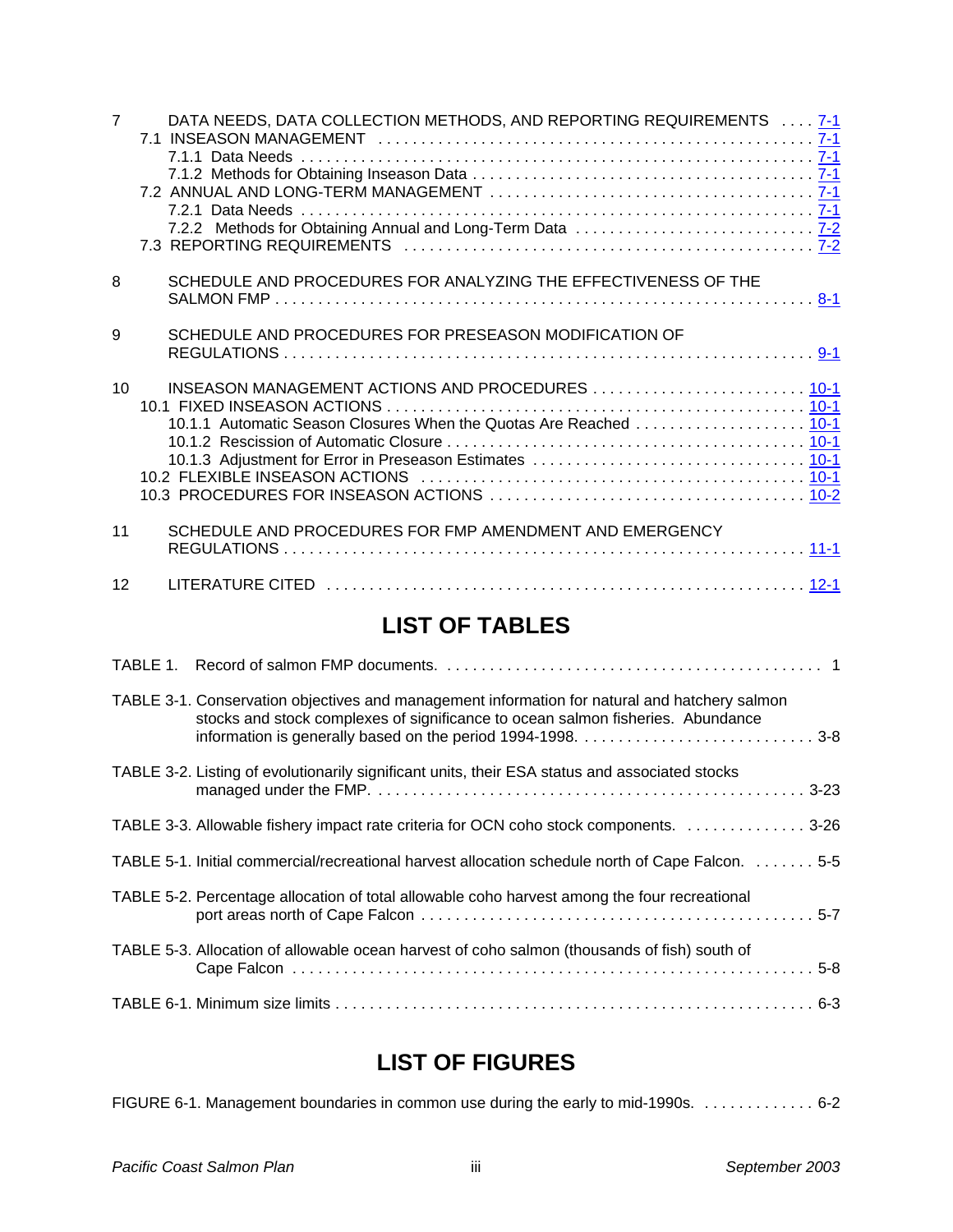### **SUPPLEMENTARY FMP DOCUMENTS**

(Available from Council office and web site:www.pcouncil.org):

AMENDMENT 14 TO THE PACIFIC COAST SALMON PLAN, APPENDIX A: IDENTIFICATION AND DESCRIPTION OF ESSENTIAL FISH HABITAT, ADVERSE IMPACTS, AND RECOMMENDED CONSERVATION MEASURES FOR SALMON

AMENDMENT 14 TO THE PACIFIC COAST SALMON PLAN, APPENDIX B: DESCRIPTION OF THE OCEAN SALMON FISHERY AND ITS SOCIAL AND ECONOMIC CHARACTERISTICS

APPENDIX C TO THE PACIFIC COAST SALMON PLAN: REVIEW OF OCEAN SALMON FISHERIES (Latest annual edition)

PRESEASON REPORT I:

STOCK ABUNDANCE ANALYSIS FOR OCEAN SALMON FISHERIES (Latest annual edition)

PRESEASON REPORT III:

ANALYSIS OF COUNCIL ADOPTED MANAGEMENT MEASURES FOR OCEAN SALMON FISHERIES (Latest annual edition)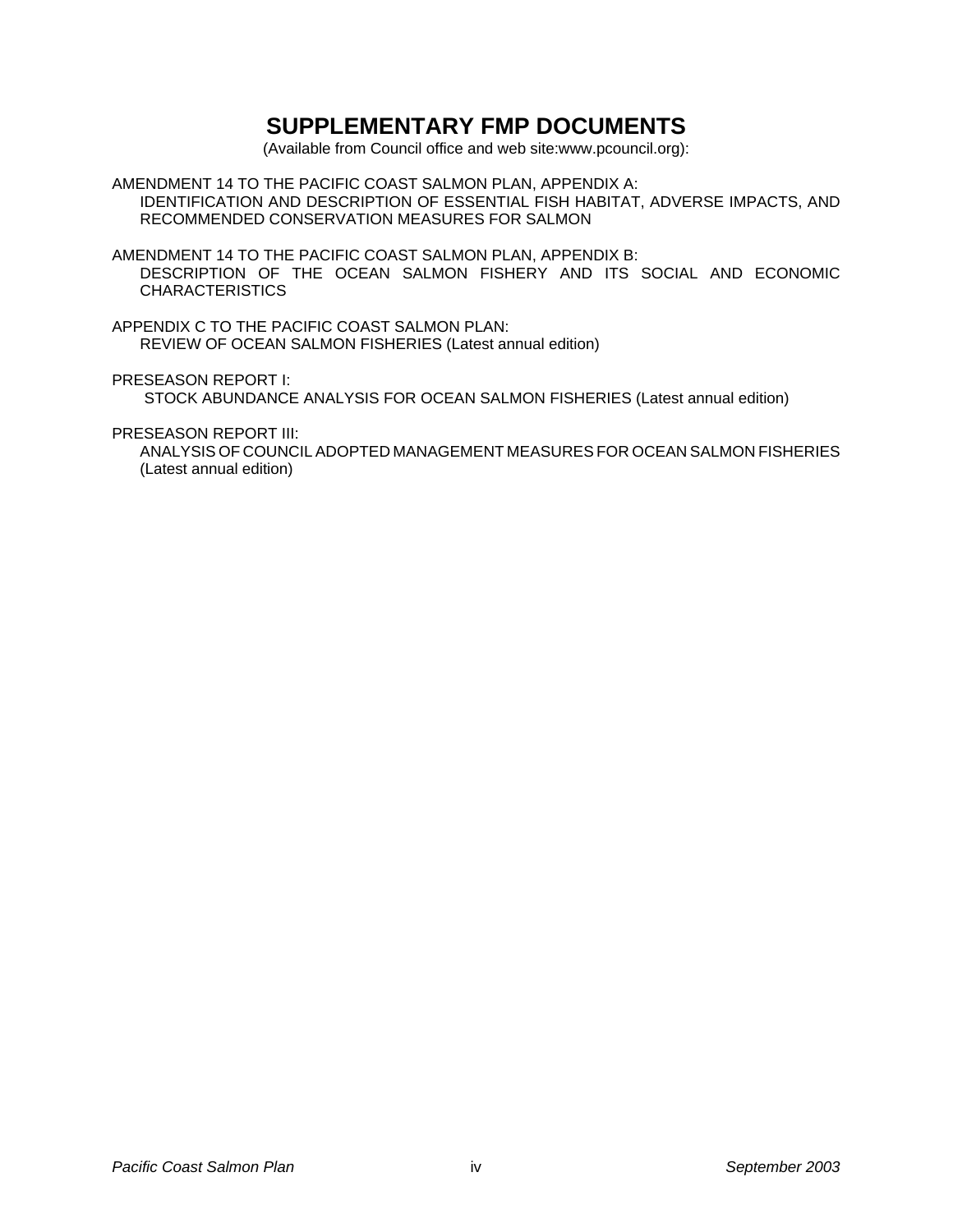# **LIST OF ACRONYMS AND ABBREVIATIONS**

| <b>ASETF</b>         | Anadromous Salmonid Environmental Task Force                 |
|----------------------|--------------------------------------------------------------|
| Council              | Pacific Fishery Management Council                           |
| EEZ                  | exclusive economic zone (three to 200 miles offshore)        |
| <b>EIS</b>           | <b>Environmental Impact Statement</b>                        |
| <b>ESA</b>           | <b>Endangered Species Act</b>                                |
| <b>EFH</b>           | <b>Essential fish habitat</b>                                |
| ESU                  | Evolutionarily significant unit                              |
| <b>FAB</b>           | Fisheries Advisory Board (established in U.S. v. Washington) |
| <b>FMP</b>           | fishery management plan                                      |
| FR.                  | Federal Register                                             |
| <b>FRAM</b>          | <b>Fishery Regulation Assessment Model</b>                   |
| HC                   | <b>Habitat Committee</b>                                     |
| <b>KRSMG</b>         | Klamath River Salmon Management Plan                         |
| <b>KRTT</b>          | Klamath River Technical Team                                 |
| Magnuson-Stevens Act | Magnuson-Stevens Fishery Conservation and Management Act     |
| <b>MSP</b>           | maximum sustainable production                               |
| <b>MSY</b>           | maximum sustainable yield                                    |
| <b>NMFS</b>          | <b>National Marine Fisheries Service</b>                     |
| <b>NOAA</b>          | National Oceanic and Atmospheric Administration              |
| <b>NPPA</b>          | Northwest Power Planning Act                                 |
| <b>OCN</b>           | Oregon coastal natural coho                                  |
| <b>ODFW</b>          | Oregon Department of Fish and Wildlife                       |
| <b>OPI</b>           | Oregon Production Index                                      |
| OY.                  | optimum yield                                                |
| <b>PFMC</b>          | Pacific Fishery Management Council                           |
| <b>PSC</b>           | Pacific Salmon Commission                                    |
| <b>RFA</b>           | <b>Regulatory Flexibility Act</b>                            |
| <b>RIR</b>           | <b>Regulatory Impact Review</b>                              |
| <b>SAS</b>           | Salmon Advisory Subpanel                                     |
| Secretary            | Secretary of Commerce                                        |
| <b>SEIS</b>          | Supplemental Environmental Impact Statement                  |
| SFA                  | Sustainable Fisheries Act                                    |
| <b>SRFCRT</b>        | Sacramento River Fall Chinook Review Team                    |
| <b>SSC</b>           | <b>Scientific and Statistical Committee</b>                  |
| <b>STT</b>           | Salmon Technical Team                                        |
| <b>TAC</b>           | total allowable catch                                        |
| <b>TALFF</b>         | total allowable level of foreign fishing                     |
| <b>WDF</b>           | <b>Washington Department of Fisheries</b>                    |
| <b>WDFW</b>          | Washington Department of Fish and Wildlife                   |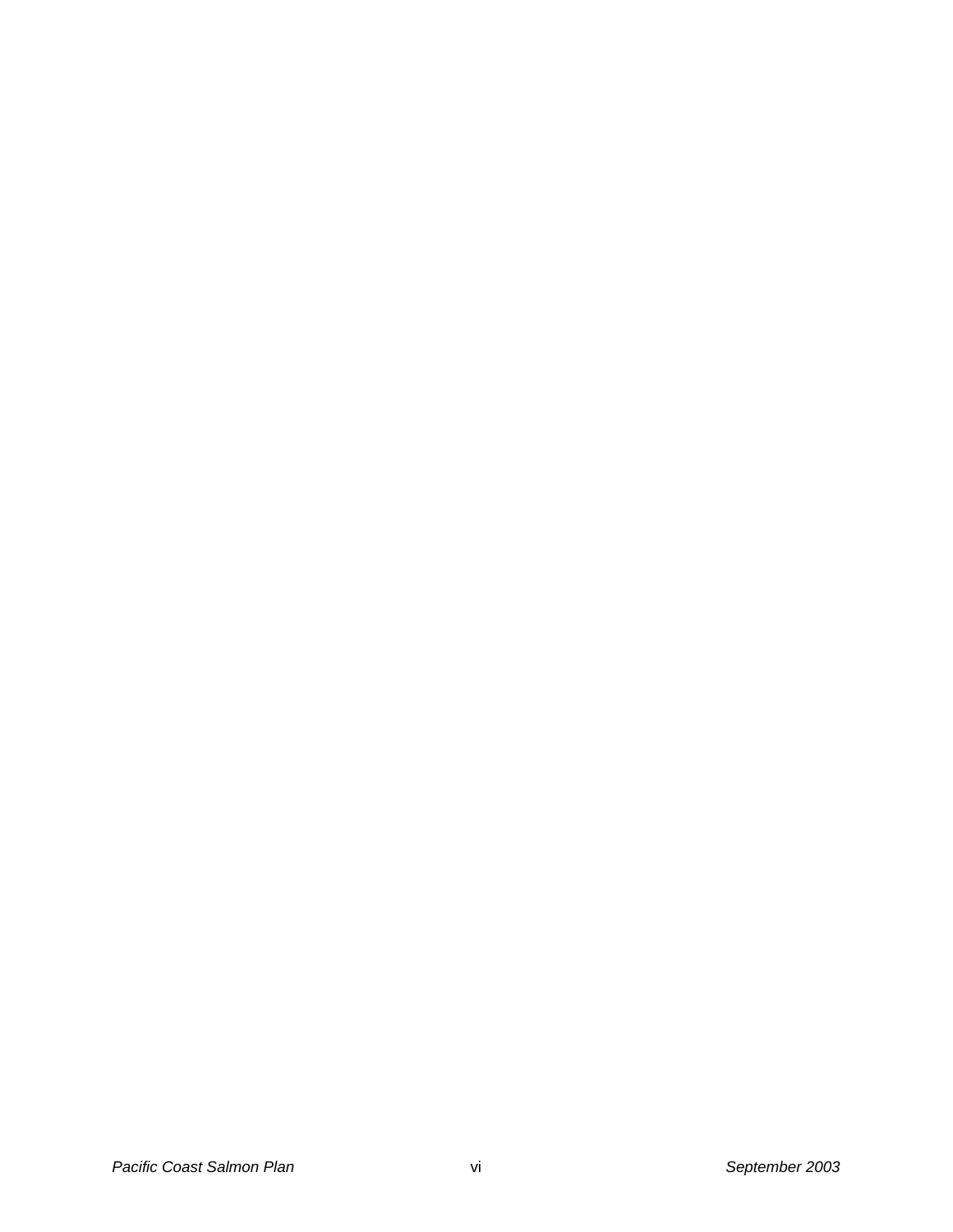### *INTRODUCTION*

This document is the *Pacific Coast Salmon Plan* of the Pacific Fishery Management Council (Council or PFMC) as revised and updated in 1998 for implementation in 1999. It guides management of commercial and recreational salmon fisheries off the coasts of Washington, Oregon, and California.

Since 1977, salmon fisheries in the exclusive economic zone (EEZ) (three to 200 miles offshore) off Washington, Oregon, and California have been managed under salmon fishery management plans (FMP) of the Council. Creation of the Council and the subsequent development and implementation of these plans were initially authorized under the Fishery Conservation and Management Act of 1976. This act, now known as the Magnuson-Stevens Fishery Conservation and Management Act (Magnuson-Stevens Act), was most recently amended by the Sustainable Fisheries Act (SFA) in 1996. The plan presented in this document contains or references all the elements required for an FMP under the Magnuson-Stevens Act. It completely replaces the 1997 version of the *Pacific Coast Salmon Plan*.

The Council's first salmon FMP and its environmental impact statement (EIS) were issued to govern the 1977 salmon season. A new salmon management plan and EIS were issued in 1978 to replace the 1977 documents. To establish management measures from 1979 through 1983, the 1978 FMP was amended annually and published along with a supplemental EIS (SEIS) and Regulatory Impact Review/Regulatory Flexibility Analysis (RIR/RFA). This annual process was lengthy, complex and costly. It lacked a long-range perspective and was too cumbersome to allow for timely implementation of the annual regulations and efficient fishery management. Therefore, in 1984, the Council adopted a comprehensive framework amendment that was designed to end the need for annual plan amendments and supplemental EISs (PFMC 1984).

The comprehensive framework plan amendment of 1984 (Amendment 6) replaced the 1978 plan as the base FMP document and established a framework of fixed management objectives with flexible elements to allow annual management measures to be varied to reflect changes in stock abundance and other critical factors. Subsequently, at irregular intervals, the Council has developed various amendments to portions of the framework plan to address specific management issues raised by participants in the salmon management process or as necessary to respond to reauthorization of the original Fishery Conservation and Management Act of 1976. The next seven amendments adopted since implementation of the framework FMP in 1984 were accompanied by an environmental assessment. The most recent, Amendment 14, was accompanied by and SEIS.

The primary amendment issues since 1984 have included specific spawner escapement goals for Oregon coastal natural (OCN) coho and Klamath River fall chinook (Amendments 7, 9, 11, and 13), non-Indian harvest allocation (Amendments 7, 9, 10, and 14), inseason management criteria (Amendment 7), habitat and essential fish habitat (EFH) definition (Amendments 8 and 14), safety (Amendment 8), a definition of overfishing (Amendments 10 and 14), management objectives for stocks listed under the Endangered Species Act (ESA) (Amendments 12 and 14), bycatch reporting and priorities for avoiding bycatch (Amendment 14), and selective fisheries (Amendment 14).

In 1996, as part of Amendment 12, the Council made an editorial update to the framework FMP that included incorporating all of the amendments after 1984 into the *Pacific Coast Salmon Plan* (PFMC 1997b). Subsequently, the Council modified the OCN coho management goals under Amendment 13 in 1999 (PFMC 1999). The current salmon FMP includes changes through Amendment 14 (PFMC 2000a), an extensive revision of the FMP primarily to respond to the SFA and to improve the readability and organization of the plan. Table 1 contains a complete listing of the issues in each amendment through Amendment 14.

This document is the current salmon FMP. Appendix A contains the complete description of essential fish habitat, Appendix B provides a description of the fishery, and Appendix C , which will always be the Council's most current annual review of the ocean fisheries, provides an annual updating of the fishery information. The reader may wish to refer to the original salmon FMP and individual amendment documents for more background and explanatory information, including the environmental impact assessments, EISs, and examples of management options not adopted by the Council.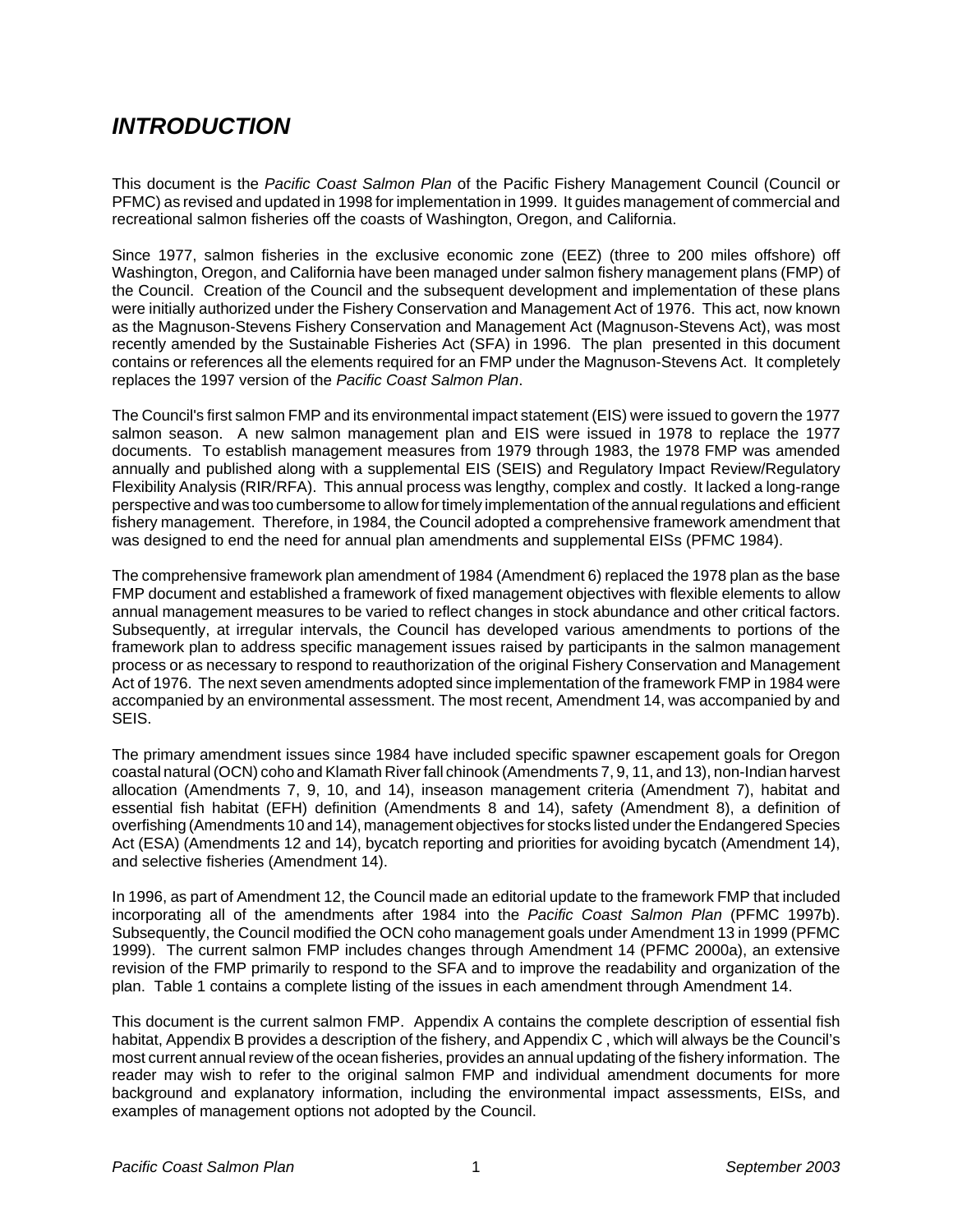### TABLE 1. Record of salmon FMP documents.

| <b>DOCUMENT</b>                                                                                                                                                        | <b>CONTENT SUMMARY</b>                                                                                                                                                                                                                                                                                                                                                                                                                         |
|------------------------------------------------------------------------------------------------------------------------------------------------------------------------|------------------------------------------------------------------------------------------------------------------------------------------------------------------------------------------------------------------------------------------------------------------------------------------------------------------------------------------------------------------------------------------------------------------------------------------------|
| Final 1977 Plan                                                                                                                                                        | Initial FMP/EIS document for the 1977 salmon season.                                                                                                                                                                                                                                                                                                                                                                                           |
| Final 1978 Plan<br>(43 FR 29791, July 11, 1978)<br>Effective July 11, 1978 <sup>a/</sup>                                                                               | Initial, comprehensive FMP/EIS document. Amended each year to establish<br>annual management measures for 1979-1983.                                                                                                                                                                                                                                                                                                                           |
| <b>Final Framework Amendment</b><br>(49 FR 43679, Oct. 31, 1984)<br>Effective Nov. 25, 1984 <sup>b/</sup>                                                              | Comprehensive amendment and SEIS that replaced the 1978 Plan as a multi-<br>year FMP document.                                                                                                                                                                                                                                                                                                                                                 |
| Technical amendments:                                                                                                                                                  | Spawner escapement goals, procedures to modify spawner goals and<br>1)<br>inseason modification of daily bag limits (50 FR 812, Jan. 7, 1985)<br>Inseason rescission of automatic closures (50 FR 4977, Feb. 5, 1985)<br>2)<br>Season opening and closing dates (50 FR 42529, Oct. 21, 1985)<br>3)                                                                                                                                             |
| <b>Amendment 7</b><br>(52 FR 4146, Feb. 10, 1987)<br>Effective Mar. 8, 1987                                                                                            | Sliding scale OCN coho spawner escapement goal<br>1)<br>2)<br>Inseason management actions and procedures<br>Coho harvest allocation south of Cape Falcon<br>3)                                                                                                                                                                                                                                                                                 |
| <b>Amendment 8</b><br>(53 FR 30285, Aug. 11, 1988)<br>Effective Aug. 8, 1988; required<br>no implementing regulations                                                  | Habitat policy and objectives<br>1)<br>Consideration of temporary season adjustments for vessels precluded from<br>2)<br>harvesting due to unsafe weather                                                                                                                                                                                                                                                                                      |
| <b>Amendment 9</b><br>(54 FR 19185, May 4, 1989)<br>Effective May 1, 1989; except<br>radio report section implemented<br>July 13, 1989 (54 FR 29730,<br>July 14, 1989) | Klamath River fall chinook harvest rate spawner escapement goal<br>1)<br>Commercial/recreational harvest allocation north of Cape Falcon<br>2)<br>Inseason notice procedures<br>3)<br>Steelhead management intent<br>4)<br>Radio reporting requirements for commercial fishers<br>5)<br>Deleted limitations on season opening and closing dates<br>6)                                                                                          |
| Clarifying letter:                                                                                                                                                     | to Mr. Rolland Schmitten re harvest allocation, Issue 2; Feb. 27, 1989                                                                                                                                                                                                                                                                                                                                                                         |
| Technical amendment:                                                                                                                                                   | Minor modification of Klamath spawner goal based on Council recommendation,<br>March 8, 1989 (54 FR 19800, May 8, 1989 and 59 FR 23000, May 4, 1994)                                                                                                                                                                                                                                                                                           |
| <b>Amendment 10</b><br>(56 FR 26774, June 11, 1991)<br>Effective July 11, 1991                                                                                         | 1) Inseason reallocation objectives for commercial and recreational fisheries<br>south of Cape Falcon<br>2) Criteria guiding non-Indian catch allocation north of Cape Falcon, especially<br>concerning recreational port allocation<br>3) Definition of overfishing                                                                                                                                                                           |
| <b>Amendment 11</b><br>(59 FR 23013, May 4, 1994)<br>Effective April 29, 1994<br>Clarifying letter:<br>Technical amendment:                                            | OCN coho spawner escapement goal of 42 spawners/mile, incidental<br>exploitation rate of 20% or less on OCN coho at low stock sizes and sport coho<br>harvest allocation criteria at low harvest levels<br>to Mr. Gary Smith re incidental harvest and sport allocation; Apr. 15, 1994<br>Minor modification of Klamath spawner goal to meet tribal allocation based on<br>Council recommendation of April 11, 1996 (61 FR 20186, May 6, 1996) |
| <b>Amendment 12</b><br>(62 FR 35450, July 1, 1997)<br>Effective July 31, 1997                                                                                          | 1)<br>Procedures governing retention of salmon bycatch in trawl nets<br>Management objectives for ESA listed salmon species<br>2)<br>Update of the salmon FMP (no change in management objectives)<br>3)                                                                                                                                                                                                                                       |
| <b>Amendment 13</b><br>(64 FR 26328, May 14, 1999)<br>Effective June 14, 1999)                                                                                         | Revision of management objectives for OCN coho to increase the probability of<br>recovery and to prevent listing under the ESA.                                                                                                                                                                                                                                                                                                                |
| <b>Amendment 14</b><br>(Adopted March 12, 1999;<br>implementation pending)                                                                                             | Update of the EIS and editorial improvements in the plan<br>1)<br>New requirements of the SFA, including essential fish habitat, optimum yield,<br>2)<br>overfishing and bycatch                                                                                                                                                                                                                                                               |

- overfishing and bycatch 3) Clarification of the stocks managed and management objectives
- 4) Minor revision of allocation north of Cape Falcon to allow more harvest in
- selective fisheries

a/ Implemented by emergency regulation on April 14, 1978 (43 FR 15629) and May 24, 1978 (43 FR 22214).

b/ Implemented by emergency regulation on May 3, 1984 (49 FR 18853; May 3, 1984).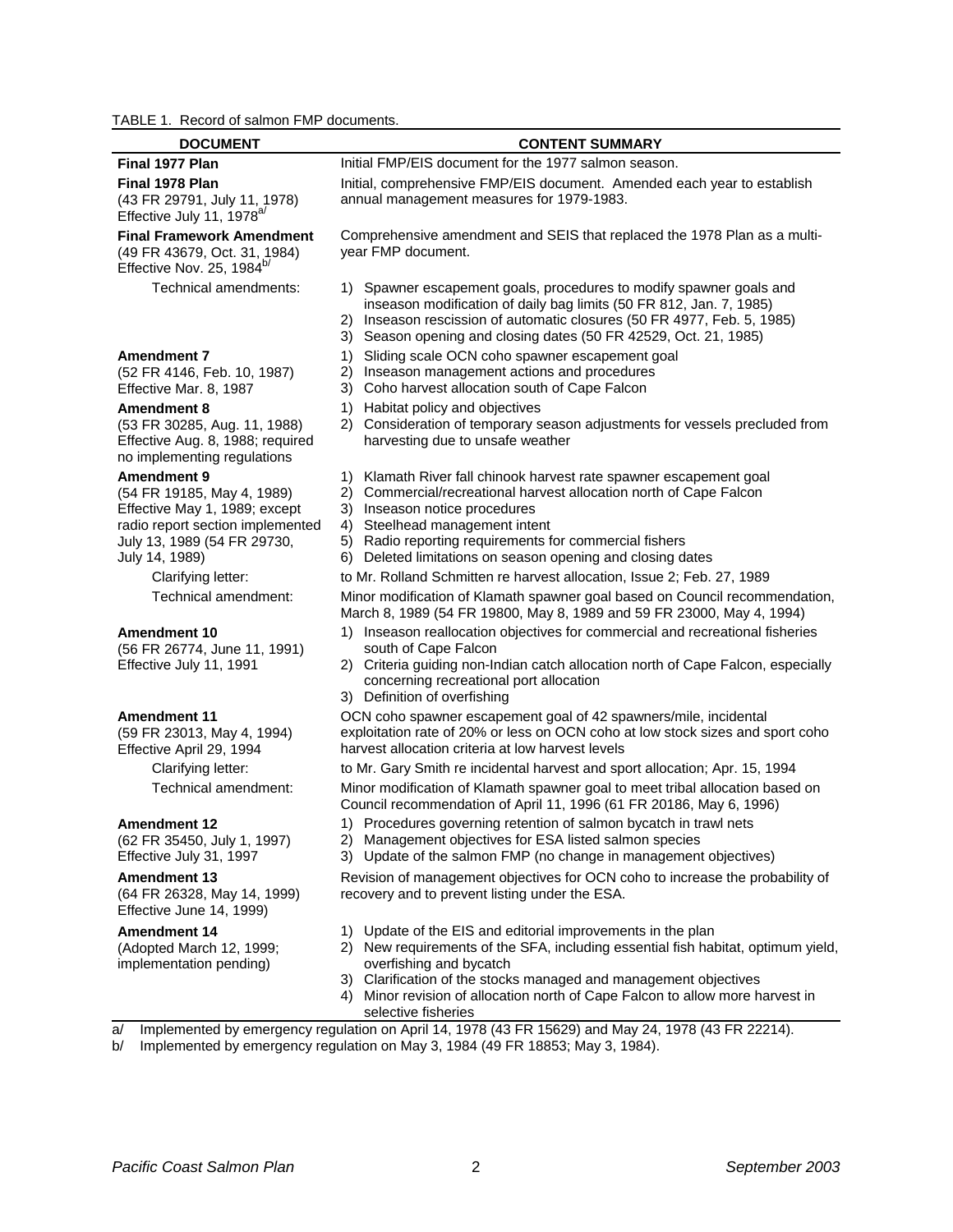### *1 WHAT THE PLAN COVERS*

*"It is therefore declared to be the purposes of the Congress in this Act–(1) to take immediate action to conserve and manage the fishery resources found off the coasts of the United States, and the anadromous species and Continental Shelf Fishery resources of the United States, by exercising (A) sovereign rights for the purposes of exploring, exploiting, conserving, and managing all fish within the exclusive economic zone . . ., and (B) exclusive fishery management authority beyond the exclusive economic zone over such anadromous species and Continental Shelf fishery resources . . .(7) to promote the protection of essential fish habitat in the review of projects conducted under Federal permits, licenses, or other authorities that affect or have the potential to affect such habitat."*

*Magnuson-Stevens Act, § 2*(b)

This fishery management plan (FMP) covers the coastwide aggregate of natural and hatchery salmon species that is contacted by salmon fisheries in the exclusive economic zone (EEZ) off the coasts of Washington, Oregon, and California. Salmon of U.S. and Canadian origin are included except when specific species are managed in those waters by another management entity with primary jurisdiction (i.e., sockeye and pink salmon by the Fraser River Panel of the Pacific Salmon Commission (PSC) in the Fraser River Panel Area (U.S.) between 49°N latitude and 48°N latitude). In addition, the plan contains requirements and recommendations with regard to essential fish habitat for the managed stocks as described in Chapter 4 and Appendix A. The essential fish habitat includes marine areas within the EEZ as well as estuarine and freshwater habitat within the internal waters of Washington, Oregon, California, and Idaho.

Chinook or king salmon (*Oncorhynchus tshawytscha*) and coho or silver salmon (*O. kisutch*) are the main species caught in Council-managed ocean salmon fisheries. In odd-numbered years, catches of pink salmon (*O. gorbuscha*) can also be significant, primarily off Washington and Oregon (Salmon Technical Team [STT] 1999a). Therefore, while all species of salmon fall under the jurisdiction of this plan, it currently contains fishery management objectives only for chinook, coho, pink (odd-numbered years only), and any salmon species listed under the Endangered Species Act (ESA) that is measurably impacted by Council fisheries. To the extent practicable, the Council has partitioned this coastwide aggregate of chinook, coho and pink salmon into various stock components with specific conservation objectives. A detailed listing of the individual stocks or stock complexes managed under this plan, along with pertinent stock information and conservation objectives, is provided in Chapter 3.

The plan contains no fishery management objectives for even-numbered year pink salmon, chum (*O. keta*), sockeye (*O. nerka*), steelhead (*O. mykiss*), or sea-run cutthroat (*O. clarki*). The Council does not manage fisheries for these species and incidental catches are inconsequential (low hundreds of fish each year) to very rare (Appendix A of STT 1997). In the event this situation should change, management objectives for these species could be developed and incorporated by plan amendment. The incidental harvest of these salmon species can be allowed or restricted under existing federal fishery regulations.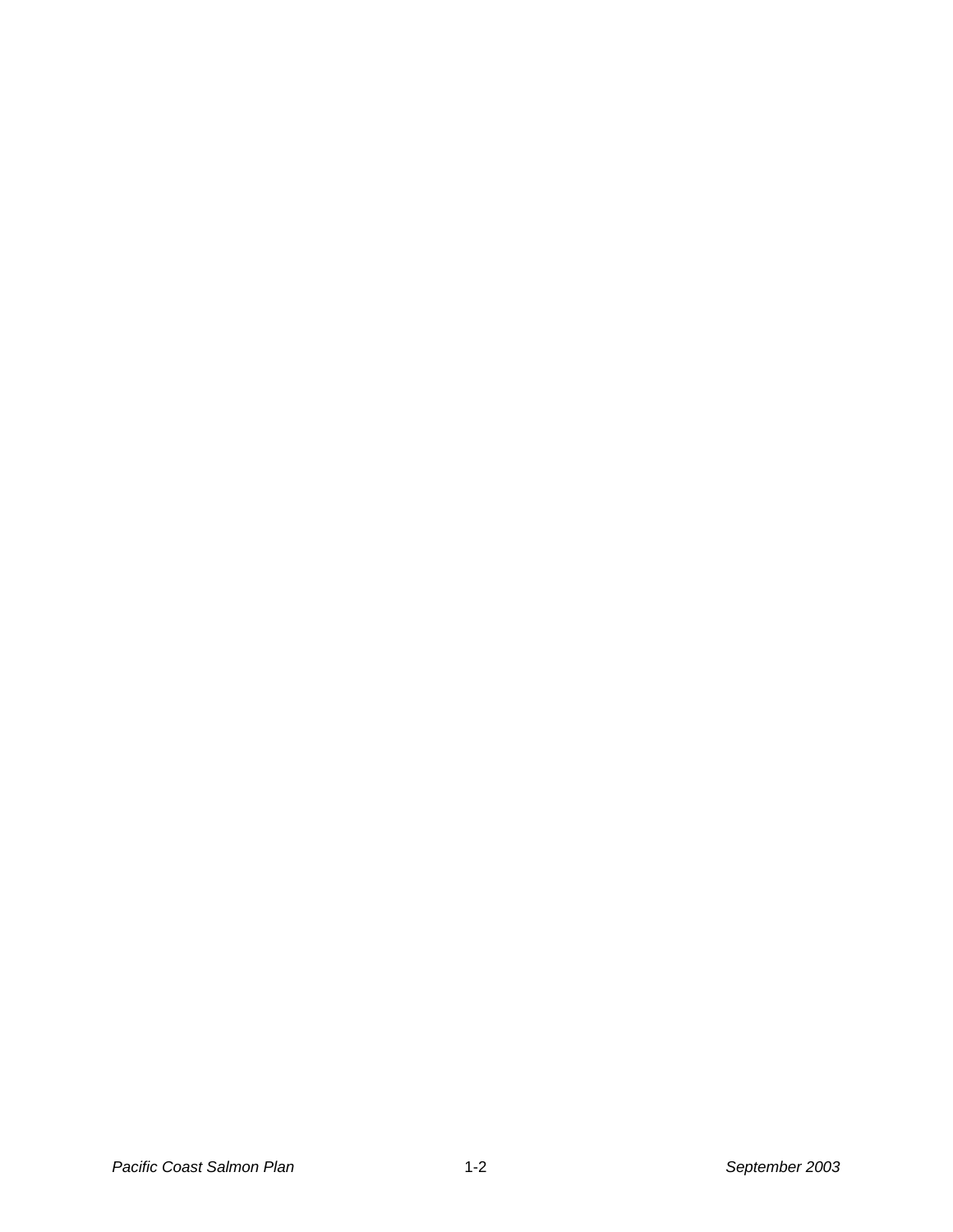### *2 ACHIEVING OPTIMUM YIELD*

*"Conservation and management measures shall prevent overfishing while achieving, on a continuing basis, the optimum yield from each fishery" Magnuson-Stevens Act, National Standard I*

This chapter explains the Council's means of meeting the requirements of the Magnuson-Stevens Act to achieve the optimum yield from the salmon fishery.

#### **2.1 THEORY**

"Optimum yield" means the amount of fish that will provide the greatest overall benefit to the Nation, particularly with respect to food production and recreational opportunities, and taking into account protection of marine ecosystems. It is prescribed on the basis of the maximum sustainable yield (MSY) from the fishery, reduced by any relevant economic, social, or ecological factors, and provides for rebuilding of an overfished stock, taking into account the effects of uncertainty and management imprecision.

"MSY" is a theoretical concept that, for the purposes of the Magnuson-Stevens Act, is defined as the largest long-term average catch or yield that can be taken from a stock or stock complex under prevailing ecological and environmental conditions. In Council management of naturally spawning salmon stocks, MSY is usually approached in terms of annually achieving the number of adult spawners (conservation objective) associated with this goal. Often, data are insufficient to directly estimate the number of spawners resulting in MSY. In these cases, the Council may use MSY proxies derived from more general estimates of productive capacity and implement harvest strategies that may be expected to result in a long-term average catch which approximates MSY.

MSY can be a difficult concept to use for management purposes for several reasons. First, it is based on a long-term average that can generally only be calculated from historic data which may not accurately reflect the MSY under present or future ecological and environmental conditions. When negative changes in environmental conditions (both natural and human caused) reduce a stock's productivity and prevent it from attaining historic MSY levels (even with no harvest impacts), it is difficult to know whether this is simply normal variation or a long-term change. In addition, uncertainties in run-size projections, fishery impacts and overall management imprecision combine to complicate the estimation and achievement of MSY. To deal with this uncertainty, the Council may establish conservation objectives based on conservative harvest rates with minimum spawner escapement provisions set at the estimated MSY or MSY proxy level, or set the conservation objective at maximum sustainable production (MSP) rather than MSY (e.g., Puget Sound chinook stocks). In some cases of limited information or significant changes in habitat conditions, the Council may use stepped harvest rates with very limited exploitation rates at low population sizes and/or spawner floors to support conservation and recovery of the stocks while providing data from which to better ascertain the probable MSY or MSY proxy. Conservation objectives for Oregon coastal natural (OCN) coho and Klamath River fall chinook are examples of this kind of management.

#### **2.2 IMPLEMENTATION**

The optimum yield to be achieved for species covered by this plan is the total salmon catch and mortality (expressed in numbers of fish) resulting from fisheries within the EEZ adjacent to the States of Washington, Oregon, and California, and in the waters of those states (including internal waters), and Idaho, that, to the greatest practical extent within pertinent legal constraints, fulfill the plan's conservation and harvest objectives. On an annual basis, the Council recommends management measures to achieve the stock conservation objectives for each stock or stock complex, based on the estimated MSY, MSY proxy, MSP, rebuilding schedule, or ESA consultation standard (Chapter 3), while simultaneously seeking to fulfill, to the extent practicable, the harvest and allocation objectives (Chapter 5) that reflect the Council's social and economic considerations. The subsequent catch and mortality resulting under the Council's management recommendations will embody the optimum yield and will be equal to or less than MSY from the fishery. The level of total allowable harvest, the relative harvest levels in various management areas, and the species and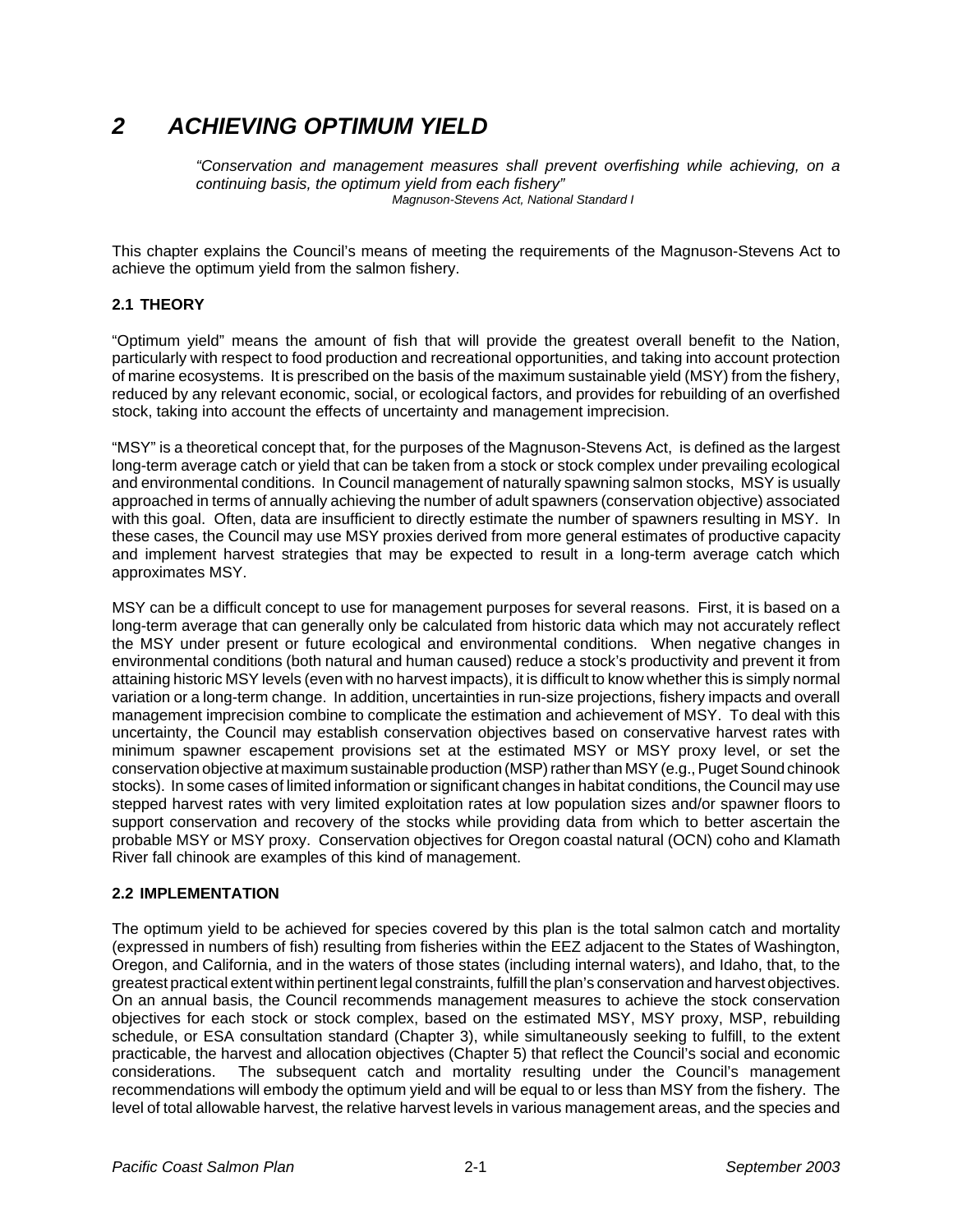stock composition of optimum yield will vary annually, depending on the relative abundance and distribution of the various stocks and contingencies in allocation formulas.

The Council's annual ocean fishery reviews and preseason reports (STT 1999a, 1999b, 1999c, and 1999d) assess and specify the present and historical range of harvests and harvest related mortalities that represent the optimum yield. A similar range of yields can be expected in the future, though further stock declines and listings under the ESA could result in even lower levels than experienced prior to 1999.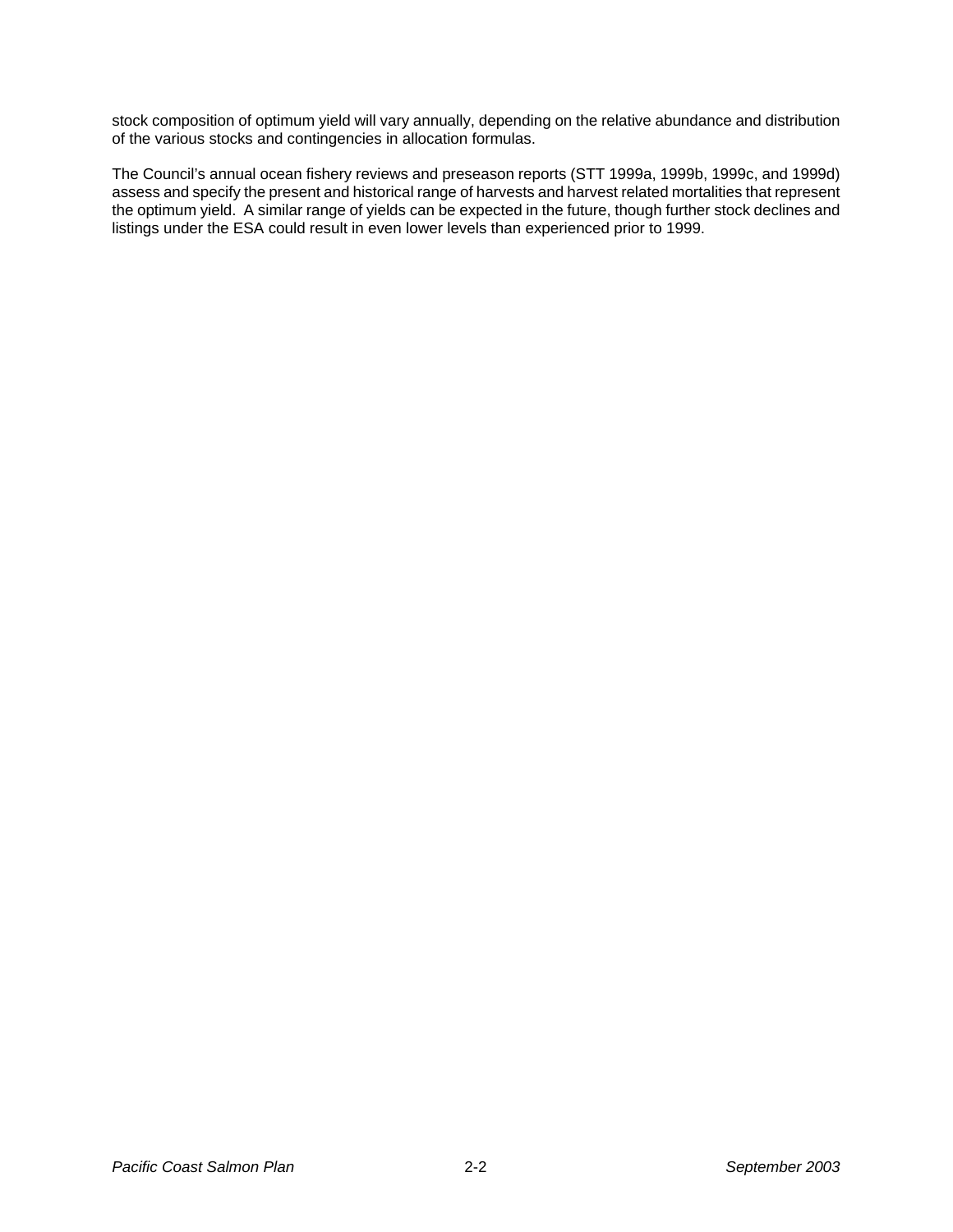### *3 CONSERVATION*

*"Conservation and management measures shall be based upon the best scientific information available."*

*Magnuson-Stevens Act, National Standard 2*

#### **3.1 SALMON STOCK CONSERVATION OBJECTIVES**

*"To the extent practicable, an individual stock of fish shall be managed as a unit throughout its range, and interrelated stocks of fish shall be managed as a unit or in close coordination" Magnuson-Stevens Act, National Standard 3*

To achieve optimum yield, prevent overfishing, and assure rebuilding of salmon stocks whose abundance has been depressed to an overfished level, this plan establishes, to the extent practicable, conservation objectives to perpetuate the coastwide aggregate of salmon stocks covered by the plan (Chapter 1). The Council's stock conservation objectives (to be achieved annually) and other pertinent stock management information are contained in Table 3-1 (following Section 3.2). Specific objectives are listed for natural and hatchery stocks that are part of the Council's preseason fishery option development process (Chapter 9), including all stocks listed under the federal ESA. The objectives may be applicable to a single stock or a complex of interrelated stocks (those sharing similarities in life-history traits, geographic distribution, habitat preferences and genetic characteristics). Stocks that are not included in the preseason analyses may lack specific conservation objectives because the stock is not significantly impacted by ocean fisheries or insufficient management information is available from which to assess ocean fishery impacts directly. In the latter case, the conservation objective for a managed stock may serve to provide for the conservation of a closely related stock unless, or until, more specific management information can be developed.

#### **3.1.1 Basis**

The Council's conservation objectives for natural stocks may (1) be based on estimates for achieving MSY, an MSY proxy, or MSP, or (2) represent special data gathering or rebuilding strategies to approach MSY and to eventually develop MSY or MSP objectives. The objectives have generally been developed through extensive analysis by the fishery management entities with direct management authority for the stock, or through joint efforts coordinated through the Council, or with other state, tribal or federal entities. Most of the objectives for stocks north of Cape Falcon have been included in U.S. District Court orders. Under those orders for Washington coastal and Puget Sound stocks (U.S. v. Washington, 626 F. Supp. 1405 [1985] and Hoh v. Baldrige No. 81-742 [R] C), the treaty tribes and WDFW may agree to annual spawner targets that differ from the MSP or MSY objectives. Details of the conservation objectives in effect at the time this FMP was approved are available in PFMC (1984), in individual amendment documents (see Table 1 in the Introduction), and as referenced in Table 3-1. Updated conservation objectives ane ESA consultation standards are available in the most recent Preseason Report I, (Appendix A, Table A-1), and Preseason Report III (Appendix A, Table A-3) produced by the STT.

The Council's fixed conservation objectives are generally expressed in terms of an annual fishery escapement believed to be optimum for producing MSY over the long-term. The escapement objective may be (1) a specific number or a range for the desired number of adult spawners (spawner escapement), or (2) a specific number or range for the desired escapement of a stock from the ocean or at another particular location, such as a dam, that may be expected to result in the target number of spawners. The current data gathering and rebuilding objectives may be expressed as fixed or stepped exploitation or harvest rates and may include spawner floors or severely reduced harvest rates at low abundance levels (e.g., Klamath River fall chinook), or as special requirements provided in National Marine Fisheries Service (NMFS) consultation standards for stocks listed under the ESA.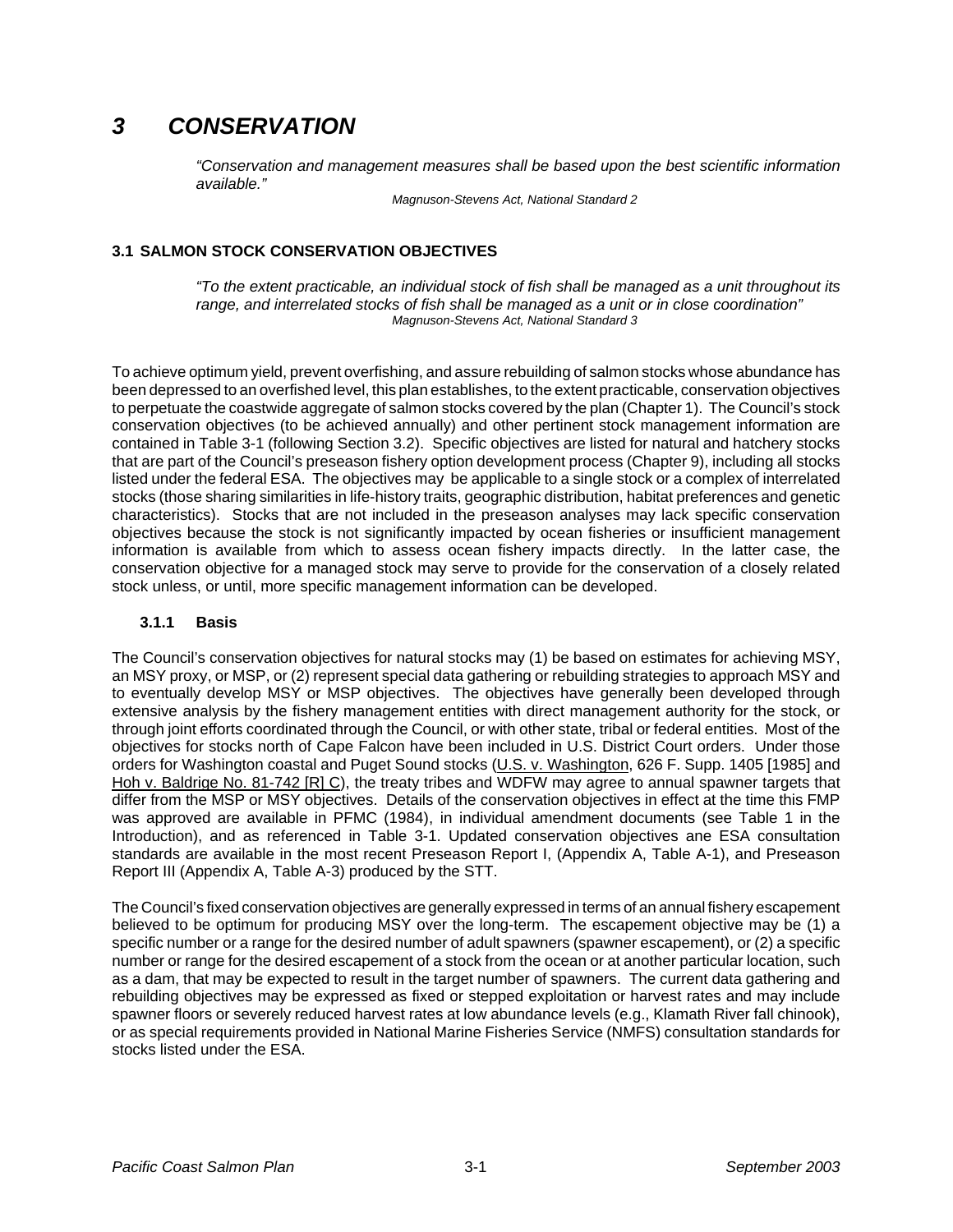#### **3.1.2 Changes or Additions**

Conservation objectives are fixed measures of the FMP intended to provide the necessary guidance during the course of the annual preseason planning process to establish salmon fishing seasons that achieve optimum yield. However, changes or additions to the stock complexes and objectives for most natural stocks may be made without plan amendment if a comprehensive technical review of the best scientific information available provides conclusive evidence that, in the view of the Salmon Technical Team, Scientific and Statistical Committee (SSC), and the Council, justifies a modification. An exception is the 35,000 natural spawner floor for Klamath River fall chinook which may only be changed by FMP amendment. The Council may change objectives for hatchery stocks upon the recommendation of the pertinent federal, state, and tribal management entities. Federal court-ordered changes in objectives will also be accommodated without a plan amendment. Insofar as possible, changes for natural stocks will only be reviewed and approved within the schedule established for salmon estimation methodology reviews (completed at the November meeting prior to the season in which they are effective) and apart from the preseason planning process. The applicable annual objectives of Council-adopted rebuilding programs developed in response to an overfishing concern or the requirements of consultation standards promulgated by NMFS under the ESA may be employed without plan amendment to assure timely implementation. All of these changes will be documented during the Council's preseason planning process.

The Council considers established conservation objectives to be stable and a technical review of biological data must provide substantial evidence that a modification is necessary. The Council's approach to conservation objectives purposely discourages frequent changes for short-term economic or social reasons at the expense of long-term benefits from the resource. However, periodic review and revision of established objectives is anticipated as additional data become available for a stock or stock complex.

#### **3.2 OVERFISHING CRITERIA**

*"Any fishery management plan . . . shall . . . specify objective and measurable criteria for identifying when the fishery . . . is overfished . . . and, . . . contain conservation and management measures to prevent overfishing or end overfishing and rebuild the fishery;" Magnuson-Stevens Act, § 303(a)(10)*

*"The terms overfishing and overfished mean a rate or level of fishing mortality that jeopardizes the capacity of a fishery to produce the maximum sustainable yield on a continuing basis." Magnuson-Stevens Act, § 3(29)*

In applying the Magnuson-Stevens Act definition of overfishing to salmon fisheries and establishing criteria by which to identify it, the Council must consider the uncertainty and theoretical aspects of MSY as well as the complexity and variability unique to naturally producing salmon populations. These unique aspects include the interaction of a short-lived species with frequent, sometimes protracted, and often major variations in both the freshwater and marine environments. These variations may act in unison or in opposition to affect salmon productivity in both positive and negative ways. In addition, variations in natural populations may sometimes be difficult to measure due to masking by artificially produced salmon.

#### **3.2.1 General Application to Salmon Fisheries**

In setting criteria from which to judge the conservation status of salmon stocks, the unique life history of salmon must be considered. Chinook, coho, and pink salmon are short-lived species (generally two to six years) that reproduce only once shortly before dying. Spawning escapements of coho and pink salmon are dominated by a single-year class and chinook spawning escapements may be dominated by no more than one or two-year classes. The abundance of year classes can fluctuate dramatically with combinations of natural and human-caused environmental variation. Therefore, it is not unusual for a healthy and relatively abundant salmon stock to produce occasional spawning escapements which, even with little or no fishing impacts, may be significantly below the long-term average associated with the production of MSY. This phenomenon has been observed in recent years for numerous salmon stocks, including Klamath River fall chinook and several Washington coho stocks.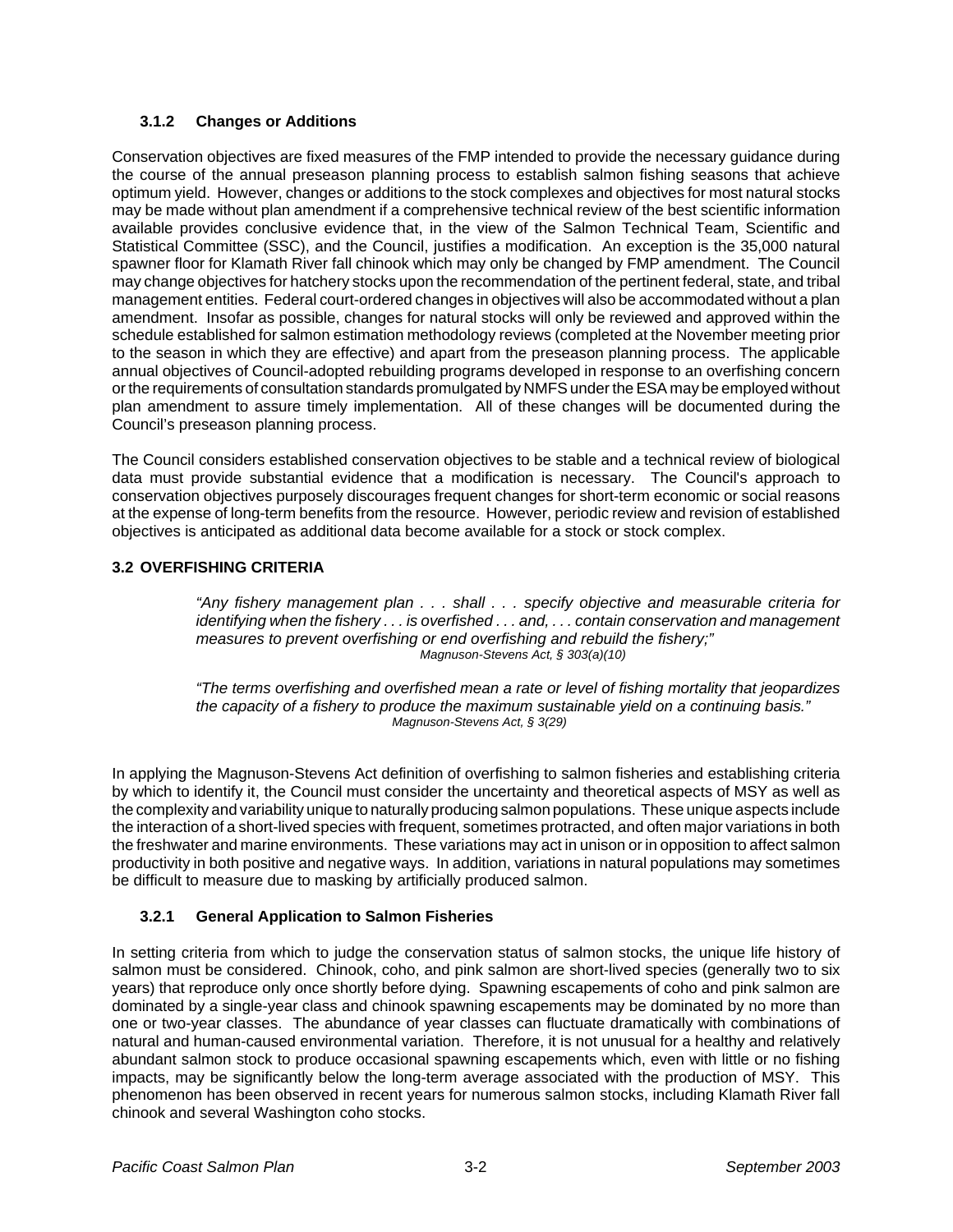Numerous West Coast salmon stocks have suffered, and continue to suffer, from an onslaught of nonfishing activities that severely reduce natural survival by such actions as the elimination or degradation of freshwater spawning and rearing habitat. The consequence of this man-caused, habitat-based variation is two fold. First, these habitat changes increase large scale variations in stock productivity and associated stock abundances, which in turn complicate the overall determination of MSY and the specific assessment of whether a stock is producing at or below that level. Secondly, as the productivity of the freshwater habitat is diminished, the benefit of further reductions in fishing mortality to improve stock abundance decreases. Clearly, the failure of several stocks managed under this FMP to produce at an historic or consistent MSY level has little to do with current fishing impacts and often cannot be rectified with the cessation of all fishing.

To address the requirements of the Magnuson-Stevens Act to clearly identify when a stock may be approaching an overfished condition or is overfished, the Council has established two separate criteria based on a stock's failure to meet its conservation objective. These criteria are denoted as a "conservation alert" and an "overfishing concern". The criteria for these two categories are based on the unique life history of salmon and the large variations in annual stock abundance due to numerous environmental variables. They also take into account the uncertainty and imprecision surrounding many estimates of MSY, fishery impacts, and spawner escapements. In recognition of the unique salmon life history, the criteria differ somewhat from the general guidance in the National Standard Guidelines (§ 600.310), but equal or exceed them in addressing the overfishing issue as it relates to salmon.

#### **3.2.2 Conservation Alert**

*"A fishery shall be classified as approaching a condition of being overfished if, based on trends in fishing effort, fishery resource size, and other appropriate factors, the Secretary estimates that the fishery will become overfished within two years." Magnuson-Stevens Act, § 304(e)(1)*

To anticipate and react to potential stock declines which might lead to overfishing, the Council has established a conservation alert process with criteria and actions as described below.

#### **3.2.2.1 Criteria**

A conservation alert is triggered during the annual preseason process (Chapter 9) if a natural stock or stock complex, listed in Table 3-1, is projected to fall short of its conservation objective (MSY, MSY proxy, MSP, or floor in the case of some harvest rate objectives [e.g., 35,000 natural Klamath River fall chinook spawners]). While a projected one-year shortfall may be of little biological concern, it may also represent the beginning of production problems and is worthy of note to help prevent future stock decline.

#### **3.2.2.2 Council Action**

For all natural stocks which meet the conservation alert criteria, the Council will notify pertinent fishery and habitat managers, advising that the stock may be temporarily depressed or approaching an overfishing concern (depending on its recent conservation status), and request that state and tribal fishery managers identify the probable causes, if known. If the stock in question has not met its conservation objective in the previous two years, the Council will request the pertinent state and tribal managers to do a formal assessment of the primary factors leading to the shortfalls and report their conclusions and recommendations to the Council no later than the March meeting prior to the next salmon season.

The Council will take the following actions for stocks which trigger a conservation alert that do not qualify as exceptions under Section 3.2.4 (see Table 3-1):

- 1. Close salmon fisheries within Council jurisdiction that impact the stock.
- 2. In the case of Washington coastal and Puget Sound salmon stocks and fisheries managed under U.S. District Court orders, the Council may allow fisheries which meet annual spawner targets developed through relevant U.S. v. Washington, Hoh v. Baldrige, and subsequent U.S. District Court ordered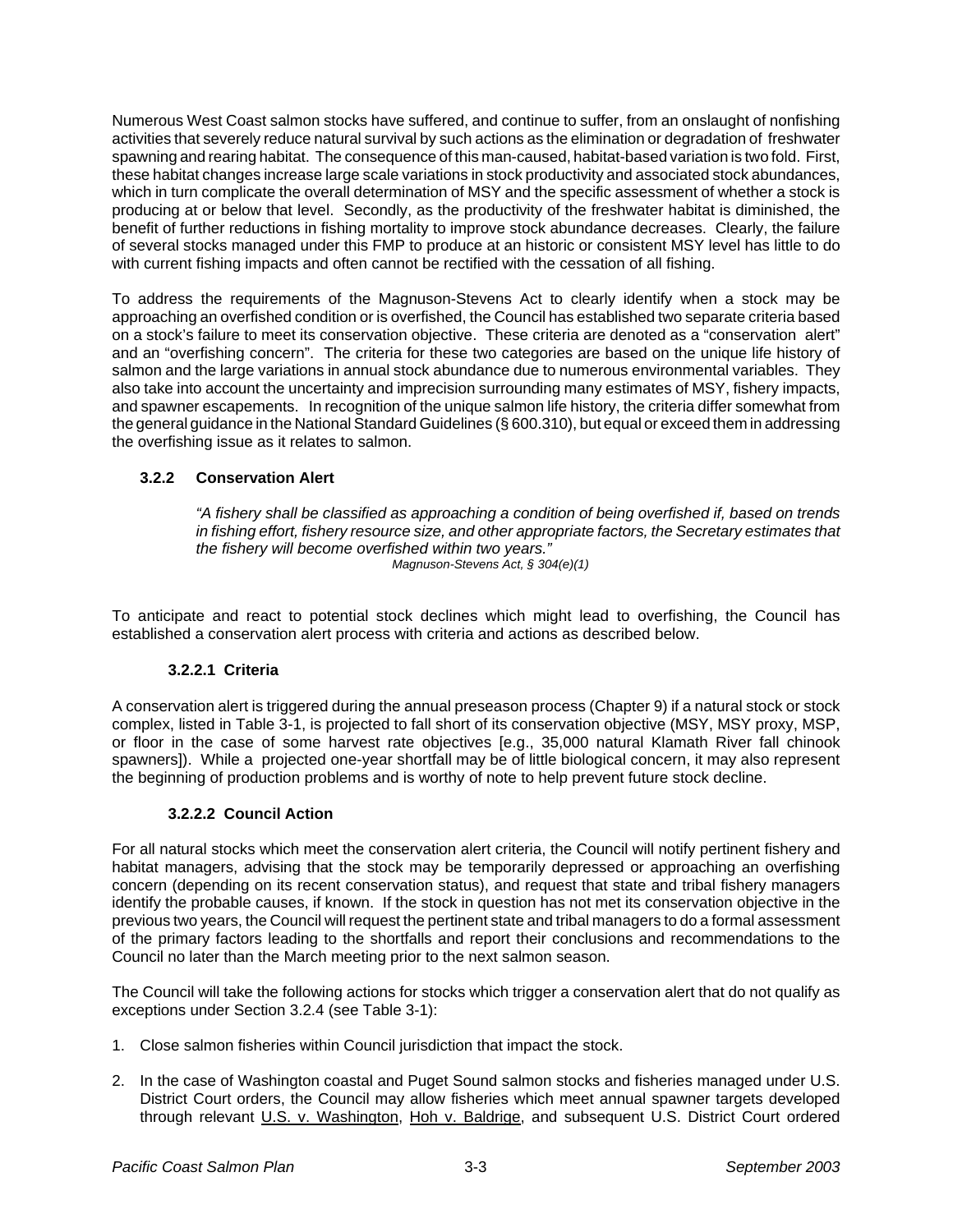processes and plans, which may vary from the MSY or MSP conservation objectives. Other than the exceptions noted above, the Council may not recommend ocean salmon fisheries which are expected to trigger a conservation alert.

If postseason estimates confirm that a stock conservation objective is not met, a rebuilding program for the following year is implicit in the conservation objective since it is based on annually meeting MSY or MSP. In addition, the Council reviews stock status annually and, where needed, identifies actions required to improve estimation procedures and correct biases. Such improvements provide greater assurance that objectives will be achieved in future seasons. Consequently, a remedial response is built into the preseason planning process to address excessive fishing mortality levels relative to the conservation objective of a stock.

The Council does not believe that a one year departure from the MSY/MSP spawner objective for salmon affects the capacity of a stock to produce MSY over the long-term (i.e., does not constitute overfishing as defined by the Magnuson-Stevens Act). However, the Council's use of a conservation alert and the rebuilding effect of the conservation objectives provides for sound resource management and responds to the concept in the National Standard Guidelines for action to address overfishing concerns in any one year. The Council's conservation objectives which are used to trigger a conservation alert are generally based on MSY or MSP rather than a minimum stock size threshold. In this respect, the Council's management approach is more conservative than recommended by the National Standard Guidelines.

#### **3.2.3 Overfishing Concern**

*"For a fishery that is overfished, any fishery management plan, amendment, or proposed regulations . . . for such fishery shall–(A) specify a time period for ending overfishing and rebuilding the fishery that shall–(I) be as short as possible, taking into account the status and biology of any overfished stocks of fish, the needs of the fishing communities, recommendations by international organizations in which the United States participates, and the interaction of the overfished stock within the marine ecosystem; and (ii) not exceed 10 years, except in cases where the biology of the stock of fish, other environmental conditions, or management measures under an international agreement in which the United States participates dictate otherwise. . ." Magnuson-Stevens Act, § 304(e)(4)*

The Magnuson-Stevens Act requires overfishing be ended and stocks rebuilt in as short a period as possible and, depending on other factors, no longer than ten years. For healthy salmon stocks which may experience a sudden reduction in production and/or spawner escapement, the limitation on fishing impacts provided by the Council's MSY or MSY proxy conservation objectives provide a stock rebuilding plan that should be effective within a single salmon generation (two years for pinks, three years for coho, and three to five years for chinook). However, additional actions may be necessary to prevent overfishing of stocks suffering from chronic depression due to fishery impacts outside Council authority, or from habitat degradation or long-term environmental fluctuations. Such stocks may meet the criteria invoking the Council's overfishing concern.

#### **3.2.3.1 Criteria**

The Council's criteria for an overfishing concern are met if, in three consecutive years, the postseason estimates indicate a natural stock has fallen short of its conservation objective (MSY, MSP, or spawner floor as noted for some harvest rate objectives) in Table 3-1. It is possible that this situation could represent normal variation, as has been seen in the past for several previously referenced salmon stocks which were reviewed under the Council's former overfishing definition. However, the occurrence of three consecutive years of reduced stock size or spawner escapements, depending on the magnitude of the short-fall, could signal the beginning of a critical downward trend (e.g., Oregon coastal coho) which may result in fishing that jeopardizes the capacity of the stock to produce MSY over the long term if appropriate actions are not taken to ensure the automatic rebuilding feature of the conservation objectives is achieved.

#### **3.2.3.2 Assessment**

When an overfishing concern is triggered, the Council will direct its STT to work with state and tribal fishery managers to complete an assessment of the stock within one year (generally, between April and the March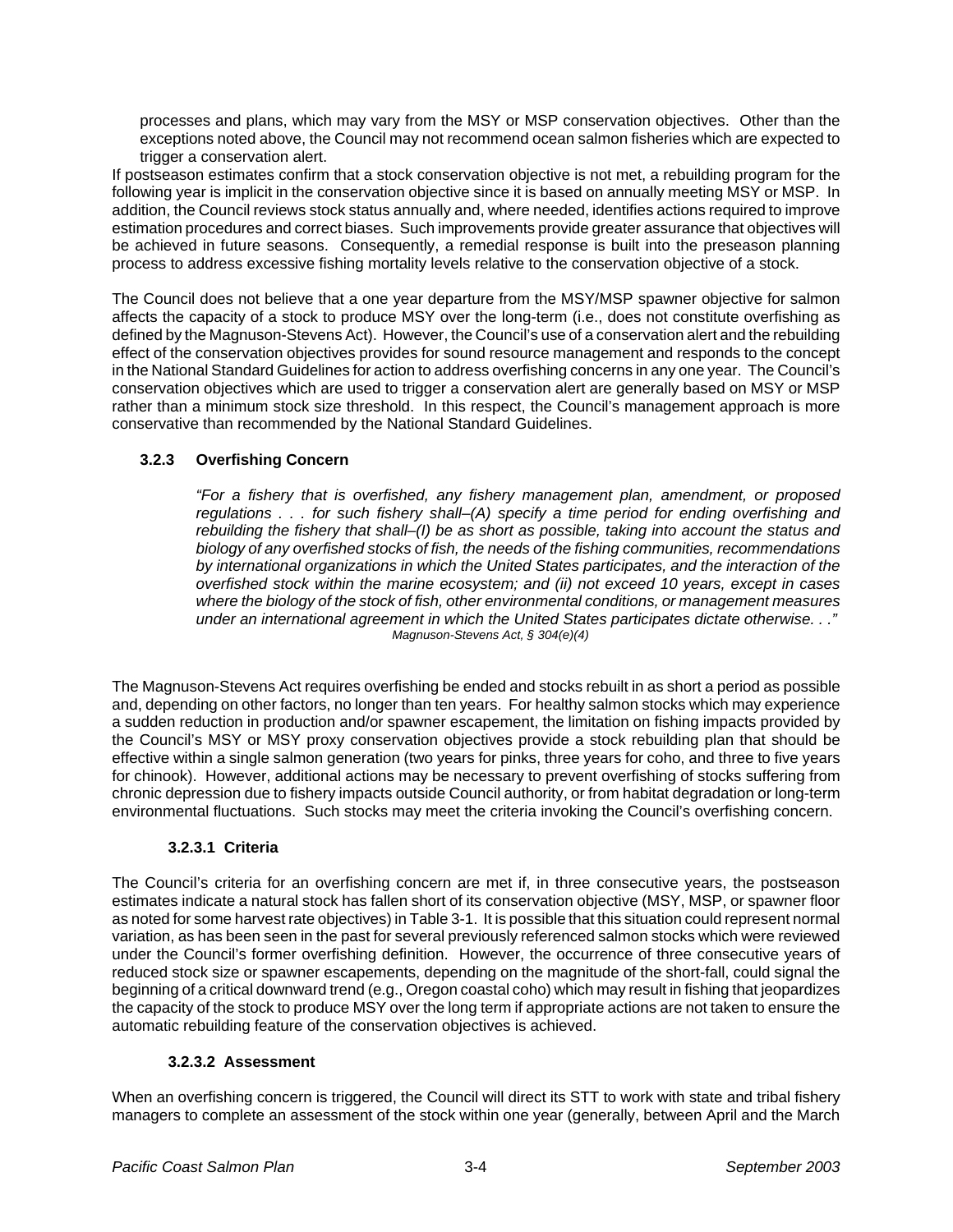Council meeting of the following year). The assessment will appraise the actual level and source of fishing impacts on the stock, consider if excessive fishing has been inadvertently allowed by estimation errors or other factors, identify any other pertinent factors leading to the overfishing concern, and assess the overall significance of the present stock depression with regard to achieving MSY on a continuing basis.

Depending on its findings, the STT will recommend any needed adjustments to annual management measures to assure the conservation objective is met, or recommend adjustments to the conservation objective which may more closely reflect the MSY or ensure rebuilding to that level. Within the constraints presented by the biology of the stock, variations in environmental conditions, and the needs of the fishing communities, the STT recommendations should identify actions that will recover the stock in as short a time as possible, preferably within ten years or less, and provide criteria for identifying stock recovery and the end of the overfishing concern. The STT recommendations should cover harvest management, potential enhancement activities, hatchery practices, and any needed research. The STT may identify the need for special programs or analyses by experts outside the Council advisors to assure the long-term recovery of the salmon population in question. Due to a lack of data for some stocks, environmental variation, economic and social impacts, and habitat losses or problems beyond the control or management authority of the Council, it is likely that recovery of depressed stocks in some cases could take much longer than ten years.

In addition to the STT assessment, the Council will direct its Habitat Committee (HC) to work with federal, state, local, and tribal habitat experts to review the status of the essential fish habitat affecting this stock and, as appropriate, provide recommendations to the Council for restoration and enhancement measures within a suitable time frame.

### **3.2.3.3 Council Action**

Following its review of the STT report, the Council will specify the actions that will comprise its immediate response for ensuring that the stock's conservation objective is met or a rebuilding plan is properly implemented and any inadvertent excessive fishing within Council jurisdiction is ended. The Council's rebuilding plan will establish the criteria that identify recovery of the stock and the end of the overfishing concern. In some cases, it may become necessary to modify the existing conservation objective/rebuilding plan to respond to habitat or other long-term changes. Even if fishing is not the primary factor in the depression of the stock or stock complex, the Council must act to limit the exploitation rate of fisheries within its jurisdiction so as not to limit recovery of the stock or fisheries, or as is necessary to comply with ESA consultation standards. In cases where no action within Council authority can be identified which has a reasonable expectation of providing benefits to the stock unit in question, the Council will identify the actions required by other entities to recover the depressed stock. Upon review of the report from the HC, the Council will take actions to promote any needed restitution of the identified habitat problems.

For those fishery management actions within Council authority and expertise, the Council may change analytical or procedural methodologies to improve the accuracy of estimates for abundance, harvest impacts, and MSY escapement levels, and/or reduce ocean harvest impacts when shown to be effective in stock recovery. For those causes beyond Council control or expertise, the Council may make recommendations to those entities which have the authority and expertise to change preseason prediction methodology, improve habitat, modify enhancement activities, and re-evaluate management and conservation objectives for potential modification through the appropriate Council process.

### **3.2.3.4 End of Overfishing Concern**

The criteria for determining the end of an overfishing concern will be included as a part of any rebuilding plan adopted by the Council. Additionally, an overfishing concern will be ended if the STT stock analysis provides a clear finding that the Council's ability to affect the overall trend in the stock abundance through harvest restrictions is virtually nil under the "exceptions" criteria below for natural stocks.

### **3.2.4 Exceptions**

*"Conservation and management measures shall take into account and allow for variations among, and contingencies in, fisheries, fishery resources, and catches."*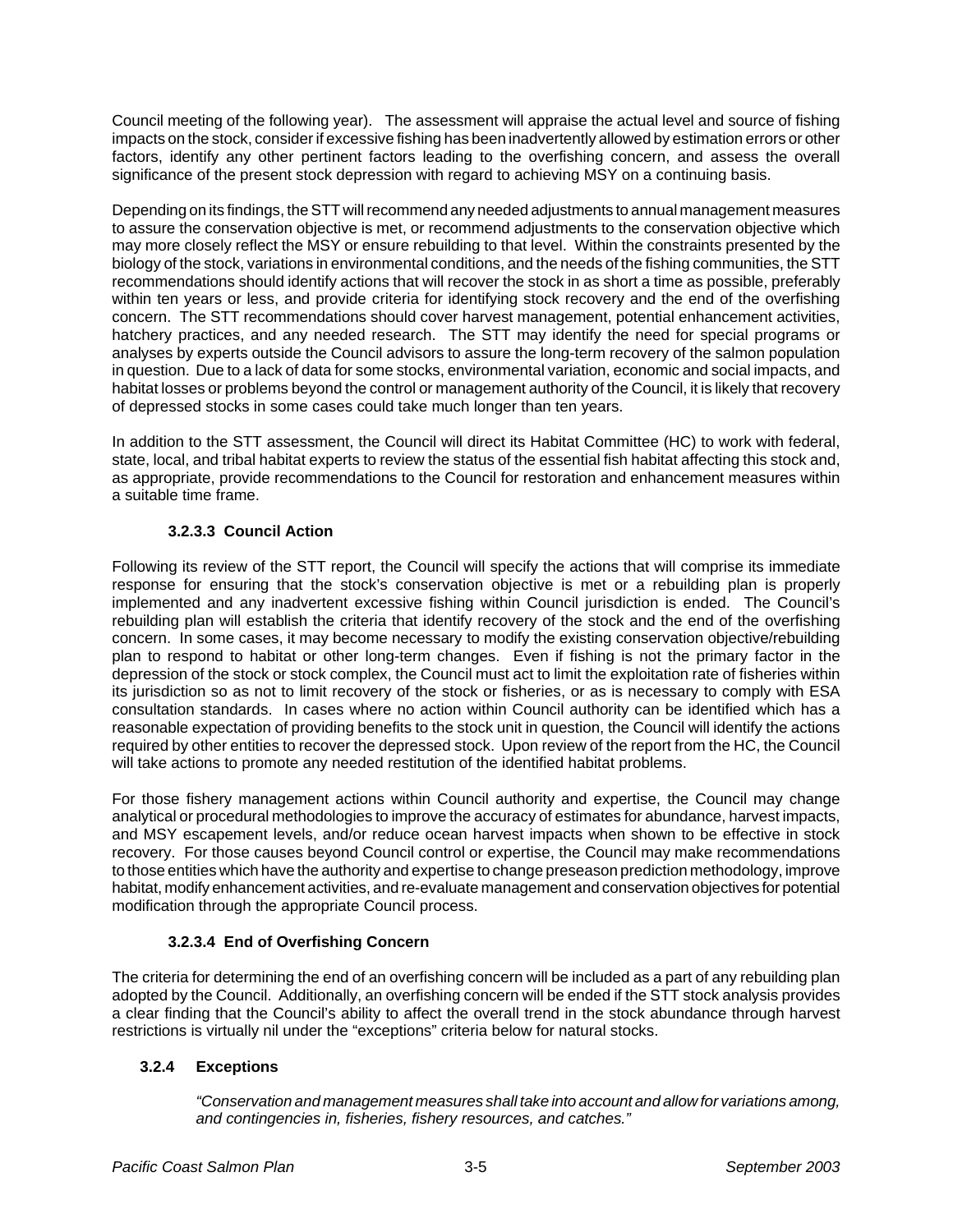This plan contains three exceptions to the application of overfishing criteria and subsequent Council actions for stocks or stock complexes with conservation objectives in Table 3-1: (1) hatchery stocks, (2) stocks for which Council management actions have inconsequential impacts, and (3) stocks listed under the ESA.

#### **3.2.4.1 Hatchery Stocks**

Salmon stocks important to ocean fisheries and comprised exclusively of hatchery production generally have conservation objectives expressed as an egg-take or the number of spawners returning to the hatchery rack to meet program objectives. This plan recognizes these objectives and strives to meet them. However, these artificially produced stocks generally do not need the protection of overfishing criteria and special Council rebuilding programs to maintain long-term production. Because hatchery stocks can generally sustain significantly higher harvest exploitation rates than natural stocks, ocean fisheries rarely present a threat to their long-term survival. In addition, it is often possible to make temporary program modifications at hatcheries to assure adequate production to sustain the stock during periods of low abundance (e.g., sharing brood stock with other hatcheries, arranging for trapping at auxiliary sites, etc.). If specialized hatchery programs are approved in the future to sustain listed salmon stocks, the rebuilding programs would be developed and followed under the ESA .

#### **3.2.4.2 Natural Stocks With Minimal Harvest Impacts in Council-Managed Fisheries**

Several natural stock components identified within this FMP are subject to minimal harvest impacts in Council fisheries because of migration timing and/or distribution. As a result, the Council's ability to affect the overall trend in the abundance of these components through harvest restrictions is virtually nil. Components in this category are identified by a cumulative adult equivalent exploitation rate of less than five percent in ocean fisheries under Council jurisdiction during base periods utilized by the fishery regulation assessment models (1979-1982 for chinook and 1979-1981 for coho). Council action for these components, when a conservation alert or an overfishing concern are triggered, will consist of confirming negligible impacts of proposed Council fisheries, identifying factors which have led to the decline or low abundance (e.g., fishery impacts outside Council jurisdiction, or degradation or loss of essential fish habitat), and monitoring of abundance trends and total harvest impact levels. Council action will focus on advocating measures to improve stock productivity, such as reduced interceptions in non-Council-managed fisheries, and improvements in spawning and rearing habitat, fish passage, flows, and other factors affecting overall stock survival.

#### **3.2.4.3 Stocks Listed Under the Endangered Species Act**

The Council regards stocks listed as endangered or threatened under the ESA as a third exception to the application of overfishing criteria of the Magnuson-Stevens Act. The ESA requires federal agencies whose actions may jeopardize listed salmon to consult with NMFS. Because NMFS implements ocean harvest regulations, it is both the action and consulting agency for actions taken under the FMP. To ensure there is no jeopardy, NMFS conducts internal consultations with respect to the effects of ocean harvest on listed salmon. The Council implements NMFS' guidance as necessary to avoid jeopardy, as well as in recovery plans approved by NMFS. As a result of NMFS' consultation, an incidental take statement may be issued which authorizes take of listed stocks under the FMP that would otherwise be prohibited under the ESA.

The Council believes that the requirements of the ESA are sufficient to meet the intent of the Magnuson-Stevens Act overfishing provisions. Those provisions are structured to maintain or rebuild stocks to levels at or above MSY and require the Council to identify and develop rebuilding plans for overfished stocks. For many fish species regulated under the Magnuson-Stevens Act, the elimination of excess fishing pressure is often the sole action necessary to rebuild depressed stocks. This is, however, not the case for many salmon stocks and, in particular, for most listed populations.

Although harvest has certainly contributed to the depletion of West Coast salmon populations, the primary reason for their decline has been the degradation and loss of freshwater spawning, rearing and migration habitats. The quality and quantity of freshwater habitat are key factors in determining the MSY of salmon populations. The Council has no control over the destruction or recovery of freshwater habitat nor is it able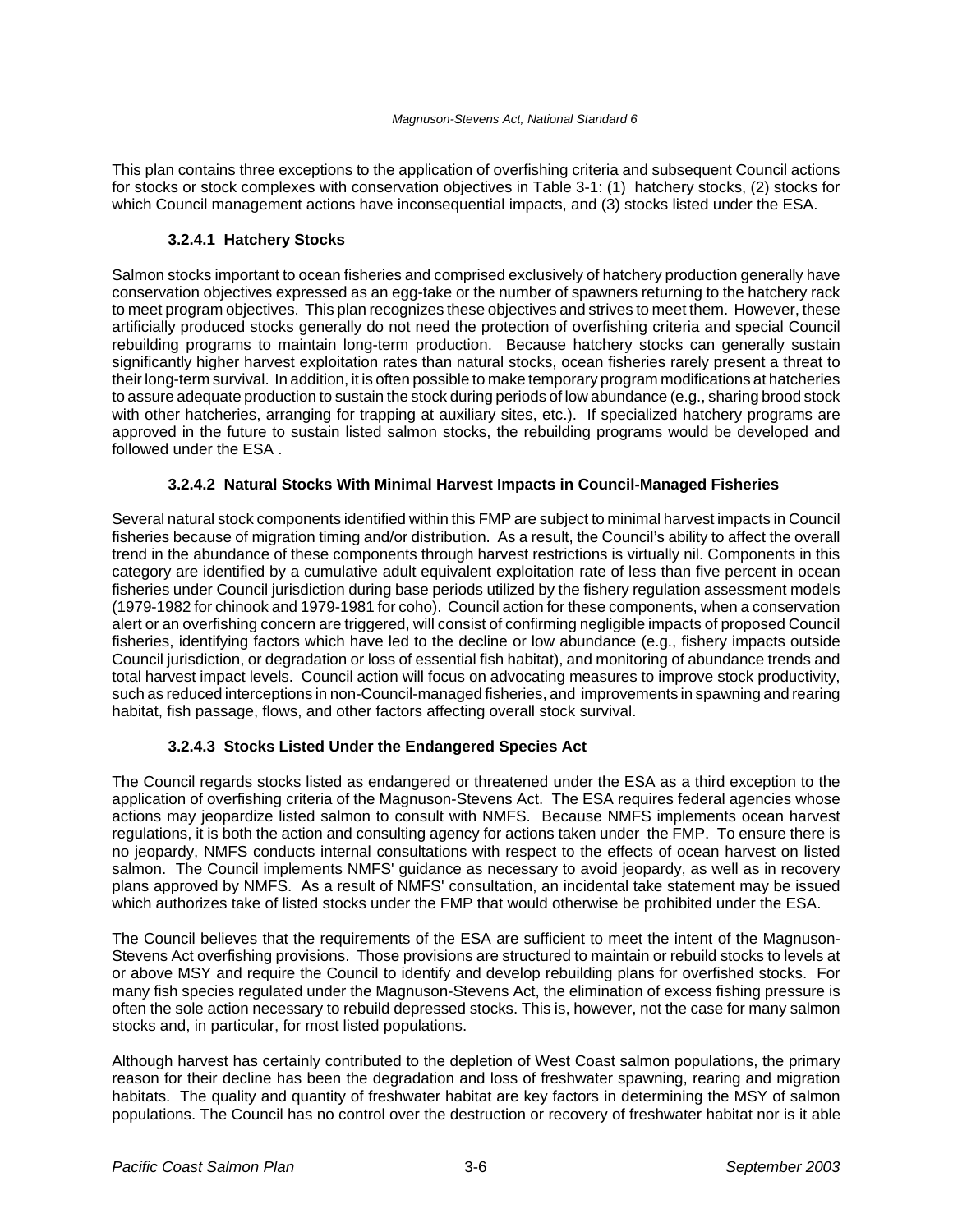to predict the length of time that may be required to implement the habitat improvements necessary to recover stocks. While the Council could theoretically establish new MSY escapement goals consistent with the limited or degraded habitat available to listed species, adoption of revised goals would potentially result in an ESAlisted stock being classified as producing at MSY and; therefore, not overfished under the Magnuson-Stevens Act. The Council believes that the intent of the ESA and the Magnuson-Stevens Act is the recovery of stocks to MSY levels associated with restored habitat conditions.

The Council considers the consultation standards and recovery plans developed by NMFS for listed populations as interim rebuilding plans. Although NMFS' consultation standards and recovery plans may not by themselves recover listed populations to historical MSY levels within ten years, they are sufficient to stabilize populations until freshwater habitats and their dependent populations can be restored and estimates of MSY developed consistent with recovered habitat conditions. As species are delisted, the Council will establish conservation objectives with subsequent overfishing criteria and manage to maintain the stocks at or above MSY levels.

### **3.3 SUPPLEMENTARY CONSERVATION INFORMATION**

#### **3.3.1 Endangered Species Act Listings**

Since 1990, West Coast salmon fisheries have been modified to accommodate special requirements for the protection of salmon species listed under the federal ESA. The ESA listing of a salmon population may have profound consequences for the management of Council mixed-stock ocean fisheries since listed populations are often incidentally harvested with more abundant healthy populations. As additional stocks of salmon have been listed, the Council's preseason process has increasingly focused on protecting listed stocks. In applying the ESA to Pacific salmon, NMFS determined that a population segment of a salmon species must represent an evolutionarily significant unit (ESU) of that species in order to be eligible for listing. ESUs are characterized by their reproductive isolation and contribution to the genetic diversity of the species as a whole. NMFS establishes consultation standards for listed ESUs, which specify levels of incidental take that are not likely to jeopardize the continued existence of the ESU.

The Council must meet or exceed the requirements of the ESA, which is other applicable law. In addition to the stocks and conservation objectives in Table 3-1, the Council will manage all species listed under the ESA consistent with NMFS consultation standards or recovery plans to meet immediate conservation needs and the long-term recovery of the species. These standards are provided annually to the Council by NMFS at the start of the preseason planning process. In so far as is practical, while not compromising its ability to meet the requirements of the ESA, NMFS will endeavor to provide opportunity for Council and peer review of any proposed consultation standards, or the objectives of recovery plans, well prior to their implementation. Such review would ideally commence no later than the last Council meeting in the year immediately preceding the first salmon season in which the standards would be implemented.

Table 3-2 summarizes the relationships of the individual stocks and stock units managed under the FMP to the ESUs identified by NMFS in the course of ESA status reviews. With the exception of some hatchery stocks, the stocks managed under the FMP are generally representative of the range of life history features characteristic of most ESUs. The managed stocks therefore serve as indicators for ESUs and provide the information needed to monitor fishery impacts on ESUs as a whole. In some cases, the information necessary for stock specific management is lacking, leaving some ESUs without adequate representation. For these ESUs, it will be necessary in the immediate future to use conservative management principles and the best available information in assessing impacts in order to provide necessary protection. In the meantime, the responsible management entities should implement programs to ensure that data are collected for at least one stock representative of each ESU. Programs should be developed to provide the information that will permit the necessary stock specific management within five years of completion of this amendment.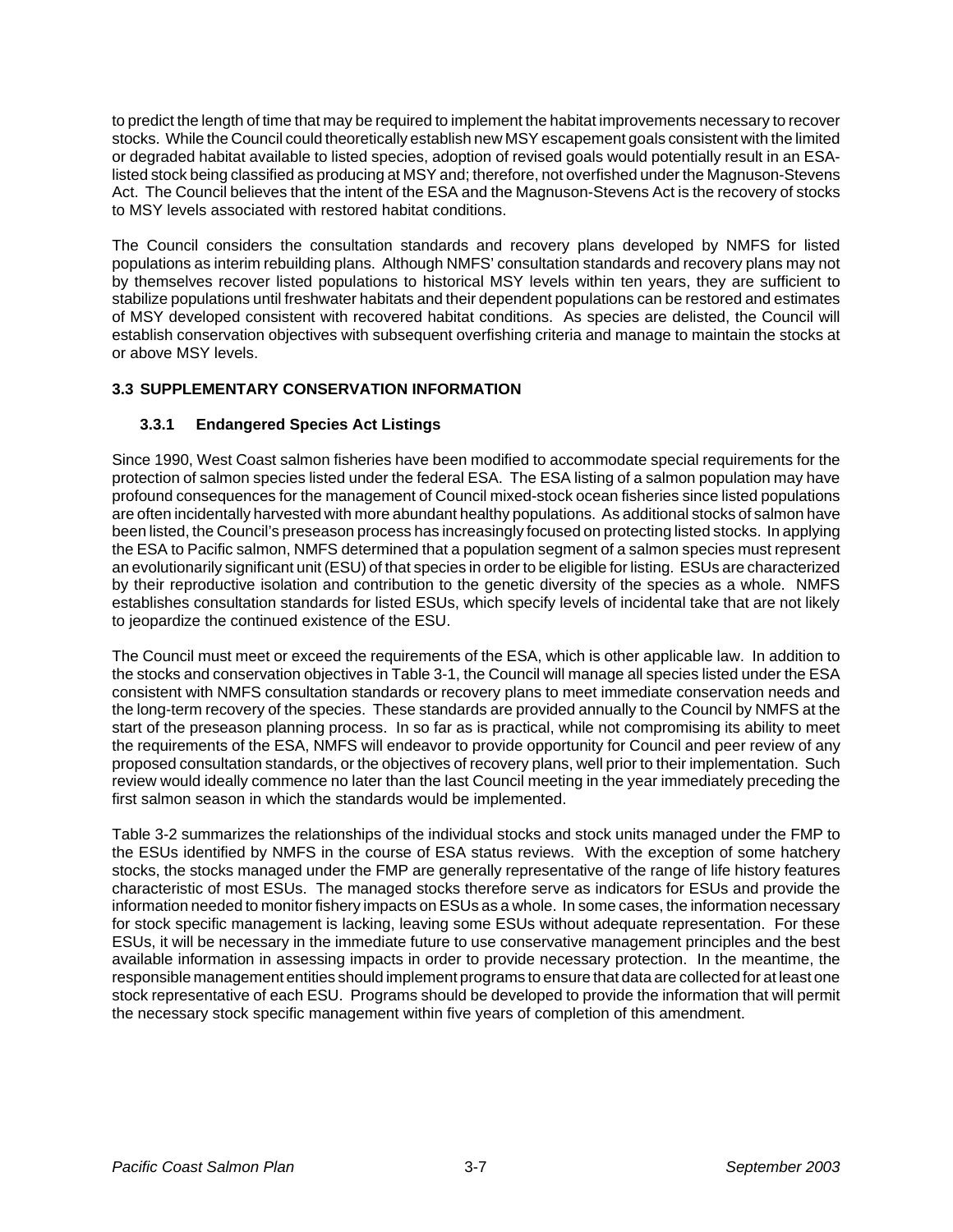TABLE 3-1. Conservation objectives and management information for natural and hatchery salmon stocks and stock complexes of significance to ocean salmon fisheries. Abundance information is generally based on the period 1994-1998. <sup>a/</sup> (Page 1 of 15)

| <b>Stock</b>                                                  | Conservation Objective <sup>b/</sup><br>(to be met annually unless noted otherwise)                                                                                                                                                                                                                                                                                                                                                                                                                                                                                                                                                                                                         | <b>Subject to Council Actions to</b><br><b>Prevent Overfishing</b>                                                                                                                                                                                                                                                 | Other Management Information <sup>c/</sup>                                                                                                                                                                                                                                                                                                                                                             |
|---------------------------------------------------------------|---------------------------------------------------------------------------------------------------------------------------------------------------------------------------------------------------------------------------------------------------------------------------------------------------------------------------------------------------------------------------------------------------------------------------------------------------------------------------------------------------------------------------------------------------------------------------------------------------------------------------------------------------------------------------------------------|--------------------------------------------------------------------------------------------------------------------------------------------------------------------------------------------------------------------------------------------------------------------------------------------------------------------|--------------------------------------------------------------------------------------------------------------------------------------------------------------------------------------------------------------------------------------------------------------------------------------------------------------------------------------------------------------------------------------------------------|
|                                                               |                                                                                                                                                                                                                                                                                                                                                                                                                                                                                                                                                                                                                                                                                             | - - - CHINOOK - - -                                                                                                                                                                                                                                                                                                |                                                                                                                                                                                                                                                                                                                                                                                                        |
|                                                               | <b>CALIFORNIA CENTRAL VALLEY</b> - All fall, late-fall, winter, and spring stocks of the Sacramento and San Joaquin Rivers and their tributaries. Management of this<br>stock complex is based primarily on Sacramento River fall chinook, which includes a large hatchery component, and natural Sacramento River winter chinook which<br>are listed as endangered. The San Joaquin system has been severely degraded by water development projects and pollution. Natural populations of spring chinook<br>there have been extirpated and remaining spawning areas are utilized primarily by fall chinook which have comprised <10% of the total Central Valley fall run.                 |                                                                                                                                                                                                                                                                                                                    |                                                                                                                                                                                                                                                                                                                                                                                                        |
| <b>Sacramento River</b><br>Fall                               | 122,000-180,000 natural and hatchery adult spawners Yes.<br>(MSY proxy adopted 1984).<br>This objective is intended to provide adequate<br>escapement of natural and hatchery production for<br>Sacramento and San Joaquin fall and late-fall stocks<br>based on habitat conditions and average run-sizes as<br>follows: Sacramento River 1953-1960; San Joaquin<br>River 1972-1977 (ASETF 1979; PFMC 1984; SRFCRT<br>1994). The objective is less than the estimated basin<br>capacity of 240,000 spawners (Hallock 1977), but<br>greater than the 118,000 spawners for maximum<br>production estimated on a basin by basin basis before<br>Oroville and Nimbus Dams (Reisenbichler 1986). |                                                                                                                                                                                                                                                                                                                    | High abundance, large hatchery component.<br>Single largest contributor to ocean fisheries<br>off California, a significant contributor off<br>southern and central Oregon, and present<br>north into British Columbia. Primary impact<br>south of Pt. Arena; considerable overlap with<br>coastal and Klamath River fall chinook<br>between Pt. Arena and Horse Mt.                                   |
| <b>Sacramento River</b><br><b>Spring</b><br>Threatened        | NMFS consultation standard/recovery plan (not<br>established at time of printing. No defined objective for<br>ocean management prior to listing.                                                                                                                                                                                                                                                                                                                                                                                                                                                                                                                                            | Indirectly. MSY criteria undefined.<br>Assessment of ocean distribution<br>and fishery impacts needed for ESA<br>determination and to aid<br>management.<br>Present level of<br>ocean fishery impacts limited by<br>measures constraining harvest on<br>Sacramento River winter and<br>Klamath River fall chinook. | Severely depressed. Minor contributor to<br>ocean fisheries off California, also known to<br>occur off Oregon. Ocean fishery impacts<br>primarily incidental to harvest of Sacramento<br>River fall chinook and may be lower due to<br>differences in run timing. MSY undefined but<br>substantially reduced from historic levels by<br>man-caused loss and<br>deterioration of<br>freshwater habitat. |
| <b>Sacramento River</b><br><b>Winter</b><br>Endangered (1994) | NMFS consultation standard. Since 1996, an annual<br>preseason objective of a 31% increase in the adult<br>spawner replacement rate (equivalent to a 1.77<br>replacement rate) relative to the observed 1989-1993<br>mean rate of 1.35. Objective undefined prior to listing.                                                                                                                                                                                                                                                                                                                                                                                                               | ESA consultation<br>undefined.<br>standard provides interim rebuilding<br>program.                                                                                                                                                                                                                                 | No. Listed stock, MSY criteria Depressed and listed, recent increase. Minor<br>contributor to ocean fisheries south of Pt.<br>Arena. Ocean fishery impacts incidental to<br>harvest of Sacramento River fall chinook.<br>Primary impact south of Pt. Arena.                                                                                                                                            |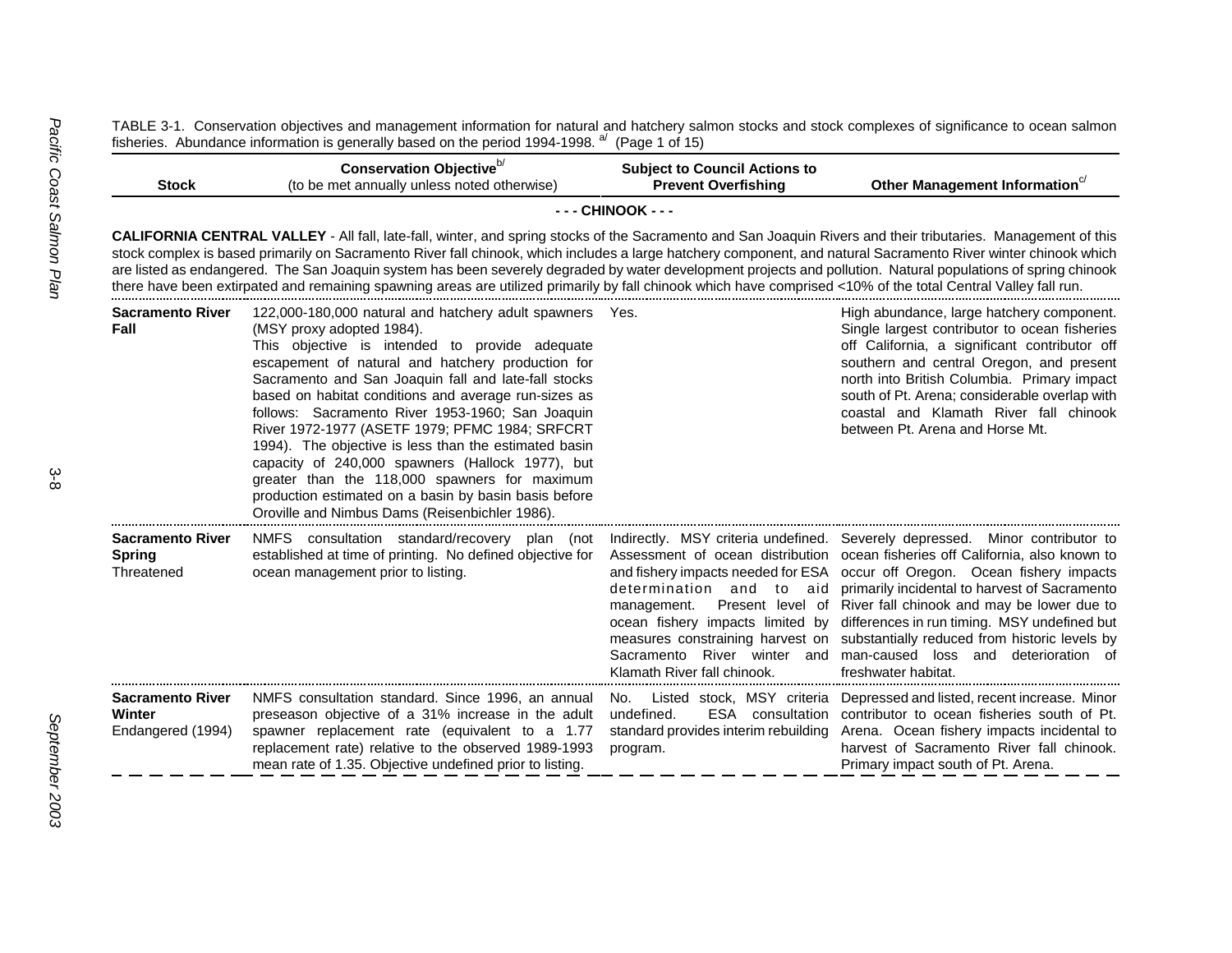TABLE 3-1. Conservation objectives and management information for natural and hatchery salmon stocks and stock complexes of significance to ocean salmon fisheries. Abundance information is generally based on the period 1994-1998. <sup>a/</sup> (Page 2 of 15)

| <b>Stock</b>                                                                                                               | Conservation Objective <sup>b/</sup><br>(to be met annually unless noted otherwise)                                                                                                                                                                                                                                                                                                                                                                                                                                                                                                                                                                                                                                                                                                                               | <b>Subject to Council Actions to</b><br><b>Prevent Overfishing</b>                                                                                                                                                                                                        | Other Management Information <sup>c/</sup>                                                                                                                                                                                                                                                                                                                                                                                                                                                                                                                                                                             |  |  |
|----------------------------------------------------------------------------------------------------------------------------|-------------------------------------------------------------------------------------------------------------------------------------------------------------------------------------------------------------------------------------------------------------------------------------------------------------------------------------------------------------------------------------------------------------------------------------------------------------------------------------------------------------------------------------------------------------------------------------------------------------------------------------------------------------------------------------------------------------------------------------------------------------------------------------------------------------------|---------------------------------------------------------------------------------------------------------------------------------------------------------------------------------------------------------------------------------------------------------------------------|------------------------------------------------------------------------------------------------------------------------------------------------------------------------------------------------------------------------------------------------------------------------------------------------------------------------------------------------------------------------------------------------------------------------------------------------------------------------------------------------------------------------------------------------------------------------------------------------------------------------|--|--|
|                                                                                                                            |                                                                                                                                                                                                                                                                                                                                                                                                                                                                                                                                                                                                                                                                                                                                                                                                                   | - - - CHINOOK - - -                                                                                                                                                                                                                                                       |                                                                                                                                                                                                                                                                                                                                                                                                                                                                                                                                                                                                                        |  |  |
|                                                                                                                            | NORTHERN CALIFORNIA COAST - All fall and spring stocks of California streams north of the entrance to San Francisco Bay. Management of this stock complex<br>is based primarily on meeting spawning escapements for natural fall chinook. Limited data is available except for the Klamath River. An assessment and monitoring<br>program is under consideration by CDFG for stocks originating from the Smith, Eel, Mattole and Mad Rivers which might provide a more thorough management basis<br>for the future. Significant water diversion problems in several drainages. In the Klamath River Basin, there is significant hatchery production of fall chinook and less<br>so of spring chinook, resulting primarily from mitigation programs for dams constructed in both Upper Klamath and Trinity Rivers. |                                                                                                                                                                                                                                                                           |                                                                                                                                                                                                                                                                                                                                                                                                                                                                                                                                                                                                                        |  |  |
| Eel, Mattole, Mad,<br>and Smith Rivers<br>(Fall and Spring)<br>Eel, Mattole and<br>Mad River stocks -<br>Threatened (1999) | Undefined. Indices of spawning abundance limited to<br>one tributary of the Mad River and two tributaries of the<br>Eel River. NMFS consultation standard/recovery plan for<br>Eel, Mattole, and Mad River stocks not established at<br>time of printing.                                                                                                                                                                                                                                                                                                                                                                                                                                                                                                                                                         | Indirectly. Data insufficient to define Depressed.<br>MSY criteria. CDFG developing an<br>assessment and monitoring<br>chinook which includes an inside<br>allocation to tribal and sport fisheries abundance estimates available.<br>which lowers ocean fishery impacts. | Limited management data.<br>Believed to occur in ocean fisheries off<br>northern California and southern Oregon.<br>program. Conservation achieved by Ocean fishery impacts incidental to fisheries<br>objective for Klamath River fall for Sacramento and Klamath Rivers fall<br>chinook.<br>No preseason or postseason                                                                                                                                                                                                                                                                                               |  |  |
| <b>Klamath River Fall</b><br>(Klamath and Trinity<br>Rivers)                                                               | 33-34% of potential adult natural spawners, but no fewer<br>than 35,000 naturally spawning adults in any one year.<br>Brood escapement rate must average 33-34% over the<br>long-term, but an individual brood may vary from this<br>range to achieve the required tribal/nontribal annual<br>allocation. Objective designed to allow a wide range of<br>spawner escapements from which to develop an MSY<br>objective or proxy while protecting the stock during<br>prolonged periods of reduced productivity. Adopted<br>1988 based on Hubbell and Boydstun (1985); KRTT<br>(1986); PFMC (1988); minor technical modifications in<br>1989 and 1996 (Table I-1). Natural spawners to<br>maximize recruitment are estimated at 41,000 to 106,000<br>adults (Hubbell and Boydstun 1985).                           | Yes.<br>overfishing concern will be based on<br>a failure to meet the 35,000 floor.                                                                                                                                                                                       | A conservation alert or Abundance variable from high to depressed.<br>Major contributor to ocean fisheries from<br>Humbug Mt., OR to Horse Mt., CA (the KMZ)<br>and to Klamath River tribal and recreational<br>fisheries. Significant contributor to ocean<br>fisheries from central Oregon to central<br>California. Coastwide impacts are considered<br>in meeting allocation requirements for Indian<br>tribes with federally recognized fishing rights<br>and the inland fishery. Specific management<br>measures for this stock generally are<br>implemented from Pigeon Pt., California to<br>Florence, Oregon. |  |  |
| <b>Klamath River</b><br><b>Spring</b><br>(Klamath and Trinity<br>Rivers)                                                   | Undefined.                                                                                                                                                                                                                                                                                                                                                                                                                                                                                                                                                                                                                                                                                                                                                                                                        | Indirectly. MSY criteria undefined.<br>Productive potential protected by the<br>objective for Klamath River fall<br>chinook which includes an inside<br>allocation to tribal and sport fisheries<br>which lowers ocean fishery impacts.                                   | Depressed. Believed to occur in ocean<br>fisheries off northern California and southern<br>Oregon (based on Trinity River Hatchery fish).<br>Impacts incidental to ocean fisheries for<br>Sacramento and Klamath Rivers fall chinook.                                                                                                                                                                                                                                                                                                                                                                                  |  |  |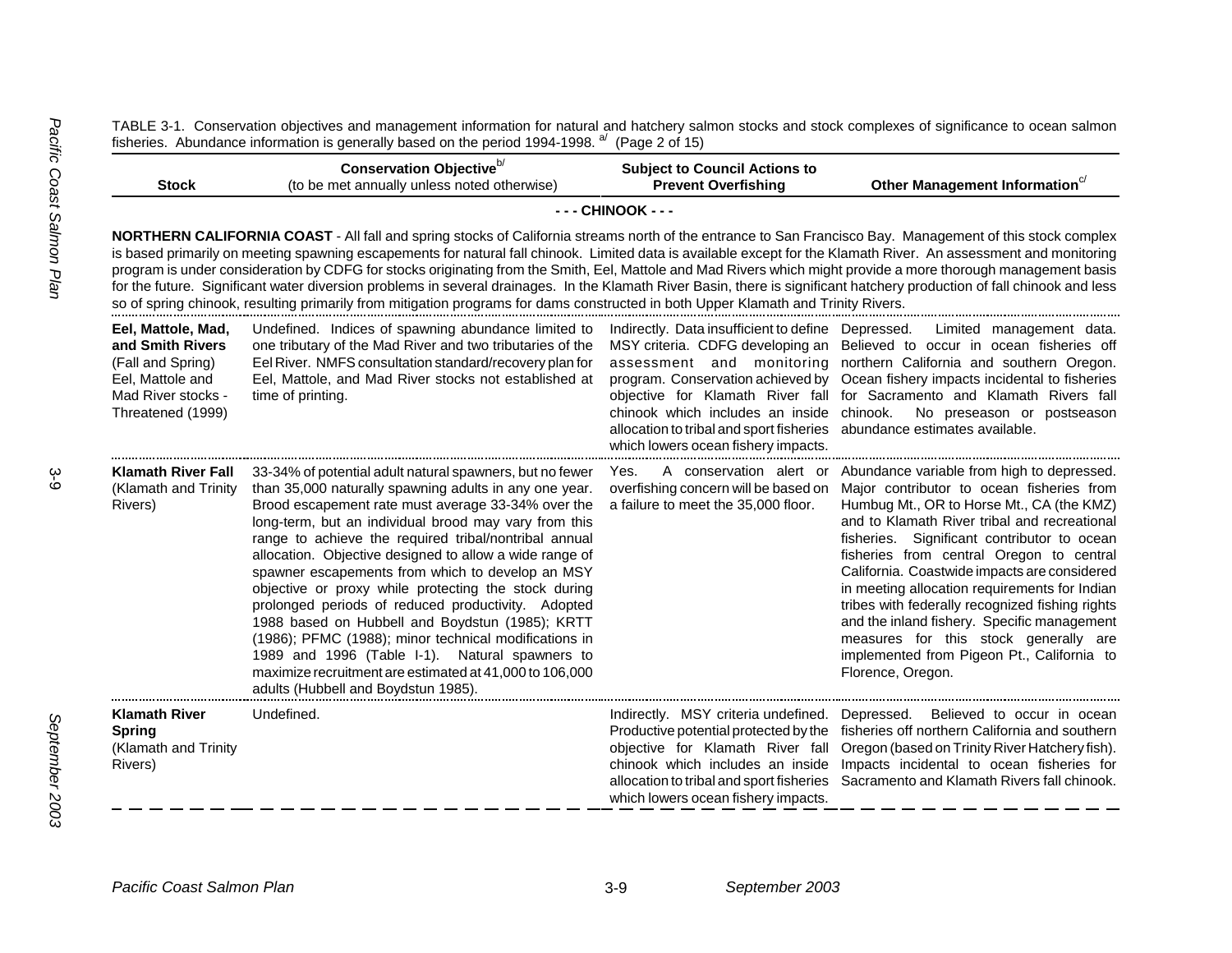TABLE 3-1. Conservation objectives and management information for natural and hatchery salmon stocks and stock complexes of significance to ocean salmon fisheries. Abundance information is generally based on the period 1994-1998. <sup>a/</sup> (Page 3 of 15)

| <b>Stock</b>                                                                                                                                                                                                                                                                                                                                                                                                                                                                                                                                                                                                                                                                                                                                                 | Conservation Objective <sup>b/</sup><br>(to be met annually unless noted otherwise)                                                                                                                                                                                                                    | <b>Subject to Council Actions to</b><br><b>Prevent Overfishing</b>                                                                                          | Other Management Information <sup>c/</sup>                                                                                                                                                                                                                                                                                                                                            |
|--------------------------------------------------------------------------------------------------------------------------------------------------------------------------------------------------------------------------------------------------------------------------------------------------------------------------------------------------------------------------------------------------------------------------------------------------------------------------------------------------------------------------------------------------------------------------------------------------------------------------------------------------------------------------------------------------------------------------------------------------------------|--------------------------------------------------------------------------------------------------------------------------------------------------------------------------------------------------------------------------------------------------------------------------------------------------------|-------------------------------------------------------------------------------------------------------------------------------------------------------------|---------------------------------------------------------------------------------------------------------------------------------------------------------------------------------------------------------------------------------------------------------------------------------------------------------------------------------------------------------------------------------------|
|                                                                                                                                                                                                                                                                                                                                                                                                                                                                                                                                                                                                                                                                                                                                                              |                                                                                                                                                                                                                                                                                                        | - - - CHINOOK - - -                                                                                                                                         |                                                                                                                                                                                                                                                                                                                                                                                       |
| OREGON COAST - All fall and spring stocks from Oregon streams south of the Columbia River. No preseason abundance estimates available. Management based<br>primarily on an aggregate objective of 150,000 to 200,000 natural adult spawners (attainment of objective based on a postseason estimate of 60-90 natural adult<br>spawners per mile in nine standard index streams). This objective is based on optimal escapement estimates for individual coastal rivers at habitat capacity (Thompson<br>1977). Lower end of the objective range is nearly twice the estimated MSY spawning escapement of 79,000 fall chinook adults based on stock recruit analysis (McGie<br>1982). Significant hatchery production also exists within the coastal streams. |                                                                                                                                                                                                                                                                                                        |                                                                                                                                                             |                                                                                                                                                                                                                                                                                                                                                                                       |
| <b>Southern Oregon</b><br>(Aggregate of fall<br>and spring stocks in<br>all streams south of<br>Elk River; Rogue<br>River fall stock is<br>used to indicate<br>relative abundance<br>and ocean<br>contribution rates)                                                                                                                                                                                                                                                                                                                                                                                                                                                                                                                                        | Unspecified portion of an aggregate 150,000 to 200,000<br>natural adult spawners for Oregon coast (Thompson<br>1977 and McGie 1982). ODFW developing specific<br>conservation objectives for spring and fall stocks that<br>may be implemented without plan amendment upon<br>approval by the Council. | Yes.<br>includes a large inside allocation spring stocks.<br>component that reduces ocean<br>fishery exploitation rate in areas<br>inhabited by these fish. | based on postseason Medium to low abundance.<br>Data limited<br>estimates of <60 natural adult except for Roque River fall stock. Stocks<br>spawners per mile. Conservation migrate southerly or remain local and fall<br>also ensured by the objective for chinook contribute to ocean fisheries off<br>Klamath River fall chinook which northern California and Oregon, less so for |
| <b>Central and</b><br><b>Northern Oregon</b><br>(Aggregate of fall<br>and spring stocks in<br>all streams from the<br>Elk River to just<br>south of the<br>Columbia River)                                                                                                                                                                                                                                                                                                                                                                                                                                                                                                                                                                                   | Unspecified portion of an aggregate 150,000 to 200,000<br>natural adult spawners for Oregon coast (Thompson<br>1977 and McGie 1982). ODFW developing specific<br>conservation objectives for spring and fall stocks that<br>may be implemented without plan amendment upon<br>approval by the Council. | postseason Variable<br>Yes, based on<br>estimates of $< 60$<br>natural adult<br>spawners per mile.                                                          | between high and medium<br>abundance. Stocks migrate northward and<br>contribute to ocean fisheries off British<br>Columbia and SE Alaska and to a lesser<br>degree off Washington and Oregon.                                                                                                                                                                                        |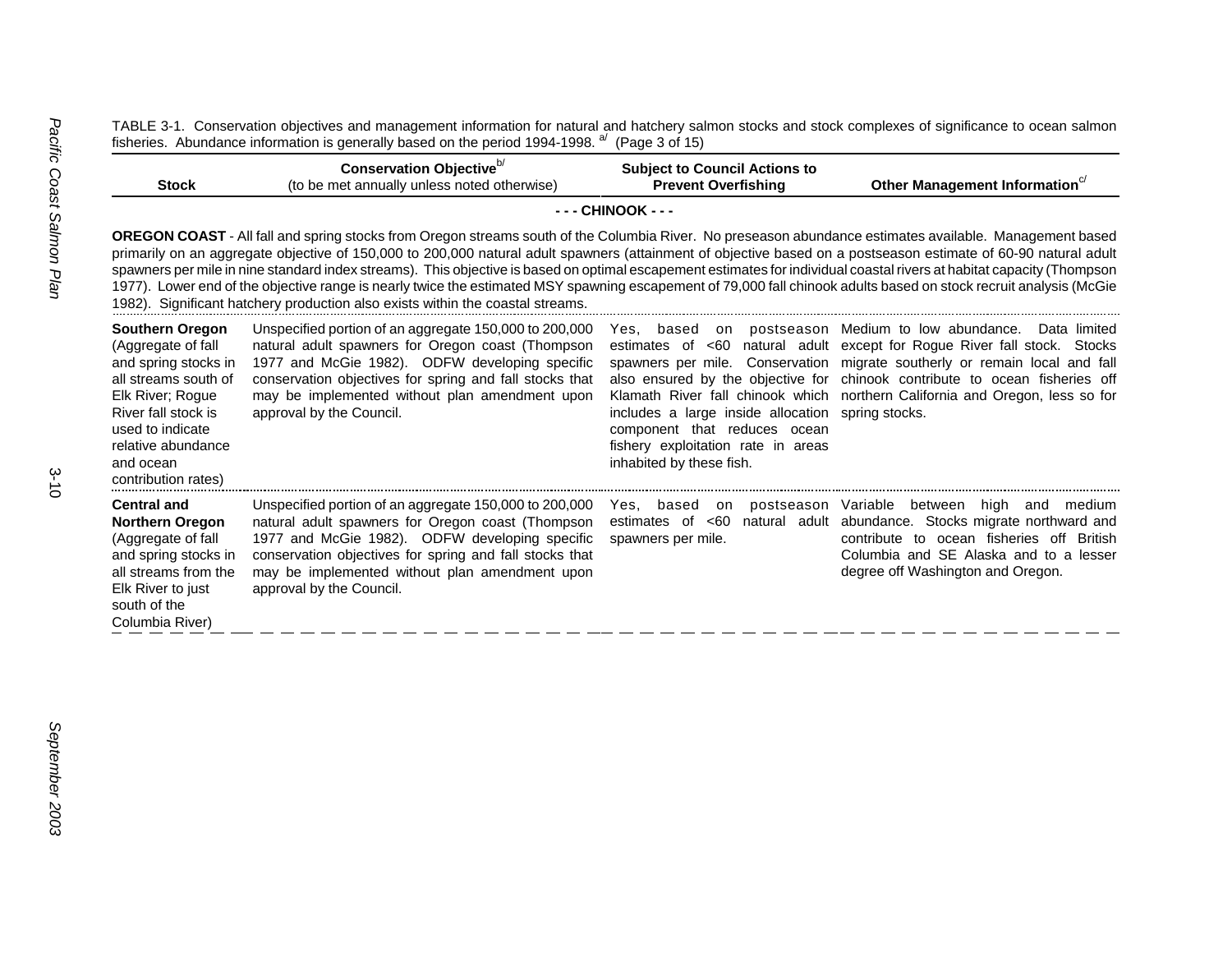TABLE 3-1. Conservation objectives and management information for natural and hatchery salmon stocks and stock complexes of significance to ocean salmon fisheries. Abundance information is generally based on the period 1994-1998. <sup>a</sup> (Page 4 of 15)

|              | Conservation Objective <sup>b/</sup>        | <b>Subject to Council Actions to</b> |                              |
|--------------|---------------------------------------------|--------------------------------------|------------------------------|
| <b>Stock</b> | (to be met annually unless noted otherwise) | <b>Prevent Overfishing</b>           | Other Management Information |
|              |                                             |                                      |                              |

**- - - CHINOOK - - -**

**COLUMBIA RIVER BASIN** - All pertinent fall, summer, and spring stocks of the Columbia River and its tributaries. Stocks within this complex are noted by area of origin: lower river (below Bonneville Dam), mid-river (Bonneville to McNary Dams), and upper river (above McNary Dam). Spawner escapement goals for these stocks are set through procedures of the U.S. District Court in U.S. v. Oregon and subsequent court orders. These goals are set forth in the Columbia River Fishery Management Plan and are recognized in the Council's conservation objectives. Annual inside fishery management planning activities are conducted within the Columbia River Compact and other state and tribal management forums. The Columbia River Compact, initially established by Oregon and Washington to jointly administer commercial fisheries within the Columbia River, takes into account the impacts from other state and tribal fisheries (e.g., recreational, ceremonial, subsistence, etc.) authorized under the Columbia River Fish Management Plan. The majority of ocean chinook harvest north of Cape Falcon is provided by Columbia River salmon stocks, primarily hatchery production of tule fall chinook from the Bonneville Pool (Spring Creek) and lower river hatcheries, smaller numbers of upper river bright hatchery and natural fall chinook, and some lower river hatchery spring chinook (Cowlitz). Hatchery objectives are based on long-range production programs and/or mitigation requirements associated with displaced natural stocks. Threatened Snake River fall chinook, which suffer from severe dam passage mortalities and extreme loss of freshwater habitat, are of prime concern in limiting ocean exploitation rates in all ocean fisheries north of Pigeon Pt., California. These limits act to provide considerable protection to other weak natural stocks subject to ocean fishery impacts.

| <b>North Lewis River</b><br>Fall<br>Threatened (1999)    | NMFS consultation standard/recovery plan (not<br>established at time of printing). McIsaac (1990) stock-<br>recruit analysis supports MSY objective of 5,700 natural<br>adult spawners.                                                                | program. Base period Council-area<br>ocean fishery impacts around 7%.                                                                                                                                             | No. Listed stock. ESA consultation Medium to low abundance. Present in ocean<br>standard provides interim rebuilding fisheries north of Cape Falcon to SE Alaska.    |
|----------------------------------------------------------|--------------------------------------------------------------------------------------------------------------------------------------------------------------------------------------------------------------------------------------------------------|-------------------------------------------------------------------------------------------------------------------------------------------------------------------------------------------------------------------|----------------------------------------------------------------------------------------------------------------------------------------------------------------------|
| <b>Lower River</b><br><b>Hatchery Fall</b>               | 15,400 adults to meet egg-take goal or as determined by<br>management entities.                                                                                                                                                                        | No (hatchery exception).                                                                                                                                                                                          | Medium to low abundance. Major contributor<br>to ocean fisheries north of Cape Falcon to<br>central British Columbia.                                                |
| <b>Lower River</b><br><b>Hatchery</b><br>(Spring)        | 2,700 adults to meet Cowlitz, Kalama, and Lewis Rivers No (hatchery exception).<br>broodstock needs.                                                                                                                                                   |                                                                                                                                                                                                                   | Medium to low abundance. Present in ocean<br>fisheries north of Cape Falcon to SE Alaska.                                                                            |
| <b>Upper Willamette</b><br>(Spring)<br>Threatened (1999) | NMFS concultation standard/recovery plan (not<br>established at time of printing). Willamette River<br>Management Plan provides an MSY proxy of 30,000 to<br>45,000 hatchery and natural adults over Willamette River<br>falls, depending on run size. | standard provides interim rebuilding Cape Falcon to SE Alaska.<br>program. Base period Council-area<br>ocean fishery exploitation rate of<br><1% prevents effective Council<br>fishery management and rebuilding. | No. Listed stock. ESA consultation Low abundance. Present in fisheries north of                                                                                      |
| <b>Mid-River Bright</b><br><b>Hatchery</b><br>(Fall)     | None for ocean fishery management.                                                                                                                                                                                                                     | No (hatchery exception).                                                                                                                                                                                          | Medium to high abundance. Contributor to<br>ocean fisheries off Washington, British<br>Columbia, and southeast Alaska. Primarily<br>produced at Bonneville Hatchery. |
| <b>Spring Creek</b><br><b>Hatchery</b><br>(Fall)         | 7,000 adults to meet hatchery egg-take goal.                                                                                                                                                                                                           | No (hatchery exception).                                                                                                                                                                                          | Low abundance. Significant contributor to<br>ocean fisheries north of Cape Falcon to<br>southern British Columbia.                                                   |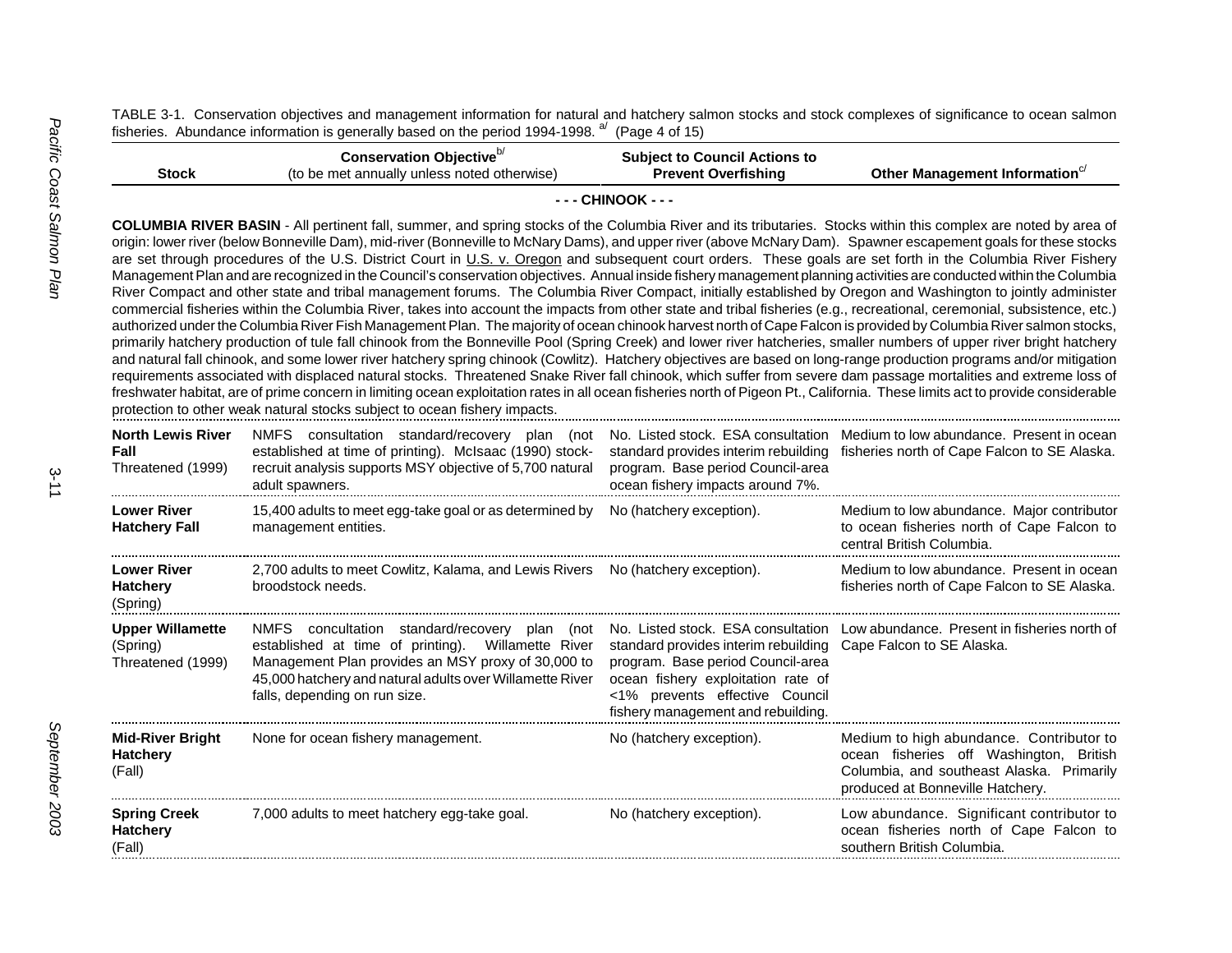fisheries. Abundance information is generally based on the period 1994-1998. <sup>a</sup> (Page 5 of 15) **Stock**Conservation Objective<sup>b/</sup> (to be met annually unless noted otherwise) **Subject to Council Actions to Prevent Information**<sup>c/</sup> **- - - CHINOOK - - -COLUMBIA RIVER BASIN** (continued) **Klickitat, Warm Springs, John Day, and Yakima Rivers**(Spring) Hold ocean fishery impacts at or below base period (<1%) and recognize CRFMP objective - MSY proxy of 115,000 adults above Bonneville Dam, including upper and mid-Columbia and Snake River stocks (state and tribal management entities considering separate conservation objectives for these stocks). Limited. Base period Council-area Long-term depressed abundance. No ocean fishery exploitation rate of significance to ocean fisheries, infrequent <1% prevents effective Council occurrence in fisheries north of Cape Falcon fishery management and rebuilding. to Alaska. Major habitat restoration addressing water withdrawals and dam passage and blockages is necessary for rebuilding. **Snake River Fall**Threatened (1992) NMFS consultation standard. Since 1995, Council has met a standard of limiting its fisheries so that the total exploitation rate on age-3 and age-4 Lyons Ferry Hatchery fall chinook (representing Snake River fall chinook) for all ocean fisheries (including Canada) has been #70% of the 1988-1993 average adult equivalent exploitation rate. Prior to listing, managed within objectives for upper Columbia River bright fall chinook. No. Listed stock, MSY criteria Present in ocean fisheries from centralundefined. ESA consultation California to southeast Alaska with greatest standard provides interim rebuilding contribution to Canadian fisheries. Primary program. Recovering historic impacts in Council fisheries north of Cape abundance unlikely as dams block Falcon, but also extending to Pigeon Pt., CA. former primary spawning area. **Snake RiverSpring/Summer** Threatened (1992) Not applicable for ocean fisheries. No. Listed stock. Base period Depressed, recent trend downward. Rare Council-area ocean fishery impacts occurrence in ocean fisheries fromrare (unmeasurable). Dam passage Washington to SE Alaska. mortality must be reduced to allow stock recovery. **Upper River Bright** 40,000 natural bright adults above McNary Dam (MSY (Fall) proxy adopted in 1984 based on CRFMP. The management goal has been increased to 45,000 by Columbia River managers in recent years. Limited. Base period Council-area High to medium abundance. Significant ocean fishery exploitation rate <4% prevents effective Council fishery to a lesser extent Washington and Oregon. management and rebuilding. contributor to ocean fisheries off Canada andPrimary impact area north of Cape Falcon. **Upper River Summer**Hold ocean fishery impacts at or below base period (<2%); recognize CRFMP objective - MSY proxy of 80,000 to 90,000 adults above Bonneville Dam, including both Columbia and Snake River stocks (state and tribal management entities considering separate objectives for these stocks). Limited. Base period Council-area Long-term depressed abundance. Present in ocean fishery exploitation rate <2% ocean fisheries north of Cape Falcon to prevents effective Council fishery southeast Alaska.management and rebuilding. Dam passage mortalities must be reduced to allow rebuilding.

TABLE 3-1. Conservation objectives and management information for natural and hatchery salmon stocks and stock complexes of significance to ocean salmon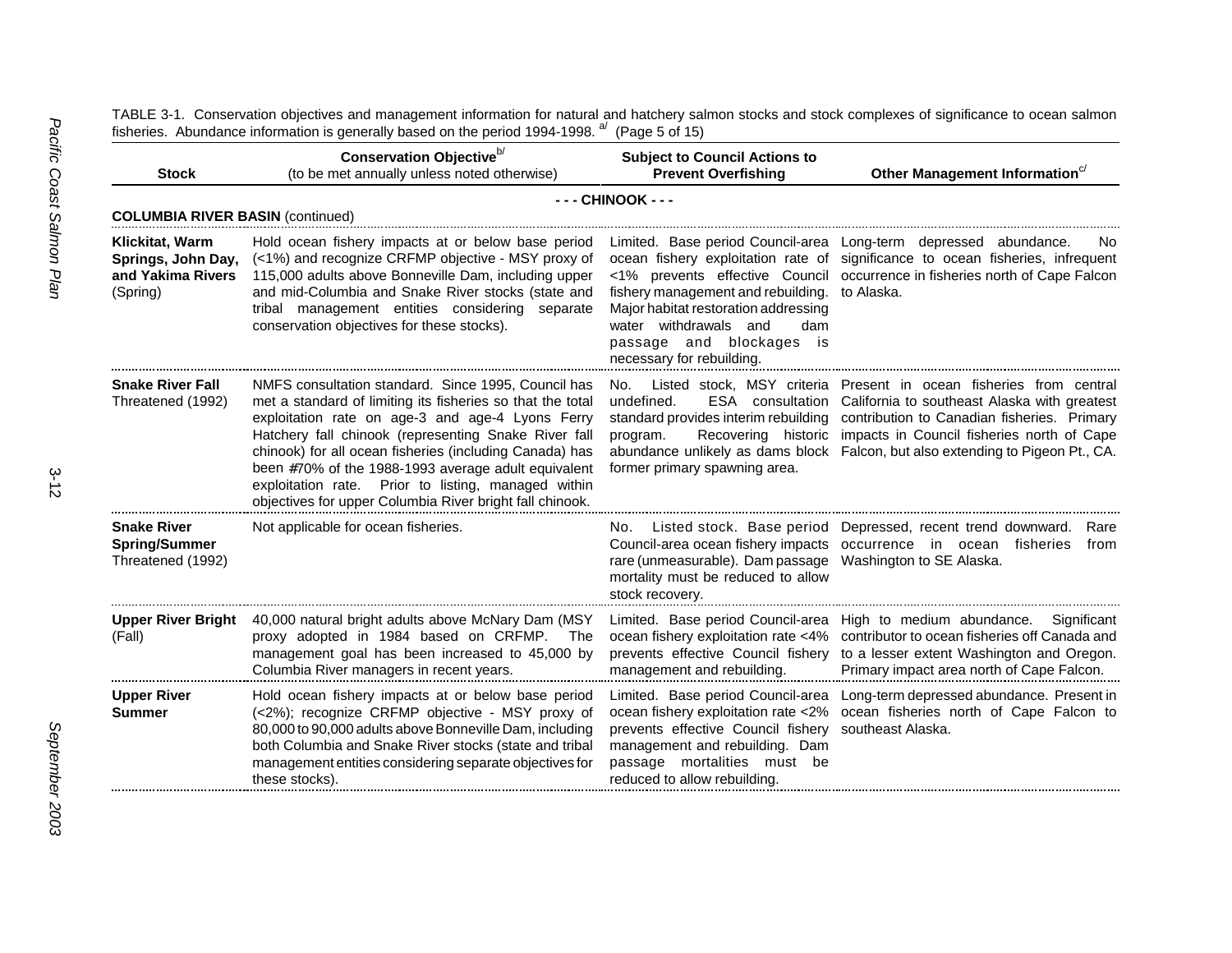TABLE 3-1. Conservation objectives and management information for natural and hatchery salmon stocks and stock complexes of significance to ocean salmon fisheries. Abundance information is generally based on the period 1994-1998. <sup>a/</sup> (Page 6 of 15)

| <b>Stock</b>                            | Conservation Objective <sup>b/</sup><br>(to be met annually unless noted otherwise)                                                                                                                                                                                                                                                                                                                                                                                                                                                                                                                                                                                                                                                                                                                                                                                                                                                                                                                                                                                                                                                                                                                                                                                                                                                                                                                                                                                                                                                                                                                                              | <b>Subject to Council Actions to</b><br><b>Prevent Overfishing</b>                                                                                      | Other Management Information <sup>c/</sup>                                                                                                                                                                                                  |
|-----------------------------------------|----------------------------------------------------------------------------------------------------------------------------------------------------------------------------------------------------------------------------------------------------------------------------------------------------------------------------------------------------------------------------------------------------------------------------------------------------------------------------------------------------------------------------------------------------------------------------------------------------------------------------------------------------------------------------------------------------------------------------------------------------------------------------------------------------------------------------------------------------------------------------------------------------------------------------------------------------------------------------------------------------------------------------------------------------------------------------------------------------------------------------------------------------------------------------------------------------------------------------------------------------------------------------------------------------------------------------------------------------------------------------------------------------------------------------------------------------------------------------------------------------------------------------------------------------------------------------------------------------------------------------------|---------------------------------------------------------------------------------------------------------------------------------------------------------|---------------------------------------------------------------------------------------------------------------------------------------------------------------------------------------------------------------------------------------------|
|                                         |                                                                                                                                                                                                                                                                                                                                                                                                                                                                                                                                                                                                                                                                                                                                                                                                                                                                                                                                                                                                                                                                                                                                                                                                                                                                                                                                                                                                                                                                                                                                                                                                                                  | - - - CHINOOK - - -                                                                                                                                     |                                                                                                                                                                                                                                             |
| <b>COLUMBIA RIVER BASIN (continued)</b> |                                                                                                                                                                                                                                                                                                                                                                                                                                                                                                                                                                                                                                                                                                                                                                                                                                                                                                                                                                                                                                                                                                                                                                                                                                                                                                                                                                                                                                                                                                                                                                                                                                  |                                                                                                                                                         |                                                                                                                                                                                                                                             |
| Endangered (1999)                       | <b>Upper River Spring</b> None applicable to ocean fisheries. Ensure ocean<br>fishery impacts remain rare and recognize CRFMP<br>objective - MSY proxy of 115,000 adults above<br>Bonneville Dam, including upper and mid-Columbia and<br>Snake River stocks (state/tribal management entities<br>considering separate objectives for these stocks).                                                                                                                                                                                                                                                                                                                                                                                                                                                                                                                                                                                                                                                                                                                                                                                                                                                                                                                                                                                                                                                                                                                                                                                                                                                                             | rare (not measurable), making significance to ocean fisheries.<br>ineffective. Reduce dam passage Falcon to Canada.<br>mortalities to allow rebuilding. | No. Listed stock. Base period Long-term depressed abundance. Captive<br>Council-area ocean fishery impacts broodstock programs started in 1997. No<br>Rare<br>Council management and rebuilding occurrence in ocean fisheries north of Cape |
|                                         | WASHINGTON COAST - All pertinent fall, summer and spring stocks from coastal streams north of the Columbia River through the western Strait of Juan de Fuca<br>(west of the Elwha River). This stock complex consists of several natural stocks, generally of small to medium sized populations, and some hatchery production<br>(Willapa Bay and the Quinault River). Stocks in this complex tend to range further north than most Columbia River stocks and, while present in fisheries from Cape<br>Falcon to SE Alaska, are not significantly impacted by Council-area ocean fisheries. Preseason abundance estimates are generally not available for Council<br>management. These stocks qualify as exceptions to the Council's overfishing criteria due to very low fishery impacts. Spawning escapement goals for stocks managed<br>within this complex, established in U.S. District Court by WDFW and the treaty tribes, are recognized in the Council's conservation objectives below. Objectives for<br>Grays Harbor and the north coast river systems have been established pursuant to the U.S. District Court order in Hoh v. Baldrige. However, annual natural spawning<br>escapement targets may vary from the conservation objectives below if agreed to by WDFW and the treaty tribes under the provisions of Hoh v. Baldrige and<br>subsequent U.S. District Court orders. After agreement is reached on the annual targets, ocean fishery escapement objectives are established for each river, or region<br>of origin, which include provisions for treaty allocation and inside, non-Indian fishery needs. |                                                                                                                                                         |                                                                                                                                                                                                                                             |
| <b>Willapa Bay Fall</b><br>(natural)    | Undetermined.                                                                                                                                                                                                                                                                                                                                                                                                                                                                                                                                                                                                                                                                                                                                                                                                                                                                                                                                                                                                                                                                                                                                                                                                                                                                                                                                                                                                                                                                                                                                                                                                                    | Limited (exploitation rate exception).                                                                                                                  |                                                                                                                                                                                                                                             |
| Willapa Bay Fall<br>(hatchery)          | 8,200 adult return to hatchery.                                                                                                                                                                                                                                                                                                                                                                                                                                                                                                                                                                                                                                                                                                                                                                                                                                                                                                                                                                                                                                                                                                                                                                                                                                                                                                                                                                                                                                                                                                                                                                                                  | No (hatchery exception).                                                                                                                                |                                                                                                                                                                                                                                             |
| Crove Horbor Foll —                     | 1.4.800 notition that the province-MSP has a on full limited (evaloitation rate exception)                                                                                                                                                                                                                                                                                                                                                                                                                                                                                                                                                                                                                                                                                                                                                                                                                                                                                                                                                                                                                                                                                                                                                                                                                                                                                                                                                                                                                                                                                                                                       |                                                                                                                                                         |                                                                                                                                                                                                                                             |

| <b>Grays Harbor Fall</b>      | 14,600 natural adult spawners-MSP based on full Limited (exploitation rate exception).<br>seeding of spawning and rearing habitat (WDF 1979).                                         |                          |
|-------------------------------|---------------------------------------------------------------------------------------------------------------------------------------------------------------------------------------|--------------------------|
| <b>Grays Harbor</b><br>Spring | 1,400 natural adult spawners.                                                                                                                                                         |                          |
| <b>Quinault Fall</b>          | Hatchery production.                                                                                                                                                                  | No (hatchery exception). |
| Queets Fall                   | Manage terminal fisheries for 40% harvest rate, but no Limited (exploitation rate exception).<br>less than 2,500 natural adult spawners, the MSY level<br>estimated by Cooney (1984). |                          |
| Queets<br>Spring/Summer       | Manage terminal fisheries for 30% harvest rate, but no<br>less than 700 natural adult spawners.                                                                                       |                          |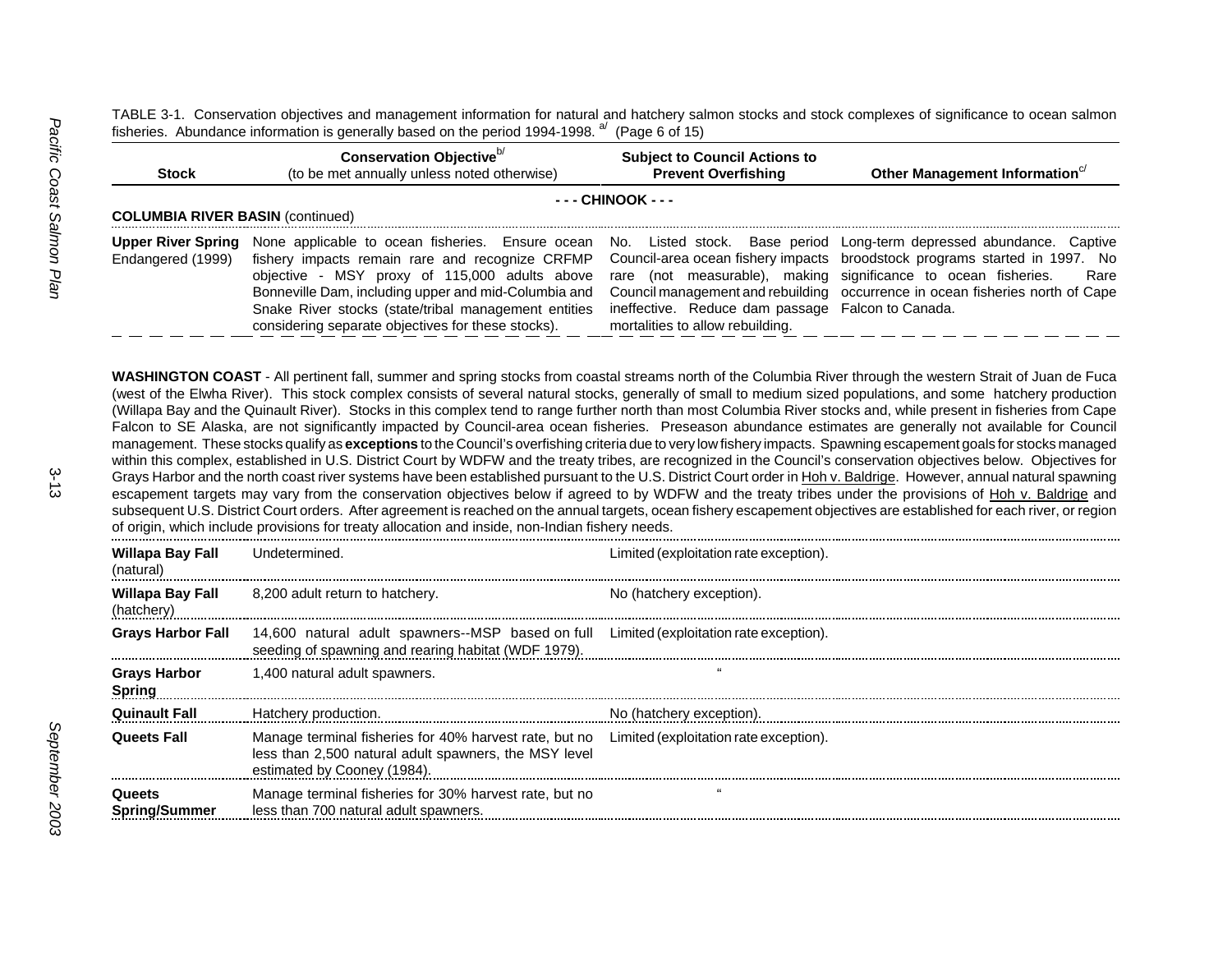TABLE 3-1. Conservation objectives and management information for natural and hatchery salmon stocks and stock complexes of significance to ocean salmon fisheries. Abundance information is generally based on the period 1994-1998.  $a^{1}$  (Page 7 of 15)

| <b>Stock</b>                                                   | Conservation Objective <sup>b/</sup><br>(to be met annually unless noted otherwise)                                                            | <b>Subject to Council Actions to</b><br><b>Prevent Overfishing</b> | Other Management Information <sup>c/</sup> |
|----------------------------------------------------------------|------------------------------------------------------------------------------------------------------------------------------------------------|--------------------------------------------------------------------|--------------------------------------------|
|                                                                |                                                                                                                                                | - - - CHINOOK - - -                                                |                                            |
| <b>WASHINGTON COAST (continued)</b>                            |                                                                                                                                                |                                                                    |                                            |
| <b>Hoh Fall</b>                                                | Manage terminal fisheries for 40% harvest rate, but no<br>less than 1,200 natural adult spawners, the MSY level<br>estimated by Cooney (1984). |                                                                    |                                            |
| Hoh.<br><b>Spring/Summer</b>                                   | Manage terminal fisheries for 31% harvest rate, but no<br>less than 900 natural adult spawners.                                                |                                                                    |                                            |
| <b>Quillayute Fall</b>                                         | Manage terminal fisheries for 40% harvest rate, but no<br>less than 3,000 natural adult spawners, the MSY level<br>estimated by Cooney (1984). |                                                                    |                                            |
| Quillayute<br><b>Spring/Summer</b>                             | 1,200 natural adult spawners for summer component<br>(MSY).                                                                                    |                                                                    |                                            |
| <b>Hoko Summer/Fall</b><br>(Western Strait of<br>Juan de Fuca) | 850 natural adult spawners, the MSP level estimated by<br>Ames and Phinney (1977). May include adults used for<br>supplementation program.     |                                                                    |                                            |

PUGET SOUND - All fall, summer, and spring stocks originating from U.S. tributaries to Puget Sound and the eastern Strait of Juan de Fuca (east of Salt Creek). This stock complex consists of numerous natural chinook stocks of small to medium sized populations and significant hatchery production. Puget Sound stocks contribute to fisheries off British Columbia and are present into SE Alaska, but are impacted to a minor degree by Council-area ocean fisheries. Base period, Council-area ocean fishery exploitation rates (adult equivalent) of 2% or less are below a management threshold which allows effective Council management of these stocks and they qualify as **exceptions** to the Council's overfishing criteria. The stocks within this complex and their respective conservation objectives, established in U.S. District Court by WDFW and the Treaty tribes, are recognized below. The conservation objectives for stocks managed primarily for natural production were developed by a State/Tribal Management Plan Development Team following the Boldt Decision and were based on "the adult spawning population that will, on the average, maximize biomass of juvenile outmigrants subsequent to incubation and freshwater rearing under average environmental conditions." The objectives were estimated for the average spawning escapements during periods that were thought to represent spawner abundances that provided maximum production (Ames and Phinney 1977). The objectives for stocks managed for artificial production are based on hatchery escapement needs. Annual management targets (expected hatchery plus natural escapement) for specific rivers or regions of origin may vary from the conservation objectives by following fixed procedures established in U.S. District Court as outlined in "Memorandum Adopting Salmon Management Plan" (U.S. v. Washington, 626 F. Supp. 1405 [1985]).

| <b>Eastern Strait of</b> | NMFS consultation standard/recovery plan (not Limited (exploitation rate exception). |
|--------------------------|--------------------------------------------------------------------------------------|
| Juan de Fuca             | established at time of printing). MSP objective of 3,825                             |
| Summer/Fall              | natural and hatchery adult spawners--2,900 for the                                   |
| Threatened (1999)        | Elwha River (Ames and Phinney 1977) and 925 for the                                  |
|                          | Dungeness River (Smith and Sele 1994).                                               |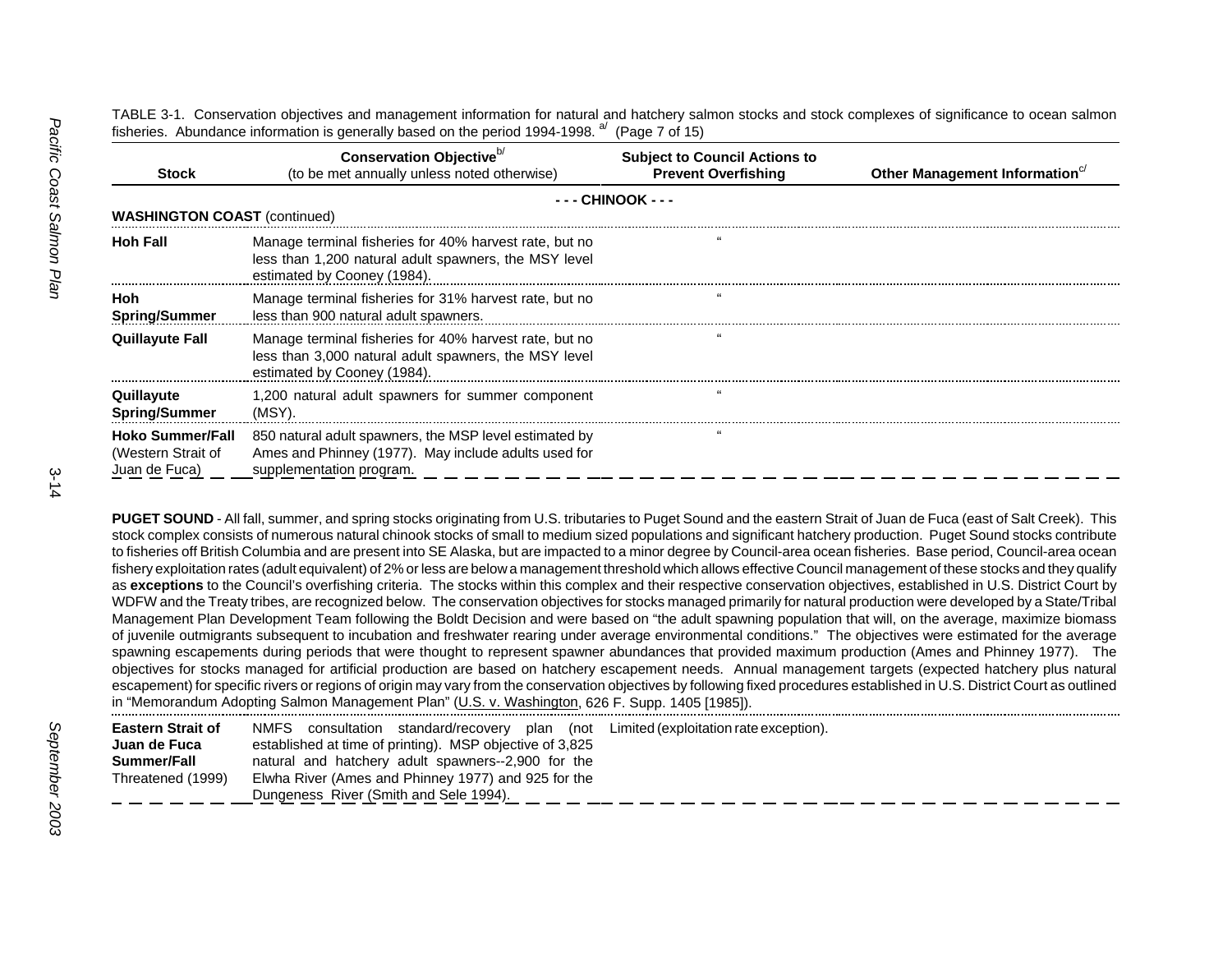TABLE 3-1. Conservation objectives and management information for natural and hatchery salmon stocks and stock complexes of significance to ocean salmon fisheries. Abundance information is generally based on the period 1994-1998. <sup>a/</sup> (Page 8 of 15)

| <b>Stock</b>                                                                                | Conservation Objective <sup>b/</sup><br>(to be met annually unless noted otherwise)                                                                                        | <b>Subject to Council Actions to</b><br><b>Prevent Overfishing</b> | Other Management Information <sup>c/</sup> |
|---------------------------------------------------------------------------------------------|----------------------------------------------------------------------------------------------------------------------------------------------------------------------------|--------------------------------------------------------------------|--------------------------------------------|
|                                                                                             |                                                                                                                                                                            |                                                                    |                                            |
| <b>PUGET SOUND (continued)</b>                                                              |                                                                                                                                                                            | - - - CHINOOK - - -                                                |                                            |
| Skokomish<br>Summer/Fall<br>(Hood Canal)<br>Threatened (1999)                               | NMFS consultation standard/recovery plan (not<br>established at time of printing). MSP objective of 1,650<br>natural adult spawners (Ames and Phinney 1977).               |                                                                    |                                            |
| <b>Nooksack Spring</b><br>(early)<br>Threatened (1999)                                      | NMFS consultation standard/recovery plan (not<br>established at time of printing). MSP objective of 2,000<br>natural adult spawners.                                       |                                                                    |                                            |
| Skagit<br>Summer/Fall<br>Threatened (1999)                                                  | NMFS consultation standard/recovery plan (not<br>established at time of printing). MSP objective of 14,850<br>natural adult spawners (Ames and Phinney 1977).              |                                                                    |                                            |
| <b>Skagit Spring</b><br>Threatened (1999)                                                   | NMFS consultation standard/recovery plan (not<br>established at time of printing). MSP objective of 3,000<br>natural adult spawners based on mean escapement<br>1959-1968. |                                                                    |                                            |
| <b>Stillaguamish</b><br><b>Summer/Fall</b><br>Threatened (1999)                             | NMFS consultation standard/recovery plan (not<br>established at time of printing). MSP objective of 2,000<br>natural adult spawners (Ames and Phinney 1977).               |                                                                    |                                            |
| Snohomish<br><b>Summer/Fall</b><br>Threatened (1999)                                        | NMFS consultation standard/recovery plan (not<br>established at time of printing). MSP objective of 5,250<br>natural adult spawners (Ames and Phinney 1977).               |                                                                    |                                            |
| <b>Cedar River</b><br><b>Summer/Fall</b><br>(Lake Washington)<br>Threatened (1999)          | NMFS consultation standard/recovery plan (not<br>established at time of printing). MSP objective of 1,200<br>natural adult spawners (Hage et al. 1994).                    |                                                                    |                                            |
| <b>White River Spring</b><br>Threatened (1999)                                              | NMFS consultation standard/recovery plan (not<br>established at time of printing). MSP objective of 1,000<br>natural adult spawners.                                       |                                                                    |                                            |
| Green River<br>Summer/Fall<br>Threatened (1999)                                             | NMFS consultation standard/recovery plan (not<br>established at time of printing). MSP objective of 5,750<br>natural adult spawners (Ames and Phinney 1977).               |                                                                    |                                            |
| <b>Nisqually River</b><br><b>Summer/Fall</b><br>(South Puget<br>Sound)<br>Threatened (1999) | NMFS consultation standard/recovery plan (not<br>established at time of printing). MSP objective of 900<br>natural adult spawners.                                         |                                                                    |                                            |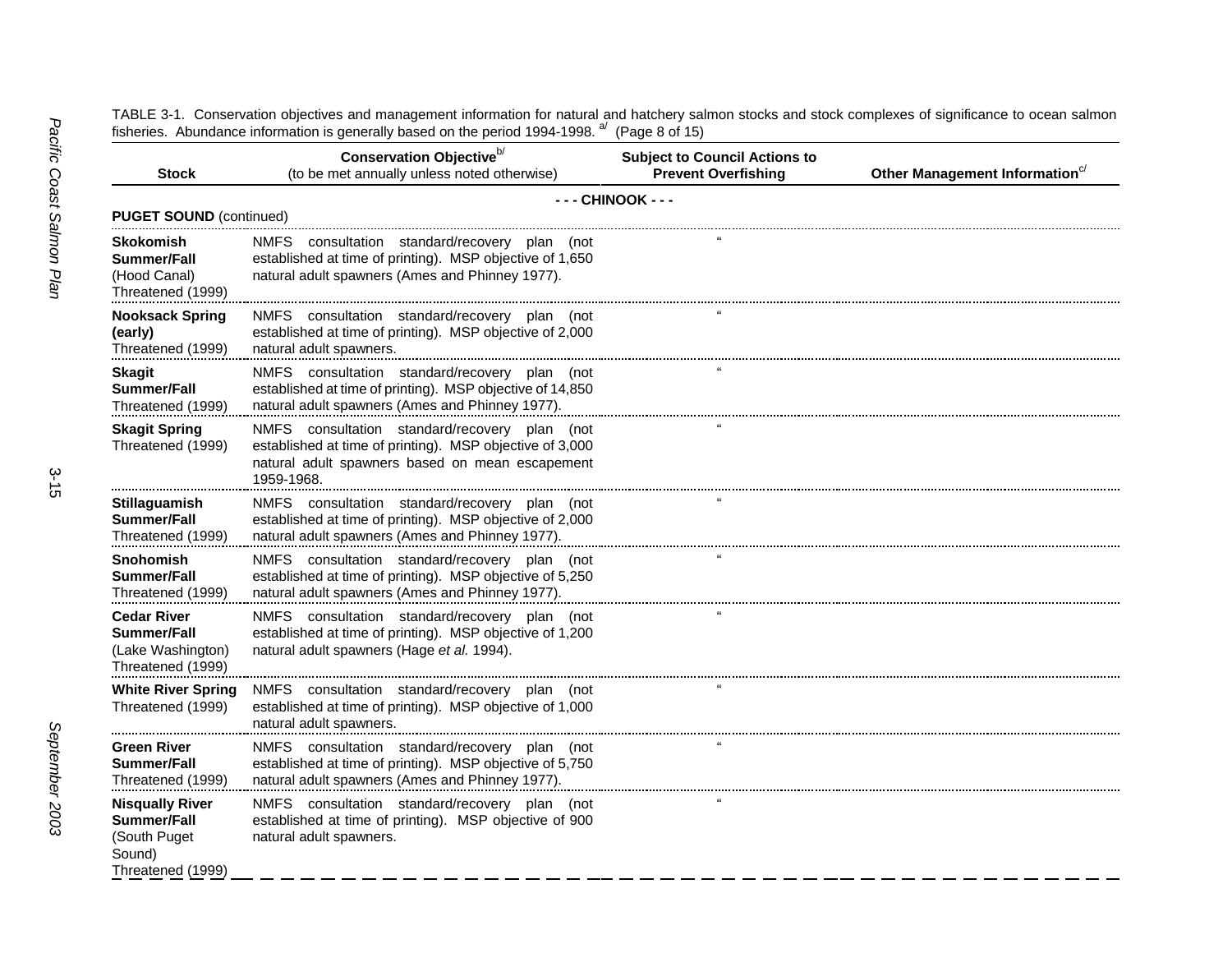TABLE 3-1. Conservation objectives and management information for natural and hatchery salmon stocks and stock complexes of significance to ocean salmon fisheries. Abundance information is generally based on the period 1994-1998.<sup>a/</sup> (Page 9 of 15)

| <b>Stock</b>          | Conservation Objective <sup>b/</sup><br>(to be met annually unless noted otherwise)                                                                                                                                                                                                                                                                                                                                                                                           | <b>Subject to Council Actions to</b><br><b>Prevent Overfishing</b> | Other Management Information $c$                                                                                                                                                                                                              |
|-----------------------|-------------------------------------------------------------------------------------------------------------------------------------------------------------------------------------------------------------------------------------------------------------------------------------------------------------------------------------------------------------------------------------------------------------------------------------------------------------------------------|--------------------------------------------------------------------|-----------------------------------------------------------------------------------------------------------------------------------------------------------------------------------------------------------------------------------------------|
|                       |                                                                                                                                                                                                                                                                                                                                                                                                                                                                               | - - - CHINOOK - - -                                                |                                                                                                                                                                                                                                               |
|                       | <b>SOUTHERN BRITISH COLUMBIA</b> - Fall and spring stocks of British Columbia coastal streams and the Fraser River. Management based primarily on natural and<br>hatchery fall chinook. Base period, Council-area ocean fishery exploitation rates (adult equivalent) on the coastal stocks of 1% or less are below a management<br>threshold which allows effective Council management of these stocks and they qualify as exceptions to the Council's overfishing criteria. |                                                                    |                                                                                                                                                                                                                                               |
| <b>Coastal Stocks</b> | Undefined for Council fisheries. Manage consistent with<br>the Pacific Salmon Treaty.                                                                                                                                                                                                                                                                                                                                                                                         | exception.                                                         | No. Under Canadian authority and Medium abundance. Major contributors to<br>would also be an exploitation rate ocean fisheries off British Columbia;<br>significant contributors north into SE Alaska<br>and present off northern Washington. |
| <b>Fraser River</b>   | Undefined for Council fisheries. Manage consistent with No. Under Canadian authority.<br>the Pacific Salmon Treaty.                                                                                                                                                                                                                                                                                                                                                           |                                                                    | Medium abundance. Major contributors to<br>fisheries off British Columbia:<br>ocean<br>contributors off northern Washington; and<br>present north into SE Alaska.                                                                             |

**- - - COHO - - -**

**OREGON PRODUCTION INDEX AREA** - All Washington, Oregon, and California natural and hatchery coho stocks from streams south of Leadbetter Pt. Significant production from Columbia River and Oregon coastal hatcheries provide harvest in ocean fisheries throughout the Council management area. Ocean fisheries are usually limited primarily to meet natural escapement objectives. Treaty Indian obligations, nontreaty harvest opportunity, and hatchery requirements must also be factored in for the Columbia River stocks. Both natural and hatchery components have been severely depressed for several years due to a combination of previously high fishery impacts, major losses or degradation of freshwater habitat, and long-term marine conditions unfavorable to coho survival.

| <b>Central California</b><br>Coast<br>Threatened (1996) | NMFS consultation standard/recovery plan. Since 1998,<br>no retention of coho in commercial and recreational<br>fisheries off California in conjunction with total marine<br>fishery impacts of no more than 13% on Rogue/Klamath<br>hatchery coho (surrogate stock). Objective undefined<br>prior to listing. | undefined.<br>marine conditions. | No. Listed stock, MSY criteria Very minor component of OPI area fisheries,<br>ESA consultation limited potential for significant contribution to<br>standard provides interim protection ocean and inland fisheries. Current impacts<br>of productive capacity. Recovery incidental in ocean fisheries off California.<br>limited by deterioration of significant Development of monitoring and assessment<br>portions of freshwater habitat, program considered for Ten Mile River, Noyo<br>distribution at southern edge of coho River, Gualala River, Lagunitas Creek, and<br>range, and ongoing unfavorable Scott Creek. Rogue/Klamath coho are<br>believed to have a similar, but more northerly |
|---------------------------------------------------------|----------------------------------------------------------------------------------------------------------------------------------------------------------------------------------------------------------------------------------------------------------------------------------------------------------------|----------------------------------|-------------------------------------------------------------------------------------------------------------------------------------------------------------------------------------------------------------------------------------------------------------------------------------------------------------------------------------------------------------------------------------------------------------------------------------------------------------------------------------------------------------------------------------------------------------------------------------------------------------------------------------------------------------------------------------------------------|
|                                                         |                                                                                                                                                                                                                                                                                                                |                                  | distribution.                                                                                                                                                                                                                                                                                                                                                                                                                                                                                                                                                                                                                                                                                         |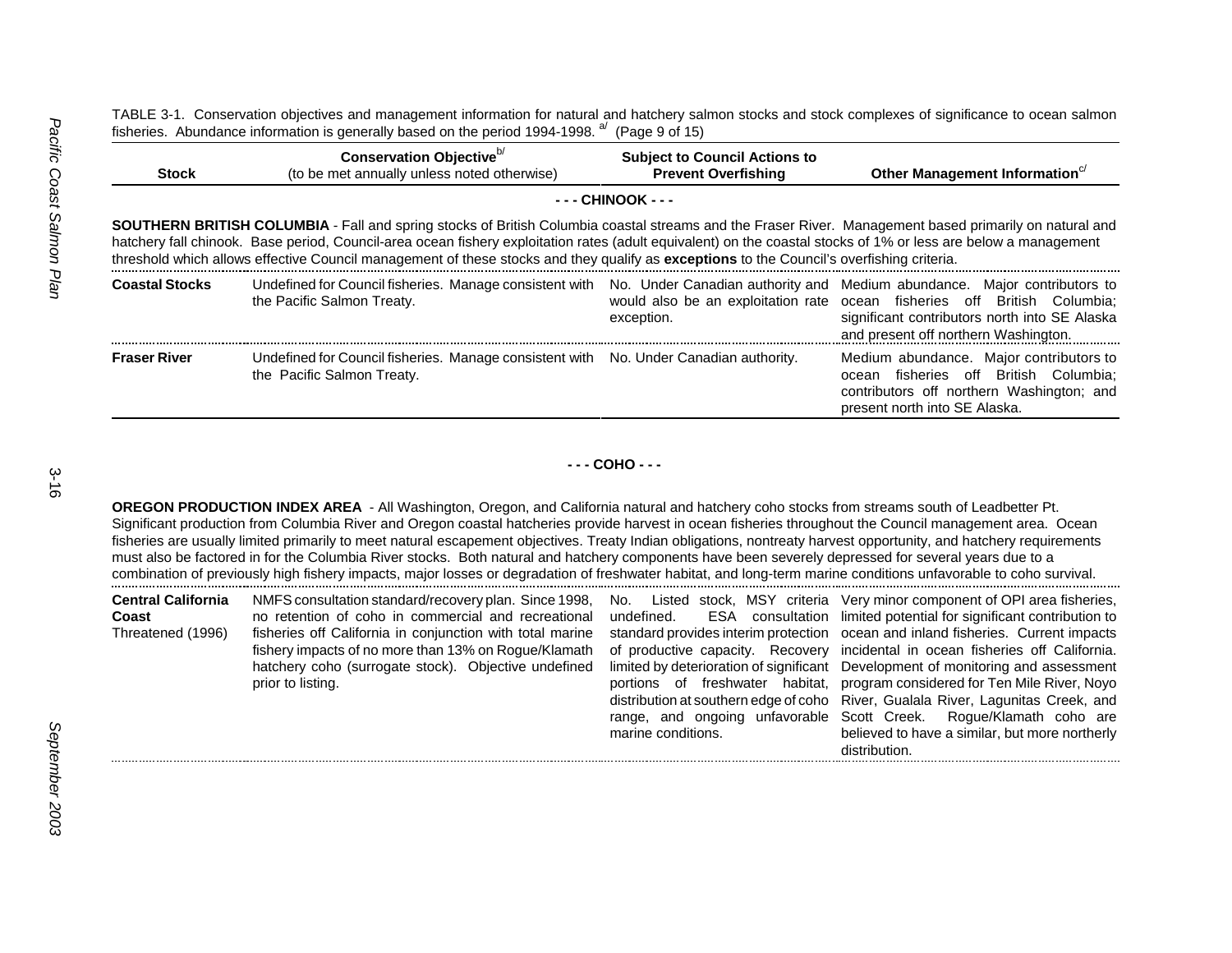| <b>Stock</b>                                                                                                                                                    | Conservation Objective <sup>b/</sup><br>(to be met annually unless noted otherwise)                                                                                                                                                                                                                                                                                                                                                                                                                               | <b>Subject to Council Actions to</b><br><b>Prevent Overfishing</b>                                                                                                                                                                                                                                                                                                                                                                 | Other Management Information <sup>c/</sup>                                                                                                                                                                                                                                                                                                                                                                                                                                                                                               |
|-----------------------------------------------------------------------------------------------------------------------------------------------------------------|-------------------------------------------------------------------------------------------------------------------------------------------------------------------------------------------------------------------------------------------------------------------------------------------------------------------------------------------------------------------------------------------------------------------------------------------------------------------------------------------------------------------|------------------------------------------------------------------------------------------------------------------------------------------------------------------------------------------------------------------------------------------------------------------------------------------------------------------------------------------------------------------------------------------------------------------------------------|------------------------------------------------------------------------------------------------------------------------------------------------------------------------------------------------------------------------------------------------------------------------------------------------------------------------------------------------------------------------------------------------------------------------------------------------------------------------------------------------------------------------------------------|
|                                                                                                                                                                 | <b>OREGON PRODUCTION INDEX (continued)</b>                                                                                                                                                                                                                                                                                                                                                                                                                                                                        | $--$ COHO $--$                                                                                                                                                                                                                                                                                                                                                                                                                     |                                                                                                                                                                                                                                                                                                                                                                                                                                                                                                                                          |
| Threatened (1997)                                                                                                                                               | <b>Northern California</b> NMFS consultation standard/recovery plan. Since 1998,<br>total marine fishery impacts limited to no more than 13%<br>on Rogue/Klamath hatchery coho (surrogate stock) and<br>no retention of coho in California ocean fisheries.<br>Objective undefined prior to listing.                                                                                                                                                                                                              | No.<br>ESA<br>undefined.<br>consultation<br>standard provides interim protection<br>of productive capacity.<br>may last more than 10 years even California fisheries.<br>portions of freshwater habitat and<br>ongoing unfavorable marine<br>conditions.                                                                                                                                                                           | Listed stock, MSY criteria Depressed and listed. Very minor natural<br>component of OPI area fisheries, potential for<br>minor contribution to ocean fisheries off<br>Recovery California and southern Oregon, and inland<br>Current impacts<br>with no fishery impacts due to loss incidental in ocean and inland fisheries (total<br>or deterioration of significant non-retention south of Cape Falcon since<br>1994).<br>CDFG considering monitoring to<br>provide data for the Smith, Trinity, Eel,<br>Mattole, and Klamath Rivers. |
| Oregon Coastal<br>Natural<br>Comprised of<br>Southern, South-<br>Central, North-<br>Central, and<br>Northern Oregon<br>stocks.<br>Threatened (1997<br>and 1998) | NMFS consultation standard/recovery plan consistent<br>with Council's objective under Amendment 13 and the<br>Oregon Plan: For each of the 4 component stocks, a<br>rebuilding and data collection program with an allowable<br>marine and freshwater exploitation rate of no more than<br>13% to 35%, depending on parent escapement and<br>ocean survival trends (adopted 1997). For a detailed<br>description of the objective, see Section 3.3.2. Prior<br>PFMC objectives contained in PFMC (1984 and 1993). | Listed stock, rebuilding<br>No.<br>program initiated in 1998.<br>The<br>annual conservation objective<br>should allow component stocks to<br>rebuild when environmental<br>conditions are favorable. Recovery<br>for some components may last more<br>than 10 years even with no fishery<br>impacts due to loss or deterioration<br>of significant portions of freshwater<br>habitat and ongoing unfavorable<br>marine conditions. | Depressed and listed.<br>Major natural<br>component of OPI area which, when<br>abundant, contributes to ocean fisheries off<br>California, Oregon, and Washington south of<br>Leadbetter Pt., and freshwater fisheries in<br>Oregon coastal streams. Current impacts<br>primarily incidental in ocean fisheries under a<br>total nonretention regulation south of Cape<br>Falcon since 1994.                                                                                                                                             |
| Columbia River<br>Late (Hatchery)                                                                                                                               | Hatchery rack return goal of 17,200 adults.                                                                                                                                                                                                                                                                                                                                                                                                                                                                       | No (hatchery exception).                                                                                                                                                                                                                                                                                                                                                                                                           | Major component of ocean fisheries north of<br>Cape Falcon. When abundant, significant<br>contributors to ocean fisheries off Oregon<br>north into Canada and Columbia River<br>fisheries.                                                                                                                                                                                                                                                                                                                                               |
| Columbia River<br>Early (Hatchery)                                                                                                                              | Hatchery rack return goal of 18,800 adults.                                                                                                                                                                                                                                                                                                                                                                                                                                                                       | No (hatchery exception).                                                                                                                                                                                                                                                                                                                                                                                                           | Major component of OPI area fisheries.<br>When abundant, significant contributors to<br>ocean fisheries off California and north to<br>Leadbetter Pt., WA and to Columbia River<br>fisheries. Current ocean fishery impacts from<br>very limited retention fisheries north of Cape<br>Falcon and incidental hook-and-release<br>mortality in fisheries south of Cape Falcon.                                                                                                                                                             |

TABLE 3-1. Conservation objectives and management information for natural and hatchery salmon stocks and stock complexes of significance to ocean salmon fisheries. Abundance information is generally based on the period 1994-1998. <sup>a/</sup> (Page 10 of 15)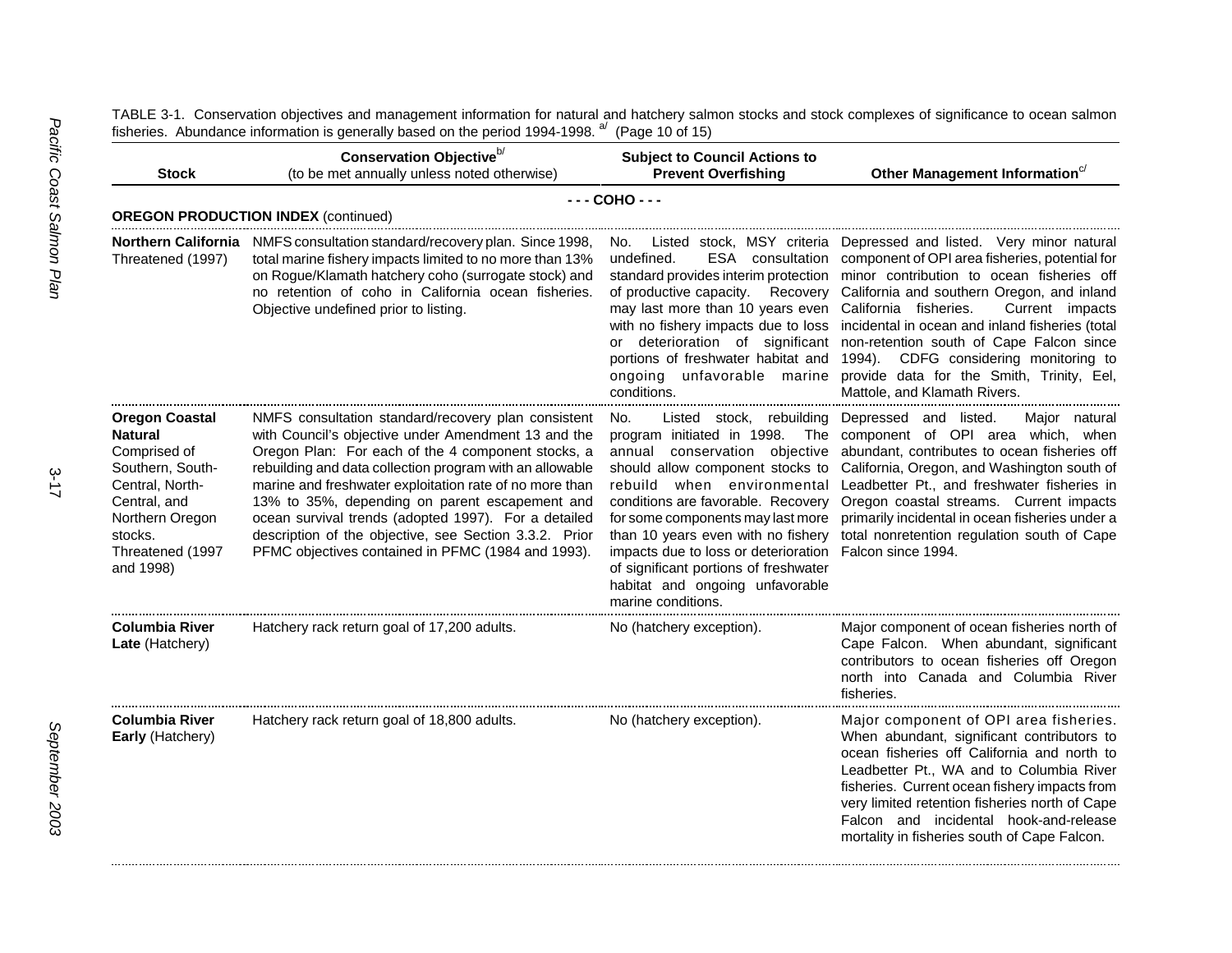TABLE 3-1. Conservation objectives and management information for natural and hatchery salmon stocks and stock complexes of significance to ocean salmon fisheries. Abundance information is generally based on the period 1994-1998.  $a^{d}$  (Page 11 of 15)

| <b>Stock</b>                       | Conservation Objective <sup>b/</sup><br>(to be met annually unless noted otherwise)                                                         | <b>Subject to Council Actions to</b><br><b>Prevent Overfishing</b> | Other Management Information <sup>c/</sup>                                                                                                                                                                                    |
|------------------------------------|---------------------------------------------------------------------------------------------------------------------------------------------|--------------------------------------------------------------------|-------------------------------------------------------------------------------------------------------------------------------------------------------------------------------------------------------------------------------|
|                                    | <b>OREGON PRODUCTION INDEX (continued)</b>                                                                                                  | --- COHO ---                                                       |                                                                                                                                                                                                                               |
| <b>Columbia River</b><br>(Natural) | Management is in a transitional phase<br>Undefined.<br>pending completion of a critical review that may establish<br>an explicit objective. | Not presently.<br>information.                                     | See management Extinct above the Dalles Dam, very rare<br>Lower river coho are a candidate<br>below.<br>species under the ESA with an ongoing effort<br>to determine if a reproducing population can<br>be found and rebuilt. |

**WASHINGTON COASTAL** - All pertinent natural and hatchery stocks originating in Washington coastal streams north of the Columbia River through the western Strait of Juan de Fuca (West of the Elwha River). Management goals for Grays Harbor and Olympic Peninsula coho stocks include achieving natural spawning escapement objectives and treaty allocation requirements, although Grays Harbor also contains a significant amount of hatchery production. The conservation objectives for these stocks are based on MSY spawner escapements established pursuant to the U.S. District Court order in Hoh v. Baldrige. Annual natural spawning escapement targets and total escapement objectives are established by the Washington Department of Fish and Wildlife and treaty tribes under the provisions of U.S. v. Washington and subsequent U.S. District Court orders. After agreement to annual targets is reached by the parties in this litigation, ocean fishery escapement objectives are established for each river, or region of origin, which include provisions for providing treaty allocation requirements and inside, non-Indian fishery needs. The conservation objectives for the Queets, Hoh and Quillayute Rivers were developed as ranges intended to bracket the current best estimates of MSY escapement. The range of each objective reflects the degree of uncertainty inherent by using the high estimate of recruits-per-spawner and low estimate of carrying capacity for the lower bound, and the low estimate of recruits-per-spawner with the high estimate of smolt carrying capacity for the upper end of the range. The ranges were subsequently adjusted upward for risk aversion and again for habitat considerations by 26% to 184% ( Lestelle et al. 1984).

| Willapa Bay<br>(Hatchery)  | Meet WDFW program objectives.                                                                                                                       | No (hatchery exception).                                                    | Minor component of ocean fisheries off<br>northern Oregon north into Canada.<br>Significant contributor to inside commercial<br>net and recreational fisheries.<br><b>WDFW</b><br>critically reviewing current management to<br>determine if objectives for natural stocks are<br>warranted. |
|----------------------------|-----------------------------------------------------------------------------------------------------------------------------------------------------|-----------------------------------------------------------------------------|----------------------------------------------------------------------------------------------------------------------------------------------------------------------------------------------------------------------------------------------------------------------------------------------|
| <b>Grays Harbor</b>        | 35,400 natural adult spawners (MSP based on WDF<br>[1979]) or annual target agreed to by WDFW and the<br>Quinault Indian Nation.                    | Yes.<br>overfishing concern based on fewer<br>than 35,400 natural spawners. | Conservation alert or Medium to high abundance. Minor contributor<br>to ocean fisheries off Oregon and north into<br>Significant contributor to<br>Canada.<br>Washington inside tribal fishery, minor<br>contributor to inside recreational fishery.                                         |
| <b>Quinault</b> (Hatchery) | Meet hatchery program objectives and provide No (hatchery exception).<br>escapement to utilize production potential for naturally<br>spawning fish. |                                                                             | Contributor to ocean fisheries off Washington<br>and north into British Columbia; present south<br>to central Oregon; significance to Puget<br>Sound and tribal fisheries.                                                                                                                   |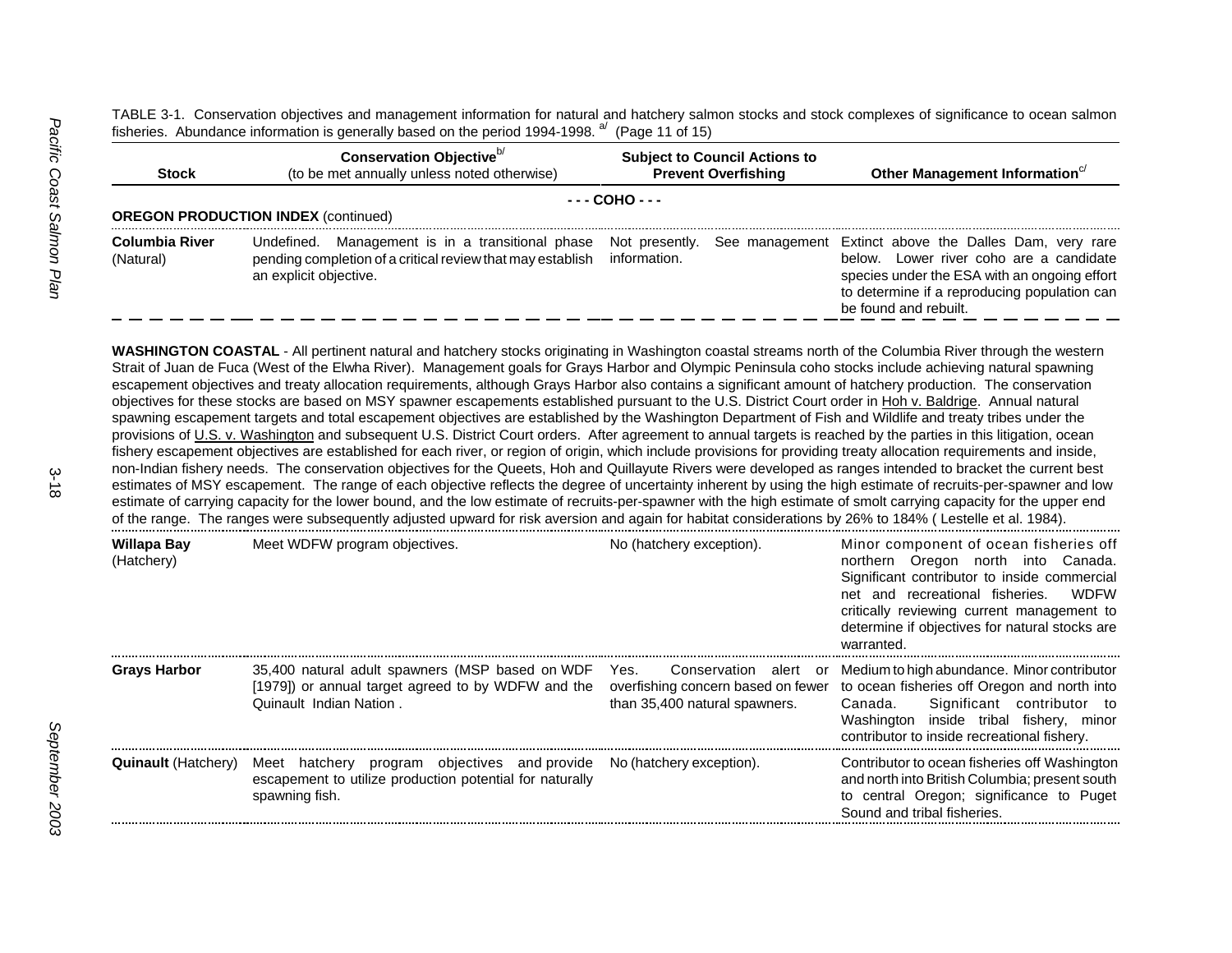TABLE 3-1. Conservation objectives and management information for natural and hatchery salmon stocks and stock complexes of significance to ocean salmon fisheries. Abundance information is generally based on the period 1994-1998. <sup>a/</sup> (Page 12 of 15)

| <b>Stock</b>                                                                                                                                                                  | Conservation Objective <sup>b/</sup><br>(to be met annually unless noted otherwise)                                                                                                                                                          | <b>Subject to Council Actions to</b><br><b>Prevent Overfishing</b>                                     | Other Management Information <sup>c/</sup>                                                                                                                                                                                 |
|-------------------------------------------------------------------------------------------------------------------------------------------------------------------------------|----------------------------------------------------------------------------------------------------------------------------------------------------------------------------------------------------------------------------------------------|--------------------------------------------------------------------------------------------------------|----------------------------------------------------------------------------------------------------------------------------------------------------------------------------------------------------------------------------|
| <b>WASHINGTON COAST (continued)</b>                                                                                                                                           |                                                                                                                                                                                                                                              | $--$ COHO $--$                                                                                         |                                                                                                                                                                                                                            |
| Queets                                                                                                                                                                        | MSY range of 5,800 to 14,500 natural adult spawners<br>(Lestelle et al. 1984) or annual target agreed to by<br>WDFW and the Quinault Indian Nation.                                                                                          | Yes.<br>Conservation alert or<br>overfishing concern based on fewer<br>than 5,800 natural spawners.    | Small population.<br>Low to depressed<br>abundance. Contributor to ocean fisheries off<br>Washington north into British Columbia;<br>present south to central Oregon; significance<br>to Puget Sound and tribal fisheries. |
| Hoh                                                                                                                                                                           | MSY range of 2,000 to 5,000 natural adult spawners<br>(Lestelle et al. 1984) or annual target agreed to by<br>WDFW and Hoh Tribe.                                                                                                            | Conservation alert or<br>Yes.<br>overfishing concern based on fewer<br>than 2,000 natural spawners.    | Small population. Medium to low abundance.<br>Contributor to ocean fisheries off Washington<br>north into British Columbia; present south to<br>central Oregon.                                                            |
| <b>Quillayute Fall</b>                                                                                                                                                        | MSY range of 6,300 to 15,800 natural adult spawners<br>(Lestelle et al. 1984) or annual target agreed to by<br>WDFW and the Quillayute Tribe.                                                                                                | Conservation<br>Yes.<br>alert or<br>overfishing concern based on fewer<br>than 6,300 natural spawners. | Small population. Depressed abundance.<br>Contributor to ocean fisheries off Washington<br>north into British Columbia; present south to<br>central Oregon.                                                                |
| (Hatchery)                                                                                                                                                                    | <b>Quillayute Summer</b> Meet hatchery program objectives.                                                                                                                                                                                   | No (hatchery exception).                                                                               | Low to depressed abundance. Early river<br>entry timing. Contributor to ocean fisheries off<br>Washington north into British Columbia;<br>present south to central Oregon.                                                 |
| <b>Western Strait of</b><br>Juan de Fuca<br>(Sekiu, Hoko,<br>Clallam, Pysht, East<br>and West, and Lyre<br>Rivers and<br>Miscellaneous<br>streams west of the<br>Elwha River) | MSP objective of 11,900 natural adult spawners (Clark<br>1983 modified by habitat apportionment of WDFW/Tribal<br>Technical Committee in 1998) or annual target agreed to<br>through fixed procedures established in U.S. District<br>Court. | Conservation alert or<br>Yes.<br>overfishing concern based on fewer<br>than 11,900 natural spawners.   | Small population.<br>Low to<br>depressed<br>abundance.<br>Little information on ocean<br>A new annual objective of<br>distribution.<br>exploitation rates is under<br>stepped<br>consideration by WDFW and the tribes.     |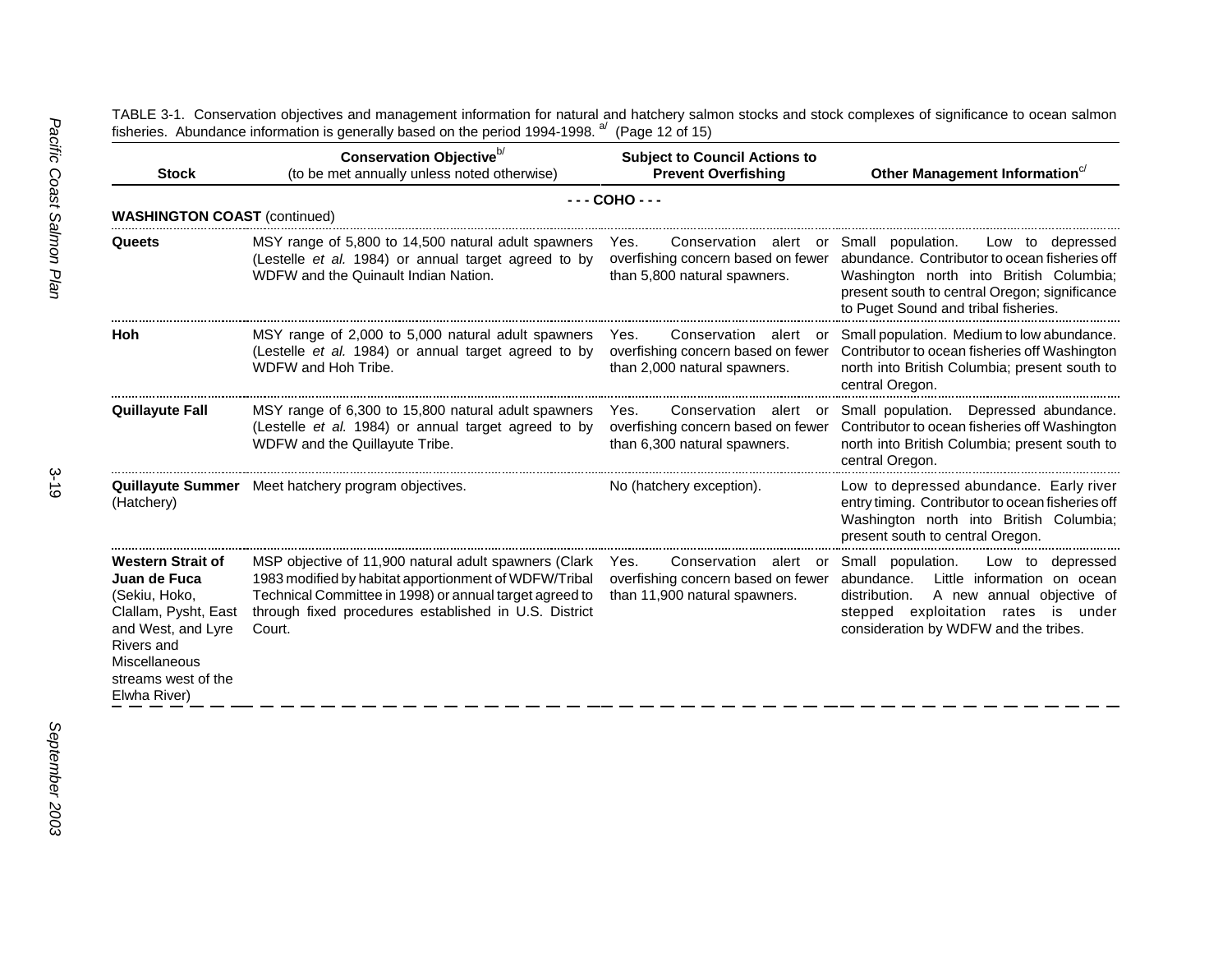TABLE 3-1. Conservation objectives and management information for natural and hatchery salmon stocks and stock complexes of significance to ocean salmon fisheries. Abundance information is generally based on the period 1994-1998. <sup>a/</sup> (Page 13 of 15)

| <b>Stock</b>                                                                                           | Conservation Objective <sup>b/</sup><br>(to be met annually unless noted otherwise)                                                                                                                                                                                                                                                                                                                                                                                                                                                                                                                                                                                                                                                                                                                                                                                                                                                                                                                                                                                                                                                                                                                                                                                                                                                                                                                                                                                                                                                                                                                                                                                                                                                                                                                      | <b>Subject to Council Actions to</b><br><b>Prevent Overfishing</b>                                                             | Other Management Information <sup>c/</sup>                                                                                                                                                                                                                                                                                                                                                              |
|--------------------------------------------------------------------------------------------------------|----------------------------------------------------------------------------------------------------------------------------------------------------------------------------------------------------------------------------------------------------------------------------------------------------------------------------------------------------------------------------------------------------------------------------------------------------------------------------------------------------------------------------------------------------------------------------------------------------------------------------------------------------------------------------------------------------------------------------------------------------------------------------------------------------------------------------------------------------------------------------------------------------------------------------------------------------------------------------------------------------------------------------------------------------------------------------------------------------------------------------------------------------------------------------------------------------------------------------------------------------------------------------------------------------------------------------------------------------------------------------------------------------------------------------------------------------------------------------------------------------------------------------------------------------------------------------------------------------------------------------------------------------------------------------------------------------------------------------------------------------------------------------------------------------------|--------------------------------------------------------------------------------------------------------------------------------|---------------------------------------------------------------------------------------------------------------------------------------------------------------------------------------------------------------------------------------------------------------------------------------------------------------------------------------------------------------------------------------------------------|
|                                                                                                        |                                                                                                                                                                                                                                                                                                                                                                                                                                                                                                                                                                                                                                                                                                                                                                                                                                                                                                                                                                                                                                                                                                                                                                                                                                                                                                                                                                                                                                                                                                                                                                                                                                                                                                                                                                                                          | $- - -$ COHO $- -$                                                                                                             |                                                                                                                                                                                                                                                                                                                                                                                                         |
| Committee.                                                                                             | PUGET SOUND - All pertinent natural and hatchery stocks originating from U.S. tributaries to Puget Sound and the eastern Strait of Juan de Fuca (east of Salt<br>Creek). The Puget Sound Salmon Management Plan defines management objectives and long term goals for these stocks as developed by representatives from<br>federal, state and tribal agencies. Conservation objectives for specific stocks are currently based on either MSP principles for stocks managed primarily for natural<br>production or upon hatchery escapement needs for stocks managed for artificial production. However, a transition to exploitation rate management is currently<br>under consideration by the involved managers. Annual escapement targets for these coho stocks are developed through procedures established in U.S. District<br>Court. Puget Sound management procedures are outlined in a "Memorandum Adopting Salmon Management Plan" (U.S. v. Washington, 626 F. Supp. 1405<br>[1985]). The original conservation objectives were developed by a State/Tribal Management Plan Development Team following the Boldt Decision with the goal<br>for natural spawning stocks defined as "the adult spawning population that will, on the average, maximize biomass of juvenile outmigrants subsequent to<br>incubation and freshwater rearing under average environmental conditions." The methodology used to develop the objectives was based on assessment of the<br>quantity and quality of rearing habitat and the number of adult spawners required to fully seed the habitat (Zillges 1977). Some objectives have subsequently<br>been modified in 1983 by the U.S. District Court Fisheries Advisory Board (Clark 1983 and PSSSRG 1997) and later determinations of the WDFW/Tribal Technical |                                                                                                                                |                                                                                                                                                                                                                                                                                                                                                                                                         |
| <b>Eastern Strait of</b><br>Juan de Fuca<br>(Streams east of<br>Salt Creek through<br>Chimacum Creek)) | MSP objective of 950 natural adult spawners (Clark 1983<br>modified by habitat apportionment of WDFW/Tribal<br>Technical Committee in 1998) or annual target agreed to<br>in fixed procedures set by U.S. District Court. The Elwha<br>and Dungeness Rivers are not included in this objective,<br>but are managed on a harvest rate basis.                                                                                                                                                                                                                                                                                                                                                                                                                                                                                                                                                                                                                                                                                                                                                                                                                                                                                                                                                                                                                                                                                                                                                                                                                                                                                                                                                                                                                                                              | Conservation alert or Small population.<br>Yes.<br>overfishing concern based on fewer abundance.<br>than 950 natural spawners. | Low to depressed<br>Little information on ocean<br>distribution.<br>A new annual objective of<br>stepped exploitation rates is under<br>consideration by WDFW and the tribes.                                                                                                                                                                                                                           |
| <b>Hood Canal</b>                                                                                      | MSP objective of 21,500 natural adult spawners (Clark<br>1983 modified since 1994 by WDFW/Tribal Technical<br>Committee) or annual target agreed to in fixed<br>procedures set by U.S. District Court.                                                                                                                                                                                                                                                                                                                                                                                                                                                                                                                                                                                                                                                                                                                                                                                                                                                                                                                                                                                                                                                                                                                                                                                                                                                                                                                                                                                                                                                                                                                                                                                                   | Conservation alert or<br>Yes.<br>overfishing concern based on fewer<br>than 21,500 natural spawners.                           | Low to medium abundance. Contributor to<br>U.S. ocean fisheries north of Cape Falcon;<br>significant contributor to ocean fisheries off<br>British Columbia, in Puget Sound, and inside<br>tribal fisheries. A new objective utilizing<br>stepped exploitation rates is under<br>consideration by WDFW and the tribes which<br>may utilize harvest rate management rather<br>than a fixed spawner goal. |
| <b>Skagit</b>                                                                                          | MSP objective of 30,000 natural adult spawners (Zillges<br>1977 and Clark 1983) or annual target agreed to in fixed<br>procedures set by U.S. District Court. (The spawner<br>assessment methodology is currently being revised and<br>may result in an objective significantly different from<br>30,000.                                                                                                                                                                                                                                                                                                                                                                                                                                                                                                                                                                                                                                                                                                                                                                                                                                                                                                                                                                                                                                                                                                                                                                                                                                                                                                                                                                                                                                                                                                | Conservation alert or<br>Yes.<br>overfishing concern based on fewer<br>than 30,000 natural spawners.                           | Low to depressed abundance. Contributor to<br>U.S. ocean fisheries north of Cape Falcon;<br>significant contributor to ocean fisheries off<br>British Columbia, in Puget Sound, and inside<br>tribal fisheries. A new objective is under<br>consideration by WDFW and the tribes which<br>may utilize harvest rate management rather<br>than a fixed spawner goal.                                      |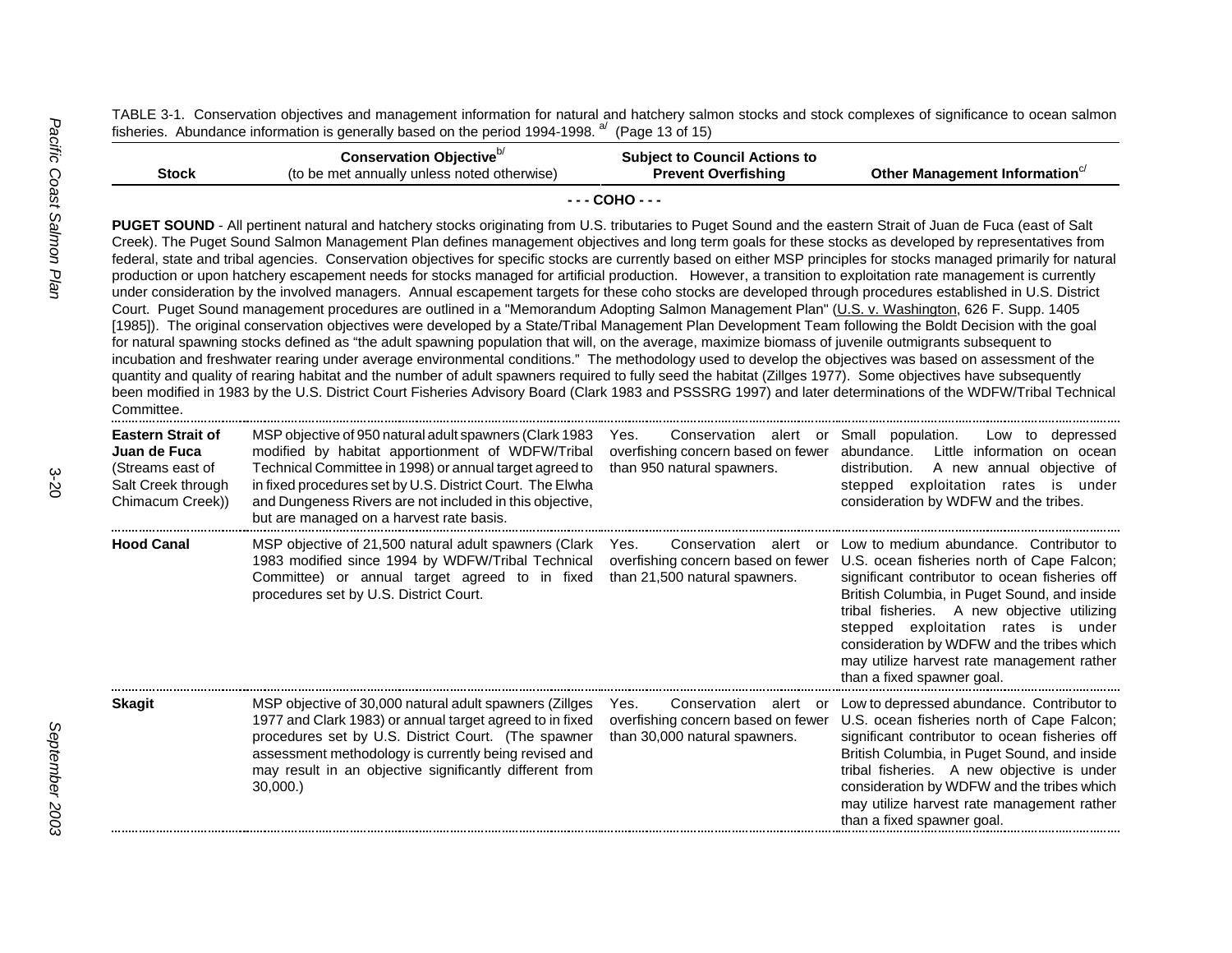| <b>Stock</b>                                    | Conservation Objective <sup>b/</sup><br>(to be met annually unless noted otherwise)                                                                                                              | <b>Subject to Council Actions to</b><br><b>Prevent Overfishing</b>                                      | Other Management Information <sup>c/</sup>                                                                                                                                                                                                                                                                                                                              |  |  |  |
|-------------------------------------------------|--------------------------------------------------------------------------------------------------------------------------------------------------------------------------------------------------|---------------------------------------------------------------------------------------------------------|-------------------------------------------------------------------------------------------------------------------------------------------------------------------------------------------------------------------------------------------------------------------------------------------------------------------------------------------------------------------------|--|--|--|
| $--- COHO---$<br><b>PUGET SOUND (continued)</b> |                                                                                                                                                                                                  |                                                                                                         |                                                                                                                                                                                                                                                                                                                                                                         |  |  |  |
| <b>Stillaguamish</b>                            | MSP objective of 17,000 natural adult spawners (Zillges<br>1977) or annual target agreed to in fixed procedures set<br>by U.S. District Court.                                                   | Yes.<br>Conservation<br>alert or<br>overfishing concern based on fewer<br>than 17,000 natural spawners. | Medium to low abundance. Contributor to<br>U.S. ocean fisheries north of Cape Falcon;<br>significant contributor to ocean fisheries off<br>British Columbia, in Puget Sound, and inside<br>tribal fisheries. A new objective is under<br>consideration by WDFW and the tribes which<br>may utilize harvest rate management rather<br>than a fixed spawner goal.         |  |  |  |
| Snohomish                                       | MSP objective of 70,000 natural adult spawners (Zillges<br>1977 as modified by WDFW/Tribal Technical Committee)<br>or annual target agreed to in fixed procedures set by<br>U.S. District Court. | Yes.<br>Conservation<br>alert or<br>overfishing concern based on fewer<br>than 70,000 natural spawners. | High to medium abundance. Contributor to<br>U.S. ocean fisheries north of Cape Falcon;<br>significant contributor to ocean fisheries off<br>British Columbia, in Puget Sound, and inside<br>tribal fisheries. A new annual objective is<br>under consideration by WDFW and the tribes<br>which may utilize harvest rate management<br>rather than a fixed spawner goal. |  |  |  |
| <b>South Puget</b><br><b>Sound (Hatchery)</b>   | Hatchery rack return goal of 52,000 adults. Natural No (hatchery exception).<br>production goals under development.                                                                              |                                                                                                         | High abundance. Contributor to U.S. ocean<br>fisheries north of Cape Falcon; significant<br>contributor off British Columbia, in Puget<br>Sound, and inside tribal fisheries.                                                                                                                                                                                           |  |  |  |

TABLE 3-1. Conservation objectives and management information for natural and hatchery salmon stocks and stock complexes of significance to ocean salmon fisheries. Abundance information is generally based on the period 1994-1998. <sup>a/</sup> (Page 14 of 15)

**SOUTHERN BRITISH COLUMBIA COAST** - Stocks of southern British Columbia coastal streams (including Vancouver Island) and the Fraser River.

| <b>Coastal Stocks</b> | Manage Council fisheries that impact Canadian stocks No. Not under Council management Medium to low abundance.<br>consistent with provisions of the Pacific Salmon Treaty. authority. | Major<br>contributors to ocean fisheries off British<br>Columbia; significant contributors north into<br>SE Alaska and present off northern<br>Washington. |
|-----------------------|---------------------------------------------------------------------------------------------------------------------------------------------------------------------------------------|------------------------------------------------------------------------------------------------------------------------------------------------------------|
| <b>Fraser River</b>   | Manage Council fisheries that impact Canadian stocks No. Not under Council management Medium to low abundance.<br>consistent with provisions of the Pacific Salmon Treaty. authority. | Major<br>contributors to ocean fisheries off British<br>Columbia.                                                                                          |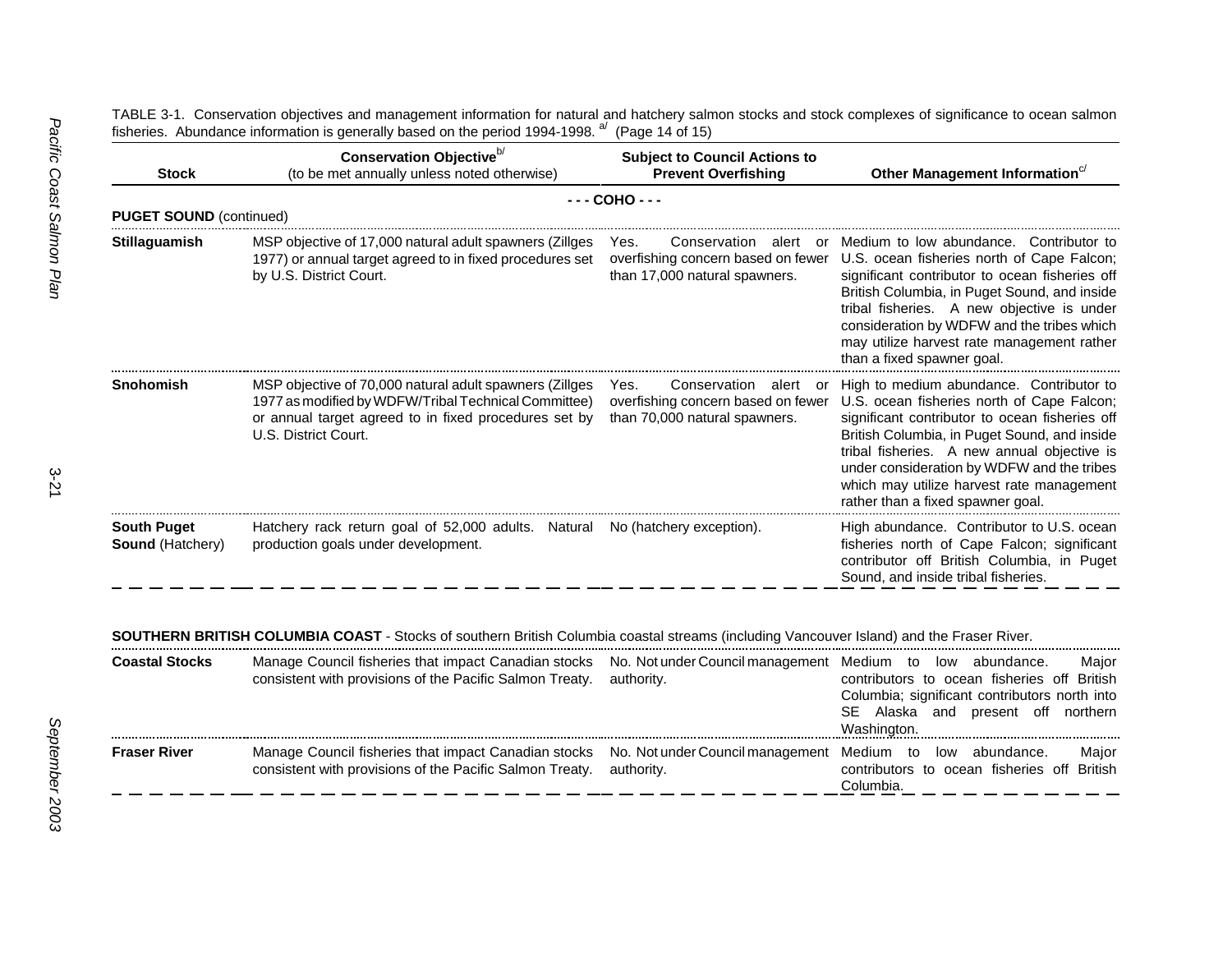TABLE 3-1. Conservation objectives and management information for natural and hatchery salmon stocks and stock complexes of significance to ocean salmon fisheries. Abundance information is generally based on the period 1994-1998.  $a^{d}$  (Page 15 of 15)

|       | Conservation Objective <sup>"</sup>         | <b>Subject to Council Actions to</b> |                              |
|-------|---------------------------------------------|--------------------------------------|------------------------------|
| Stock | (to be met annually unless noted otherwise) | <b>Prevent Overfishing</b>           | Other Management Information |

|                                     |                                                                                                                                                                                                                                                                                                                                                                                                                                                                                                                                                                                                                                                             | --- PINK (odd-numbered years) --- |                                                                                                                                                                                                                                                   |
|-------------------------------------|-------------------------------------------------------------------------------------------------------------------------------------------------------------------------------------------------------------------------------------------------------------------------------------------------------------------------------------------------------------------------------------------------------------------------------------------------------------------------------------------------------------------------------------------------------------------------------------------------------------------------------------------------------------|-----------------------------------|---------------------------------------------------------------------------------------------------------------------------------------------------------------------------------------------------------------------------------------------------|
| for treaty allocation requirements. | The Fraser River Panel of the Pacific Salmon Commission (PSC) manages fisheries for pink salmon in the Fraser River Panel Area (U.S.) north of 48° N latitude<br>to meet Fraser River natural spawning escapement and U.S./Canada allocation requirements. The Council manages pink salmon harvests in that portion of the<br>EEZ which is not in the Fraser River Panel Area (U.S.) waters consistent with Fraser River Panel management intent. Pink salmon management objectives must<br>address meeting natural spawning escapement objectives, allowing ocean pink harvest within fixed constraints of coho and chinook harvest ceilings and providing |                                   |                                                                                                                                                                                                                                                   |
| <b>Puget Sound</b>                  | 900,000 natural spawners or consistent with provisions<br>of the Pacific Salmon Treaty (Fraser River Panel).                                                                                                                                                                                                                                                                                                                                                                                                                                                                                                                                                | No.<br>management authority.      | Minor impacts in Council High abundance. Contributors to ocean<br>fisheries and not under Council fisheries off British Columbia and in Puget<br>Sound. Present south into Oregon. Rare off<br>California.                                        |
| <b>Fraser River</b>                 | Manage Council fisheries that impact Canadian stocks<br>consistent with provisions of the Pacific Salmon Treaty<br>(Fraser River Panel).                                                                                                                                                                                                                                                                                                                                                                                                                                                                                                                    | No.<br>management authority.      | Minor impacts in Council High to medium abundance.<br>Major<br>fisheries and not under Council contributors to ocean fisheries off British<br>Columbia; present into SE Alaska and off<br>Washington and northern Oregon. Rare off<br>California. |
| b/<br>c/                            | or the development of rebuilding programs in response to overfishing concerns. In addition, any stock listed under the ESA and its consultation standard or recovery<br>plan will immediately be incorporated in the table.<br>ESA consultation standards in effect at time of adoption (March 1999). For updated ESA consultation standards, see Preseason Report III, Appendix A.<br>Management information and abundance based on 1994-1998 data. For updated Management Information, see Preseason Report I, Appendix A.                                                                                                                                |                                   |                                                                                                                                                                                                                                                   |
|                                     |                                                                                                                                                                                                                                                                                                                                                                                                                                                                                                                                                                                                                                                             |                                   |                                                                                                                                                                                                                                                   |
|                                     |                                                                                                                                                                                                                                                                                                                                                                                                                                                                                                                                                                                                                                                             |                                   |                                                                                                                                                                                                                                                   |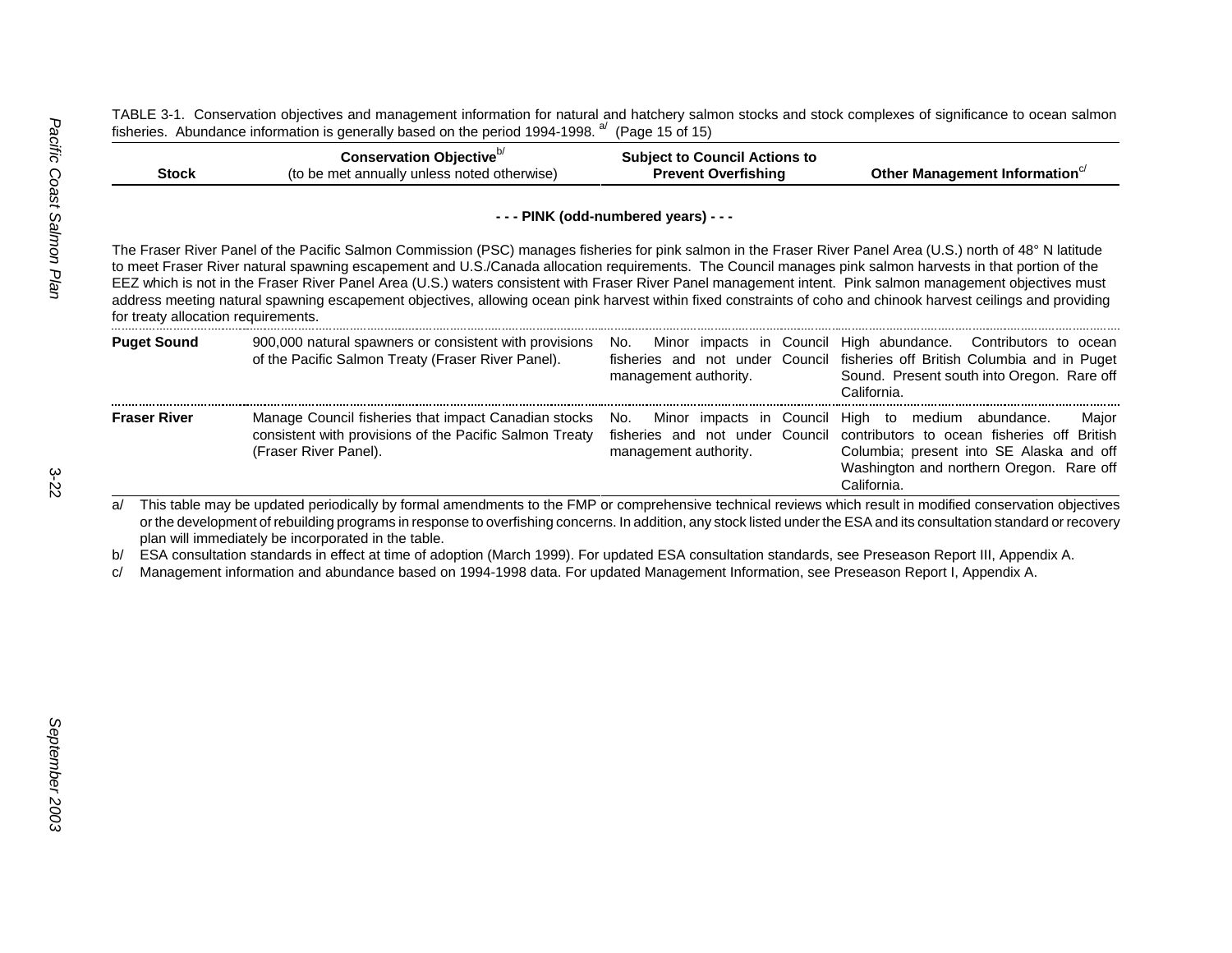TABLE 3-2. Listing of evolutionarily significant units, their ESA status and associated stocks managed under the FMP. (Page 1 of 2).

| ESU <sup>a/</sup>                            | <b>ESA Status</b><br><b>Month and Year of Initial</b><br>Listing | <b>Stock Representation in FMP</b>                                                                                                                                                                                                                                                                                                                                                            |
|----------------------------------------------|------------------------------------------------------------------|-----------------------------------------------------------------------------------------------------------------------------------------------------------------------------------------------------------------------------------------------------------------------------------------------------------------------------------------------------------------------------------------------|
|                                              | - - - CHINOOK - - -                                              |                                                                                                                                                                                                                                                                                                                                                                                               |
| Central Valley Fall                          | Candidate Species Sept. 1999                                     | • Sacramento River Fall                                                                                                                                                                                                                                                                                                                                                                       |
| <b>Central Valley Spring</b>                 | Listed Threatened Sept. 1999                                     | • Central Valley Spring                                                                                                                                                                                                                                                                                                                                                                       |
| Sacramento River Winter                      | Listed Endangered Aug. 1989                                      | • Sacramento River Winter                                                                                                                                                                                                                                                                                                                                                                     |
| California Coast                             | Listed Threatened Sept. 1999                                     | • Eel, Mattole, and Mad Rivers                                                                                                                                                                                                                                                                                                                                                                |
| Southern Oregon/Northern<br>California Coast | Not Warranted Sept. 1999                                         | • Southern Oregon<br>• Smith River<br>• Klamath River Fall                                                                                                                                                                                                                                                                                                                                    |
| Upper Klamath and<br><b>Trinity Rivers</b>   | Not Warranted                                                    | • Klamath River Fall<br>• Klamath River Spring                                                                                                                                                                                                                                                                                                                                                |
| Oregon Coast                                 | Not Warranted                                                    | • Central and Northern Oregon                                                                                                                                                                                                                                                                                                                                                                 |
| <b>Washington Coast</b>                      | Not Warranted                                                    | • Willapa Bay Fall<br>• Grays Harbor Fall<br>• Grays Harbor Spring<br>• Queets Fall<br>• Queets Spring/Summer<br>• Hoh Fall<br>• Hoh Spring/Summer<br>• Quillayute Fall<br>• Quilayute Spring/Summer<br>• Hoko Summer/Fall (Western Strait of Juan<br>de Fuca)                                                                                                                                |
| <b>Puget Sound</b>                           | Listed Threatened May 1999                                       | • Elwha Summer/Fall (Eastern Strait of Juan<br>de Fuca)<br>· Skokomish Summer/Fall (Hood Canal)<br>• Nooksack Spring (early)<br>• Skagit Summer/Fall<br>• Skagit Spring<br>• Stillaguamish Summer/Fall<br>• Snohomish Summer/Fall<br>• Cedar River Summer/Fall (Lake Washington)<br>• White River Spring<br>• Green River Summer/Fall<br>• Nisqually River Summer/Fall (South Puget<br>Sound) |
| Lower Columbia River                         | Listed Threatened May 1999                                       | • Sandy, Kalama, and Cowlitz (fall and spring)<br>• North Lewis River Fall                                                                                                                                                                                                                                                                                                                    |
| <b>Upper Willamette River</b>                | Listed Threatened May 1999                                       | • Upper Willamette and Clackamas Rivers                                                                                                                                                                                                                                                                                                                                                       |
| Mid-Columbia River Spring                    | Not Warranted                                                    | • Klickitat, Warm Springs, John Day and<br>Yakima Rivers (spring)                                                                                                                                                                                                                                                                                                                             |
| Upper-Columbia River<br>Summer/Fall          | Not Warranted                                                    | • Upper River Bright<br>• Upper Columbia River Summer                                                                                                                                                                                                                                                                                                                                         |
| Upper Columbia River Spring                  | Listed Endangered May 1999                                       | • Upper Columbia River Spring                                                                                                                                                                                                                                                                                                                                                                 |
| <b>Snake River Fall</b>                      | Listed Threatened May 1992                                       | • Snake River Fall                                                                                                                                                                                                                                                                                                                                                                            |
| Snake River Spring/Summer                    | Listed Threatened May 1992                                       | • Snake River Spring/Summer                                                                                                                                                                                                                                                                                                                                                                   |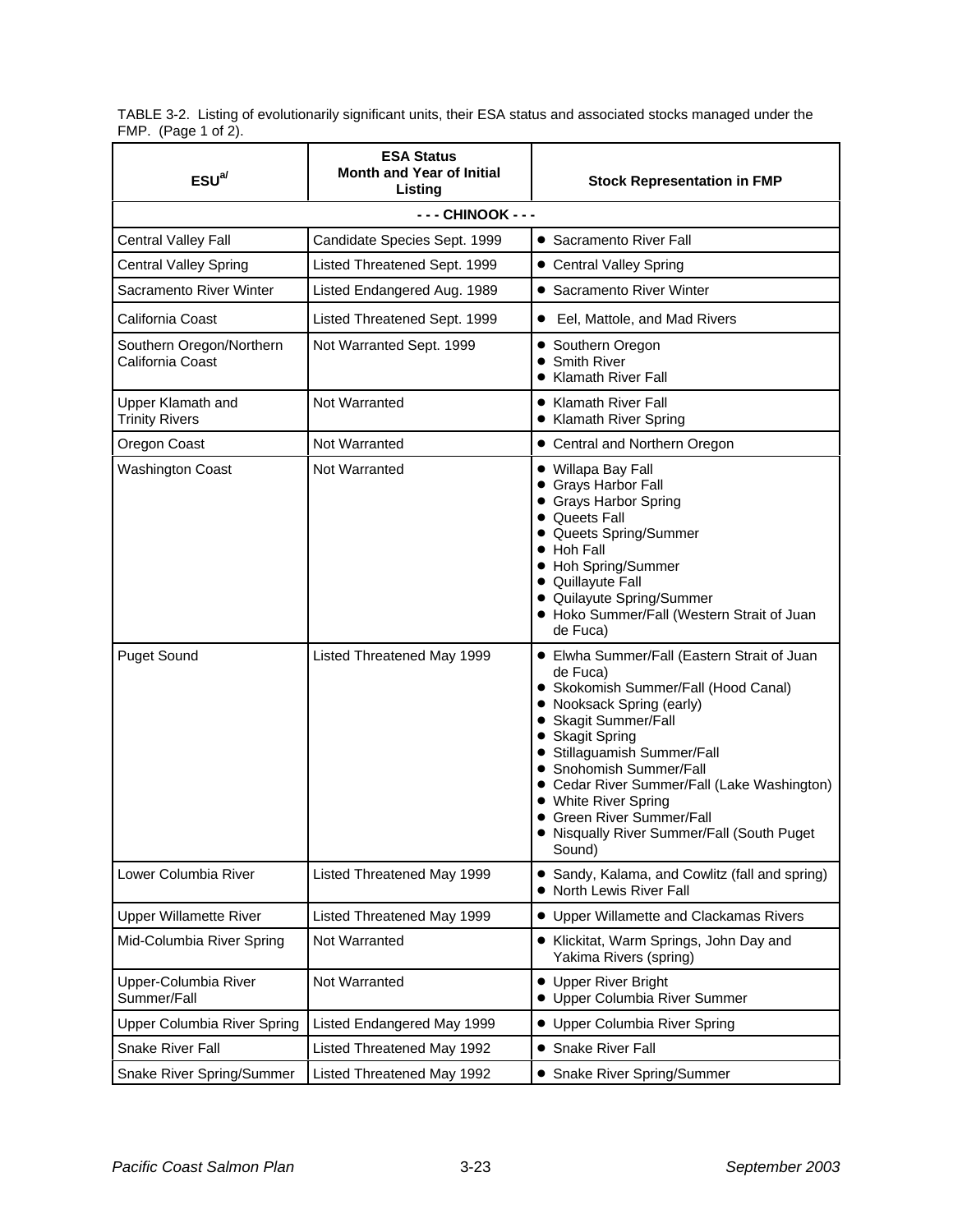TABLE 3-2. Listing of evolutionarily significant units, their ESA status and associated stocks managed under the FMP. (Page 2 of 2).

| $ESU^{a}$                                              | <b>ESA Status</b><br><b>Month and Year of Initial</b><br>Listing | <b>Stock Representation in FMP</b>                                                         |
|--------------------------------------------------------|------------------------------------------------------------------|--------------------------------------------------------------------------------------------|
|                                                        | $COHO - - -$                                                     |                                                                                            |
| Central California Coast                               | Listed Threatened Dec. 1996                                      | • By proxy - Rogue/Klamath hatchery coho                                                   |
| Southern Oregon/Northern<br>California Coasts          | Listed Threatened May 1997                                       | • Southern Oregon Coastal Natural<br>• Northern California                                 |
| Oregon Coast                                           | Listed Threatened Oct. 1998                                      | • South Central Oregon Coast<br>• North Central Oregon Coast<br>• Northern Oregon Coastal  |
| Lower Columbia River/South<br>Western Washington Coast | Candidate Species July 1995                                      | • Grays Harbor                                                                             |
| Olympic Peninsula                                      | Not Warranted                                                    | Queets<br>$\bullet$ Hoh<br>• Quillayute Fall<br>• Strait of Juan de Fuca (Western)         |
| Puget Sound/Strait of<br>Georgia                       | Candidate Species                                                | • Strait of Juan de Fuca (Eastern)<br>Hood Canal<br>Skagit<br>• Stillaguamish<br>Snohomish |
|                                                        | - - - PINK - - -                                                 |                                                                                            |
| Puget Sound, Odd Numbered<br>Years                     | Not Warranted                                                    | • Puget Sound                                                                              |

a/ A description of the ESU boundaries may be found at 63 FR 11486 (March 9, 1998) for chinook and 60 FR 38016 (July 25, 1995) for coho.

## **3.3.2 Oregon Coastal Natural Coho**

Amendment 13 (PFMC 1999) established a recovery and rebuilding plan for Oregon coastal natural (OCN) coho which (1) defines individual management criteria for four separate stock components, (2) sets overall harvest exploitation rate targets for OCN coho that significantly limit the impact of fisheries on the recovery of depressed stock components, (3) promotes stock rebuilding while allowing limited harvest of other abundant salmon stocks during critical rebuilding periods, and (4) is consistent with the Oregon State recovery plan. Under the rebuilding program, the overall allowable fishery impact rate in any given year for each stock component is determined by the spawning abundance of the parents and grandparents of the returning adults and upon the marine survival expectations for the current maturing brood, as predicted by smolt-to-jack survival rates for hatchery coho.

The assessment of historic parent abundance utilized in Amendment 13 is based on the number of spawners in each of the four stock components that is projected to achieve full seeding of high quality freshwater habitat at low levels of marine survival. The full seeding estimates (in terms of stratified random sampling numbers) are derived from a model based on freshwater habitat assessment which incorporates measures of variability in the quality of the freshwater habitat and estimates of survival between life stages where numerical indicators have been measured (Nickelson and Lawson 1996). The assessment of marine survival status is based on a partitioning of the observed marine survival for Oregon hatchery reared coho from 1970-1996 (PFMC 1999).

Under the rebuilding plan, the allowable overall fishery impact (exploitation rate) for OCN coho represents all fishing related mortality, including marine and freshwater fisheries for both retention and catch-and-release fishing. The maximum allowable exploitation rates range from less than 10% when parent abundance and/or marine survival is especially low, to a high of 35% if two generations of spawner rebuilding have occurred and marine survival is sufficient to expect continued improvements in spawner escapement for a third generation.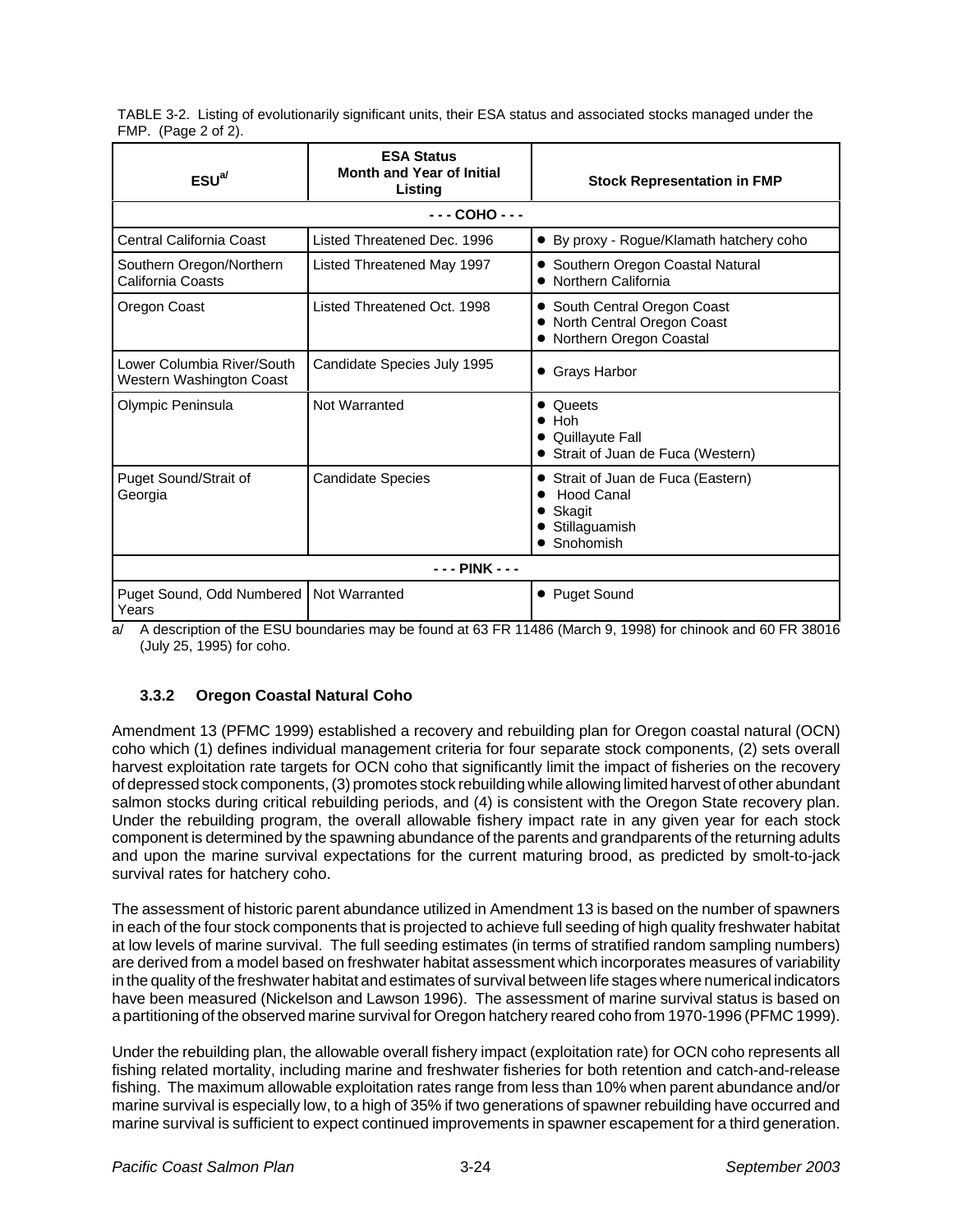Regardless of high parental spawning levels or projected favorable ocean conditions, a cap of 35% in total stock impacts is maintained to provide insight as to the effects of high spawner levels on production. A limitation of 15% remains in effect even at the two highest tiers of parent escapement if ocean conditions are not favorable, so as to preserve rebuilding progress achieved to that point. The matrix in Table 3-3 illustrates specifically how spawner abundance and marine survival determine the maximum allowable stock exploitation rate objectives for each OCN coho stock component.

Each of the four OCN coho stock components will be managed in marine fisheries as a separate stock to the extent that the best scientific information allows. Because of apparent similarities in the marine distribution of the four components, little flexibility is expected in marine fishery intensities among the components. If some components begin rebuilding faster than others, but data are not available which allows the marine harvest of OCN coho components at different rates, opportunities for increased ocean harvest may be constrained by the weakest component. Any management flexibility for increased fisheries on any strong OCN coho component will likely be in freshwater or estuarine areas during the initial phase of the rebuilding process. In these areas, ODFW will base fishing opportunity on the status of populations in individual basins within a stock component, and directed fisheries on natural coho will be allowed only when spawners are expected to be at or above the full seeding level for high quality habitat. Actual seasons would be based on the presence of fin-clipped hatchery fish (e.g., selective fisheries), public comment, and other basin-specific factors. An intensive monitoring program will be implemented by ODFW to measure the overall management effectiveness toward the goal of increasing OCN spawner levels and consequent juvenile and adult progeny. The EA for Amendment 13 (PFMC 1999) contains further details of the monitoring plan and of the overall OCN coho management criteria and its basis.

In consideration for the uncertainties that exist in this recovery regime and the potential for new information to affect basic assumptions critical to its success, the measures adopted in Amendment 13 are subject to a comprehensive, adaptive review in 2000 (PFMC 2000b). To incorporate the best science, the methods of estimating the technical parameters used in this proposal may change without plan amendment, if approved by the Council following a technical review and recommendation for change by the Scientific and Statistical Committee.

## **3.4 BYCATCH**

*"Conservation and management measures shall, to the extent practicable, (A) minimize bycatch and (B) to the extent bycatch cannot be avoided, minimize the mortality of such bycatch." Magnuson-Stevens Act, National Standard 9*

*"establish a standardized reporting methodology to assess the amount and type of bycatch occurring in the fishery, and include conservation and management measures that, to the extent practicable and in the following priority–*

*(A) minimize bycatch; and* 

*(B) minimize the mortality of bycatch which cannot be avoided;" Magnuson-Stevens Act , § 303(a)(11)*

## **3.4.1 Definition and Management Intent**

"Bycatch" for the purposes of this fishery management plan is defined as: fish caught in an ocean salmon fishery which are not sold or kept for personal use and includes economic discards, regulatory discards, and fishery mortality due to an encounter with fishing gear that does not result in capture of fish. Bycatch does not include any fish that legally are retained in a fishery and kept for personal, tribal, or cultural use, or that enter commerce through sale, barter, or trade. In addition, under the provisions of the Magnuson-Stevens Act, bycatch does not include targeted salmon released alive under a recreational catch-and-release fishery management program.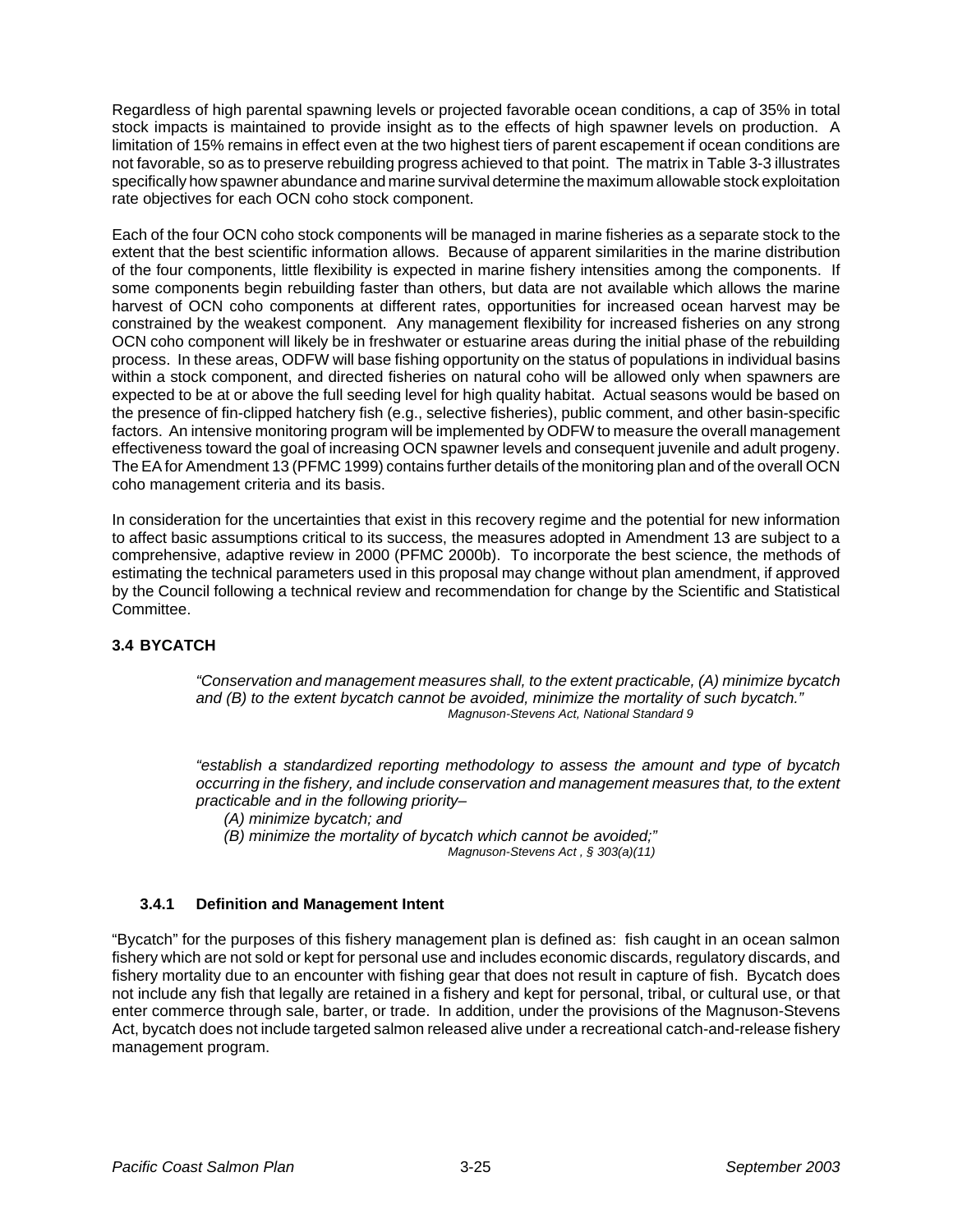|                               |                                                                                                  |                               |                      |                            | <b>MARINE SURVIVAL INDEX</b><br>(based on return of jacks per hatchery smolt) |                   |
|-------------------------------|--------------------------------------------------------------------------------------------------|-------------------------------|----------------------|----------------------------|-------------------------------------------------------------------------------|-------------------|
|                               |                                                                                                  |                               |                      | Low<br>(<0.0009)           | <b>Medium</b><br>(0.0009 to 0.0034)                                           | High<br>(>0.0034) |
|                               | <b>PARENT SPAWNER STATUS</b>                                                                     |                               |                      |                            | <b>Allowable Total Fishery Impact Rate</b>                                    |                   |
| High:                         | Parent spawners achieved Level #2 rebuilding criteria;<br>grandparent spawners achieved Level #1 |                               |                      | #30% $^{a/}$<br>#15%       |                                                                               | #35% $a/$         |
| Medium:                       | Parent spawners achieved Level #1 or greater<br>rebuilding criteria                              |                               |                      | #15%                       | #20% $a/$                                                                     | #25% $^{a/}$      |
| Low:                          | Parent spawners less than Level #1 rebuilding criteria                                           | #15%<br>$\frac{\#10-13\%}{4}$ |                      | #15%                       | #15%                                                                          |                   |
|                               |                                                                                                  |                               |                      |                            | <b>OCN Coho Spawners by Stock Component</b>                                   |                   |
|                               | <b>Rebuilding Criteria</b>                                                                       | <b>Northern</b>               | <b>North-Central</b> |                            | <b>South-Central</b><br><b>Southern</b>                                       | <b>Total</b>      |
|                               | Full Seeding at Low Marine Survival:                                                             | 21,700                        | 55,000               |                            | 50,000<br>5,400                                                               | 132,100           |
|                               | Level #2 (75% of full seeding):                                                                  | 16,400                        | 41,300               |                            | 37,500<br>4,100                                                               | 99,300            |
|                               | Level #1 (50% of full seeding):                                                                  | 10,900                        | 27,500               | 25,000<br>2,700            |                                                                               | 66,100            |
|                               | 38% of Level #1 (19% of full seeding):                                                           | 4,100                         | 10,500               | 9,500<br>1,000             |                                                                               | 25,100            |
|                               | <b>Stock Component</b><br>(Boundaries)                                                           |                               |                      | (Number of Adult Spawners) | Full Seeding of Major Basins at Low Marine Survival                           |                   |
|                               | Northern:                                                                                        | Nehalem                       | Tillamook            | Nestucca                   | Ocean Tribs.                                                                  |                   |
|                               | (Necanicum River to Neskowin Creek)                                                              | 17,500                        | 2,000                | 1,800                      | 400                                                                           |                   |
|                               | <b>North-Central:</b>                                                                            | Siletz                        | Yaquina              | Alsea                      | Siuslaw                                                                       | Ocean Tribs.      |
|                               | (Salmon River to Siuslaw River)                                                                  | 4,300                         | 7,100                | 15,100                     | 22,800                                                                        | 5,700             |
|                               | <b>South-Central:</b>                                                                            | Umpqua                        | Coos                 | Coquille                   | <b>Coastal Lakes</b>                                                          |                   |
|                               | (Siltcoos River to Sixes River)                                                                  | 29,400                        | 7,200                | 5,400                      | 8,000                                                                         |                   |
|                               | Southern:                                                                                        | Rogue                         |                      |                            |                                                                               |                   |
| (Elk River to Winchuck River) |                                                                                                  | 5,400                         |                      |                            |                                                                               |                   |

## TABLE 3-3. Allowable fishery impact rate criteria for OCN coho stock components.

a/ When a stock component achieves a medium or high parent spawner status under a medium or high marine survival index, but a major basin within the stock component is less than 10% of full seeding: (1) the parent spawner status will be downgraded one level to establish the allowable fishery impact rate for that component and (2) no cohodirected harvest impacts will be allowed within that particular basin.

b/ This exploitation rate criteria applies when (1) parent spawners are less than 38% of the Level #1 rebuilding criteria, or (2) marine survival conditions are projected to be at an extreme low as in 1994-1996 (<0.0006 jack per hatchery smolt). If parent spawners decline to lower levels than observed through 1998, rates of less than 10% would be considered, recognizing that there is a limit to further bycatch reduction opportunities.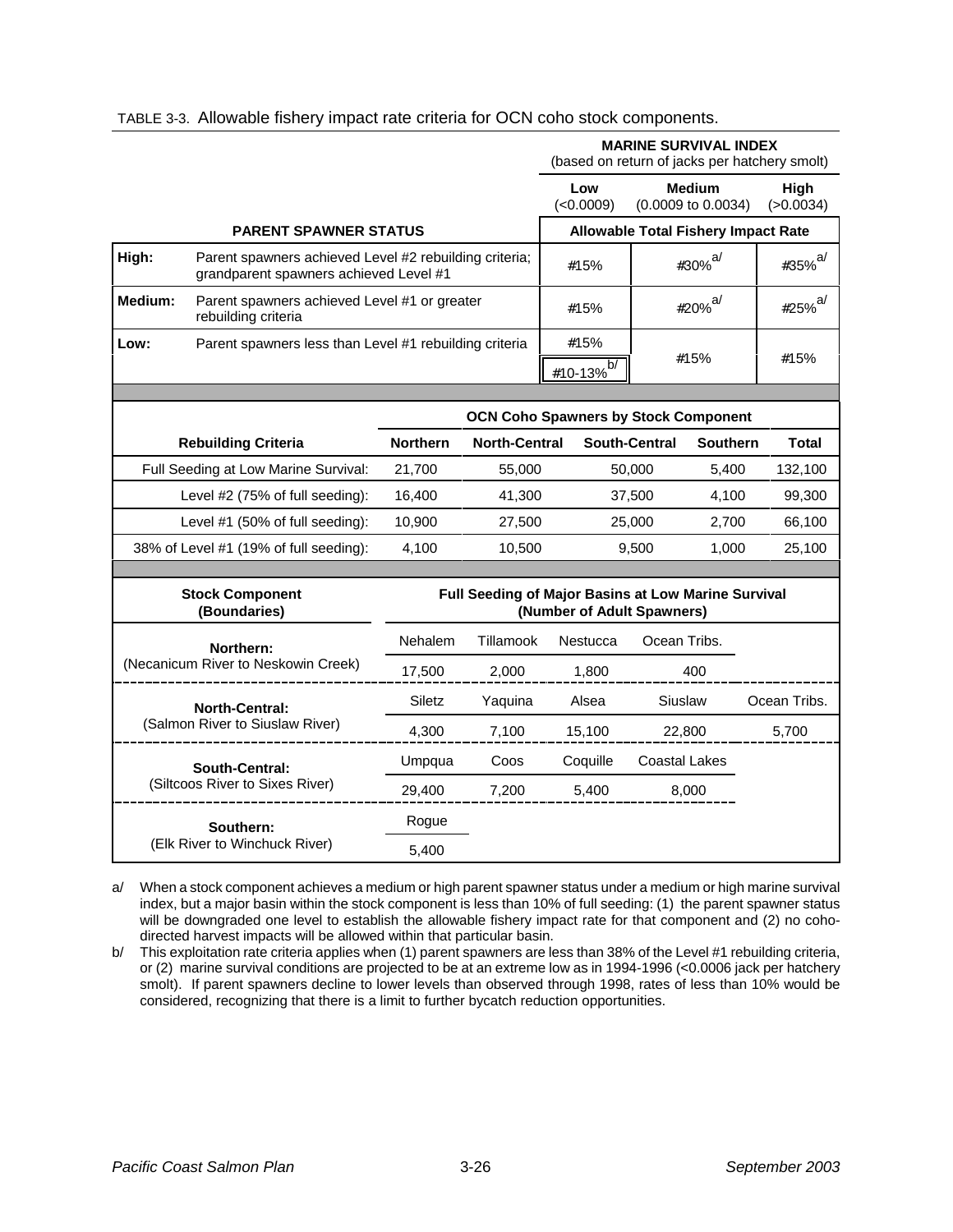Under the salmon FMP, the primary bycatch that occurs is bycatch of salmon species. Therefore, the Council's conservation and management measures shall seek to minimize salmon bycatch and bycatch mortality (drop off and hooking mortality) to the greatest extent practical in all ocean fisheries. When bycatch cannot be avoided, priority will be given to conservation and management measures that seek to minimize bycatch mortality and ensure the extended survival of such fish. These measures will be developed in consideration of the biological and ecological impacts to the affected species, the social and economic impacts to the fishing industry and associated communities, and the impacts upon the fishing, management, and enforcement practices currently employed in ocean salmon fisheries (see also Section 6.5.3).

# **3.4.2 Occurrence**

The present bycatch and bycatch mortality estimation methodologies and procedures for salmon in salmon fisheries are documented in STT (1999d) and a compilation of SSC reviews of salmon estimation methodologies (PFMC 1997c). Bycatch of salmon in Pacific Coast trawl fisheries is documented in Amendment 12 (PFMC 1997a). Salmon fisheries or fishery practices which lack or do not have recent observation data or estimates of bycatch composition and associated mortality rates will be identified by the Council for future research priority in their biannual Research and Data Needs Report to NMFS. Future changes in the procedures and methodologies will occur only if a comprehensive technical review of existing biological data justifies a modification and is approved by the STT, SSC, and Council. All of these changes will occur within the schedule established for salmon estimation methodology review and apart from the preseason planning process.

Bycatch of fish other than salmon in salmon fisheries is generally very limited. Only hook-and-line gear is allowed in ocean salmon fisheries and regulations allow for retention of most groundfish species and limited numbers of Pacific halibut that are caught incidentally while salmon fishing.

# **3.4.3 Standard Reporting Methodology**

Within the salmon preseason planning process, management options will be assessed for the effects on the amount and type of salmon bycatch and bycatch mortality. Estimates of salmon bycatch and incidental mortalities associated with salmon fisheries will be included in the modeling assessment of total fishery impact and assigned to the stock or stock complex projected to be impacted by the proposed management measure. The resultant fishery impact assessment reports for the ocean salmon fisheries will specify the amount of salmon bycatch and bycatch mortality associated with each accompanying management option. The final analysis of Council-adopted management measures will contain an assessment of the total salmon bycatch and bycatch mortality for ocean salmon fisheries, and include the percentage that these estimates represent compared to the total harvest projected for each species, as well as the relative change from the previous year's total bycatch and bycatch mortality levels.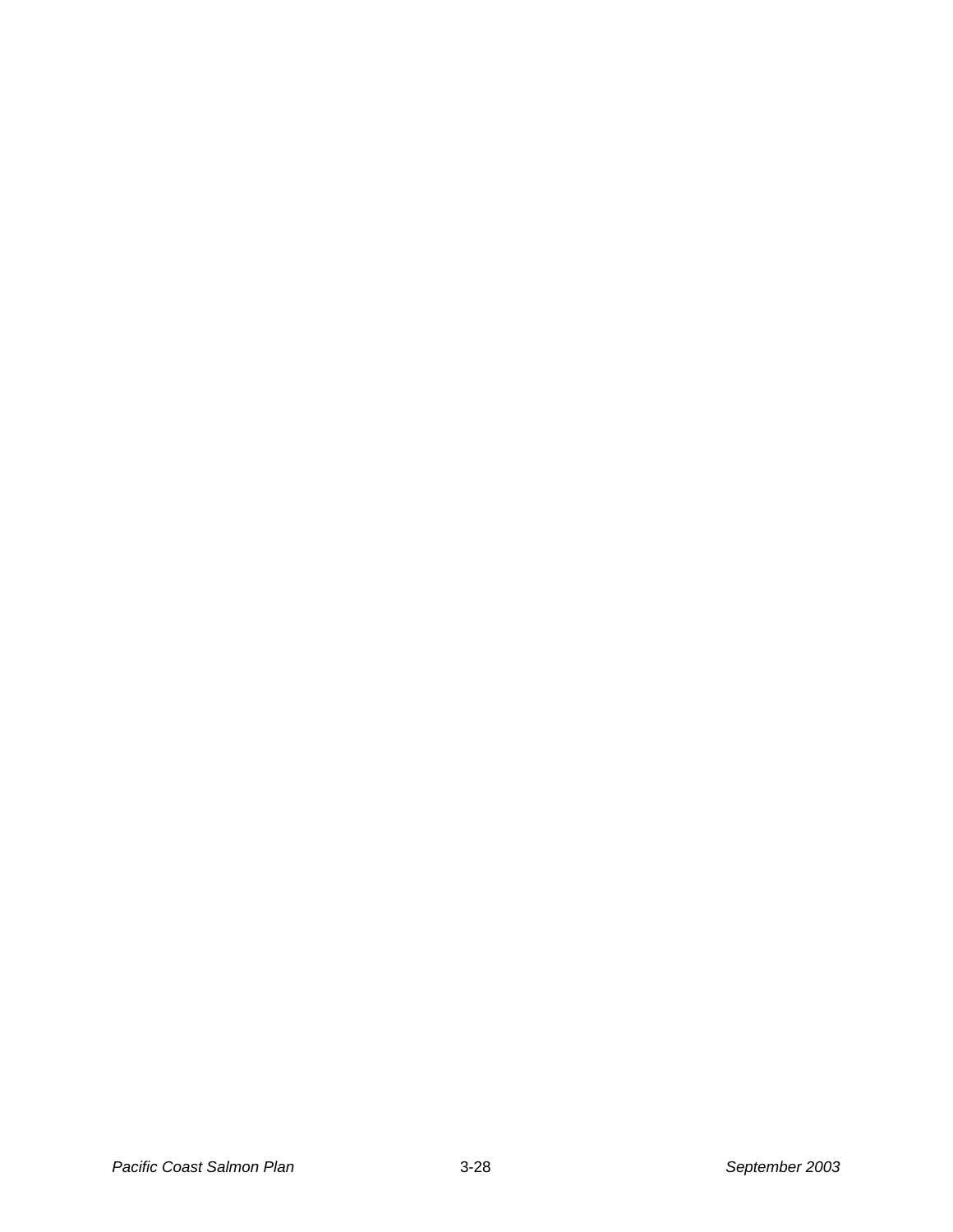# *4 HABITAT AND PRODUCTION*

*"Any fishery management plan . . . shall . . . protect, restore, and promote the long-term health and stability of the fishery.*

*Magnuson-Stevens Act, §303(a)(1)*

The Council will be guided by the principle that there should be no net loss of the productive capacity of marine, estuarine, and freshwater habitats which sustain commercial, recreational, and tribal salmon fisheries beneficial to the nation. Within this policy, the Council will assume an aggressive role in the protection and enhancement of anadromous fish habitat, especially essential fish habitat.

# **4.1 ESSENTIAL FISH HABITAT**

*"describe and identify essential fish habitat for the fishery . . . minimize to the extent practicable adverse effects on such habitat caused by fishing, and identify other actions to encourage the conservation and enhancement of such habitat;" Magnuson-Stevens Act, §303(a)(7)*

Protecting, restoring, and enhancing the natural productivity of salmon habitat, especially the estuarine and freshwater areas, is an extremely difficult challenge which must be achieved if salmon fisheries are to remain healthy for future generations. Section 3(10) of the Magnuson-Stevens Act defines essential fish habitat (EFH) as "those waters and substrate necessary to fish for spawning, breeding, feeding, or growth to maturity." The following interpretations have been made by NMFS to clarify this definition: "waters" include aquatic areas and their associated physical, chemical, and biological properties that are used by fish, and may include historic areas if appropriate; "substrate" includes sediment, hard bottom, structures underlying the waters, and associated biological communities; "necessary" means the habitat required to support a sustainable fishery and the managed species' contribution to a healthy ecosystem; and "spawning, breeding, feeding, or growth to maturity" covers a species full life cycle.

## **4.1.1 Identification and Description**

Appendix A to the *Pacific Coast Salmon Plan* contains the Council's complete identification and description of Pacific coast salmon fishery EFH, along with a detailed assessment of adverse impacts and actions to encourage conservation and enhancement of EFH. The Pacific coast salmon fishery EFH includes those waters and substrate necessary for salmon production needed to support a long-term sustainable salmon fishery and salmon contributions to a healthy ecosystem. In the estuarine and marine areas, salmon EFH extends from the nearshore and tidal submerged environments within state territorial waters out to the full extent of the exclusive economic zone (200 nautical miles) offshore of Washington, Oregon, and California north of Point Conception. Foreign waters off Canada, while still salmon habitat, are not included in salmon EFH, because they are outside U.S. jurisdiction. The Pacific coast salmon fishery EFH also includes the marine areas off Alaska designated as salmon EFH by the North Pacific Fishery Management Council. In freshwater, the salmon fishery EFH includes all those streams, lakes, ponds, wetlands, and other currently viable water bodies and most of the habitat historically accessible to salmon (except above certain impassable natural barriers) in Washington, Oregon, Idaho, and California as identified in Table 1-1 of Appendix A. Salmon EFH includes aquatic areas above all artificial barriers except the impassible barriers (dams) listed in Table A-2 of Appendix A. However, activities occurring above impassable barriers that are likely to adversely affect EFH below impassable barriers are subject to the consultation provisions of the Magnuson-Stevens Act. The identification and description of EFH may be modified in the future through salmon FMP amendments as new or better information becomes available.

## **4.1.2 Adverse Effects of Fishing on Essential Fish Habitat**

To the extent practicable, the Council must minimize adverse impacts of fishing activities on salmon EFH. Fishing activities may adversely affect EFH if the activities cause physical, chemical, or biological alterations of the substrate, and loss of or injury to benthic organisms, prey species and their habitat, and other components of the ecosystem. The marine activities under Council management authority or influence that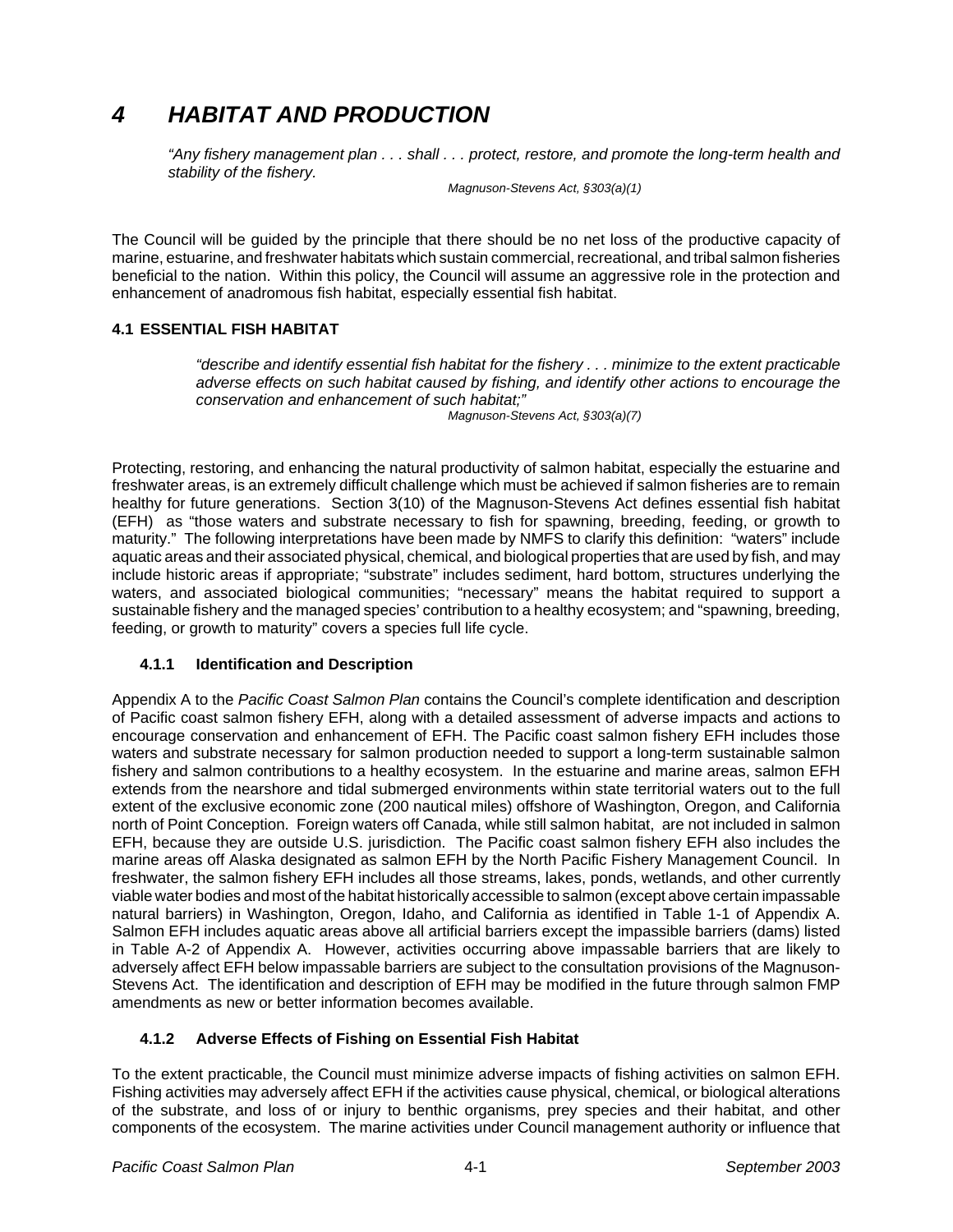may impact EFH are effects of fishing gear, prey removal by other fisheries, and the effect of salmon fishing on the reduction of stream nutrients due to fewer salmon carcasses on the spawning grounds. Within its fishery management authority, the Council may use fishing gear restrictions, time and area closures, or harvest limits to reduce negative impacts on EFH. Section 3.1 of Appendix A provides a description of the potential impacts on EFH from fishing activities and measures to assess or reduce those impacts. The description and measures includes both fisheries within Council management authority and those under other management jurisdictions.

In determining actions to take to minimize any adverse effects from fishing, the Council will consider the nature and extent of the impact and the practicality and effectiveness of management measures to reduce or eliminate the impact. The consideration will include long- and short-term costs and benefits to the fishery and EFH along with other appropriate factors consistent with National Standard 7 ("Conservation and management measures shall, where practicable, minimize costs and avoid unnecessary duplication.").

## **4.1.3 Adverse Effects of Non-Fishing Activities on Essential Fish Habitat**

*"Each Council shall comment on and make recommendations to the Secretary and any Federal or State agency concerning any such activity (authorized, funded, or undertaken, or proposed to be undertaken by any Federal or State agency) that, in the view of the Council, is likely to substantially affect the habitat, including essential fish habitat, of an anadromous fishery resource under its authority" . . . "Within 30 days . . . a Federal agency shall provide a detailed response in writing . . ."*

*Magnuson-Stevens Act, §305(b)*

The Council will strive to assist all agencies involved in the protection of salmon habitat. This assistance will generally occur in the form of Council comments endorsing protection, restoration, or enhancement programs; requesting information on and justification for actions which may adversely impact salmon production; and in promoting salmon fisheries' needs among competing uses for the limited aquatic environment. In commenting on actions which may affect salmon habitat, the Council will seek to ensure implementation of consistent and effective habitat policies with other agencies having environmental control and resource management responsibilities over production and harvest in inside marine and fresh waters.

Specific recommendations for conservation and enhancement measures for EFH are listed in Appendix A. In implementing its habitat mandates, the Council will seek to achieve the following overall objectives:

- 1. Work to assure that Pacific salmon, along with other fish and wildlife resources, receive equal treatment with other purposes of water and land resource development.
- 2. Support efforts to restore Pacific salmon stocks and their habitat through vigorous implementation of federal and state programs.
- 3. Work with fishery agencies, tribes, land management agencies, and water management agencies to assess habitat conditions and develop comprehensive restoration plans.
- 4. Support diligent application and enforcement of regulations governing ocean oil exploration and development, timber harvest, mining, water withdrawals, agriculture, or other stream corridor uses by local, state, and federal authorities. It is Council policy that approved and permitted activities employ the best management practices available to protect salmon and their habitat from adverse effects of contamination from domestic and industrial wastes, pesticides, dredged material disposal, and radioactive wastes.
- 5. Promote agreements between fisheries agencies and land and water management agencies for the benefit of fishery resources and to preserve biological diversity.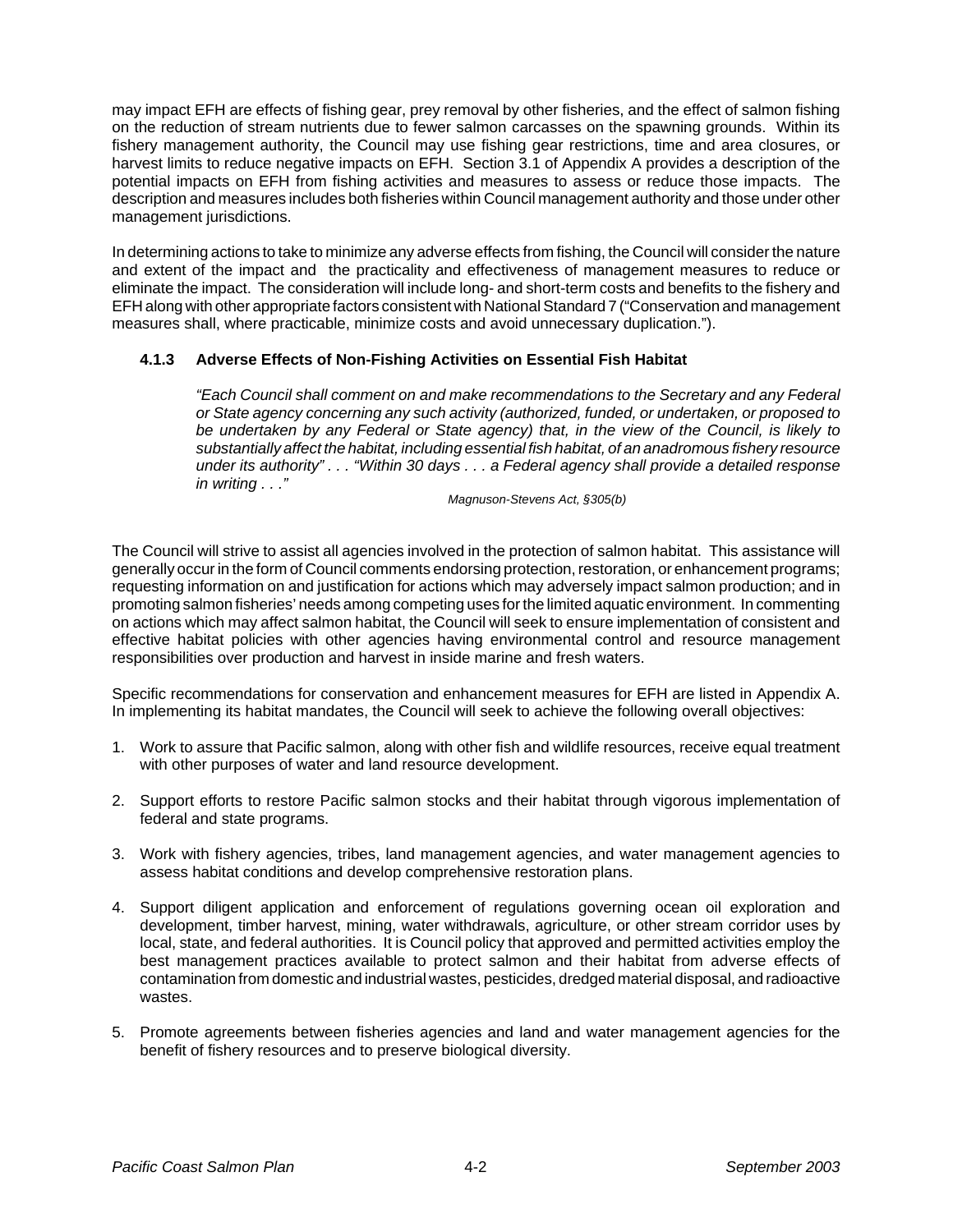- 6. Strive to assure that the standard operation of existing hydropower and water diversion projects will not substantially reduce salmon productivity.
- 7. Support efforts to identify and avoid cumulative or synergistic impacts in drainages where Pacific salmon spawn and rear. The Council will assist in the coordination and accomplishment of comprehensive plans to provide basinwide review of proposed hydropower development and other water use projects. The Council encourages the identification of no-impact alternatives for all water resource development.
- 8. Support and encourage efforts to determine the net economic value of conservation by identifying the economic value of fish production under present habitat conditions and expected economic value under improved habitat conditions.

## **4.2 COMPENSATION FOR NATURAL PRODUCTION LOSSES**

Whenever unavoidable fish population losses occur as a result of various development programs or other action, the Council will recommend compensatory measures that, to the extent practicable, meet the following guidelines:

- 1. Replacement of losses will be by an equivalent number of fish of the appropriate stock of the same fish species or by habitat capable of producing the equivalent number of fish of the same species that suffered the loss.
- 2. Mitigation or compensation programs will be located in the immediate area of loss.
- 3. In addition to direct losses of fish production, compensation programs will include consideration of the opportunity to fish and potential unrealized production at the time of the project.
- 4. Measures for replacement of runs lost due to construction of water control projects should be completed in advance of, or concurrent with, completion of the project.

## **4.3 ARTIFICIAL PRODUCTION**

Artificial production programs can be an important component of healthy salmon fisheries. They may fall under one of four general categories: fishery enhancement, natural stock recovery, coded-wire tag indicator stock, or mitigation. To assure the effectiveness and maximize the benefits of artificial production programs, the Council recommends meeting the following objectives:

- 1. Maximize the continued production of hatchery stocks consistent with harvest management and stock conservation objectives.
- 2. Ensure that mitigation and enhancement programs, with a primary objective of producing hatchery origin salmon for harvest, minimize adverse ecological and genetic impacts to naturally producing populations (e.g., straying and mixing on the spawning grounds, unbalanced exploitation rates, loss of genetic diversity). Further, the methods employed to produce salmon for harvest should ensure high survival and high contribution rates to the fisheries targeting the enhanced stock while meeting natural stock objectives.
- 3. Ensure that artificial production programs designed to perpetuate and/or rebuild depressed natural populations are designed to be short-term in duration, boost the abundance of targeted natural populations over a few generations, and terminate when the population is able to sustain itself naturally.
- 4. Support efforts to continually review and improve the effectiveness of artificial propagation.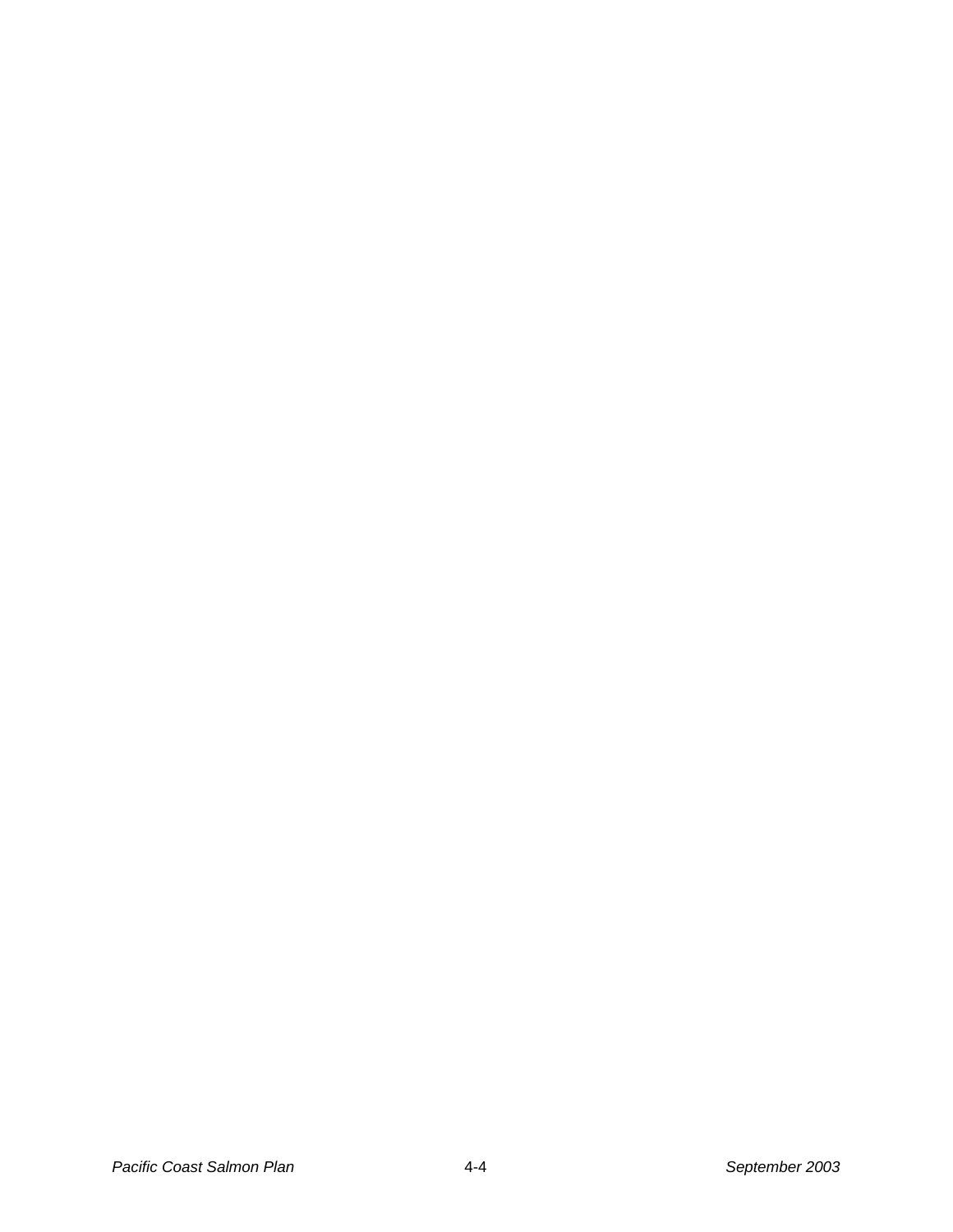# *5 HARVEST*

*"Conservation and management measures shall, consistent with the conservation requirements of this Act, . . . take into account the importance of fishery resources to fishing communities in order to (A) provide for the sustained participation of such communities, and (B) to the extent practicable, minimize adverse economic impacts on such communities." Magnuson-Stevens Act, National Standard 8*

The Council process for determining the allowable ocean fishery harvest centers primarily around protecting weak or listed natural salmon stocks while providing harvest opportunity on stronger natural and hatchery stocks in ways that conform to the plan's harvest allocation objectives. Achieving these multiple objectives is complicated by natural variability in annual stock abundance, variability in the ocean migratory routes and timing, the high degree of mixing of different salmon species and stocks in ocean fisheries, and imprecision in the estimation of these important parameters. Within this complexity and uncertainty, the Council attempts to achieve its fishery harvest objectives by using the various management tools described in Chapter 6.

Procedures for determining allowable ocean harvest vary by species, fishery complexity, available data, and the state of development of predictive tools. Descriptions of the various procedures in effect in 1984 have been documented in PFMC (1984). These procedures have and will change over time to incorporate the best science. Specific changes resulting from improvements in forecasting techniques or changes in outside/inside allocation procedures due to treaty or user sharing revisions are anticipated by the plan's framework mechanism. Such changes may be adopted without formal amendment. Changes in procedures and the rationale for such changes are described in Council documents developed during the preseason regulatory process (see Chapter 9), in pertinent plan amendment documents, and in various methodology reviews by the SSC.

## **5.1 OVERALL FISHERY OBJECTIVES**

The following objectives guide the Council in establishing fisheries against a framework of ecological, social and economic considerations.

- 1. Establish ocean exploitation rates for commercial and recreational salmon fisheries that are consistent with requirements for stock conservation objectives within Section 3.1, specified ESA consultation or recovery standards, or Council adopted rebuilding plans.
- 2. Fulfill obligations to provide for Indian harvest opportunity as provided in treaties with the United States, as mandated by applicable decisions of the federal courts, and as specified in the October 4, 1993 opinion of the Solicitor, Department of Interior, with regard to federally recognized Indian fishing rights of Klamath River Tribes.
- 3. Seek to maintain ocean salmon fishing seasons which support the continuance of established recreational and commercial fisheries while meeting salmon harvest allocation objectives among ocean and inside recreational and commercial fisheries that are fair and equitable, and in which fishing interests shall equitably share the obligations of fulfilling any treaty or other legal requirements for harvest opportunities.
- 4. Minimize fishery mortalities for those fish not landed from all ocean salmon fisheries as consistent with optimum yield and the bycatch management specifications of Section 3.4.

<sup>1/</sup> In its effort to maintain the continuance of established ocean fisheries, the Council includes consideration of maintaining established fishing communities. In addition, a significant factor in the Council's allocation objectives in Section 5.3 is aimed at preserving the economic viability of local ports and/or specific coastal communities (e.g., recreational port allocations north of Cape Falcon). Chapter 6 in Appendix B and the tables it references provide additional specific information on the fishing communities.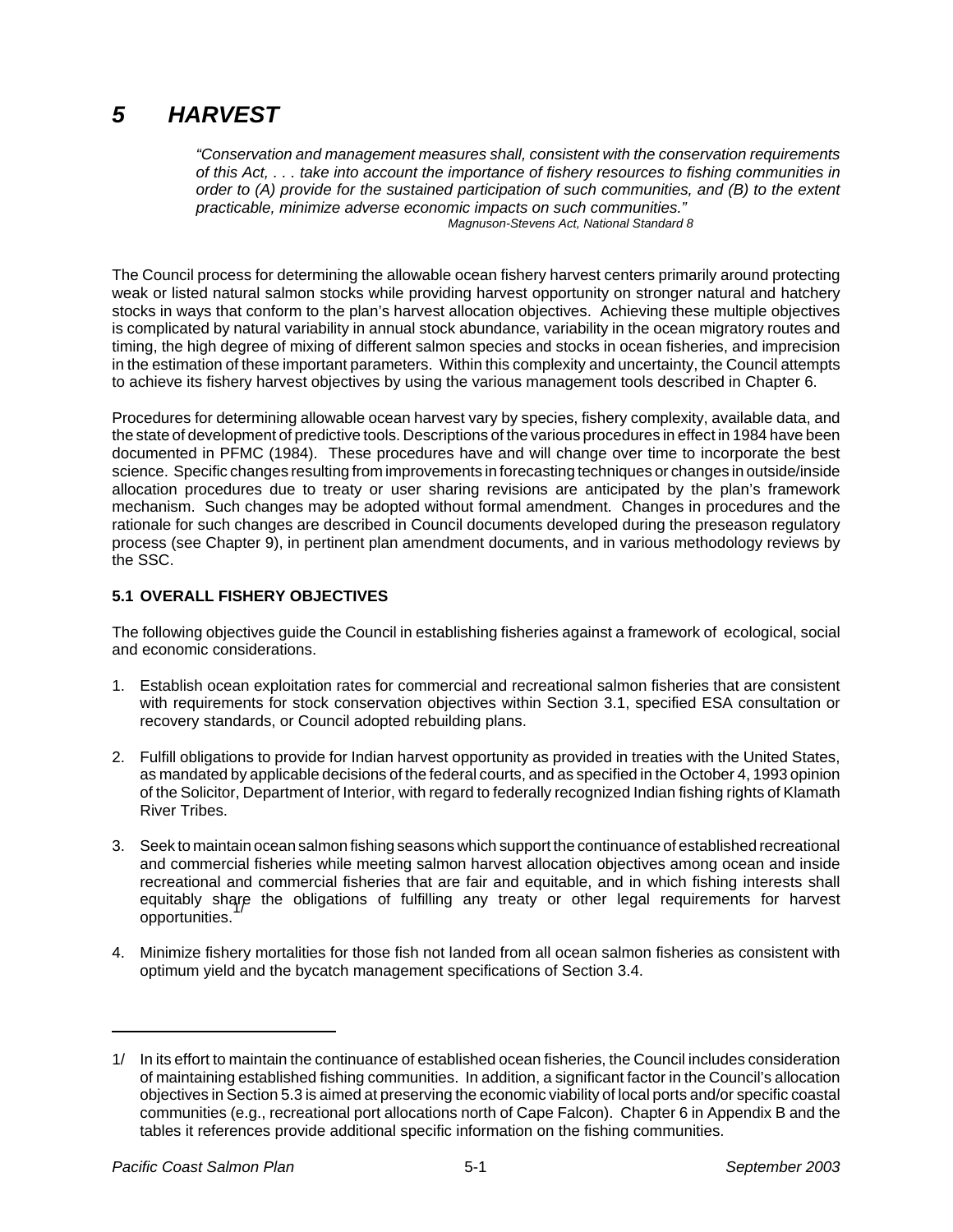- 5. Manage and regulate fisheries so that the optimum yield encompasses the quantity and value of food produced, the recreational value, and the social and economic values of the fisheries.
- 6. Develop fair and creative approaches to managing fishing effort and evaluate and apply effort management systems as appropriate to achieve these management objectives.
- 7. Support the enhancement of salmon stock abundance in conjunction with fishing effort management programs to facilitate economically viable and socially acceptable commercial, recreational, and tribal seasons.
- 8. Achieve long-term coordination with the member states of the Council, Indian tribes with federally recognized fishing rights, Canada, the North Pacific Fishery Management Council, Alaska, and other management entities which are responsible for salmon habitat or production. Manage consistent with the Pacific Salmon Treaty and other international treaty obligations.
- 9. In recommending seasons, to the extent practicable, promote the safety of human life at sea.

## **5.2 MANAGEMENT CONSIDERATIONS BY SPECIES AND AREA**

Following, are brief descriptions of the stock management considerations which guide the Council in setting fishing seasons within the major subareas of the Pacific Coast.

#### **5.2.1 Chinook Salmon**

#### **5.2.1.1 South of Horse Mountain**

Within this area, considerable overlap of chinook originating in Central Valley and northern California coastal rivers occurs between Point Arena and Horse Mountain. Ocean commercial and recreational fisheries are managed to address impacts on chinook stocks originating from the Central Valley, California Coast, Klamath River, Oregon Coast, and the Columbia River. With respect to California stocks, ocean commercial and recreational fisheries operating in this area are managed to maximize natural production consistent with meeting the U.S. obligation to Indian tribes with federally recognized fishing rights, and recreational needs in inland areas. Special consideration must be given to meeting the consultation or recovery standards for endangered Sacramento River winter chinook in the area south of Point Arena and for threatened Snake River fall chinook north of Pigeon Point. Sacramento River spring chinook and California coastal chinook are also listed as threatened under the state ESA.

#### **5.2.1.2 Horse Mountain to Humbug Mountain (Klamath Management Zone)**

Major chinook stocks contributing to this area originate in streams located along the southern Oregon/California coasts as well as the Central Valley. The primary chinook run in this area is from the Klamath River system, including its major tributary, the Trinity River. Ocean commercial and recreational fisheries operating in this area are managed to maximize natural production of Klamath River fall and spring chinook consistent with meeting the U.S. obligations to Indian tribes with federally recognized fishing rights, and recreational needs in inland areas. Ocean fisheries operating in this area must balance management considerations for stock-specific conservation objectives for Klamath River, Central Valley, California coast, Oregon coast, and Columbia River chinook stocks.

## **5.2.1.3 Humbug Mountain to Cape Falcon**

The major chinook stocks contributing to this area primarily originate in Oregon coastal rivers located north of Humbug Mountain, as well as from the Rogue, Klamath and Central Valley systems. Allowable ocean harvests in this area are an annual blend of management considerations for impacts on chinook stocks originating from the Central Valley, California Coast, Klamath River, Oregon Coast, Columbia River, and the Washington Coast.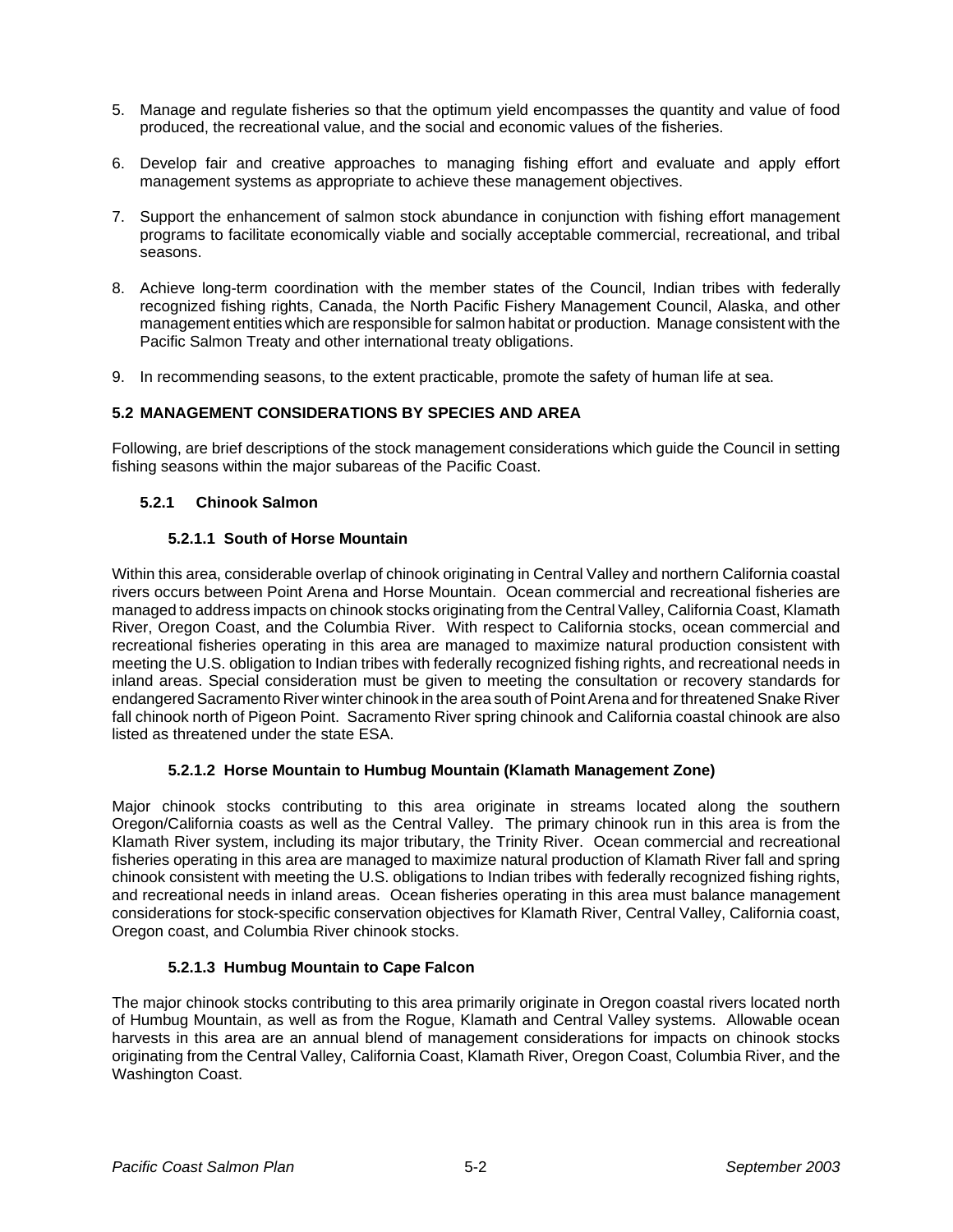## **5.2.1.4 North of Cape Falcon**

The majority of the ocean chinook harvest in this area primarily originates from the Columbia River, with additional contributions from Oregon and Washington coastal areas, Puget Sound and some California stocks. Bonneville Pool (Spring Creek hatchery tule) fall and lower Columbia River (tule) fall and spring (Cowlitz) chinook, all primarily of hatchery-origin, comprise a majority of the ocean chinook harvest between Cape Falcon, Oregon and the U.S.-Canada border. Hatchery production escapement goals of these stocks are established according to long-range production programs and/or mitigation requirements associated with displaced natural stocks. Allowable ocean harvest in this area is directed at Columbia River stocks with contributions from the Oregon Coast, Washington Coast, and Puget Sound.

## **5.2.2 Coho Salmon**

## **5.2.2.1 South of Cape Falcon**

Columbia River, Oregon and California coho are managed together within the framework of the Oregon Production Index (OPI) since these fish are essentially intermixed in the ocean fishery. These coho contribute to ocean fisheries off the southern Washington coast as well as to fisheries off the coasts of Oregon and northern California. Ocean fishery objectives for the OPI area address the following (1) conservation and recovery of Oregon and California coastal coho, including consultation or recovery standards for OCN and California coastal coho; (2) the desire for viable fisheries inside the Columbia River; and (3) impacts on conservation objectives for other key stocks.

The OPI is used as a measure of the annual abundance of adult three-year-old coho salmon resulting from production in the Columbia River and Oregon and California coastal basins. The index itself is simply the combined number of adult coho that can be accounted for within the general area from Leadbetter Point, Washington to as far south as coho are found. Currently, it is the sum of (1) ocean sport and troll fishery impacts in the ocean south of Leadbetter Point, Washington, regardless of origin; (2) Oregon and California coastal hatchery returns; (3) the Columbia River inriver runs; (4) Oregon coastal natural spawner escapement and (5) Oregon coastal inside fishery impacts. Most of the California production is from hatcheries which provide a very small portion of the total hatchery production in the OPI area.

#### **5.2.2.2 North of Cape Falcon**

Management of ocean fisheries for coho north of Cape Falcon is complicated by the overlap of OCN stocks and other stocks of concern in the vicinity of the Columbia River mouth. Allowable harvests in the area between Leadbetter Point, Washington and Cape Falcon, Oregon will be determined by an annual blend of OCN and Washington coho management considerations including:

- 1. Abundance of contributing stocks.
- 2. Stock specific conservation objectives (as found in Table 3-1).
- 3. Consultation standards of the Endangered Species Act.
- 4. Relative abundance of chinook and coho.
- 5. Allocation considerations of concern to the Council.

Coho occurring north of Cape Falcon, Oregon are comprised of a composite of coho stocks originating in Oregon, Washington, and southern British Columbia. Ocean fisheries operating in this area must balance management considerations for stock-specific conservation objectives for Southern Oregon/Northern California, Oregon Coast, Southwest Washington, Olympic Peninsula, and Puget Sound.

#### **5.2.3 Pink Salmon**

Ocean pink salmon harvests occur off the Washington coast and are predominantly of Fraser River origin. Pink salmon of Puget Sound origin represent a minor portion of the ocean harvest although ocean impacts can be significant in relation to the terminal return during years of very low abundance.

The Fraser River Panel of the PSC manages fisheries for pink salmon in the Fraser River Panel Area (U.S.) north of 48° N latitude to meet Fraser River natural spawning escapement and U.S./Canada allocation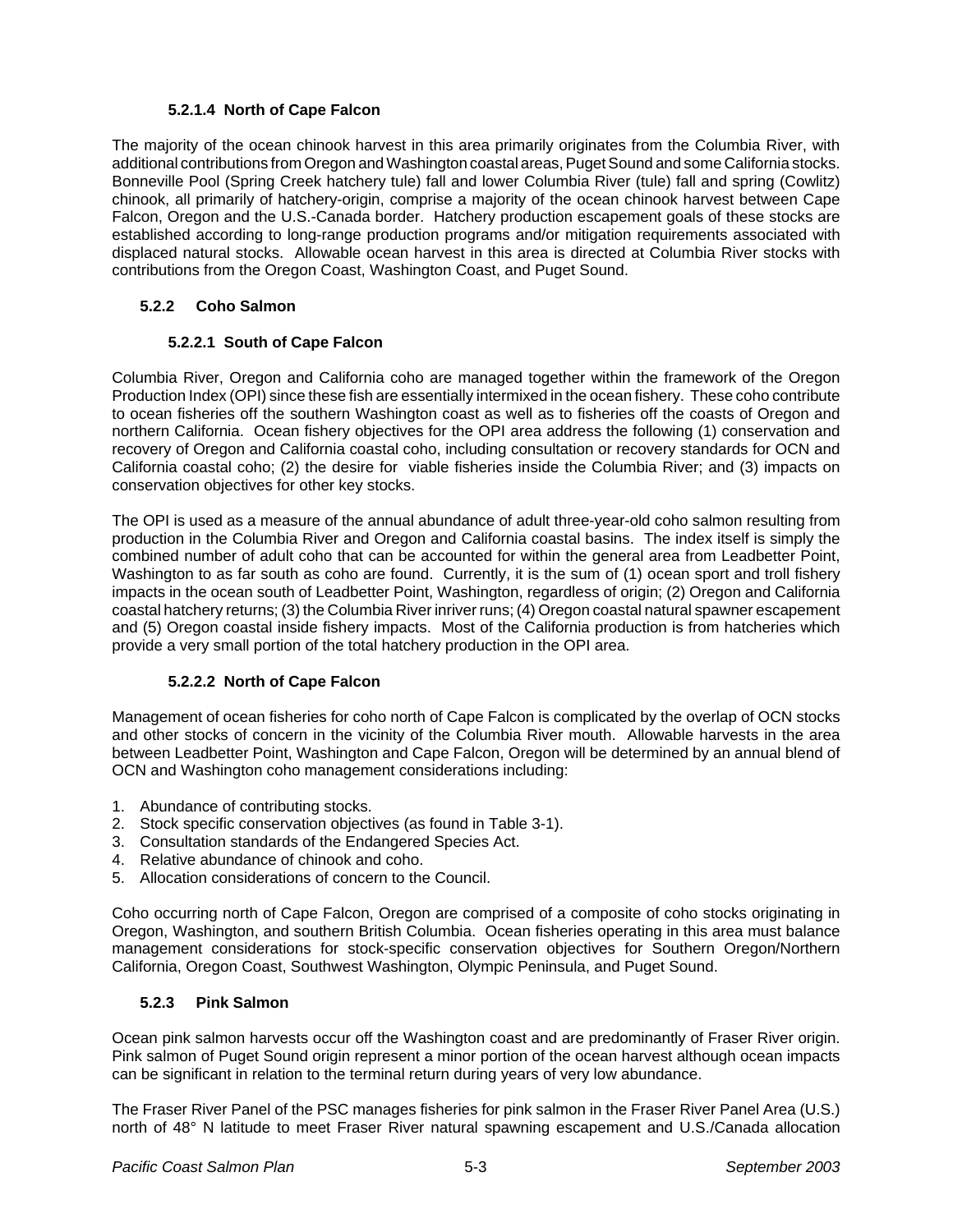requirements. The Council manages pink salmon harvests in that portion of the EEZ which is not in the Fraser River Panel Area (U.S.) waters consistent with Fraser River Panel management intent and in accordance with the conservation objectives for Puget Sound pink salmon.

Pink salmon management objectives must address meeting natural spawning escapement objectives, allowing ocean pink harvest within fixed constraints of coho and chinook harvest ceilings and providing for treaty allocation requirements.

# **5.3 ALLOCATION**

*"Conservation and management measures shall not discriminate between residents of different states. If it becomes necessary to allocate or assign fishing privileges among various United States fishermen, such allocation shall be (A) fair and equitable to all such fishermen; (B) reasonably calculated to promote conservation; and (C) carried out in such manner that no particular individual, corporation, or other entity acquires an excessive share of such privileges." Magnuson-Stevens Act, National Standard 4*

Harvest allocation is required when the number of fish is not adequate to satisfy the perceived needs of the various fishing industry groups and communities, to divide the catch between (non-Indian) ocean and inside fisheries and among ocean fisheries, and to provide treaty Indian fishing opportunity. In allocating the resource between ocean and inside fisheries, the Council considers both inriver harvest and spawner escapement needs. The magnitude of inriver harvest is determined by the states in a variety of ways, depending upon the management area. Some levels of inriver harvests are designed to accommodate federally recognized inriver Indian fishing rights, while others are established to allow for non-Indian harvests of historical magnitudes. Several fora exist to assist this process on an annual basis. The North of Cape Falcon Forum, a state and tribal sponsored forum, convenes the pertinent parties during the Council's preseason process to determine allocation and conservation recommendations for fisheries north of Cape Falcon. The Klamath Fishery Management Council fulfills much the same roll with regard to Klamath River salmon stocks. The individual states also convene fishery industry meetings to coordinate their input to the Council.

## **5.3.1 Commercial (Non-Tribal) and Recreational Fisheries North of Cape Falcon**

## **5.3.1.1 Goal, Objectives, and Priorities**

Harvest allocations will be made from a total allowable ocean harvest which is maximized to the largest extent possible but still consistent with treaty obligations, state fishery needs, and spawning escapement requirements, including consultation standards for stocks listed under the ESA. The Council shall make every effort to establish seasons and gear requirements which provide troll and recreational fleets a reasonable opportunity to catch the available harvest. These may include single-species directed fisheries with landing restrictions for other species.

The goal of allocating ocean harvest north of Cape Falcon is to achieve, to the greatest degree possible, the objectives for the commercial and recreational fisheries as follows:

- C Provide recreational opportunity by maximizing the duration of the fishing season while minimizing daily and area closures and restrictions on gear and daily limits.
- C Maximize the value of the commercial harvest while providing fisheries of reasonable duration.

The priorities listed below will be used to help guide establishment of the final harvest allocation while meeting the overall commercial and recreational fishery objectives.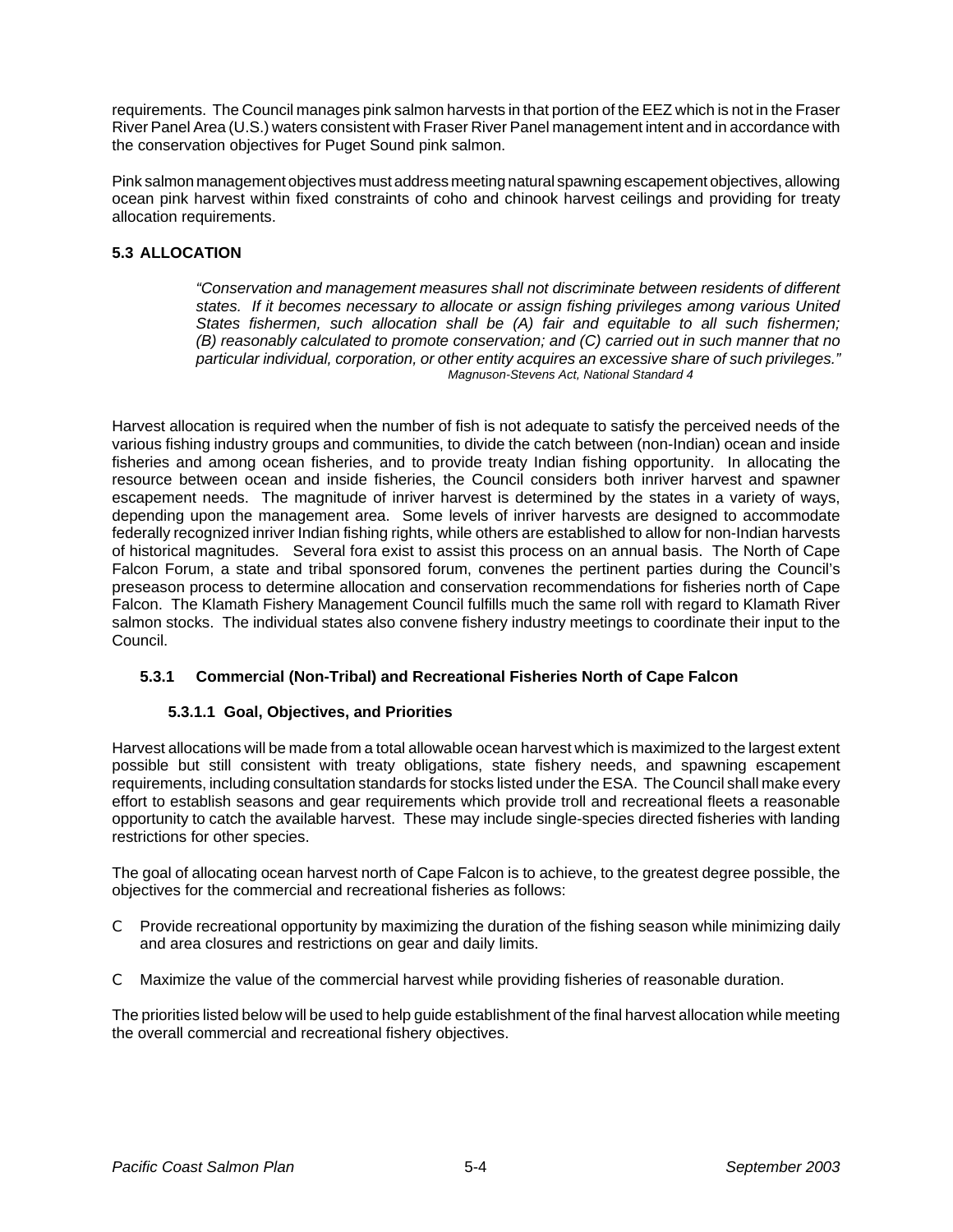At total allowable harvest levels up to 300,000 coho and 100,000 chinook:

- C Provide coho to the recreational fishery for a late June through early September all-species season. Provide chinook to allow (1) access to coho and, if possible, (2) a minimal chinook-only fishery prior to the all-species season. Adjust days per week and/or institute area restrictions to stabilize season duration.
- C Provide chinook to the troll fishery for a May and early June chinook season and provide coho to (1) meet coho hooking mortality in June where needed and (2) access a pink salmon fishery in odd years. Attempt to ensure that part of the chinook season will occur after June 1.

At total allowable harvest levels above 300,000 coho and above 100,000 chinook:

- C Relax any restrictions in the recreational all-species fishery and/or extend the all-species season beyond Labor Day as coho quota allows. Provide chinook to the recreational fishery for a Memorial Day through late June chinook-only fishery. Adjust days per week to ensure continuity with the all-species season.
- C Provide coho for an all-salmon troll season in late summer and/or access to a pink fishery. Leave adequate chinook from the May through June season to allow access to coho.

#### **5.3.1.2 Allocation Schedule Between Gear Types**

Initial commercial and recreational allocation will be determined by the schedule of percentages of total allowable harvest as follows:

|                         | Coho                     |              | Chinook                |                          |              |  |
|-------------------------|--------------------------|--------------|------------------------|--------------------------|--------------|--|
| Harvest                 | Percentage <sup>a/</sup> |              | Harvest                | Percentage <sup>a/</sup> |              |  |
| (thousands)<br>of fish) | Troll                    | Recreational | (thousands<br>of fish) | Troll                    | Recreational |  |
| $0 - 300$               | 25                       | 75           | $0 - 100$              | 50                       | 50           |  |
| >300                    | 60                       | 40           | $>100-150$             | 60                       | 40           |  |
|                         |                          |              | >150                   | 70                       | 30           |  |

TABLE 5-1. Initial commercial/recreational harvest allocation schedule north of Cape Falcon.

a/ The allocation must be calculated in additive steps when the harvest level exceeds the initial tier.

This allocation schedule should, on average, allow for meeting the specific fishery allocation priorities described above. The initial allocation may be modified annually by preseason and inseason trades to better achieve (1) the commercial and recreational fishery objectives and (2) the specific fishery allocation priorities. The final preseason allocation adopted by the Council will be expressed in terms of quotas which are neither guaranteed catches nor inflexible ceilings. Only the total ocean harvest quota is a maximum allowable catch.

To provide flexibility to meet the dynamic nature of the fisheries and to assure achievement of the allocation objectives and fishery priorities, deviations from the allocation schedule will be allowed as provided below and as described in Section 6.5.3.2 for certain selective fisheries.

- 1. Preseason species trades (chinook and coho) which vary from the allocation schedule may be made by the Council based upon the recommendation of the pertinent recreational and commercial SAS representatives north of Cape Falcon. The Council will compare the socioeconomic impacts of any such recommendation to those of the standard allocation schedule before adopting the allocation which best meets FMP management objectives.
- 2. Inseason transfers, including species trades of chinook and coho, may be permitted in either direction between recreational and commercial fishery allocations to allow for uncatchable fish in one fishery to be reallocated to the other. Fish will be deemed "uncatchable" by a respective commercial or recreational fishery only after considering all possible annual management actions to allow for their harvest which meet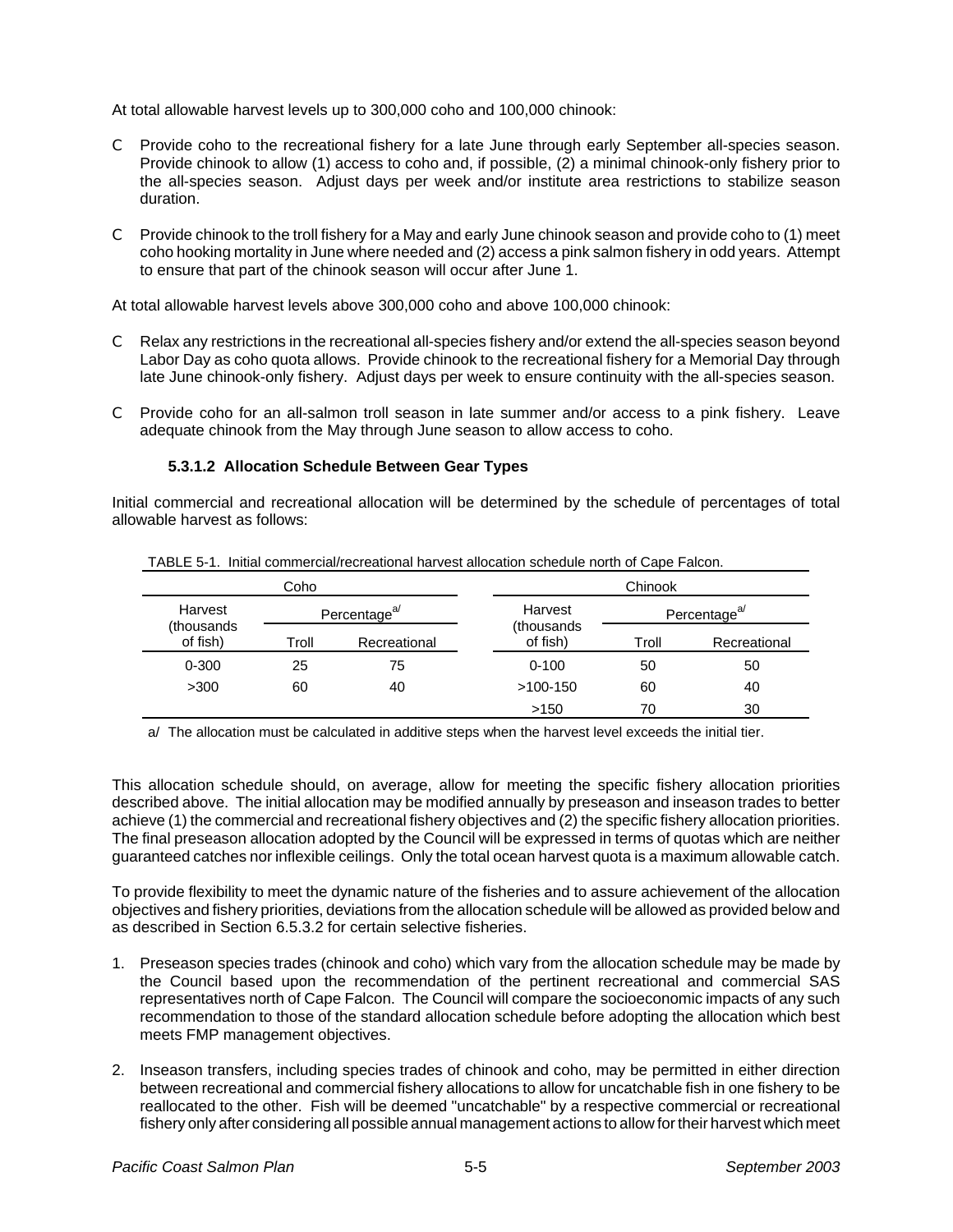framework harvest management objectives, including single species or exclusive registration fisheries. Implementation of inseason transfers will require (a) consultation with the pertinent recreational and commercial SAS members and the STT and (b) a clear establishment of available fish and impacts from the transfer.

- 3. An exchange ratio of four coho to one chinook shall be considered a desirable guideline for preseason trades. Deviations from this guideline should be clearly justified. Inseason trades and transfers may vary to meet overall fishery objectives. (The exchange ratio of four coho to one chinook approximately equalizes the species trade in terms of average ex-vessel values of the two salmon species in the commercial fishery. It also represents an average species catch ratio in the recreational fishery.)
- 4. Any increase or decrease in the recreational or commercial total allowable catch (TAC), resulting from an inseason restructuring of a fishery or other inseason management action, does not require reallocation of the overall north of Cape Falcon non-Indian TAC.
- 5. The commercial TACs of chinook and coho derived during the preseason allocation process may be varied by major subareas (i.e., north of Leadbetter Point and south of Leadbetter Point) if there is a need to do so to decrease impacts on weak stocks. Deviations in each major subarea will generally not exceed 50% of the TAC of each species that would have been established without a geographic deviation in the distribution of the TAC. Deviation of more than 50% will be based on a conservation need to protect weak stocks and will provide larger overall harvest for the entire fishery north of Cape Falcon than would have been possible without the deviation. In addition, the actual harvest of coho may deviate from the initial allocation as provided in Section 6.5.3.2 for certain selective fisheries.
- 6. The recreational TACs of chinook and coho derived during the preseason allocation process will be distributed among four major recreational port areas as described for coho and chinook distribution in Section 5.3.1.3. The Council may deviate from subarea quotas (1) to meet recreational season objectives based on agreement of representatives of the affected ports and /or (2) in accordance with Section 6.5.3.2 with regard to certain selective fisheries. Additionally, based on the recommendations of the SAS members representing the ocean sport fishery north of Cape Falcon, the Council will include criteria in its preseason salmon management recommendations to guide any inseason transfer of coho among the recreational subareas to meet recreational season duration objectives. Inseason redistributions of quotas within the recreational fishery or the distribution of allowable coho catch transfers from the commercial fishery may deviate from the preseason distribution.

## **5.3.1.3 Recreational Subarea Allocations**

## **Coho**

The north of Cape Falcon preseason recreational TAC of coho will be distributed to provide 50% to the area north of Leadbetter Point and 50% to the area south of Leadbetter Point. The distribution of the allocation north of Leadbetter point will vary, depending on the existence and magnitude of an inside fishery in Area 4B which is served by Neah Bay.

In years with no Area 4B fishery, the distribution of coho north of Leadbetter Point (50% of the total recreational TAC) will be divided to provide 74% to the area between Leadbetter Point and the Queets River (Westport), 5.2% to the area between Queets River and Cape Flattery (La Push), and 20.8% to the area north of the Queets River (Neah Bay). In years when there is an Area 4B (Neah Bay) fishery under state management, the allocation percentages north of Leadbetter Point will be modified to maintain more equitable fishing opportunity among the ports by decreasing the ocean harvest share for Neah Bay. This will be accomplished by adding 25% of the numerical value of the Area 4B fishery to the recreational TAC north of Leadbetter Point prior to calculating the shares for Westport and La Push. The increase to Westport and La Push will be subtracted from the Neah Bay ocean share to maintain the same total harvest allocation north of Leadbetter Point. Table 5-2 displays the resulting percentage allocation of the total recreational coho catch north of Cape Falcon among the four recreational port areas (each port area allocation will be rounded to the nearest hundred fish, with the largest quotas rounded downward if necessary to sum to the TAC).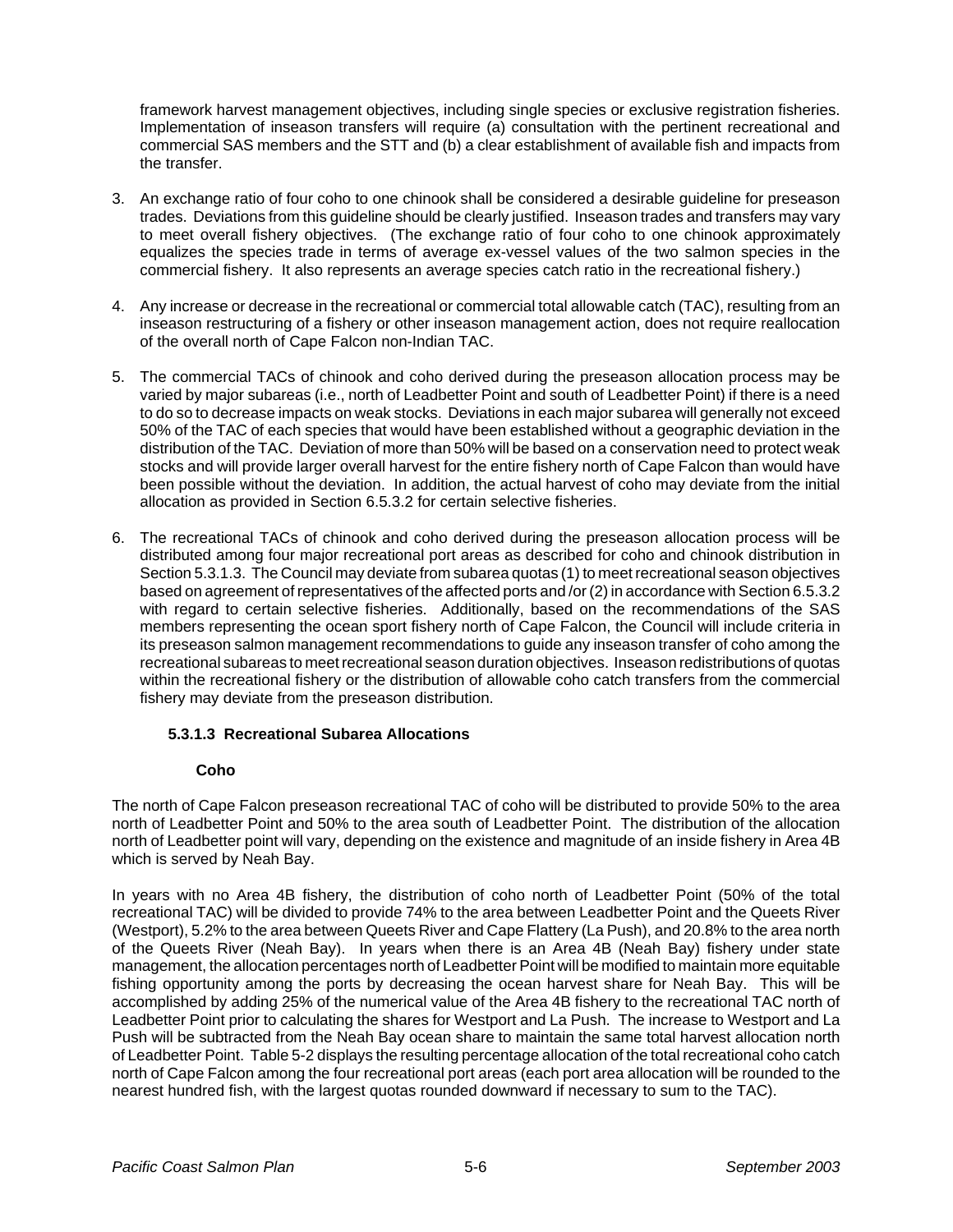| TABLE 5-2. Percentage allocation of total allowable coho harvest among the four |
|---------------------------------------------------------------------------------|
| recreational port areas north of Cape Falcon. <sup>a/</sup>                     |

| Port Area      | Without Area 4B<br>Add-on |          | With Area 4B Add-on               |
|----------------|---------------------------|----------|-----------------------------------|
| Columbia River | 50.0%                     | 50.0%    |                                   |
| Westport       | 37.0%                     | 37.0%    | plus 17.3% of the Area 4B add-on  |
| La Push        | 2.6%                      | 2.6%     | plus 1.2% of the Area 4B add-on   |
| Neah Bay       | 10.4%                     | $10.4\%$ | minus 18.5% of the Area 4B add-on |

a/ The Council may deviate from these percentages as described under #6 in Section 5.3.1.2.

Example distributions of the recreational coho TAC north of Leadbetter Point would be as follows:

| Sport TAC        |          | Without Area 4B Add-On |         |        |          |          | With Area 4B Add-On |        |          |        |
|------------------|----------|------------------------|---------|--------|----------|----------|---------------------|--------|----------|--------|
| North of<br>Cape | Columbia |                        |         | Neah   | Columbia |          |                     |        | Neah Bay |        |
| Falcon           | River    | Westport               | La Push | Bay    | River    | Westport | La Push             | Ocean  | Add-on   | Total  |
| 50,000           | 25,000   | 18.500                 | 1.300   | 5.200  | 25,000   | 19.900   | 1.400               | 3.700  | 8.000    | 11.700 |
| 150,000          | 75.000   | 55,500                 | 3.900   | 15.600 | 75,000   | 57.600   | 4.000               | 13.600 | 12,000   | 25,600 |
| 300,000          | 150,000  | 111.000                | 7.800   | 31.200 | 150,000  | 114.500  | 8.000               | 27,500 | 20,000   | 47.500 |

The add-on levels are merely examples. The actual numbers in any year would depend on the particular mix of stock abundances and season determinations.

## **Chinook**

Subarea distributions of chinook will be managed as guidelines and shall be calculated by the STT with the primary objective of achieving all-species fisheries without imposing chinook restrictions (i.e., area closures or bag limit reductions). Chinook in excess of all-species fisheries needs may be utilized by directed chinook fisheries north of Cape Falcon or by negotiating a chinook/coho trade with another fishery participant group.

Inseason management actions may be taken by the NMFS Regional Director to assure that the primary objective of the chinook harvest guidelines for each of the four recreational subareas north of Cape Falcon are met. Such actions might include: closure from 0 to 3, or 0 to 6, or 3 to 200, or 5 to 200 nautical miles from shore; closure from a point extending due west from Tatoosh Island for 5 miles, then south to a point due west of Umatilla Reef Buoy, then due east to shore; closure from North Head at the Columbia River mouth north to Leadbetter Point; change species which may be landed; or other actions as prescribed in the annual regulations.

# **5.3.2 Commercial and Recreational Fisheries South of Cape Falcon**

The allocation of allowable ocean harvest of coho salmon south of Cape Falcon has been developed to provide a more stable recreational season and increased economic benefits of the ocean salmon fisheries at varying stock abundance levels. When coupled with various recreational harvest reduction measures or the timely transfer of unused recreational allocation to the commercial fishery, the allocation schedule is designed to help secure recreational seasons extending at least from Memorial Day through Labor Day, assist in maintaining commercial markets even at relatively low stock sizes, and fully utilize available harvest. Total ocean catch of coho south of Cape Falcon will be treated as a quota to be allocated between troll and recreational fisheries as provided in Table 5-3.

(Note: The allocation schedule provides guidance only when coho abundance permits a directed coho harvest, not when the allowable impacts are insufficient to allow coho retention south of Cape Falcon. At such low levels, allocation of the allowable impacts will be accomplished during the Council's preseason process.)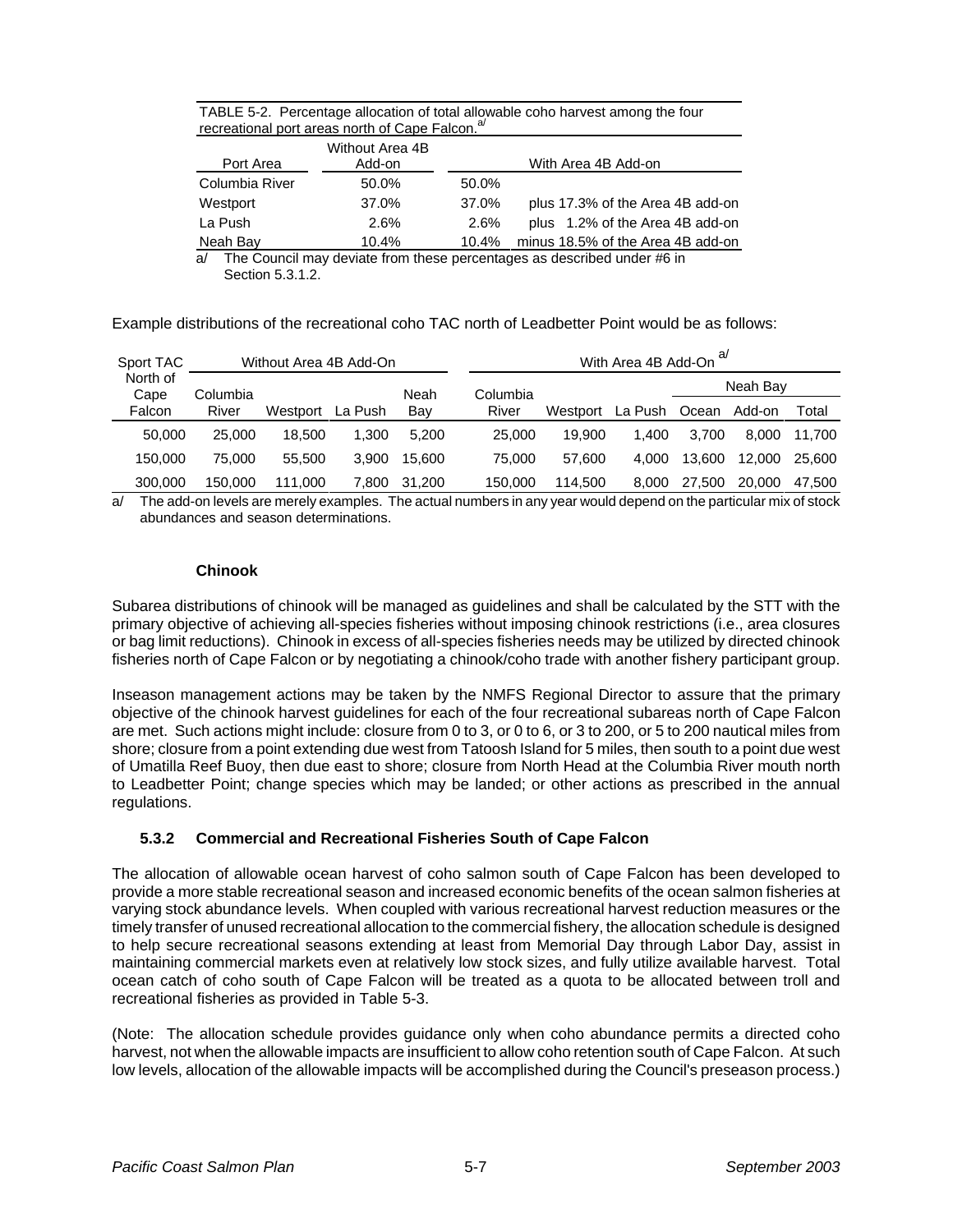| <b>Total Allowable</b> |                | <b>Recreational Allocation</b> | <b>Commercial Allocation</b> |            |  |
|------------------------|----------------|--------------------------------|------------------------------|------------|--|
| Ocean Harvest          | Number         | Percentage                     | Number                       | Percentage |  |
| #100                   | #100 $^{b/c/}$ | $100^{b/}$                     | b/                           | b/         |  |
| 200                    | $167^{b/c/}$   | $84^{b/}$                      | 33 <sup>b/</sup>             | $17^{b/}$  |  |
| 300                    | 200            | 67                             | 100                          | 33         |  |
| 350                    | 217            | 62                             | 133                          | 38         |  |
| 400                    | 224            | 56                             | 176                          | 44         |  |
| 500                    | 238            | 48                             | 262                          | 52         |  |
| 600                    | 252            | 42                             | 348                          | 58         |  |
| 700                    | 266            | 38                             | 434                          | 62         |  |
| 800                    | 280            | 35                             | 520                          | 65         |  |
| 900                    | 290            | 32                             | 610                          | 68         |  |
| 1,000                  | 300            | 30                             | 700                          | 70         |  |
| 1,100                  | 310            | 28                             | 790                          | 72         |  |
| 1,200                  | 320            | 27                             | 880                          | 73         |  |
| 1,300                  | 330            | 25                             | 970                          | 75         |  |
| 1,400                  | 340            | 24                             | 1,060                        | 76         |  |
| 1,500                  | 350            | 23                             | 1,150                        | 77         |  |
| 1,600                  | 360            | 23                             | 1,240                        | 78         |  |
| 1,700                  | 370            | 22                             | 1,330                        | 78         |  |
| 1,800                  | 380            | 21                             | 1,420                        | 79         |  |
| 1,900                  | 390            | 21                             | 1,510                        | 79         |  |
| 2,000                  | 400            | 20                             | 1,600                        | 80         |  |
| 2,500                  | 450            | 18                             | 2,050                        | 82         |  |
| 3,000                  | 500            | 17                             | 2,500                        | 83         |  |

TABLE 5-3. Allocation of allowable ocean harvest of coho salmon (thousands of fish) south of Cape Falcon.<sup>a/</sup>

a/ The allocation schedule is based on the following formula: first 150,000 coho to the recreational base (this amount may be reduced as provided in footnote b); over 150,000 to 350,000 fish, share at 2:1, 0.667 to troll and 0.333 to recreational; over 350,000 to 800,000 the recreational share is 217,000 plus 14% of the available fish over 350,000; above 800,000 the recreational share is 280,000 plus 10% of the available fish over 800,000.

**Note:** The allocation schedule provides guidance only when coho abundance permits a directed coho harvest, not when the allowable impacts are insufficient to allow general coho retention south of Cape Falcon. At such low levels, allocation of the allowable impacts will be determined in the Council's preseason process. Deviations from the allocation may also be allowed to meet consultation standards for ESA listed stocks (e.g., the 1998 biological opinion for California coastal coho requires no retention of coho in fisheries off California).

- b/ If the commercial allocation is insufficient to meet the projected hook-and-release mortality associated with the commercial all-salmon-except-coho season, the recreational allocation will be reduced by the number needed to eliminate the deficit.
- c/ When the recreational allocation is 167,000 coho or less, special allocation provisions apply to the recreational harvest distribution by geographic area (unless superseded by requirements to meet a consultation standard for ESA listed stocks); see text of FMP as modified by Amendment 11 allocation provisions.

The allocation schedule is designed to give sufficient coho to the recreational fishery to increase the probability of attaining no less than a Memorial Day to Labor Day season as stock sizes increase. This increased allocation means that, in many years, actual catch in the recreational fishery may fall short of its allowance. In such situations, managers will make an inseason reallocation of unneeded recreational coho to the south of Cape Falcon troll fishery. The reallocation should be structured and timed to allow the commercial fishery sufficient opportunity to harvest any available reallocation prior to September 1, while still assuring completion of the scheduled recreational season (usually near mid-September) and, in any event, the continuation of a recreational fishery through Labor Day. This reallocation process will occur no later than August 15 and will involve projecting the recreational fishery needs for the remainder of the summer season. The remaining projected recreational catch needed to extend the season to its scheduled closing date will be a harvest guideline rather than a quota. If the guideline is met prior to Labor Day, the season may be allowed to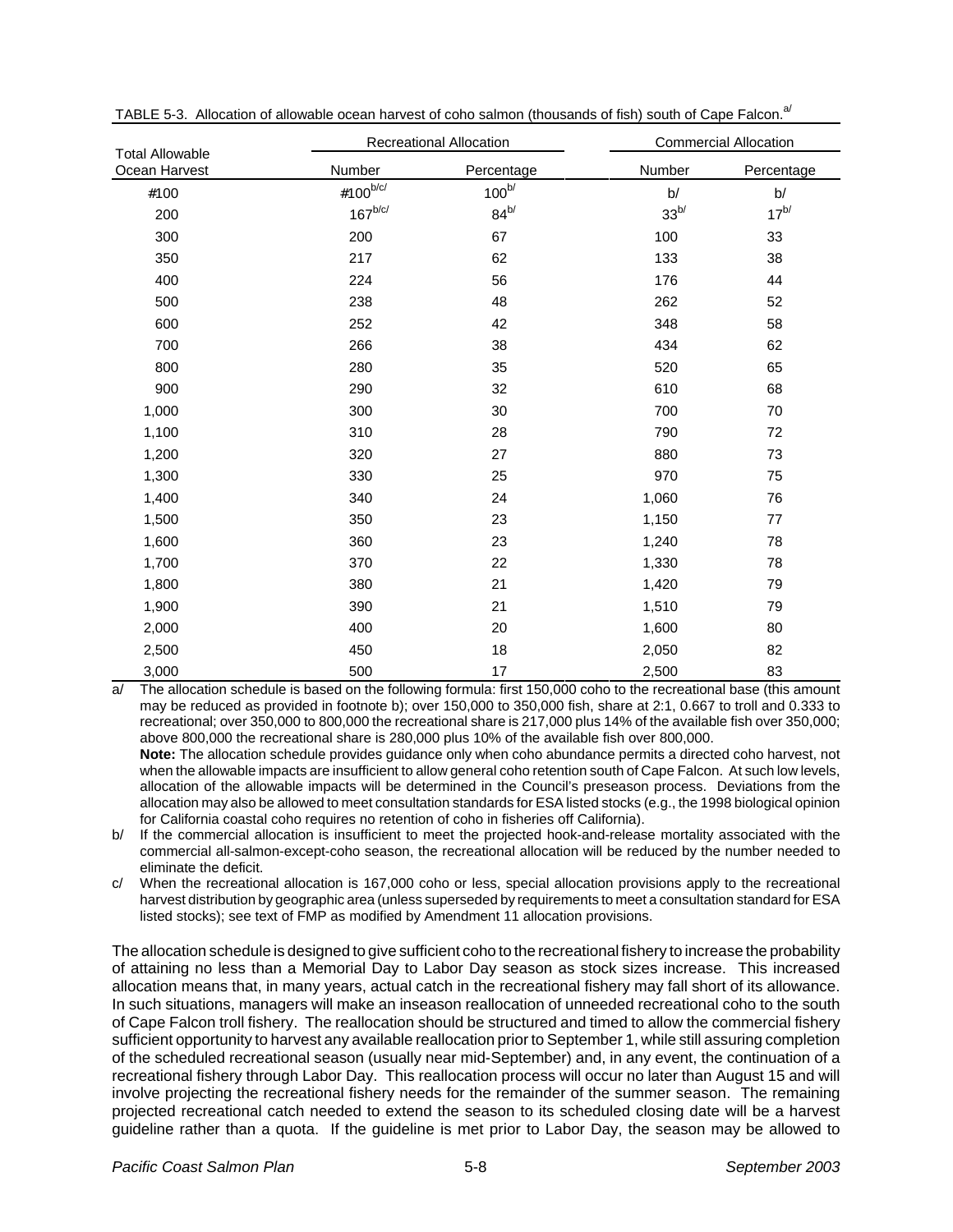continue if further fishing is not expected to result in any significant danger of impacting the allocation of another fishery or of failing to meet an escapement goal.

The allocation schedule is also designed to assure there are sufficient coho allocated to the troll fishery at low stock levels to ensure a full chinook troll fishery. This hooking mortality allowance will have first priority within the troll allocation. If the troll allocation is insufficient for this purpose, the remaining number of coho needed for the estimated incidental coho mortality will be deducted from the recreational share. At higher stock sizes, directed coho harvest will be allocated to the troll fishery after hooking mortality needs for chinook troll fishing have been satisfied.

The allowable harvest south of Cape Falcon may be further partitioned into subareas to meet management objectives of the FMP. Allowable harvests for subareas south of Cape Falcon will be determined by an annual blend of management considerations including:

- 1. abundance of contributing stocks
- 2. allocation considerations of concern to the Council
- 3. relative abundance in the fishery between chinook and coho
- 4. escapement goals
- 5. maximizing harvest potential

Troll coho quotas may be developed for subareas south of Cape Falcon consistent with the above criteria. California recreational catches of coho, including projections of the total catch to the end of the season, would be included in the recreational allocation south of Cape Falcon, but the area south of the Oregon-California border would not close when the allocation is met; except as provided below when the recreational allocation is at 167,000 or fewer fish.

When the south of Cape Falcon recreational allocation is equal to or less than 167,000 coho:

- 1. The recreational fisheries will be divided into two major subareas, as listed in #2 below, with independent quotas (i.e., if one quota is not achieved or is exceeded, the underage or overage will not be added to or deducted from the other quota; except as provided under #3 below).
- 2. The two major recreational subareas will be managed within the constraints of the following impact quotas, expressed as a percentage of the total recreational allocation (percentages based on avoiding large deviations from the historical harvest shares):
	- a. Central Oregon (Cape Falcon to Humbug Mountain) 70%
	- b. South of Humbug Mountain 30%

In addition,

- (1) Horse Mountain to Point Arena will be managed for an impact guideline of 3 percent of the south of Cape Falcon recreational allocation, and
- (2) there will be no coho harvest constraints south of Point Arena. However, the projected harvest in this area (which averaged 1,800 coho from 1986-1990) will be included in the south of Humbug Mountain impact quota.
- 3. Coho quota transfers can occur on a one-for-one basis between subareas if chinook constraints preclude access to coho.

#### **5.3.3 Tribal Indian Fisheries**

#### **5.3.3.1 California**

On October 4, 1993 the Solicitor, Department of Interior, issued a legal opinion in which he concluded that the Yurok and Hoopa Valley Indian Tribes of the Klamath River Basin have a federally protected right to the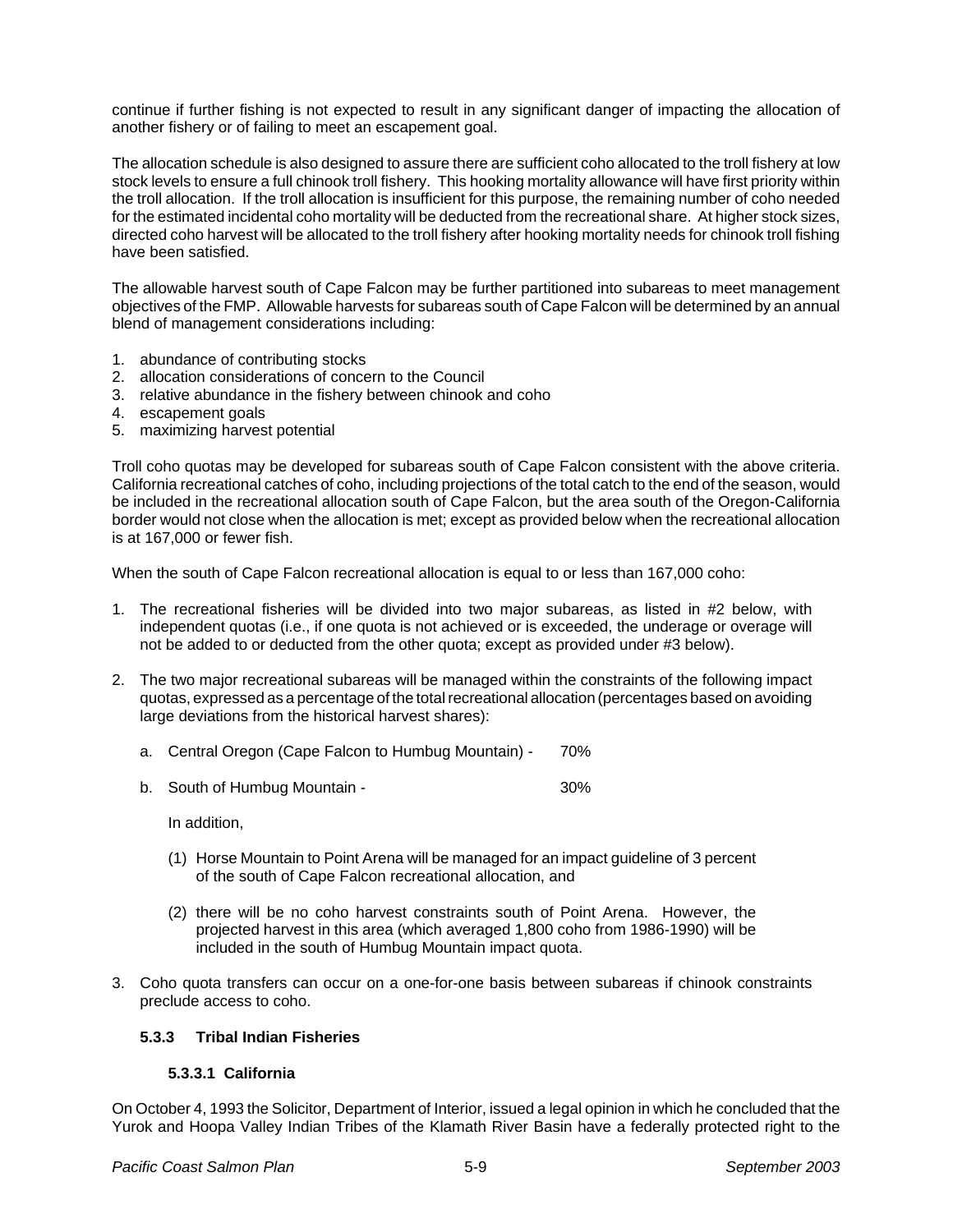fishery resource of their reservations sufficient to support a moderate standard of living or 50% of the total available harvest of Klamath-Trinity basin salmon, whichever is less. The Secretary of Commerce recognized the tribes' federally reserved fishing right as applicable law for the purposes of the MFCMA (58 FR 68063, December 23, 1993). The Ninth Circuit Court of Appeals upheld the conclusion that the Hoopa Valley and Yurok tribes have a federally reserved right to harvest fish in Parravano v. Babbitt and Brown, 70 F.3d 539 (1995) (Cert. denied in Parravano v. Babbitt and Brown 110, S.Ct 2546 [1996]). The Council must recognize the tribal allocation in setting its projected escapement level for the Klamath River.

#### **5.3.3.2 Columbia River**

Pursuant to a September 1, 1983 Order of the U.S. District Court, the allocation of harvest in the Columbia River is established under the "Columbia River Fish Management Plan" which was implemented in 1988 by the parties of U.S. et. al. v. Oregon, Washington et al. This plan replaced the original 1977 plan (pages 16-20 of the 1978 FMP). The plan provides a framework within which the relevant parties may exercise their sovereign powers in a coordinated and systematic manner in order to protect, rebuild and enhance upper Columbia River fish runs while providing harvest for both treaty Indian and non-Indian fisheries. The parties to the agreement are the United States, the states of Oregon, Washington and Idaho, and four Columbia River treaty Indian tribes--Warm Springs, Yakama, Nez Perce, and Umatilla.

## **5.3.3.3 U.S. v. Washington Area**

Treaty Indian tribes have a legal entitlement to the opportunity to take up to 50% of the harvestable surplus of stocks which pass through their usual and accustomed fishing areas. The treaty Indian troll harvest which would occur if the tribes chose to take their total 50% share of the weakest stock in the ocean, is computed with the current version of the Fishery Regulation Assessment Model (FRAM), assuming this level of harvest did not create conservation or allocation problems on other stocks. A quota may be established in accordance with the objectives of the relevant treaty tribes concerning allocation of the treaty Indian share to ocean and inside fisheries. The total quota does not represent a guaranteed ocean harvest, but a maximum allowable catch.

The requirement for the opportunity to take up to 50% of the harvestable surplus determines the treaty shares available to the inside/outside Indian and all-citizen fisheries. Ocean coho harvest ceilings off the Washington coast for treaty Indians and all-citizen fisheries are independent within the constraints that (1) where feasible, conservation needs of all stocks must be met; (2) neither group precludes the other from the opportunity to harvest its share; and (3) allocation schemes may be established to specify outside/inside sharing for various stocks.

## **5.4 U.S. HARVEST AND PROCESSING CAPACITY AND ALLOWABLE LEVEL OF FOREIGN FISHING**

*". . . assess and specify . . . (A) the capacity and the extent to which fishing vessels of the United States, on an annual basis, will harvest the optimum yield . . . (B) the portion of such optimum yield which, on an annual basis, will not be harvested by fishing vessels of the United States and can be made available for foreign fishing, and (C) the capacity and extent to which United States processors, on an annual basis, will process that portion of such optimum yield that will be harvested by fishing vessels of the United States;"*

*Magnuson-Stevens Act, §303(a)(4)*

At the highest conceivable level of recent past, present, or expected future abundance, the total allowable harvest of salmon stocks can be fully taken by U.S. fisheries. There is no recent record of processors in the Council area refusing fish from fishermen because of inadequate processing capacity. Because shore-based processors can fully utilize all the salmon that can be harvested in marine waters, joint venture processing is fixed as zero.

In view of the adequacy of the domestic fisheries to harvest the highest conceivable level of abundance, the total allowable level of foreign fishing (TALFF) also is fixed as zero. The United States allowed Canadian fishing in U.S. waters under a reciprocal agreement until 1978. Negotiations between the two governments, including those within the context of the PSC, continue to seek a resolution of all transboundary salmon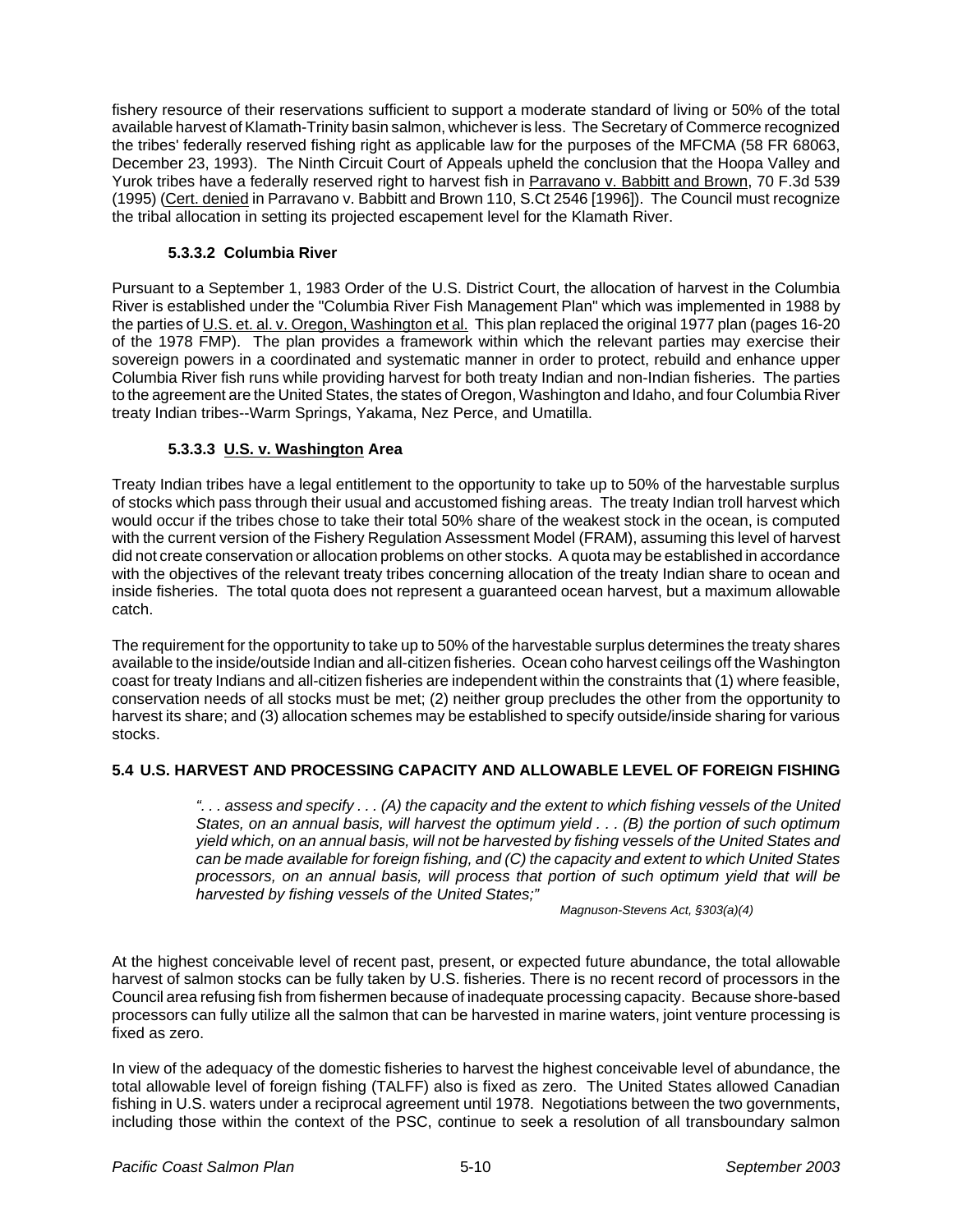issues. These negotiations are aimed at stabilizing and reducing, where possible, the interception of salmon originating from one country by fishermen of the other. No U.S./Canada reciprocal salmon fishing is contemplated in the foreseeable future.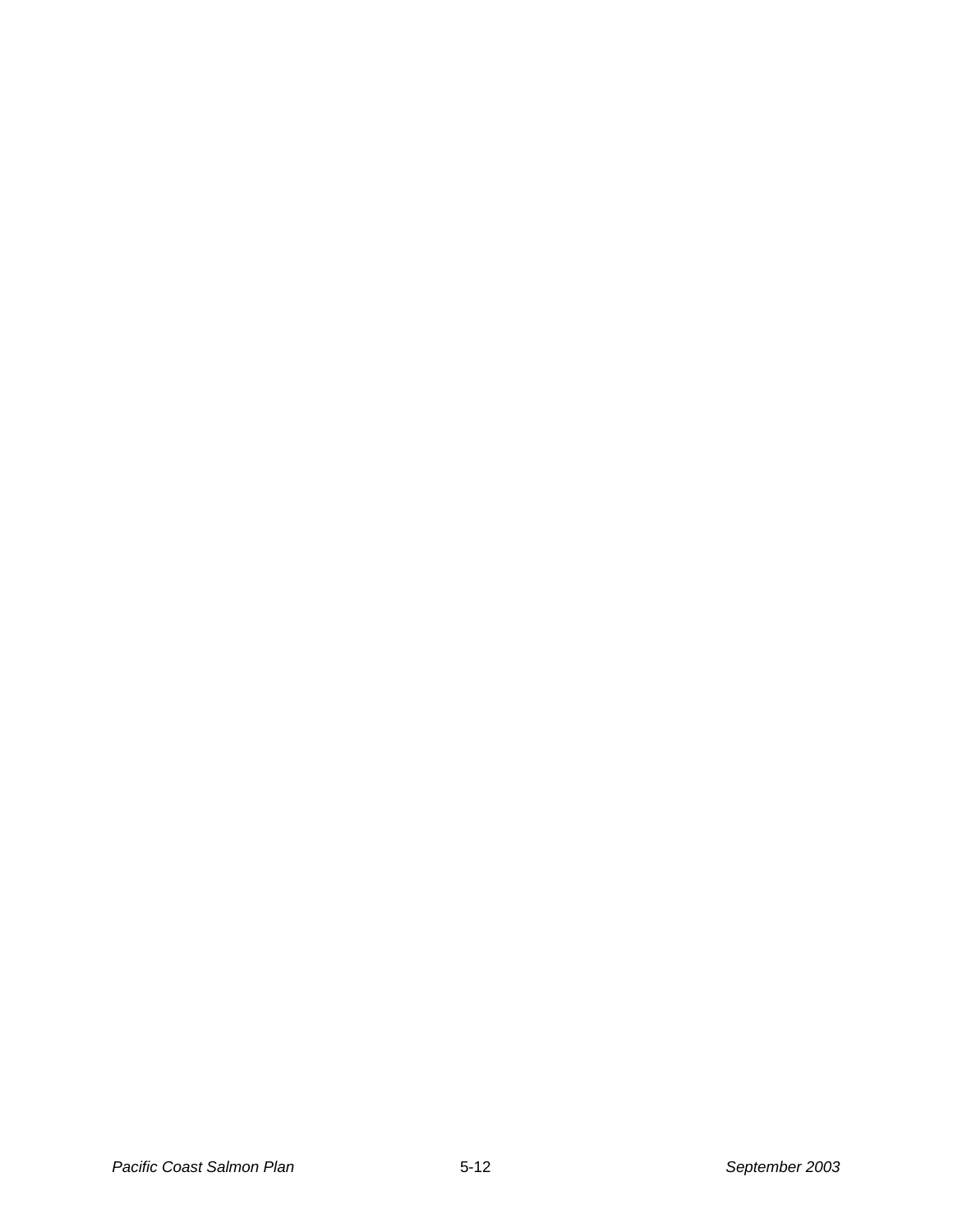# *6 MEASURES TO MANAGE THE HARVEST*

A number of management controls are available to manage the ocean fisheries each season, once the allowable ocean harvests and the basis for allocation among user groups have been determined. Among these are management boundaries, seasons, quotas, minimum harvest lengths, fishing gear restrictions, and recreational daily bag limits. Natural fluctuations in salmon abundance require that annual fishing periods, quotas, and bag limits be designed for the conditions of each year. What is suitable one year probably will not be suitable the next. New information on the fisheries and salmon stocks also may require other adjustments to the management measures. The Council assumes these ocean harvest controls also apply to territorial seas or any other areas in state waters specifically designated in the annual regulations.

Some of the more common measures that have been applied to manage ocean salmon fisheries since 1977 under the MFCMA are described below, along with a clarification of the process and flexibility in implementing the measures. The Framework Amendment (PFMC 1984) provides a more detailed history of salmon harvest controls and rationale for their designation as fixed or flexible elements of the salmon FMP.

#### **6.1 MANAGEMENT BOUNDARIES AND MANAGEMENT ZONES**

Management boundaries and zones will be established during the preseason regulatory process or adjusted inseason (Section 10.2) as necessary to achieve a conservation or management objective. A conservation or management objective is one that protects a fish stock, simplifies management of a fishery, or results in the wise use of the resources. For example, management boundaries and management zones can be used to separate fish stocks, facilitate enforcement of regulations, separate conflicting fishing activities, or facilitate harvest opportunities. Management boundaries and zones will be described in the annual regulations by geographical references, coordinates (latitude and longitude), LORAN readings, depth contours, distance from shore, or similar criteria. Figure 6-1 displays management boundaries in common use in the early to mid-1990s.

While there are many specific reasons for utilizing management boundaries or zones which may change from year to year, some boundaries or zones have purposes that remain relatively constant. The boundary used to separate management of Columbia River chinook from those stocks to the south and to divide the Council's harvest allocation schedules has always been at or near Cape Falcon, Oregon. The Klamath management zone (beginning in 1990, the area between Humbug Mountain, Oregon and Horse Mountain, California) has been used to delineate the area where primary concern is the management of Klamath River fall chinook. A closed zone at the mouth of the Columbia River has been used for several years to eliminate fishing in an area believed to generally contain a high percentage of sublegal "feeder" chinook. A similar zone has been established at the mouth of the Klamath River to allow fish undisturbed access to the river. Changes to these boundaries or zones may require special justification and documentation. However, the basis of establishing most other management boundaries and zones depends on the annual management needs as determined in the preseason process.

## **6.2 MINIMUM HARVEST LENGTHS FOR OCEAN COMMERCIAL AND RECREATIONAL FISHERIES**

Minimum size limits for ocean commercial and recreational fisheries may be changed each year during the preseason regulatory process or modified inseason under the procedures of Section 10.2. Recommended changes must serve a useful purpose which is clearly described and justified, and projections made of the probable impacts resulting from the change.

Minimum size limits have been relatively stable since the Council began management in 1977 and any changes are expected to occur infrequently. From 1977 through 1995 there were no changes in the size limits for non-Indian commercial fisheries except for the decision to use the California coho minimum length for the entire Klamath management area which extends into Oregon. Recreational minimum size limits did not change between 1988 and 1995. However, in 1996 chinook minimum size limits were increased in California fisheries to reduce impacts on Sacramento River winter chinook.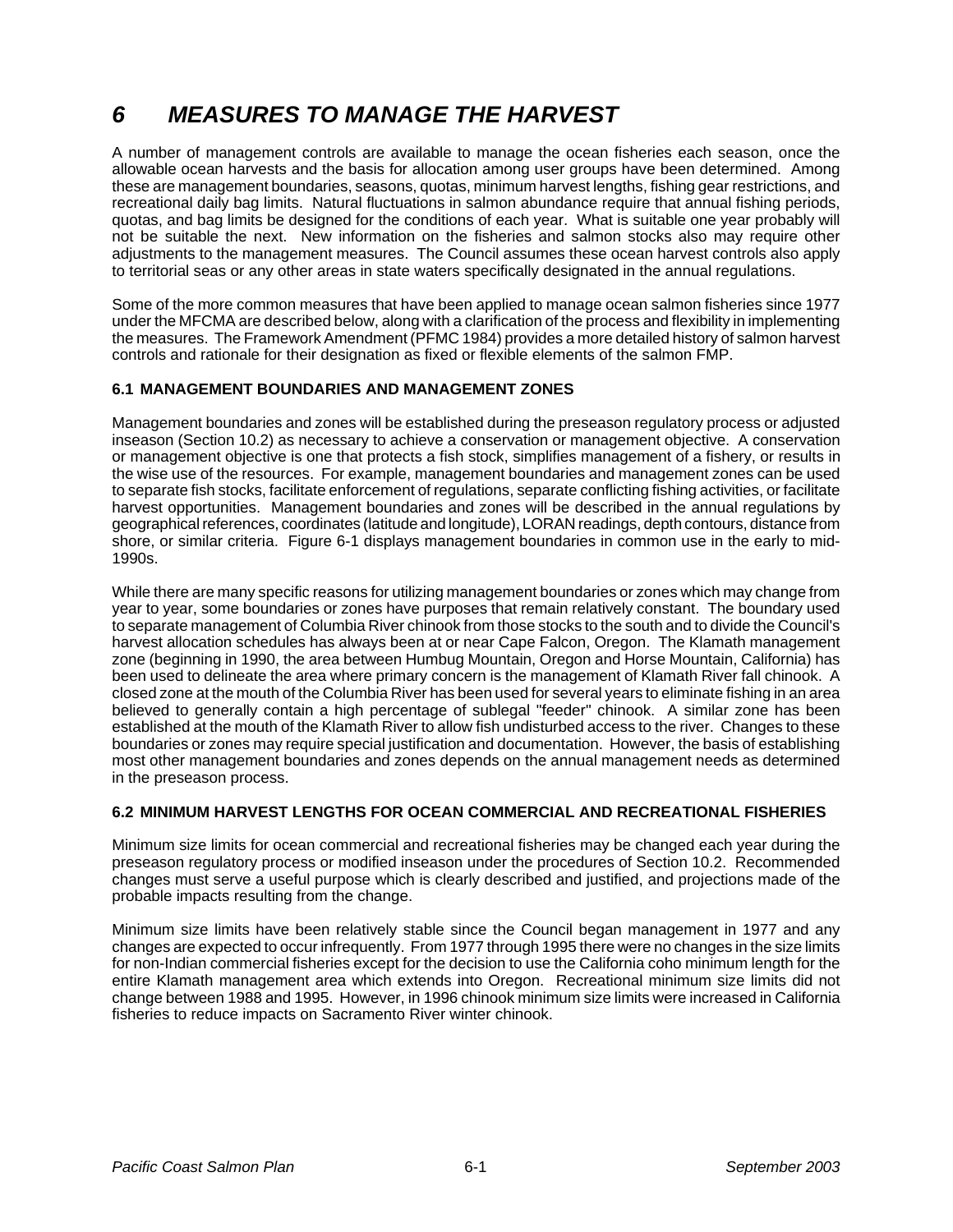

FIGURE 6-1. Management boundaries in common use during the early to mid- 1990's.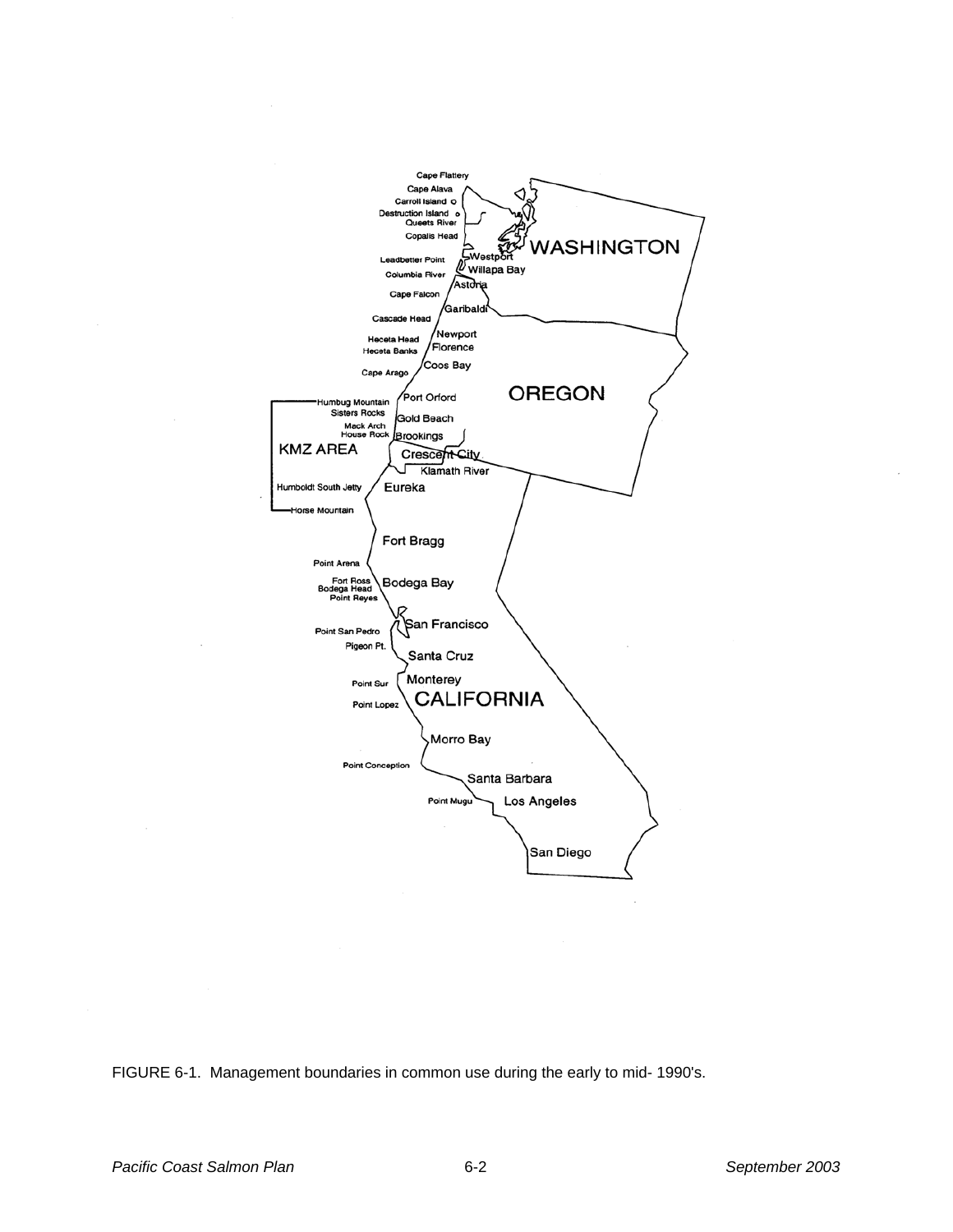The minimum size limits listed below (total length in inches) have been consistently used by the Council with only infrequent modifications in limited areas to address special needs or situations.

|                           | Chinook |       |       | Coho  |       | Pink               |  |
|---------------------------|---------|-------|-------|-------|-------|--------------------|--|
|                           | Troll   | Sport | Troll | Sport | Troll | Sport              |  |
| North of Cape Falcon      | 28.0    | 24.0  | 16.0  | 16.0  | None  | None               |  |
| Cape Falcon to Humbug Mt. | 26.0    | 20.0  | 16.0  | 16.0  | None  | None               |  |
| South of Humbug Mt.       | 26.0    | 20.0  | 22.0  | 20.0  | None  | None <sup>a/</sup> |  |

a/ None, except 20 inches off California.

# **6.3 RECREATIONAL DAILY BAG LIMIT**

Recreational daily bag limits for each management area may be set during the preseason regulatory process or modified inseason (Section 10.2). They will be set to maximize the length of the fishing season consistent with the allowable level of harvest. In recent years, bag limits of one or two salmon have been commonplace.

In general, for every fishing area, the level of allowable ocean harvest will be determined for the recreational fishery; next, the fishing season will be set to be as long as practicable, including the Memorial Day and/or Labor Day weekends if feasible, consistent with the allowable level of harvest; and, bag limits will be simultaneously set to accommodate that fishing season. In years of low salmon abundance, the season will be short and the bag limit will be low; in years of high salmon abundance, the season will be long and the bag limits will be higher.

# **6.4 FISHING GEAR RESTRICTIONS**

Gear restrictions may be changed annually during the preseason regulatory process and inseason as provided in Section 10.2 Recommended changes must serve one or more useful purposes while being consistent with the goals of the plan. For example, changes could be made to facilitate enforcement, reduce hooking mortality, or reduce gear expenses for fishermen. Annual gear restriction changes in previous years have included the requirement for barbless hooks in both the troll and recreational fisheries, and a limit to the number of spreads per line in the troll fishery. Both of these gear changes were instituted to reduce total hookand-release mortality. Other restrictions have included bait size, number of rods per recreational fisher and requirements for the number of lines or the attachment of lines to the vessel in the commercial fishery.

## **6.5 SEASONS AND QUOTAS**

For each management area or subarea, the Council has the option of managing the commercial and recreational fisheries for either coho or chinook using the following methods (1) fixed quotas and seasons; (2) adjustable quotas and seasons; and (3) seasons only. The Council may also use harvest guidelines within quotas or seasons to trigger inseason management actions which were established in the preseason regulatory process.

Quotas provide very precise management targets and work best when accurate estimates of stock abundance and distribution are available, or when needed to ensure protection of depressed stocks from potential overfishing. The Council does not view quotas as guaranteed harvests, but rather the maximum allowable harvest which assures meeting the conservation objective of the species or stock of concern. While time and area restrictions are not as precise as quotas, they allow flexibility for effort and harvest to vary in response to abundance and distribution.

## **6.5.1 Preferred Course of Action**

Because of the need to use both seasons and quotas, depending on the circumstances, the Council will make the decision regarding seasons and quotas annually during the preseason regulatory process, subject to the limits specified below. Fishing seasons and quotas also may be modified during the season as provided under Section 10.2.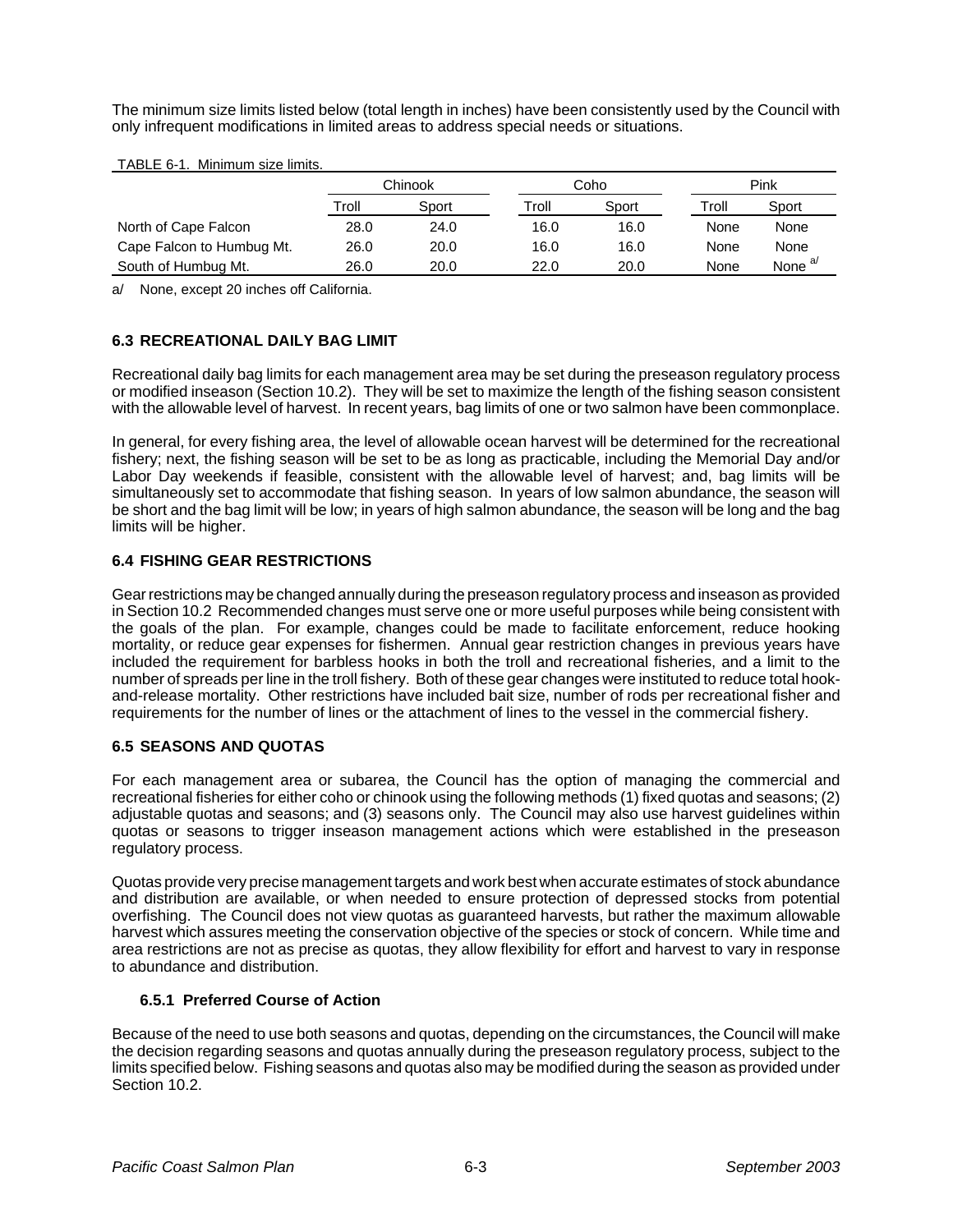#### **6.5.2 Procedures for Calculating Seasons**

Seasons will be calculated using the total allowable ocean harvest determined by procedures described in Chapter 5, and further allocated to the commercial and recreational fishery in accordance with the allocation plan presented in Section 5.3, and after consideration of the estimated amount of effort required to catch the available fish, based on past seasons.

Recreational seasons will be established with the goal of encompassing Memorial Day and/or Labor Day weekends in the season, if feasible. Opening dates will be adjusted to provide reasonable assurance that the recreational fishery is continuous, minimizing the possibility of an in-season closure.

Criteria used to establish commercial seasons, in addition to the estimated allowable ocean harvests, the allocation plan, and the expected effort during the season, will be: (1) bycatch mortality; (2) size, poundage, and value of fish caught; (3) effort shifts between fishing areas; (4) harvest of pink salmon in odd-numbered years; and (5) protection for weak stocks when they frequent the fishing areas at various times of the year.

## **6.5.3 Species-Specific and Other Selective Fisheries**

#### **6.5.3.1 Guidelines**

In addition to the all-species and single or limited species seasons established for the commercial and recreational fisheries, other species-limited fisheries, such as "ratio" fisheries and fisheries selective for marked or hatchery fish, may be adopted by the Council during the preseason regulatory process. In adopting such a fishery, the Council will consider the following guidelines:

- 1. Harvestable fish of the target species are available.
- 2. Harvest impacts on incidental species will not exceed allowable levels determined in the management plan.
- 3. Proven, documented, selective gear exists (if not, only an experimental fishery should be considered).
- 4. Significant wastage of incidental species will not occur or a written economic analysis demonstrates the landed value of the target species exceeds the potential landed value of the wasted species.
- 5. The species specific or ratio fishery will occur in an acceptable time and area where wastage can be minimized and target stocks are maximally available.
- 6. Implementation of selective fisheries for marked or hatchery fish must be in accordance with U.S. v. Washington stipulation and order concerning co-management and mass marking (Case No. 9213, Subproceeding No. 96-3) and any subsequent stipulations or orders of the U.S. District Court, and consistent with international objectives under the Pacific Salmon Treaty (e.g., to ensure the integrity of the coded-wire tag program).

#### **6.5.3.2 Selective Fisheries Which May Change Allocation Percentages North of Cape Falcon**

As a tool to increase management flexibility to respond to changing harvest opportunities, the Council may implement deviations from the specified port area allocations and/or gear allocations to increase harvest opportunity through fisheries that are selective for marked salmon stocks (e.g., marked hatchery salmon). The benefits of any selective fishery will vary from year to year and fishery to fishery depending on stock abundance, the mix of marked and unmarked fish, projected hook-and-release mortality rates, and public acceptance. These factors should be considered on an annual and case-by-case basis when utilizing selective fisheries. The deviations for selective fisheries are subordinate to the allocation priorities in Section 5.3.1.1 and may be allowed under the following management constraints:

- 1. Selective fisheries will first be considered during the months of August and/or September. However, the Council may consider selective fisheries at other times, depending on year to year circumstances identified in the preceding paragraph.
- 2. The total impacts within each port area or gear group on the critical natural stocks of management concern are not greater than those under the original allocation without the selective fisheries.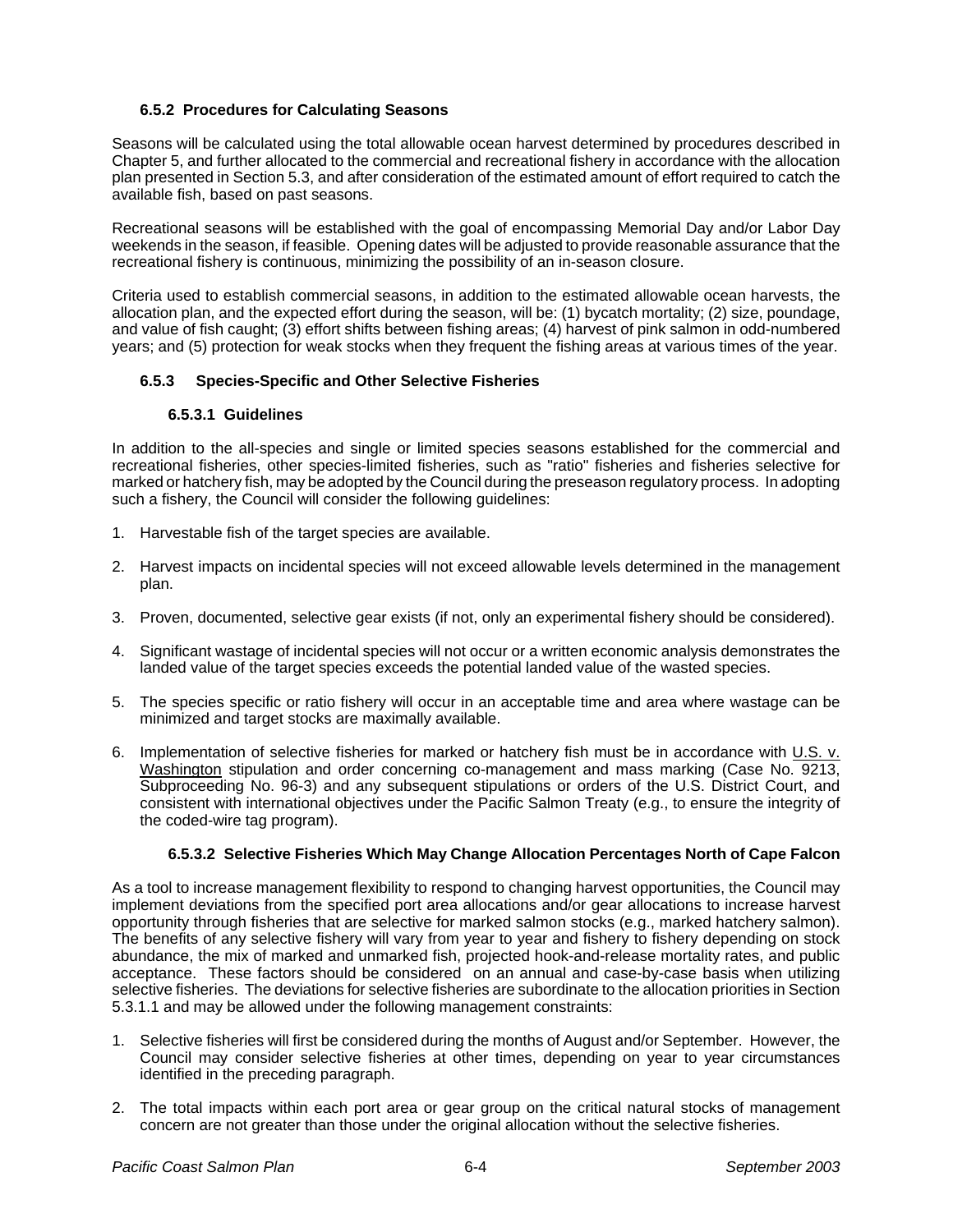- 3. Other allocation objectives (i.e., treaty Indian, or ocean and inside allocations) are satisfied during negotiations in the North of Cape Falcon Forum.
- 4. The selective fishery is assessed against the guidelines in Section 6.5.3.1.
- 5. Selective fishery proposals need to be made in a timely manner in order to allow sufficient time for analysis and public comment on the proposal before the Council finalizes its fishery recommendations.

If the Council chooses to deviate from the specified port and/or gear allocations, the process for establishing a selective fishery would be as follows:

- 1. Allocate the TAC among the gear groups and port areas according to the basic FMP allocation process described in Section 5.3.1 without the selective fishery.
- 2. Each gear group or port area may utilize the critical natural stock impacts allocated to its portion of the TAC to access additional harvestable, marked fish, over and above the harvest share established in step one, within the limits of the management constraints listed in the preceding paragraph.

#### **6.5.4 Procedures for Calculating Quotas**

Quotas will be based on the total allowable ocean harvest and the allocation plan as determined by the procedures of Chapter 5

To the extent adjustable quotas are used, they may be subject to some or all of the following inseason adjustments:

1. For coho, private hatchery contribution to the ocean fisheries in the OPI area.

2. Unanticipated loss of shakers (bycatch mortality of undersized fish or unauthorized fish of another species that have to be returned to the water) during the season. (Adjustment for coho hooking mortality during any all-salmon-except-coho season will be made when the quotas are established.)

3. Any catch that take place in fisheries within territorial waters that are inconsistent with federal regulations in the EEZ.

4. If the ability to update inseason stock abundance is developed in the future, adjustments to total allowable harvest could be made where appropriate.

5. The ability to redistribute quotas between subareas depending on the performance toward achieving the overall quota in the area.

Changes in the quotas as a result of the inseason adjustment process will be avoided unless the changes are of such magnitude that they can be validated by the STT and Council, given the precision of the original estimates.

The basis for determining the private hatchery contribution in (1) above will be either coded-wire tag analysis or analysis of scale patterns, whichever is determined by the STT to be more accurate, or another more accurate method that may be developed in the future, as determined by the STT and Council.

In reference to (4) and (5) above, if reliable techniques become available for making inseason estimates of stock abundance, and provision is made in any season for its use, a determination of techniques to be applied will be made by the Council and discussed during the preseason regulatory process.

#### **6.5.5 Procedures for Regulating Ocean Harvests of Pink and Sockeye**

Sockeye salmon are only very rarely caught in Council-managed ocean salmon fisheries and no specific procedures have been established to regulate their harvest. Procedures for pink salmon are as follows: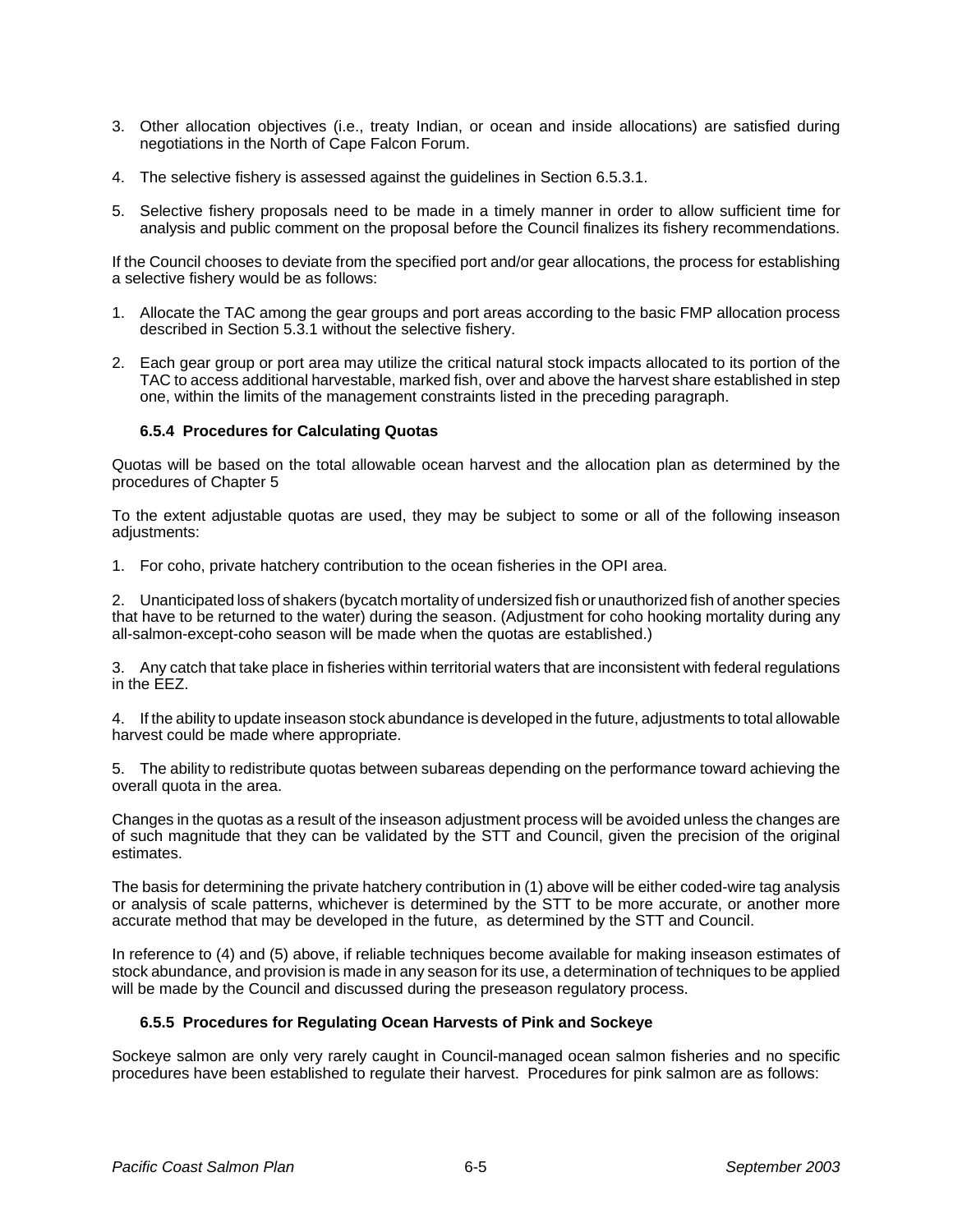1. All-species seasons will be planned such that harvest of pink salmon can be maximized without exceeding allowable harvests of chinook and/or coho and within conservation and allocation constraints of the pink stocks.

2. Species specific or ratio fisheries for pink salmon will be considered under the guidelines for species specific fisheries presented in Section 6.5.3, and allocation constraints of the pink stocks.

#### **6.6 OTHER MANAGEMENT MEASURES**

#### **6.6.1 Treaty Indian Ocean Fishing**

Since 1977 the Council has adopted special measures for the treaty Indian ocean troll fisheries off the Washington Coast. The Makah, Quileute, Hoh, and Quinault tribes are entitled by federal judicial determination to exercise their treaty rights in certain ocean areas. In addition, Lower S'Klallam, Jamestown S'Klallam and Port Gamble S'Klallam tribes are entitled by federal judicial determination to exercise their treaty rights in ocean salmon Area 4B, the entrance to the Strait of Juan de Fuca.

The treaty Indian ocean salmon fishing regulations will be established annually during the preseason regulatory process. The affected tribes will propose annual treaty Indian ocean fishing regulations at the March meeting of the Council. After a review of the proposals, the Council will adopt treaty Indian regulations along with non-treaty ocean fishing regulations for submission to the Secretary of Commerce at the April Council meeting.

The specific timing and duration of the treaty Indian ocean salmon season varies with expected stock abundance and is limited by quotas for both chinook and coho. Within these constraints, the general season structure has been a chinook-directed fishery in May and June, followed by an all-salmon season from July through the earliest of quota attainment or October 31.

#### **6.6.1.1 Seasons**

Given that the traditional tribal ocean season has changed in recent years and because it is largely up to the tribes to recommend annual ocean management measures applicable to their ocean fishery, a flexible mechanism for setting fishing seasons is proposed so that desired changes can be made in the future without the need for plan amendment.

The treaty Indian troll season will be established based upon input from the affected tribes, but would not be longer than that required to harvest the maximum allowable treaty Indian ocean catch. The maximum allowable treaty Indian ocean catch will be computed as the total treaty harvest that would occur if the tribes chose to take their total entitlement of the weakest stock in the ocean, assuming this level of harvest did not create conservation or allocation problems on other stocks.

#### **6.6.1.2 Quotas**

Fixed or adjustable quotas by area, season or species may be employed in the regulation of treaty Indian ocean fisheries, provided that such quotas are consistent with established treaty rights. The maximum size of quotas shall not exceed the harvest that would result if the entire treaty entitlement to the weakest run were to be taken by treaty ocean fisheries. Any quota established does not represent a guaranteed ocean harvest, but a maximum ceiling on catch. Catches in ocean salmon Area 4B are counted within the tribal ocean harvest quotas during the May 1-September 30 ocean management period.

To the extent adjustable quotas are used, they may be subject to some or all of the following inseason adjustments:

- 1. Unanticipated shaker loss during the season.
- 2. Catches by treaty ocean fisheries that are inconsistent with federal regulations in the EEZ.
- 3. If an ability to update inseason stock abundance is developed in the future, adjustments to quotas could be made where appropriate.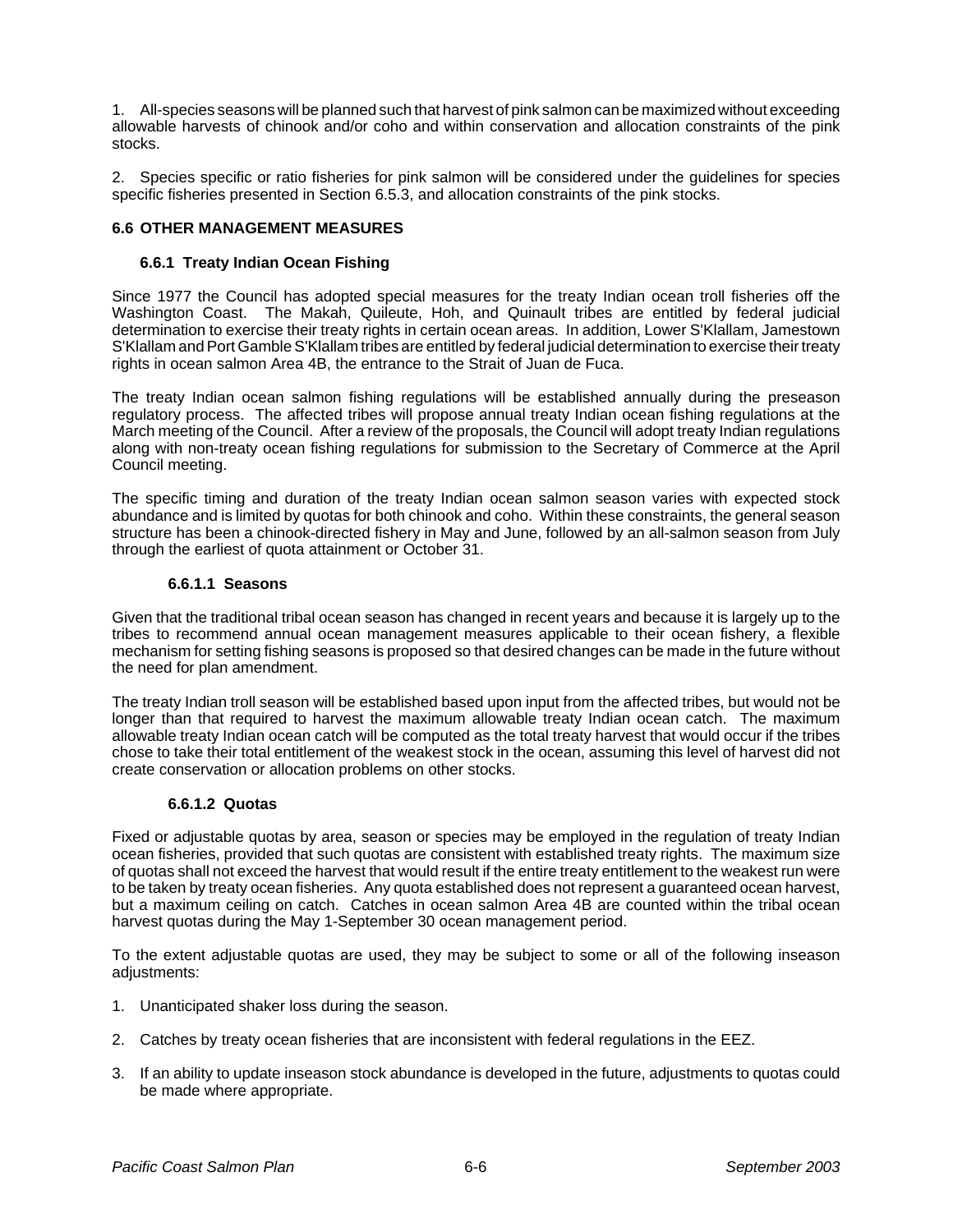4. Ability to redistribute quotas between subareas depending upon performance toward catching the overall quota for treaty ocean fisheries in the area.

Procedures for the above inseason adjustments will be made in accordance with Section 10.2.

Changes in the quotas as a result of the inseason adjustment process will be avoided unless the changes are of such magnitude that they are scientifically valid as determined by the STT and Council, given the precision of the original estimates.

Harvest guidelines may be used within overall quotas to trigger inseason management actions which were established during the preseason regulatory process.

#### **6.6.1.3 Areas**

Current tribal ocean fishing areas in the EEZ (subject to change by court order) are as follows:

Makah - north of 48°02'15" N to the U.S./Canada border and east of 125°44'00".

Hoh - south of 47°54'18" N and north of 47°21'00" N and east of 125°44'00".

Quileute - south of 48°07'36" N and north of 47°31'42" N and east of 125°44'00".

Quinault - south of 47°40'06" N and north of 46°54'03" N and east of 125°44'00".

In addition, a portion of the usual and accustomed fishing areas for the Lower Elwha, Jamestown and Port Gamble S'Klallam Tribes is in ocean salmon Area 4B at the entrance to the Strait of Juan de Fuca (Bonilla-Tatoosh line east to the Sekiu River).

Area restrictions may be employed in the regulation of treaty ocean fisheries, consistent with established treaty rights. For example, in 1982 treaty fishing was prohibited within a six-mile radius around the Queets and Hoh River mouths when the area was closed to non-treaty salmon fishing.

#### **6.6.1.4 Size Limits and Gear Restrictions**

Regulations for size limits and gear restrictions for treaty ocean fisheries will be based on recommendations of the affected treaty tribes.

#### **6.6.2 Net Prohibition**

No person shall use nets to fish for salmon in the EEZ except that a hand-held net may be used to bring hooked salmon on board a vessel. Salmon caught incidentally in trawl nets while legally fishing under the groundfish FMP are a prohibited species as defined by the groundfish regulations (50 CFR Part 660, Subpart G). However, in cases where the Council determines it is beneficial to the management of the groundfish and salmon resources, salmon bycatch may be retained under the provisions of a Council-approved program which defines the handling and disposition of the salmon. The provisions must specify that salmon remain a prohibited species and, as a minimum, include requirements that allow accurate monitoring of the retained salmon, do not provide incentive for fishers to increase salmon bycatch, and assure fish do not reach commercial markets. In addition, during its annual regulatory process for groundfish, the Council must consider regulations which would minimize salmon bycatch in the monitored fisheries.

#### **6.6.3 Prohibition on Removal of Salmon Heads**

No person shall remove the head of any salmon caught in the EEZ, nor possess a salmon with the head removed if that salmon has been marked by removal of the adipose fin to indicate that a coded-wire tag has been implanted in the head of the fish.

#### **6.6.4 Steelhead Prohibition**

Persons, other than Indians with judicially-declared rights to do so and legally licensed recreational fishermen, may not take and retain, or possess any steelhead within the EEZ.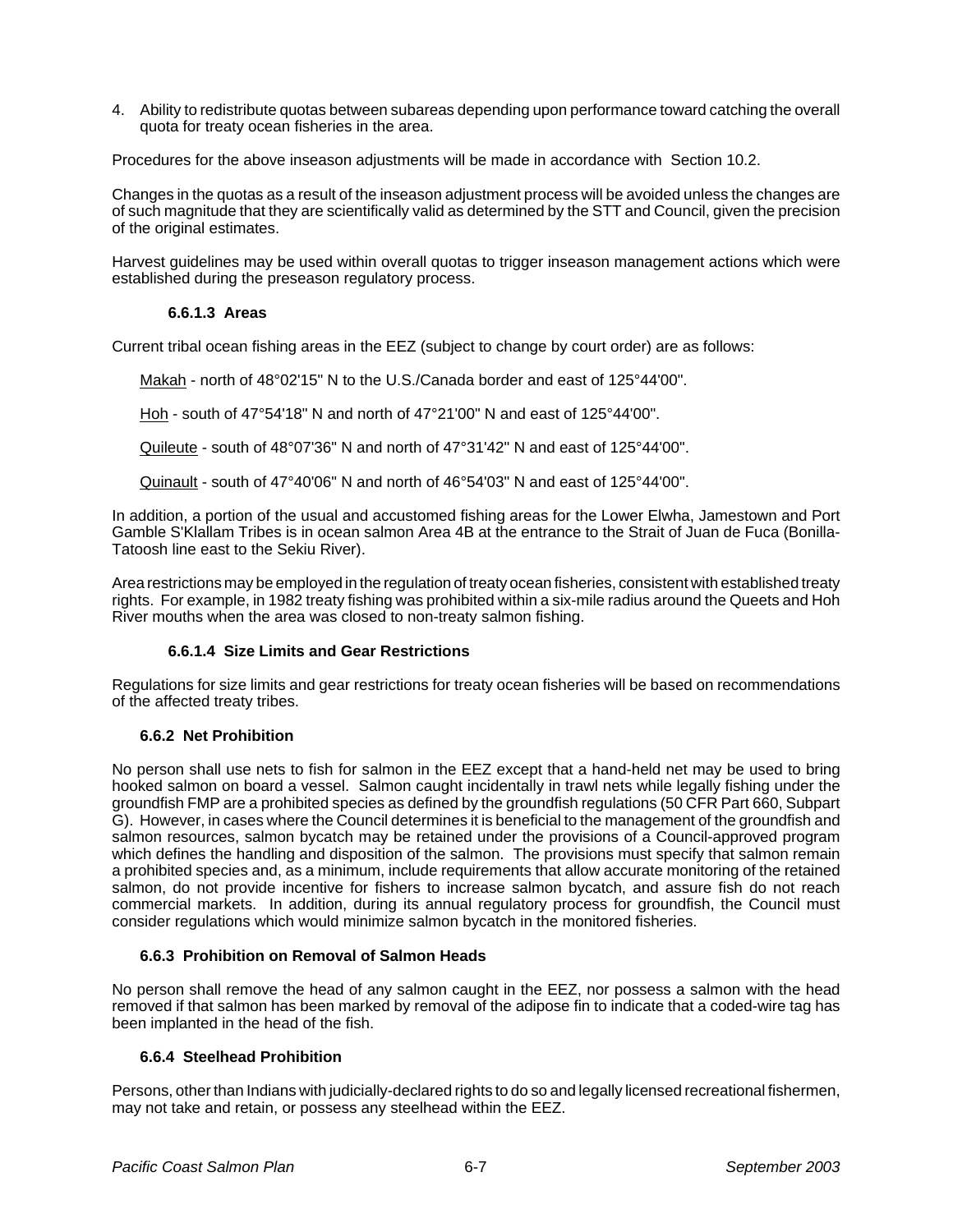#### **6.6.5 Prohibition on Use of Commercial Troll Fishing Gear for Recreational Fishing**

No person shall engage in recreational fishing for salmon while aboard a vessel engaged in commercial fishing.

#### **6.6.6 Experimental Fisheries**

The Council may recommend that the Secretary allow experimental fisheries in the EEZ for research purposes that are proposed by the Council, federal government, state government, or treaty Indian tribes having usual and accustomed fishing grounds in the EEZ.

The Secretary may not allow any recommended experimental fishery unless he or she determines that the purpose, design, and administration of the experimental fishery are consistent with the goals and objectives of the Council's fishery management plan, the national standards of the MFCMA, and other applicable law. Each vessel that participates in an approved experimental fishery will be required to carry aboard the vessel the letter of approval, with specifications and qualifications (if any), issued and signed by the Regional Director of NMFS.

#### **6.6.7 Scientific Research**

This plan neither inhibits nor prevents any scientific research in the EEZ by a scientific research vessel. The Secretary will acknowledge any notification received regarding scientific research on salmon being conducted by a research vessel. The Regional Director of NMFS will issue to the operator/master of that vessel a letter of acknowledgment, containing information on the purpose and scope (locations and schedules) of the activities. Further, the Regional Director will transmit copies of such letters to the Council and to state and federal fishery and enforcement agencies to ensure that all concerned parties are aware of the research activities.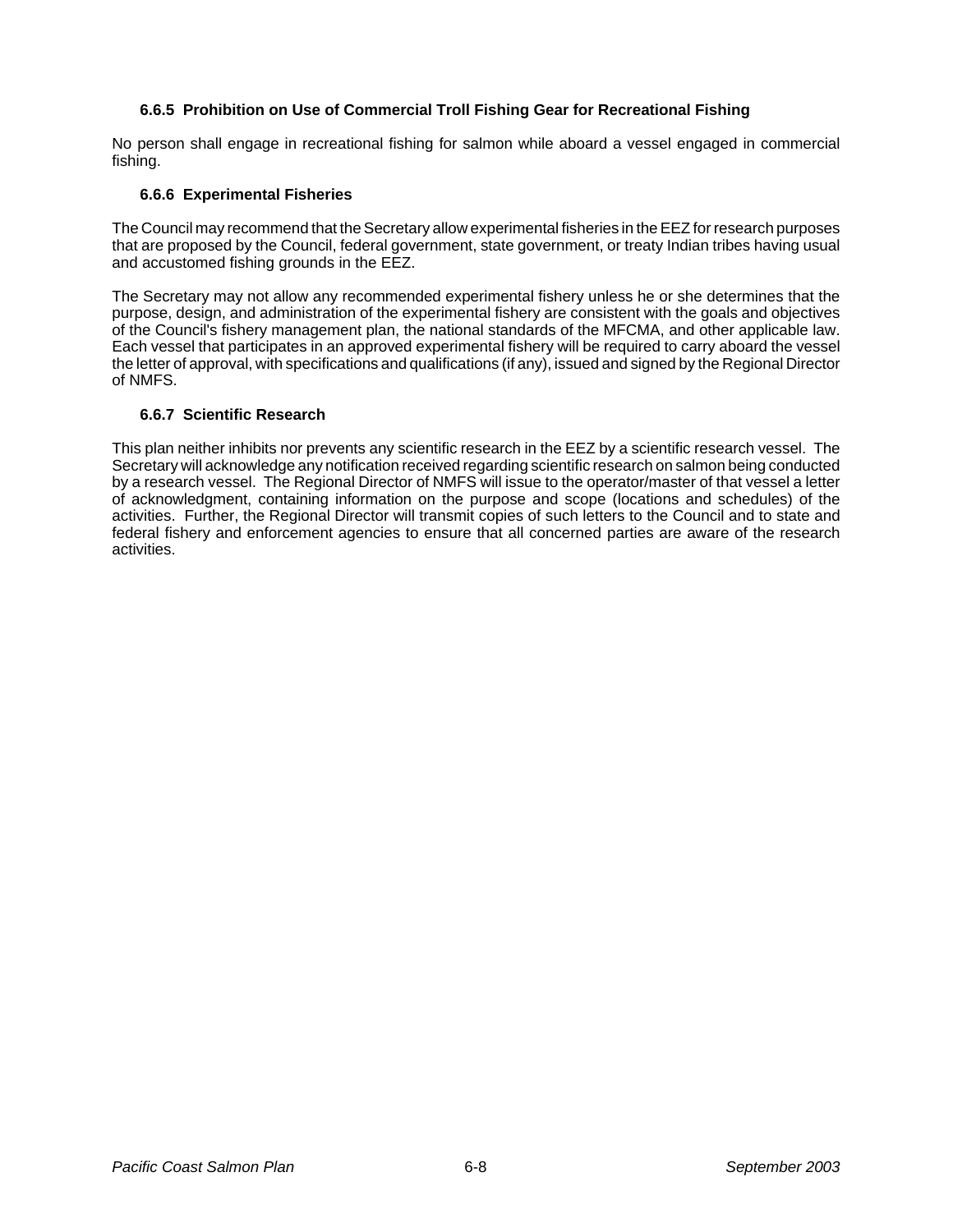# *7 DATA NEEDS, DATA COLLECTION METHODS, AND REPORTING REQUIREMENTS*

Successful management of the salmon fisheries requires considerable information on the fish stocks, the amount of effort for each fishery, the harvests by each fishery, the timing of those harvests, and other biological, social, and economic factors. Much of the information must come from the ocean fisheries; other data must come from inside fisheries, hatcheries, and spawning grounds. Some of this information needs to be collected and analyzed daily, whereas other types need to be collected and analyzed less frequently, maybe only once a year. In general, the information can be divided into that needed for inseason management and that needed for annual and long-term management. The methods for reporting, collecting, analyzing, and distributing information can be divided similarly.

## **7.1 INSEASON MANAGEMENT**

#### **7.1.1 Data Needs**

Managers require certain information about the fisheries during the season if they are to control the harvests to meet established quotas and goals. If conditions differ substantially from those expected, it may be necessary to modify the fishing seasons, quotas, or other management measures. The following information is useful for inseason management:

- a. harvest of each species by each fishery in each fishing area by day and by cumulative total;
- b. number of troll day boats and trip boats fishing;
- c. estimated average daily catch for both day and trip boats;
- d. distribution and movement of fishing effort;
- e. average daily catch and effort for recreational fishery;
- f. estimates of expected troll fishing effort for the remainder of the season;
- g. information on the contribution of various fish stocks, determined from recovered coded-wire tags, scales, or other means.

#### **7.1.2 Methods for Obtaining Inseason Data**

Inseason management requires updating information on the fisheries daily. Thus, data will be collected by sampling the landings, aerial surveys, radio reports, and telephone interviews.

In general, data necessary for inseason management will be gathered by one or more of the following methods. Flights over the fishing grounds will be used to obtain information on the distribution, amount and type of commercial fishing effort. Data on the current harvests by commercial and Indian ocean fishermen will be obtained by telephoning selected (key) fish buyers, by sampling the commercial landings on a daily basis and from radio reports. Data on the current effort of, and harvests by, the recreational fisheries will be obtained by telephoning selected charter boat and boat rental operators and by sampling landings at selected ports. Analyses of fish scales, recovered fish tags, and other methods will provide information on the composition of the stocks being harvested.

## **7.2 ANNUAL AND LONG-TERM MANAGEMENT**

#### **7.2.1 Data Needs**

In addition to the data used for inseason management, a considerable amount of information is used for setting the broad measures for managing the fishery, evaluating the success of the previous year's management, and evaluating the effectiveness of the plan in achieving the long-term goals. Such data include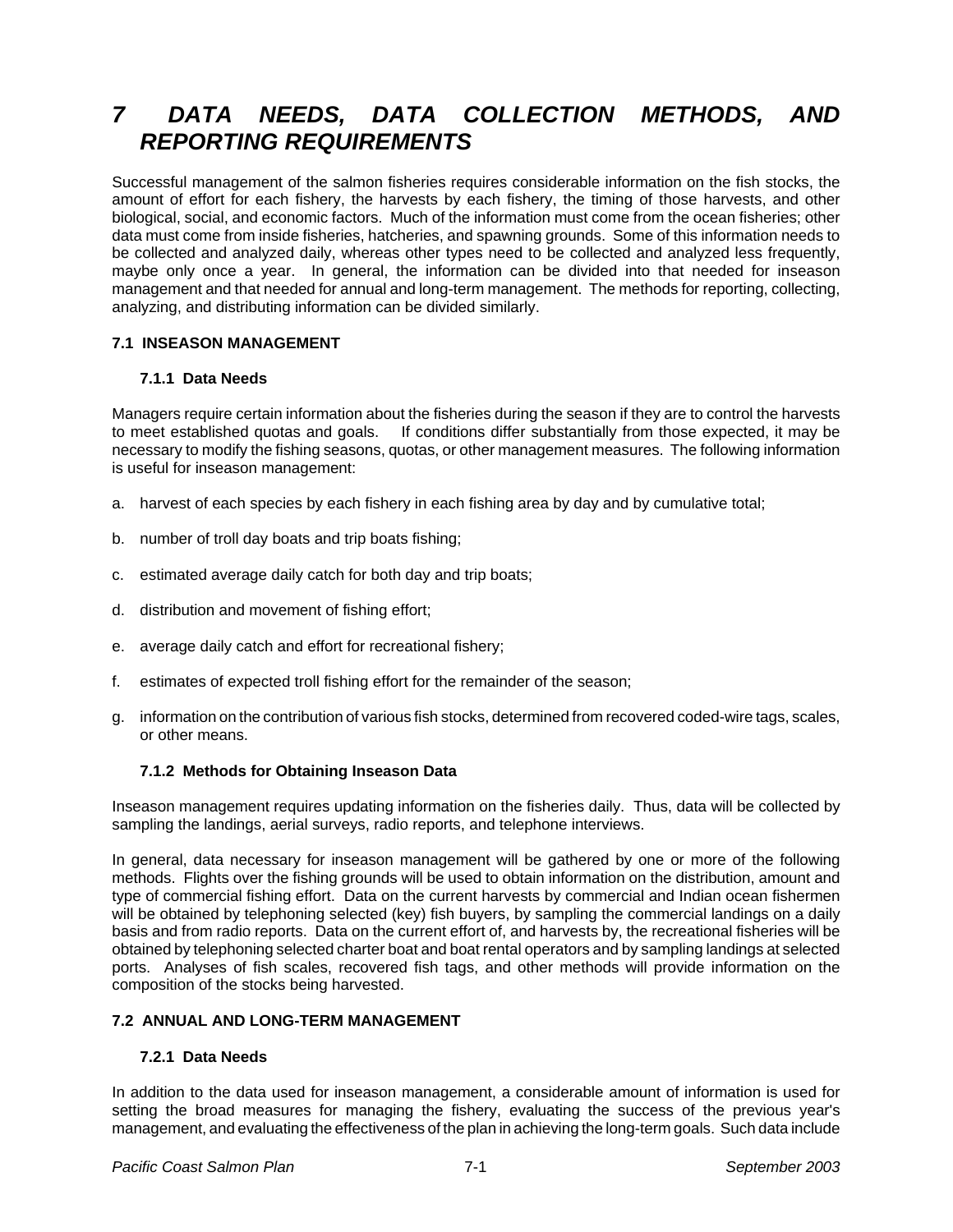landings, fishing effort, dam counts, smolt migration, returns to hatcheries and natural spawning areas, stock contribution estimates and economic information.

## **7.2.2 Methods for Obtaining Annual and Long-Term Data**

In addition to those methods used for collecting data for in-season management, the longer term data will be collected by the use of (a) fish tickets (receipts a fish buyer completes upon purchasing fish from a commercial fisherman), (b) log books kept by commercial fishermen and submitted to the state fishery management agencies at the end of the season, and (c) catch record cards completed by a recreational fisherman each time he catches a fish to show location, date, and species and submitted to the state agency, either when the whole card is completed or at the end of the season.

The local fishery management authorities (states, Indian tribes) will collect the necessary catch and effort data and will provide the Secretary with statistical summaries adequate for management. The local management authorities, in cooperation with the National Marine Fisheries Service, will continue the ongoing program of collecting and analyzing data from salmon processors.

Data on spawning escapements and jack returns to public and private hatcheries, other artificial production facilities, and natural spawning grounds will be collected by the accepted methods now being used by those authorities. The methods used to collect these data should be identified and available to the public.

# **7.3 REPORTING REQUIREMENTS**

This plan authorizes the local management authorities to determine the specific reporting requirements for those groups of fishermen under their control and to collect that information under existing state data-collection provisions. With one exception, no additional catch or effort reports will be required of fishermen or processors as long as the data collection and reporting systems operated by the local authorities continue to provide the Secretary with statistical information adequate for management. The one exception would be to meet the need for timely and accurate assessment of inseason management data. In that instance the Council may annually recommend implementation of regulations requiring brief radio reports from commercial salmon fishermen who leave a regulatory area in order to land their catch in another regulatory area open to fishing. The federal or state entities receiving these radio reports would be specified in the annual regulations.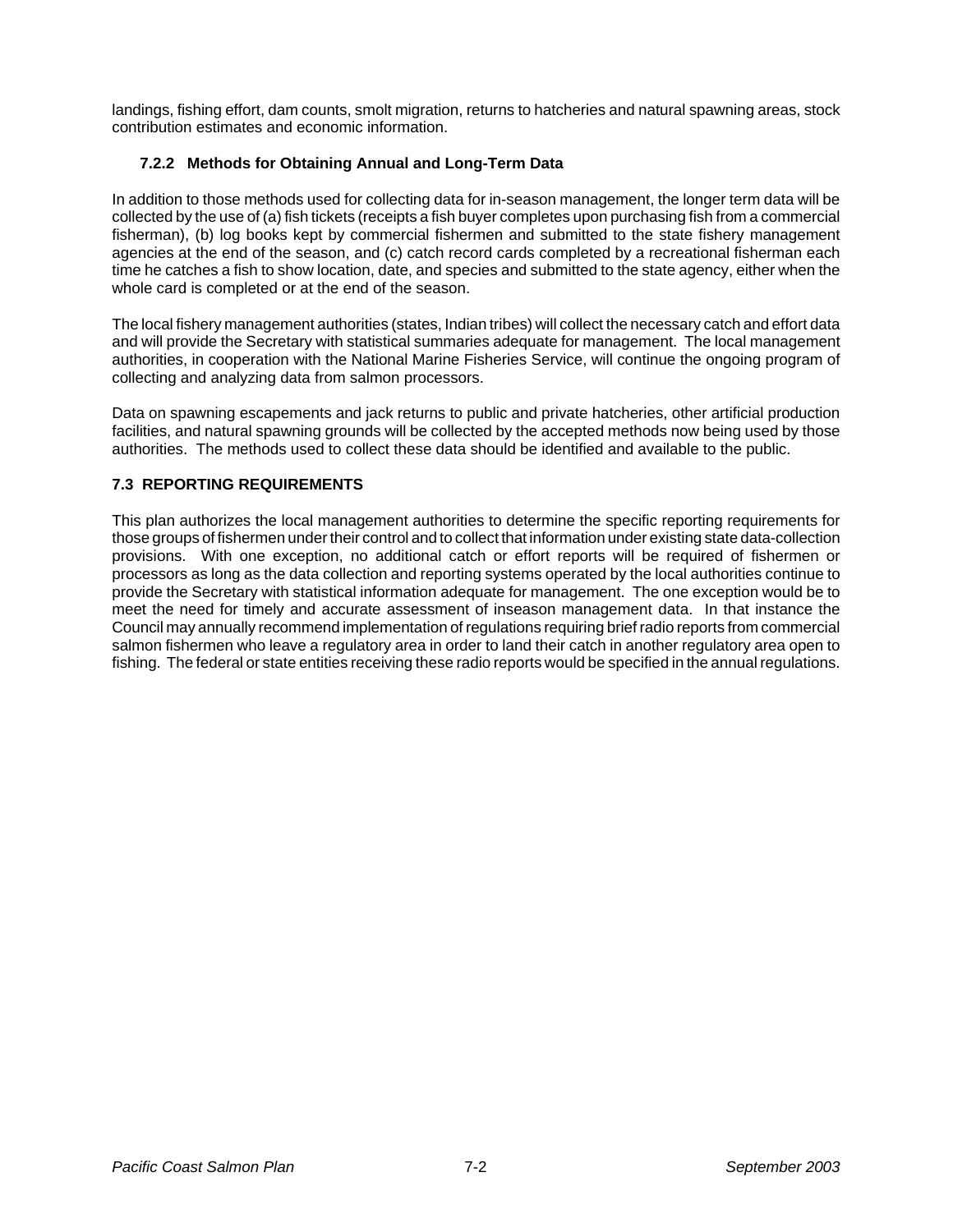# *8 SCHEDULE AND PROCEDURES FOR ANALYZING THE EFFECTIVENESS OF THE SALMON FMP*

To effectively manage the salmon fisheries, the Council must monitor the status of the resource and the fisheries harvesting that resource to make sure that the goals and objectives of the plan are being met. Fishery resources vary from year to year depending on environmental factors, and fisheries vary from year to year depending on the state of the resource and social and economic factors. The Council must ensure that the plan is flexible enough to accommodate regulatory changes that will allow the Council to achieve its biological, social, and economic goals.

Annually, the Council's STT will review the previous season's commercial, recreational, and tribal Indian fisheries and evaluate the performance of the plan with respect to achievement of the framework management objectives (Chapters 2, 3, and 5). Consideration will be given by the STT to the following areas:

- 1. Allowable harvests
- 2. Escapement goals, natural and hatchery
- 3. Mixed-stock management
- 4. Federally recognized tribal fishing rights
- 5. Allocation goals
- 6. Mortality factors, including bycatch
- 7. Achievement of optimum yield
- 8. Effort management systems
- 9. Coordination with all management entities
- 10. Consistency with international treaties
- 11. Comparison with previous seasons
- 12. Progress of any Council-adopted recovery plan
- 13. ESA consultation standards

This evaluation will be submitted annually for review by the Salmon Advisory Subpanel, SSC, and the Council.

Additionally, at various Council meetings, the Habitat Committee and state and tribal management entities will help keep the Council apprised of achievements and problems with regard to the protection and improvement of the environment (i.e., essential fish habitat) and the restoration and enhancement of natural production.

During the Council's annual preseason salmon management process, issues may arise which indicate a need to consider changes to the fixed elements of the FMP. Such issues may be considered in FMP amendments on an as needed basis under the guidelines of Chapter 11.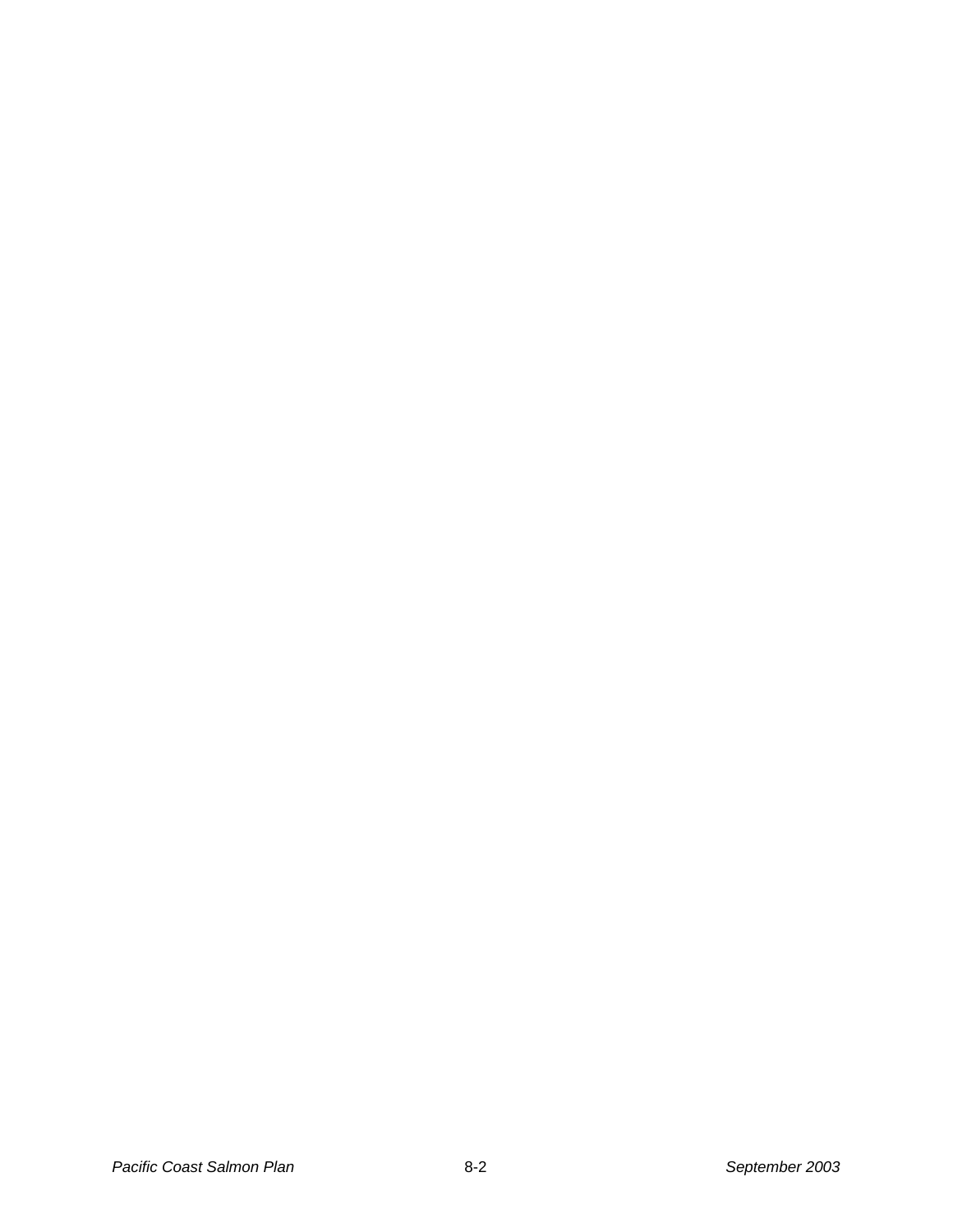# *9 SCHEDULE AND PROCEDURES FOR PRESEASON MODIFICATION OF REGULATIONS*

The process for establishing annual or preseason management measures under the framework FMP contains a nearly equivalent amount of analysis, public input, and review to that provided under the former annual amendment process and will not require annual preparation of a supplemental environmental impact statement (SEIS) and regulatory impact review/regulatory flexibility analysis (RIR/RFA). This allows the Salmon Technical Team to wait to prepare its report until all of the data are available, thus eliminating the need to discuss an excessively broad range of options as presented prior to the framework plan.

The process and schedule for setting the preseason regulations will be approximately as follows:

| Approximate Date                                    | Action                                                                                                                                                                                                                                                                                                                                                                                                                                                                                                                                                                                          |
|-----------------------------------------------------|-------------------------------------------------------------------------------------------------------------------------------------------------------------------------------------------------------------------------------------------------------------------------------------------------------------------------------------------------------------------------------------------------------------------------------------------------------------------------------------------------------------------------------------------------------------------------------------------------|
| First week of March                                 | Notice published in the Federal Register announcing the availability of team<br>and Council documents, the dates and location of the two Council meetings,<br>the dates and locations of the public hearings, and publishing the complete<br>schedule for determining proposed and final modifications to the<br>management measures. Salmon Technical Team reports which review the<br>previous salmon season, project the expected salmon stock abundance for<br>the coming season and describe any changes in estimation procedures, are<br>available to the public from the Council office. |
| First or second full<br>week of March <sup>a/</sup> | Council and advisory entities meet to adopt a range of season regulatory<br>options for formal public hearing. Proposed options are initially developed by<br>the Salmon Advisory Subpanel and further refined after analysis by the STT,<br>public comment and consideration by the Council.                                                                                                                                                                                                                                                                                                   |
| <b>Following March</b><br>Council meeting           | Council newsletter, public hearing announcement and STT/Council staff<br>report are released which outline and analyze Council-adopted options. The<br>STT/staff report includes a description of the options, brief rationale for their<br>selection, and an analysis of expected biological and economic impacts.                                                                                                                                                                                                                                                                             |
| first week of April                                 | Last week of March or Formal public hearings on the proposed salmon management options.                                                                                                                                                                                                                                                                                                                                                                                                                                                                                                         |
| First or second full<br>week of April <sup>a/</sup> | Council and advisory entities meet to adopt final regulatory measure<br>recommendations for implementation by the Secretary of Commerce.                                                                                                                                                                                                                                                                                                                                                                                                                                                        |
| First week of May                                   | Final notice of Secretary of Commerce decision and final management<br>measures in Federal Register.                                                                                                                                                                                                                                                                                                                                                                                                                                                                                            |
| <b>May 15</b>                                       | Close of public comment period.                                                                                                                                                                                                                                                                                                                                                                                                                                                                                                                                                                 |

a/ Scheduling of the March and April Council meetings is determined by the need to allow for complete availability of pertinent management data, provide time for adequate public review and comment on the proposed options, and afford time to process the Council's final recommendations into federal regulations by May 1. Working backward from the May 1 implementation date, the April Council meeting is generally set as late as possible while not extending past April 12 for approval of final salmon management recommendations. The March Council meeting is set as late as possible while ensuring no less than three to four weeks between the end of the March meeting and beginning of the April meeting.

The actions by the Secretary after receiving the preseason regulatory modification recommendations from the Council will be limited to accepting or rejecting in total the Council's recommendations. If the Secretary rejects such recommendations he or she will so advise the Council as soon as possible of such action along with the basis for rejection, so that the Council can reconsider. Until such time as the Council and the Secretary can agree upon modifications to be made for the upcoming season, the previous year's regulations will remain in effect. This procedure does not prevent the Secretary from exercising his authority under Sections 304(c) or 305(c) of the Magnuson Act and issuing emergency regulations as appropriate for the upcoming season.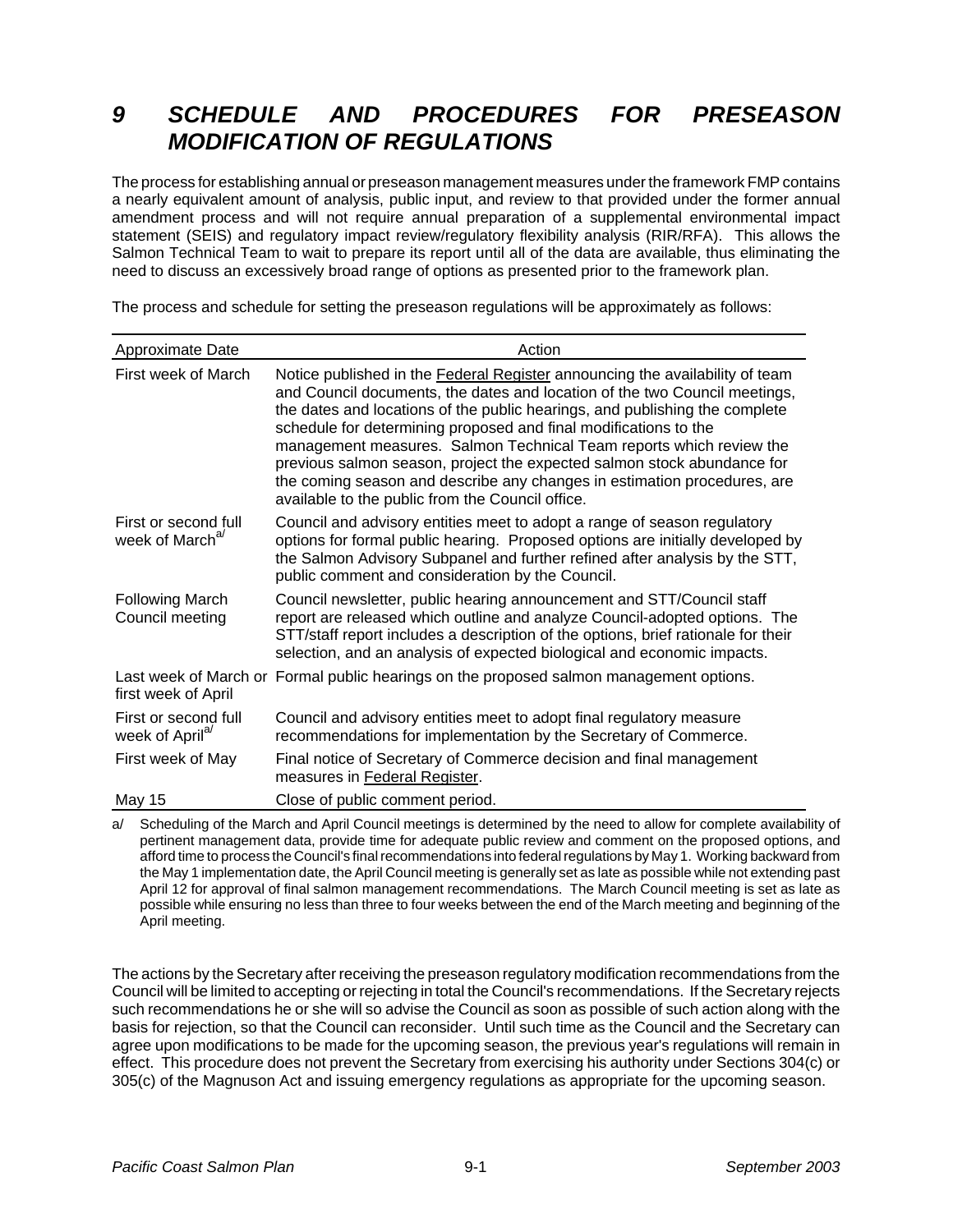Preseason actions by the Secretary, following the above procedures and schedule, would be limited to the following:

- 1. Specify the annual abundance, total allowable harvest, and allowable ocean harvest.
- 2. Allocate ocean harvest to commercial and recreational fishermen and to treaty Indian ocean fishermen where applicable.
- 3. Review ocean salmon harvest control mechanism from previous year; make changes as required in:
- a. Management area boundaries
- b. Minimum harvest lengths
- c. Recreational daily bag limits
- d. Gear requirements (i.e., barbless hooks, etc.)
- e. Seasons and/or quotas
- f. Ocean regulations for treaty Indian fishermen
- g. Inseason actions and procedures to be employed during the upcoming season

Because the harvest control measures and restrictions remain in place until modified, superseded, or rescinded, changes in all of the items listed in "3" above may not be necessary every year. When no change is required, intent not to change will be explicitly stated in preseason decision documents.

The Framework Amendment (1984) provides further rationale for the current preseason procedures and the replacement of the old process of annual plan amendments to establish annual regulations.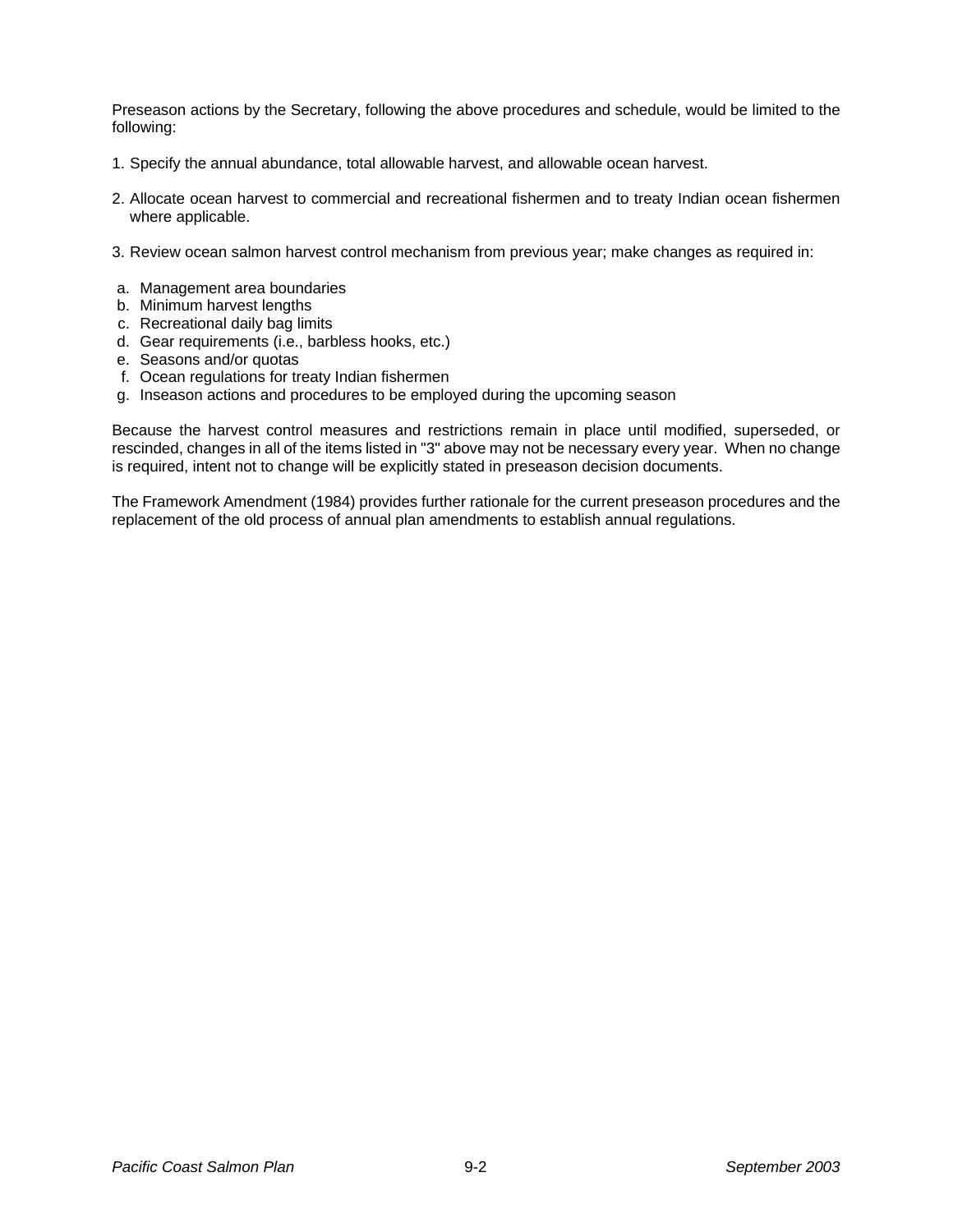# *10 INSEASON MANAGEMENT ACTIONS AND PROCEDURES*

Inseason modifications of the regulations may be necessary under certain conditions to fulfill the Council's objectives. Inseason actions include "fixed" or "flexible" actions as described below.

#### **10.1 FIXED INSEASON ACTIONS**

Three fixed inseason actions may be implemented routinely as specifically provided in the subsections below.

#### **10.1.1 Automatic Season Closures When the Quotas Are Reached**

The Salmon Technical Team will attempt to project the date a quota will be reached in time to avoid exceeding the quota and to allow adequate notice to the fishermen. The State Directors and the Council Chairman will be consulted by the NMFS Regional Director before action is taken to close a fishery. Closures will be coordinated with the states so that the effective time will be the same for EEZ and state waters. A standard closure notice will be used and will specify areas that remain open as well as those to be closed. To the extent possible, all closures will be effective at midnight and a 48-hour notice will be given of any closure. When a quota is reached, the Regional Director will issue a notice of closure of the fishery through local news media at the same time that a notice of fishery closure is published in the *Federal Register*.

#### **10.1.2 Rescission of Automatic Closure**

If, following the closing of a fishery after a quota is reached, it is discovered that the actual catch was overestimated and the season was closed prematurely, the Secretary is authorized to reopen the fishery if:

- 1. The shortfall is sufficient to allow at least one full day's fishing (24 hours) based on the best information available concerning expected catch and effort; and
- 2. The unused portion of the quota can be taken before the scheduled season ending.

#### **10.1.3 Adjustment for Error in Preseason Estimates**

The Secretary may make changes in seasons or quotas if a significant computational error or errors made in calculating preseason estimates of salmon abundance have been identified; provided that such correction to a computational error can be made in a timely fashion to affect the involved fishery without disrupting the capacity to meet the objectives of the management plan. Such correction and adjustments to seasons and quotas will be based on a Council recommendation and Salmon Technical Team analysis.

### **10.2 FLEXIBLE INSEASON ACTIONS**

Fishery managers must determine that any inseason adjustment in management measures is consistent with ocean escapement goals, conservation of the salmon resource, any federally recognized Indian fishing rights, and the ocean allocation scheme in the framework FMP. In addition, all inseason adjustments must be based on consideration of the following factors.

- C Predicted sizes of salmon runs
- C Harvest quotas and hooking mortality limits for the area and total allowable impact limitations if applicable
- C Amount of the recreational, commercial, and treaty Indian fishing effort and catch for each species in the area to date
- C Estimated average daily catch per fisherman
- C Predicted fishing effort for the area to the end of the scheduled season
- C Other factors as appropriate (particularly, fisher safety affected by weather or ocean conditions as noted in Amendment 8)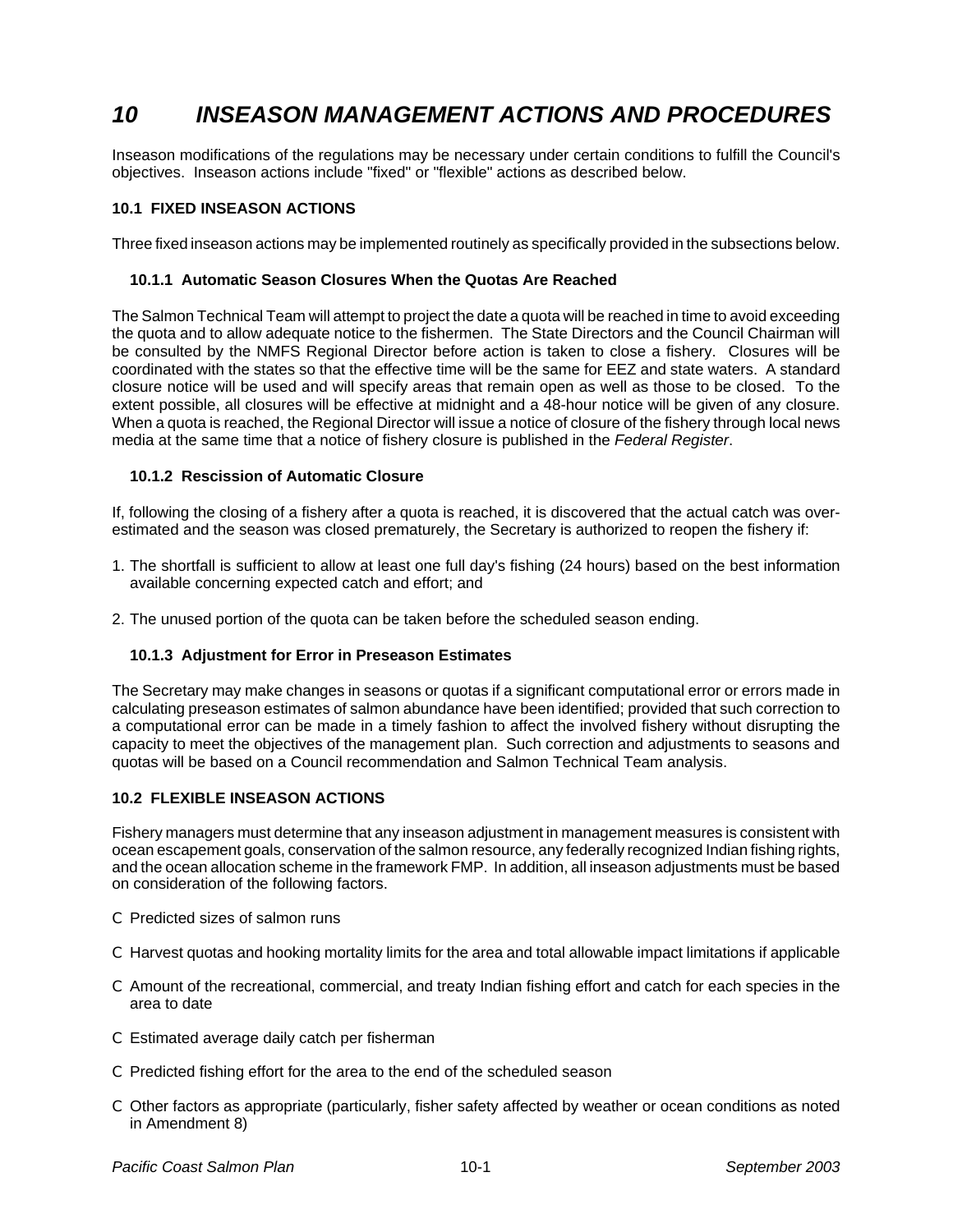Flexible inseason provisions must take into consideration the factors and criteria listed above and would include, but not be limited to, the following.

- 1. Modification of quotas and/or fishing seasons would be permitted. Redistribution of quotas between recreational and commercial fisheries would be allowed if the timing and procedure are described in preseason regulations. If total quotas or total impact limitations by fishery are established, subarea quotas north and south of Cape Falcon, Oregon can be redistributed within the same fishery. Other redistributions of quotas would not be authorized. Also allowable would be the establishment of new quotas and/or seasons, and establishment of, or changes to, hooking mortality and/or total allowable impact limitations during the season. Action based on revision of preseason abundance estimates during the season would be dependent on development of a Council approved methodology for inseason abundance estimation.
- 2. Modifications in the species which may be caught and landed during specific seasons and the establishment or modification of limited retention regulations would be permitted (e.g., changing from an all-species season to a single-species season, or requiring a certain number of one species to be caught before a certain number of another species can be retained).
- 3. Changes in the recreational bag limits and recreational fishing days per calendar week would be allowed.
- 4. Establishment or modification of gear restrictions would be authorized.
- 5. Modification of boundaries, including landing boundaries, and establishment of closed areas would be permitted.
- 6. Temporary adjustments for fishery access due to weather, adverse oceanic conditions or other safety considerations (see Council policy of September 18, 1992 regarding implementation of this action).

The flexibility of these inseason management provisions requires responsibility to assure that affected users are adequately informed and have had the opportunity for input into potential inseason management changes.

#### **10.3 PROCEDURES FOR INSEASON ACTIONS**

- 1. Prior to taking any inseason action, the Regional Director will consult with the Chairman of the Council and the appropriate State Directors.
- 2. As the actions are taken by the Secretary, the Regional Director will compile, in aggregate form, all data and other information relevant to the action being taken and shall make them available for public review during normal office hours at the Northwest Regional Office, National Marine Fisheries Service, 7600 Sand Point Way NE, Seattle, Washington 98115.
- 3. Inseason management actions taken under both the "fixed" and "flexible" procedures will become effective by announcement in designated information sources (rather than by filing with the Office of the Federal Register [OFR]). Notice of inseason actions will still be filed with the OFR as quickly as possible.

The following information sources will provide actual notice of inseason management actions to the public: (1) the U.S. Coast Guard "Notice to Mariners" broadcast (announced over Channel 16 VHF-FM and 2182 KHZ); (2) state and federal telephone hotline numbers specified in the annual regulations and (3) filing with the *Federal Register*. Identification of the sources will be incorporated into the preseason regulations with a requirement that interested persons periodically monitor one or more source. In addition, all the normal channels of informing the public of regulatory changes used by the state agencies will be used.

4. If the Secretary determines, for a good cause, that a notice must be issued without affording a prior opportunity for public comment, public comments on the notice will be received by the Secretary for a period of 15 days after the effective date of the notice.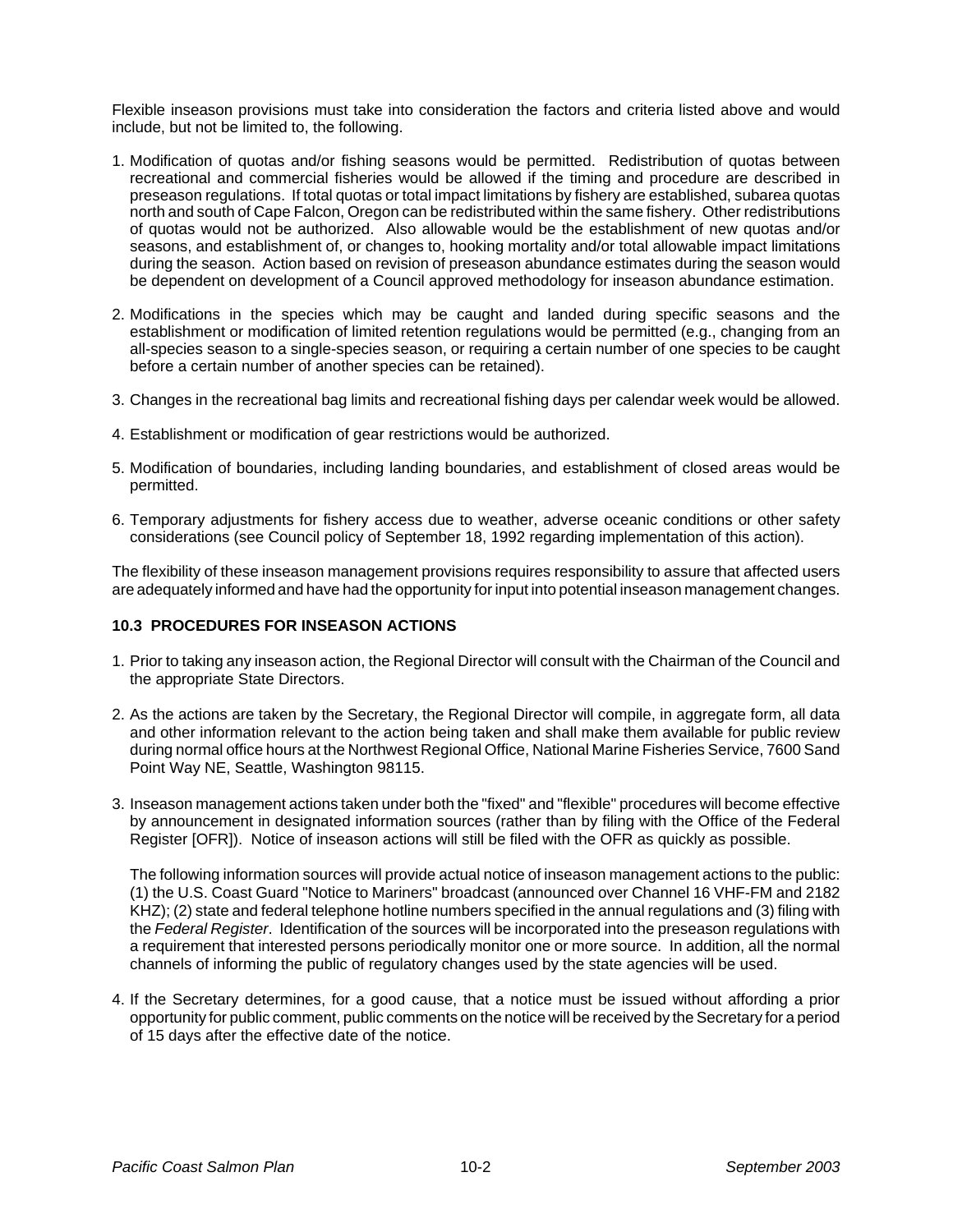## *11 SCHEDULE AND PROCEDURES FOR FMP AMENDMENT AND EMERGENCY REGULATIONS*

Modifications not covered within the framework mechanism will require either an FMP amendment or emergency Secretarial action. The amendment process generally requires at least a year from the date of the initial development of the draft amendment by the Council. In order for regulations implementing an amendment to be in place at the beginning of the general fishing season (May 1), the Council will need to begin the process by no later than April of the previous season. It is not anticipated that amendments will be processed in an accelerated December-to-May schedule and implemented by emergency regulations.

Emergency regulations may be promulgated without an FMP or FMP amendment. Depending upon the level of controversy associated with the action, the Secretary can implement emergency regulations within 20 days to 45 days after receiving a request from the Council. Emergency regulations can include non-resource emergencies and are generally in effect for 180 days. A second 180-day extension is possible if the public has had an opportunity to comment on the emergency regulation and the Council is actively preparing a plan amendment or proposed regulations to address the emergency on a permanent basis.

Part of the process for evaluating all future FMP amendment proposals will be to consider whether they will result in the need for temporary adjustments for fishery access due to weather, adverse oceanic conditions, or other safety considerations.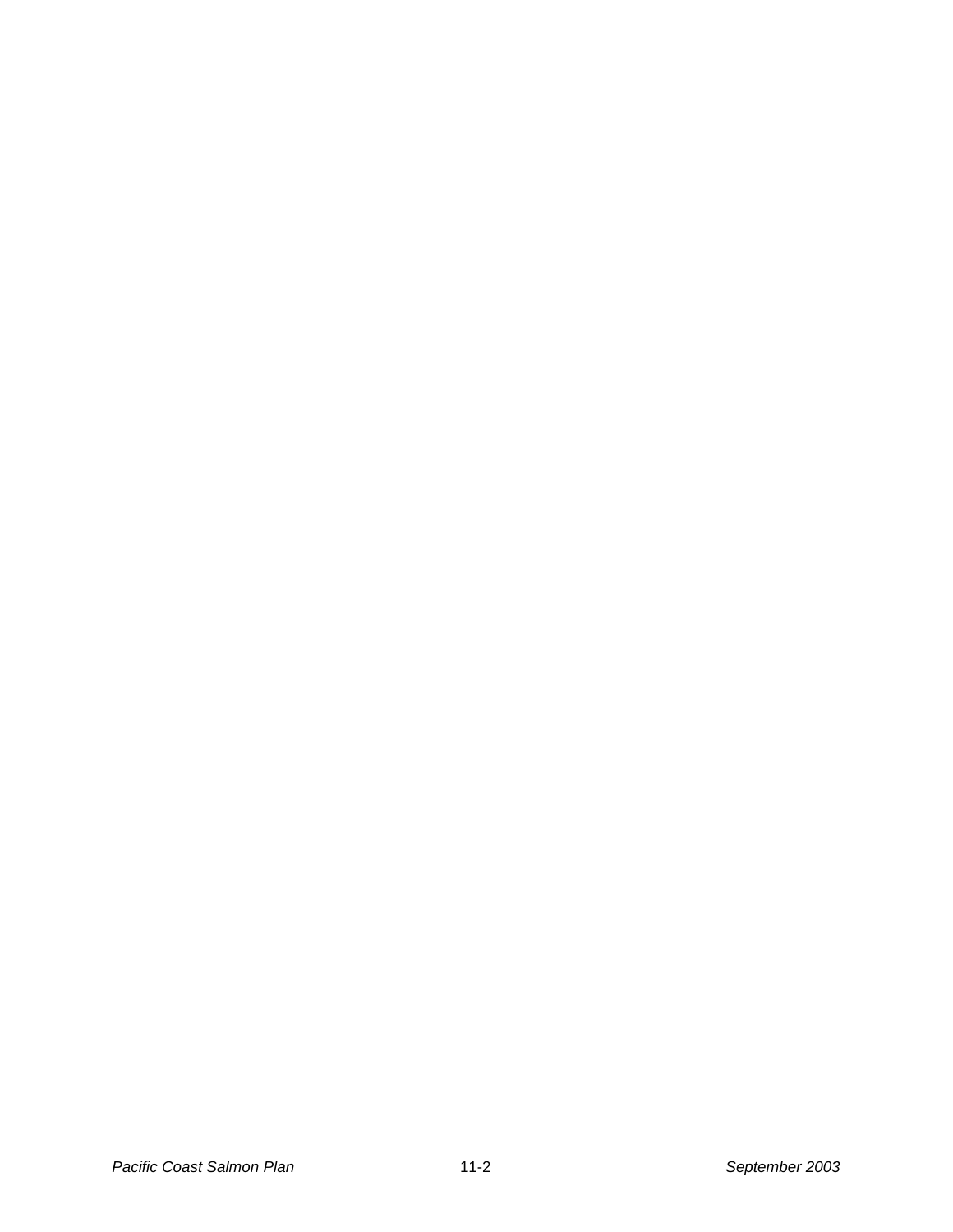## *12 LITERATURE CITED*

- Ames, J., and D. E. Phinney. 1977. 1977 Puget Sound summer-fall chinook methodology: escapement estimates and goals, run-size forecasts, and in-season run size updates. WDF, Technical Report No. 29. 71 p.
- ASETF. 1979. Freshwater habitat, salmon produced and escapements for natural spawning along the Pacific Coast of the U.S. PFMC, Portland, Oregon. 68 p.
- Clark, W. G. 1983. FAB 83-39: Report of William G. Clark, Co-Chairman FAB, to the Honorable Walter E. Craig, U.S. District Judge. U.S. v. Washington #9213.
- Cooney, T. D. 1984. A probing approach for determining spawning escapement goals for fall chinook salmon on the Washington North coast. Pp. 205-213. *In*: J. M. Walton, and D. B. Houston, eds. Proceedings of the Olympic Wild Fish Conference. Peninsula College, Port Angeles, Washington, 1984. 308 p.
- Hage, P., R. Hatch, and C. Smith. 1994. Memorandum entitled: Interim escapement goal for Lake Washington chinook. WDFW Memorandum, March 28, 1994.
- Hallock, R.J. 1977. Status of Sacramento River system salmon resource and escapement goals. California Department of Fish and Game. Prepared for PFMC, Portland, OR. 26 p.
- Hubbell, P. M. and LB Boydstun. 1985. An assessment of the current carrying capacity of the Klamath River Basin for adult fall chinook salmon. California Department of Fish and Game, Inland Fisheries Division, Sacramento, California. 17 p.
- KRTT. 1986. Recommended spawning escapement policy for Klamath River fall run chinook. Southwest Region, NMFS, Terminal Island, California. 73 p.
- Lestelle, L. C., G.S. Morishima, and T.D. Cooney. 1984. Determining spawning escapement goals for wild coho salmon on the Washington north coast. Pp. 243-254. *In*: J.M. Walton, and D.B. Houston, eds. Proceedings of the Olympic Wild Fish Conference. Peninsula College, Port Angeles, Washington, 1984. 308 p.
- McGie, A. M. 1982. Stock-recruitment relationships for Oregon costal fall chinook salmon stocks. ODFW, Research and Development Section, draft report. 33 p.
- McIsaac, D. O. 1990. Factors affecting the abundance of 1977-1979 brood yield of fall chinook salmon (*Oncorhynchus tshawytscha*) in the Lewis River, Washington. Ph.D. dissertation. University of Washington, Seattle, WA.
- Nickelson, T. and P. Lawson. 1996. Population dynamics of Oregon coastal coho salmon: application of a habitat based life cycle model. Pp. 1-33. *In*: Appendix III of the Oregon coastal salmon restoration initiative. ODFW. Corvallis, Oregon.
- PFMC. 1984. Framework amendment for managing the ocean salmon fisheries off the coasts of Washington, Oregon and California commencing in 1985. PFMC, Portland, Oregon. 145 p.
- PFMC. 1988. Amendment issue 1 Klamath River fall chinook salmon escapement goal. Pp. 2-13. *In*: Ninth Amendment to the fishery management plan for commercial and recreational salmon fisheries off the coasts of Washington, Oregon, and California commencing in 1978. PFMC, Portland, Oregon.
- PFMC. 1993. Final Amendment 11 to the fishery management plan for commercial and recreational salmon fisheries off the coasts of Washington, Oregon, and California commencing in 1978. PFMC, Portland, Oregon. 24 p.